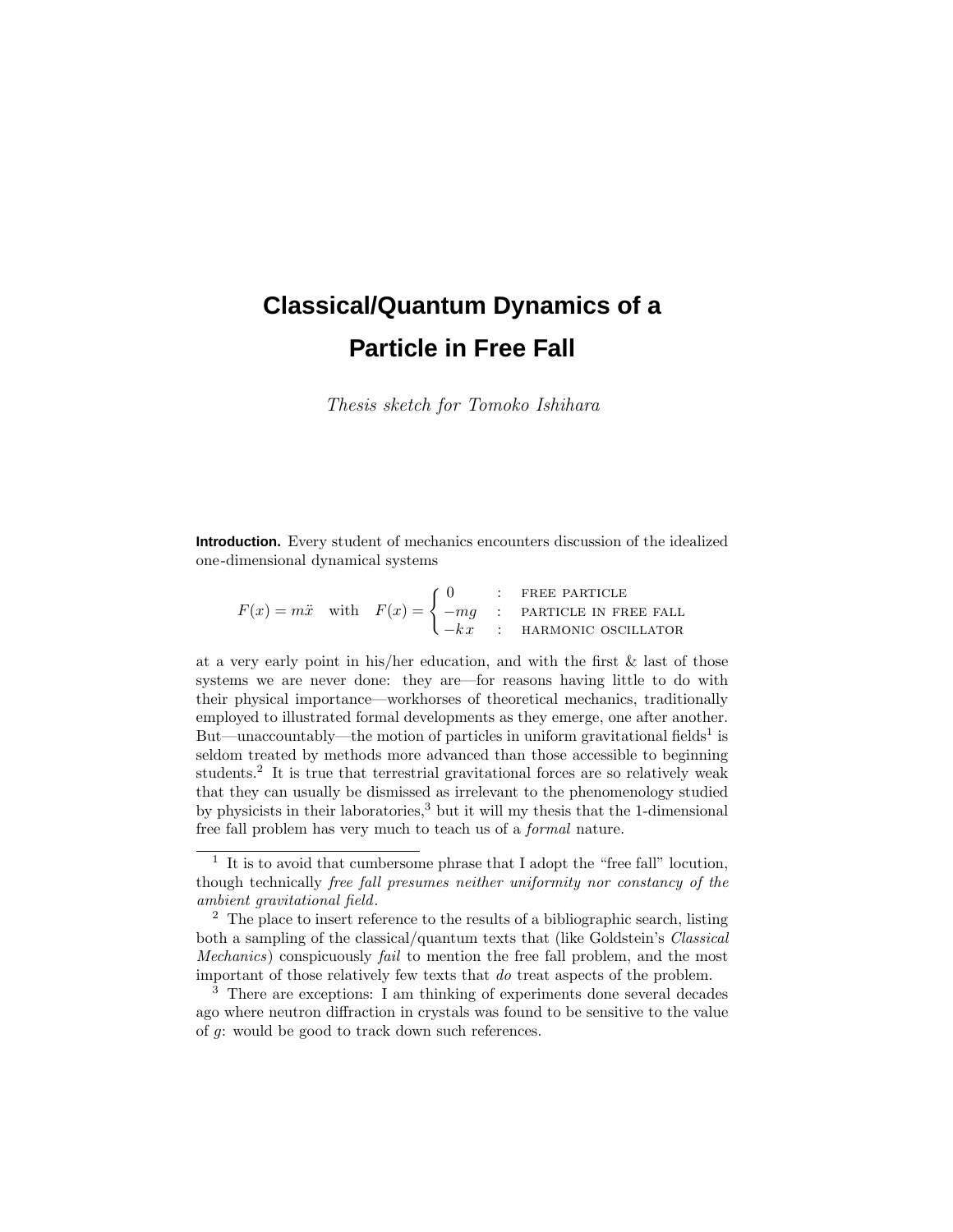**1. Free fall trajectories in spacetime.** The general solution of

$$
\ddot{x} + g = 0 \tag{1}
$$

can be described

$$
x(t) = a + bt - \frac{1}{2}gt^2
$$
 (2)

where *a* and *b* are arbitrary constants. Standardly we associate *a* and *b* with initial data

$$
a \equiv x(0) \quad : \quad b \equiv \dot{x}(0)
$$

but other interpretations are sometimes more useful: from stipulated endpoint conditions

$$
x_0 = a + bt_0 - \frac{1}{2}gt_0^2
$$
  

$$
x_1 = a + bt_1 - \frac{1}{2}gt_1^2
$$

we compute (its easy by hand if we compute *b* first, but ask *Mathematica*)

$$
a = \frac{x_0 t_1 - x_1 t_0}{t_1 - t_0} - \frac{1}{2}gt_0 t_1
$$
  
\n
$$
b = \frac{x_1 - x_0}{t_1 - t_0} + \frac{1}{2}g(t_0 + t_1)
$$
\n(3)

giving

$$
x(t; x_1, t_1; x_0, t_0) = \left\{ \frac{x_0 t_1 - x_1 t_0}{t_1 - t_0} - \frac{1}{2} g t_0 t_1 \right\} + \left\{ \frac{x_1 - x_0}{t_1 - t_0} + \frac{1}{2} g (t_0 + t_1) \right\} t - \frac{1}{2} g t^2
$$
(4)

which checks out:  $x(t_0; x_1, t_1; x_0, t_0) = x_0, x(t_1; x_1, t_1; x_0, t_0) = x_1.$ 

**2. Translational equivalence in spacetime.** Spacetime translation of what we will agree to call the "primitive solution"

$$
x = -\frac{1}{2}gt^2\tag{5.1}
$$

gives

$$
(x - x_0) = -\frac{1}{2}g(t - t_0)^2
$$
\n(5.2)

or

$$
x = (x_0 - \frac{1}{2}gt_0^2) + (gt_0)t - \frac{1}{2}gt^2
$$

To say the same thing another way: if into (2) we introduce the notation

$$
\left\{\n\begin{aligned}\nb &= gt_0 \\
a &= x_0 - \frac{1}{2g}b^2 = x_0 - \frac{1}{2}gt_0^2\n\end{aligned}\n\right\}\n\tag{6}
$$

then we achieve (5.2). In short: every solution is translationally equivalent to the primitive solution. In this regard the free fall problem is distinguished from both the free particle problem

General solution of  $\ddot{x} = 0$  reads  $x(t) = a + bt$ . Take  $x(t) = Bt$  to be the primitive solution (*B* a prescribed constant "velocity"). To bring  $a + bt$  to the form  $Bt$  one must

- translate in space and
- rescale the time coordinate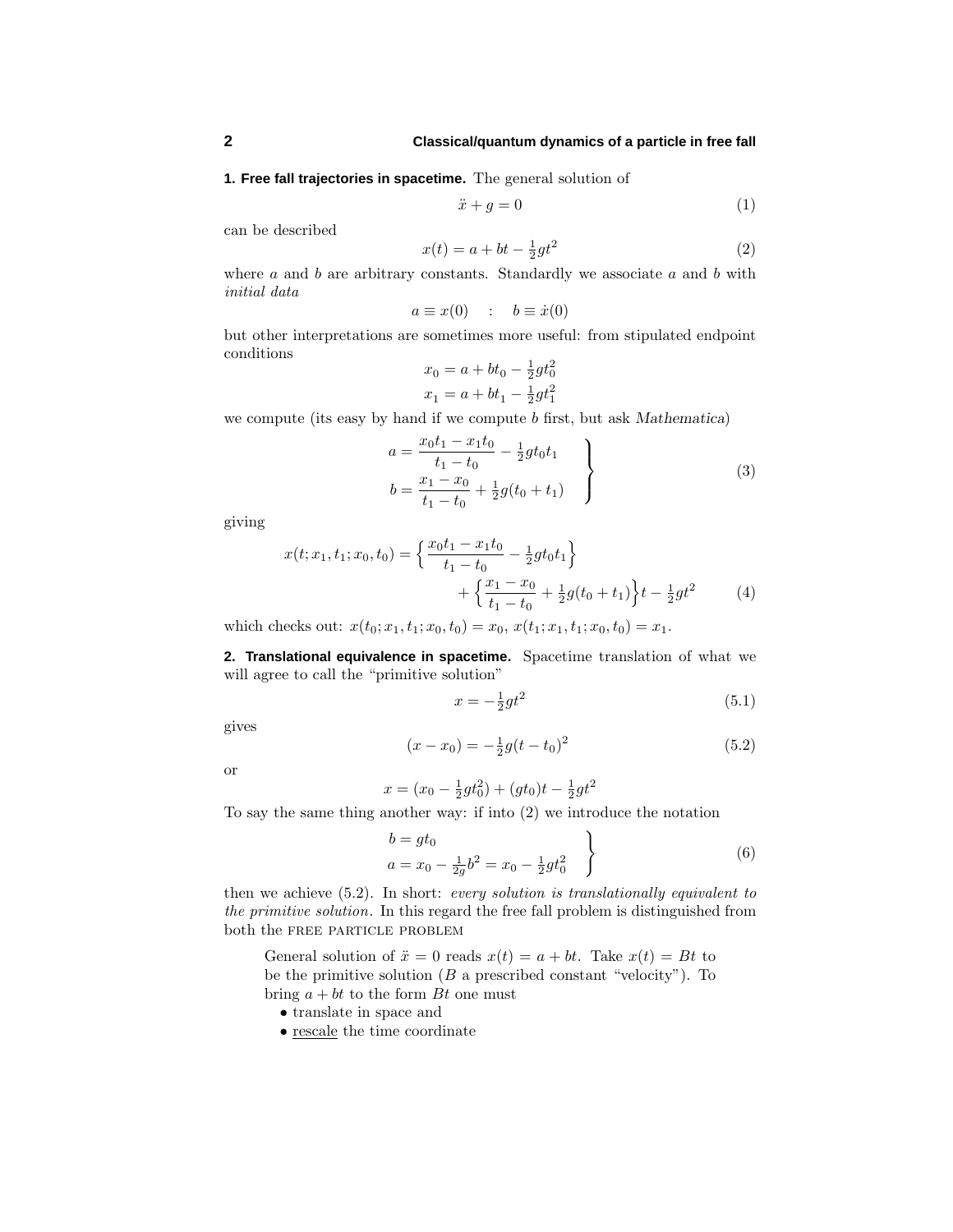and the HARMONIC OSCILLATOR

General solution of  $\ddot{x} = -\omega^2 x$  reads  $x(t) = a \cos \omega t + (b/\omega) \sin \omega t$ . Take  $x(t) = (B/\omega) \sin \omega t$  to be the primitive solution (here *B* is again a prescribed constant "velocity": we have arranged to recover free particle conventions in the limit  $\omega \downarrow 0$ ). To bring the general solution to primitive form one must

- translate in time and
- rescale the space coordinate

remark: Some figures here would make everything clear. Figure 1 captures the situation as it relates specifically to the free fall problem.

The preceding observations motivate the following

conjecture: If  $x(t) = x_0 + f(t - t_0)$  describes the general solution of a differential equation of the form  $\ddot{x} = F(x)$  then necessarily  $F(x) =$  constant.

—the proof of which is, in fact, easy. The conjecture identifies a seldomremarked **uniqueness property of the free fall problem**, the effects of which will haunt this work.



FIGURE 1: Shown in red is a graph of the "primitive" free fall solution (5.1). Other solutions of  $\ddot{x} + g = 0$  are seen to have the same shape; i.e., to be translationally equivalent.

**3. Lagrangian, Hamiltonian and 2-point action.** If, as is most natural, we take the free fall Lagrangian to be given by

$$
L(\dot{x}, x) \equiv \frac{1}{2}m\dot{x}^2 - U(x) \tag{7.1}
$$

$$
U(x) = mgx \tag{7.2}
$$

then

$$
p \equiv \partial L/\partial \dot{x} = m\dot{x}
$$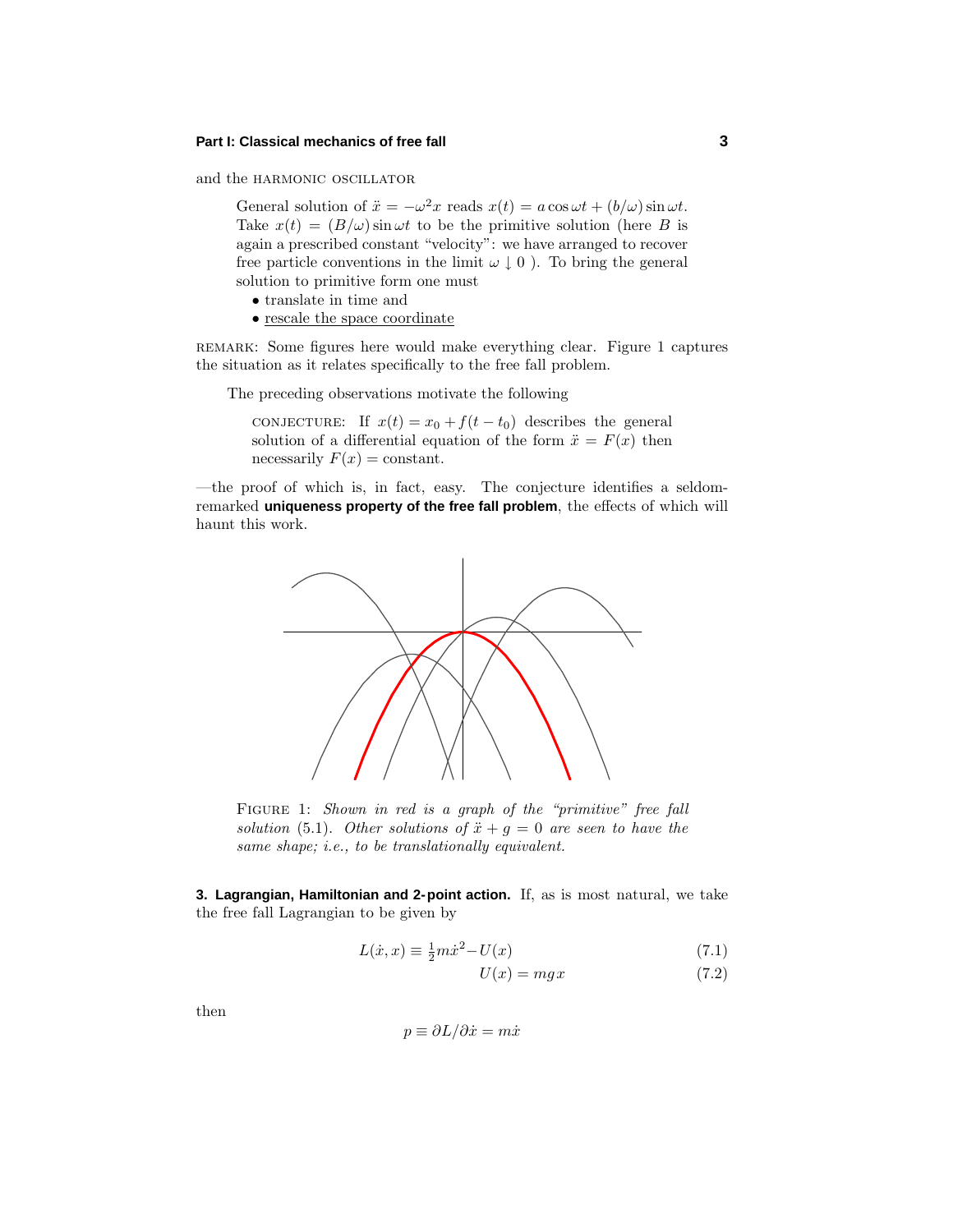and the Hamiltonian becomes

$$
H(p,x) = p\dot{x} - L(\dot{x},x) = \frac{1}{2m}p^2 + mgx
$$
\n(8)

The *action* associated with any test path  $x(t)$  is given by

$$
S[x(t)] \equiv \int_{t_0}^{t_1} L(\dot{x}(t), x(t)) dt
$$

Take  $x(t)$  to be in fact a *solution* of the equation of motion. Take it, more particularly, to be the solution described at (2). Then

$$
S[a + bt - \frac{1}{2}gt^2] = \int_{t_0}^{t_1} L(b - gt, a + bt - \frac{1}{2}gt^2) dt
$$
  
=  $m\left\{ (\frac{1}{2}b^2 - ag)(t_1 - t_0) - bg(t_1^2 - t_0^2) + \frac{1}{3}g^2(t_1^3 - t_0^3) \right\}$ 

Take *a* and *b* to be given by (3). Then *Mathematica* supplies<sup>4</sup>

$$
S(x_1, t_1; x_0, t_0) = \frac{1}{2}m \left\{ \frac{(x_1 - x_0)^2}{t_1 - t_0} - g(x_0 + x_1)(t_1 - t_0) - \frac{1}{12}g^2(t_1 - t_0)^3 \right\}
$$
(9)

This is the action functional associated with (not must some arbitrary "test path" linking  $(x_0, t_0) \longrightarrow (x_1, t_1)$  but with) the *dynamical path* linking those spacetime points: it is not a functional but a function of the parameters  $(x_1, t_1; x_0, t_0)$  that serve by (4) to define the path, and is, for reasons now obvious, called the "2-point action function."

It becomes notationally sometimes convenient to drop the  $_1$ 's from  $x_1$  and  $t_1$ , and to write  $S(x, t; x_0, t_0)$ . We observe that the free fall action function (9) gives back the more frequently encountered free particle action

$$
\frac{1}{2}m\frac{(x_1 - x_0)^2}{t_1 - t_0}
$$
 when the gravitational field is turned off:  $g \downarrow 0$ 

**4. Energy & momentum.** The total energy of our freely falling particle is given by

$$
E(t) = \frac{1}{2}m\dot{x}^{2}(t) + mgx(t)
$$
  
=  $\frac{1}{2m}p^{2}(t) + mgx(t)$  (10)

= instantaneous numerical value of the Hamiltonian

Taking  $x(t)$  to be given by (2) we compute

l.

$$
E(t) = \frac{1}{2}m(b^2 + 2ga) = \text{constant} \tag{11}
$$

<sup>&</sup>lt;sup>4</sup> For the first occurance of this result in my own writing, see QUANTUM MECHANICS  $(1967)$ , Chapter 1, page 21. But beware: one must reverse the sign of *g* to achieve agreement with results quoted there.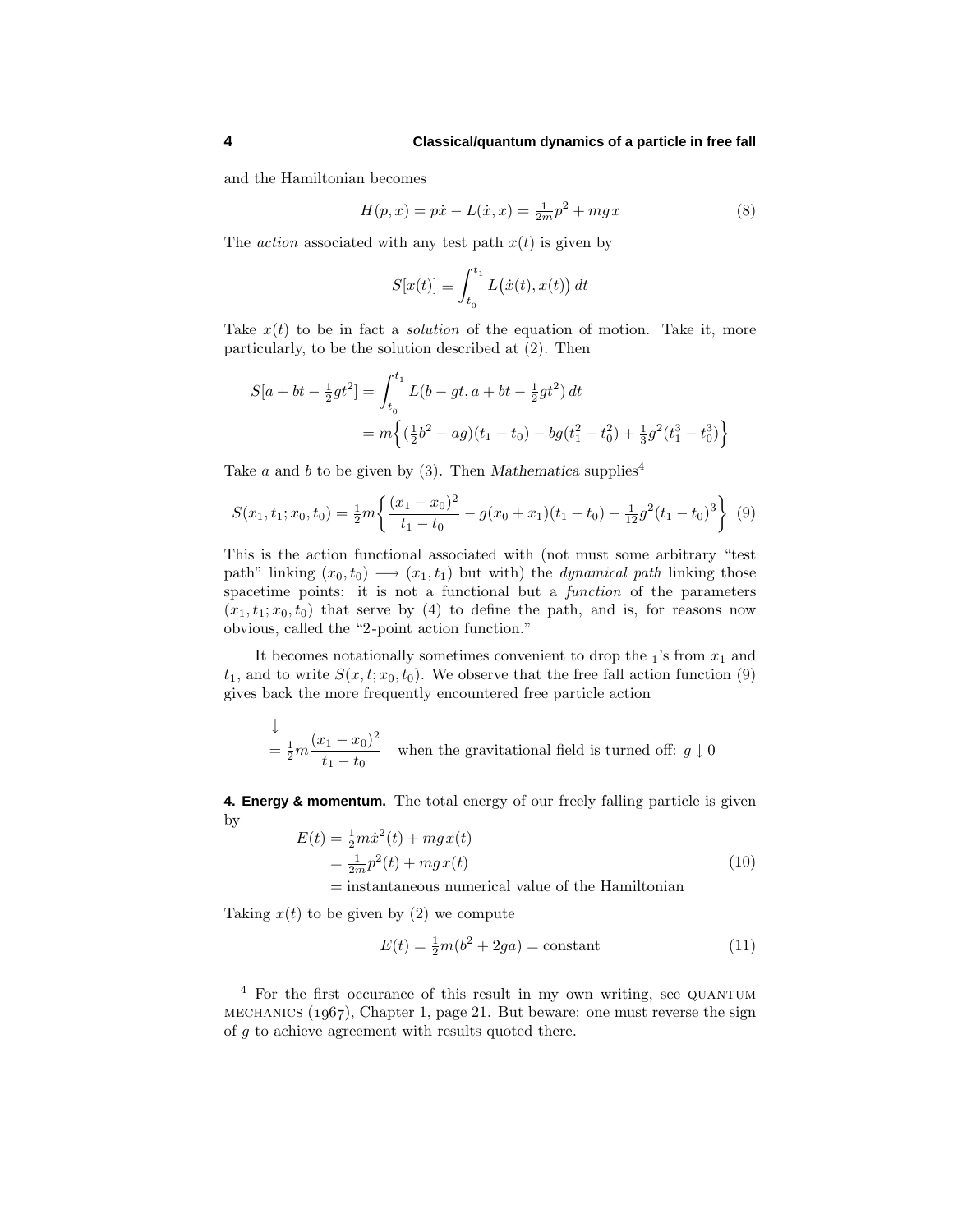Energy conservation is no surprise: it follows directly from the *t*-independence of the Hamiltonian (which is to say: from the *t*-independence of the potential).

Working from (2) we find that the momentum

$$
p(t) = m(b - gt) \tag{12}
$$

which follows also from

$$
p(t) = \sqrt{2m[E - mgx(t)]}
$$
  
=  $\sqrt{m^2(b^2 + 2ga) - 2m^2g(a + bt - \frac{1}{2}gt^2)}$   
=  $\sqrt{m^2(b^2 - 2gbt + g^2t^2)}$   
=  $\sqrt{m^2(b - gt)^2}$ 

Working from  $(4)$ —or (more simply) by drawing upon  $(3)$ —we obtain

$$
p(t) = m\left\{\frac{x_1 - x_0}{t_1 - t_0} + \frac{1}{2}g(t_0 - 2t + t_1)\right\}
$$
\n(13)

which means that a particle that moves along the trajectory  $(x_0, t_0) \longrightarrow (x_1, t_1)$ must be launched with momentum

$$
p(t_0) = m \left\{ \frac{x_1 - x_0}{t_1 - t_0} + \frac{1}{2} g(t_1 - t_0) \right\}
$$

and arrives with momentum

$$
p(t_1) = m \left\{ \frac{x_1 - x_0}{t_1 - t_0} - \frac{1}{2} g(t_1 - t_0) \right\}
$$

General theory asserts, and computation confirms, that these equations could also have been obtained from

$$
p(t_1) = +\frac{\partial S(x_1, t_1; x_0, t_0)}{\partial x_1} p(t_0) = -\frac{\partial S(x_1, t_1; x_0, t_0)}{\partial x_0}
$$
 (14)

Notice that

$$
\Delta p \equiv p(t_1) - p(t_0) = -mg(t_1 - t_0) = \int_{t_0}^{t_1} (-mg) dt = \text{impulse}
$$

and that, according to  $(13)$ ,  $p(t)$  interpolates *linearly* between its initial and final values.

**5. Noether's theorem.** It is to a mathematician (Emmy Noether, 1918) that physicists owe recognition of an illuminating connection between

- an important class of conservation laws and
- certain invariance properties ("symmetries") of the dynamical action.

We look here only to some particular instances of that connection, as they relate specifically to the free fall problem.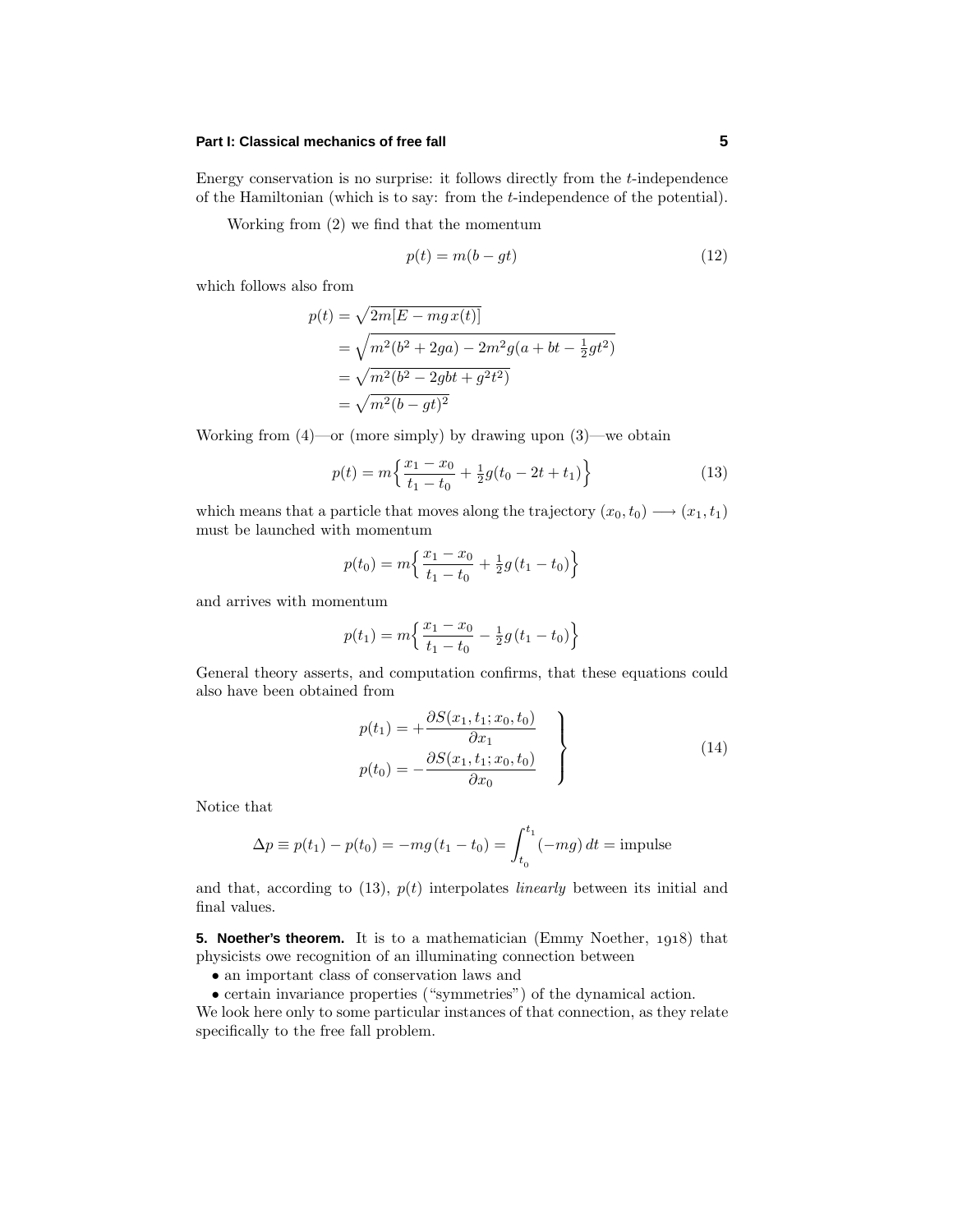#### **6 Classical/quantum dynamics of a particle in free fall**

We saw in §2 that **time translation** generally, and infinitesimal time translation  $(x, t) \mapsto (x, t + \delta t)$  more particularly,<sup>5</sup> maps solutions to other solutions of the free fall equations:



FIGURE 2: Graphs of a free fall and of its temporal translate. If the initial motion is identified by specification of its endpoints then to identify its translate one must modify both endpoints:

$$
(x_1, t_1; x_0, t_0) \longmapsto (x_1, t_1 + \delta t; x_0, t_0 + \delta t)
$$

Noether  $\arg$ ues<sup>6</sup> that

$$
\delta S = S(x_1, t_1 + \delta t; x_0, t_0 + \delta t) - S(x_1, t_1; x_0, t_0)
$$
  
=  $J(\dot{x}, x)\Big|_{t_0}^{t_1} \cdot \delta t$  with  $J(\dot{x}, x) \equiv -[p(\dot{x}, x)\dot{x} - L(\dot{x}, x)]$ 

But it is a manifest implication of (9) that

 $\delta S = 0$  : the dynamnical action is *t*-translation *invariant* 

and from this it follows that

$$
\Big[p(\dot{x},x)\dot{x}-L(\dot{x},x)\Big]_{t_1}=\Big[p(\dot{x},x)\dot{x}-L(\dot{x},x)\Big]_{t_0}
$$

which asserts simply that energy is conserved.

<sup>5</sup> Noether worked within the framework provided by the calculus of variations, so found it natural to assign special importance to infinitesimal transformations.

 $6$  See CLASSICAL MECHANICS  $(1983)$ , page 163.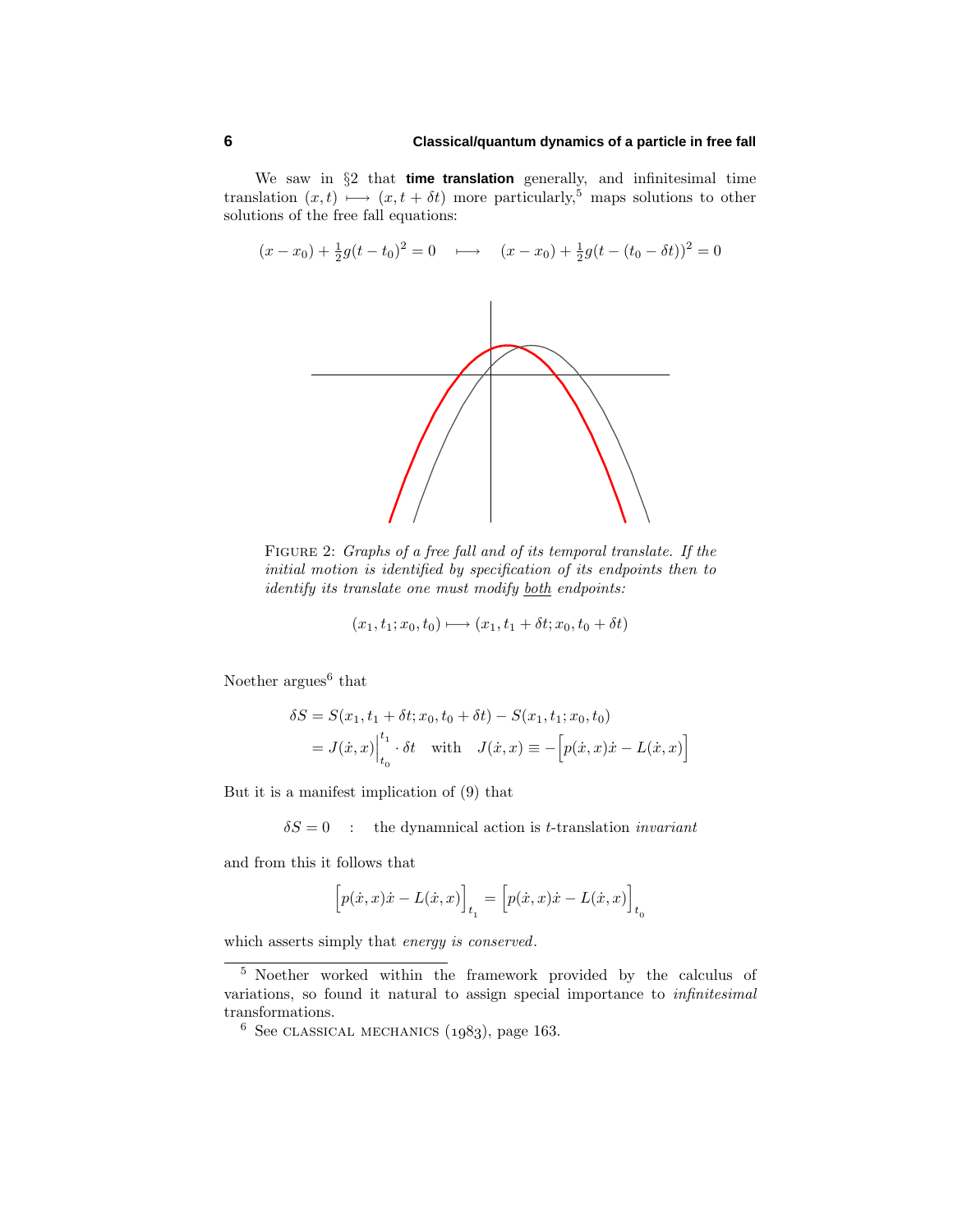Similarly *...* we saw in §2 that **space translation** generally, and infinitesimal space translation  $(x, t) \mapsto (x + \delta x, t)$  more particularly, maps solutions to other solutions of the free fall equations:



FIGURE 3: Graphs of a free fall and of its spatial translate. Again, if we adopt endpoint specification then we must write

$$
(x_1, t_1; x_0, t_0) \longmapsto (x_1 + \delta x, t_1; x_0 + \delta x, t_0)
$$

Noether's argument in this instance supplies

$$
\delta S = S(x_1, t_1 + \delta t; x_0, t_0 + \delta t) - S(x_1, t_1; x_0, t_0)
$$
  
=  $J(\dot{x}, x)\Big|_{t_0}^{t_1} \cdot \delta t$  where now  $J(\dot{x}, x) \equiv p(\dot{x}, x)$ 

But it is a manifest implication of (9) that—owing to the presence of the  $(x_0 + x_1)$ -term (which vanishes in the free particle limit  $g \downarrow 0$ )—

 $\delta S \neq 0$  : the dynamnical action is not *x*-translation invariant

and from this it follows that

$$
\Big[p(\dot{x},x)\Big]_{t_1} \neq \Big[p(\dot{x},x)\Big]_{t_0} \quad : \quad \text{momentum is \ not \ conserved}
$$

Evidently it is not the "symmetry of the space of motions" that matters: it is symmetry of the dynamical <u>action</u> that gives rise to conservation laws.

**6. 2-point Hamilton-Jacobi equations.** Classical mechanics, pursued to its depths, supplies the information that the dynamical action function satisfies a pair of (generally non-linear) partial differential equations—namely, the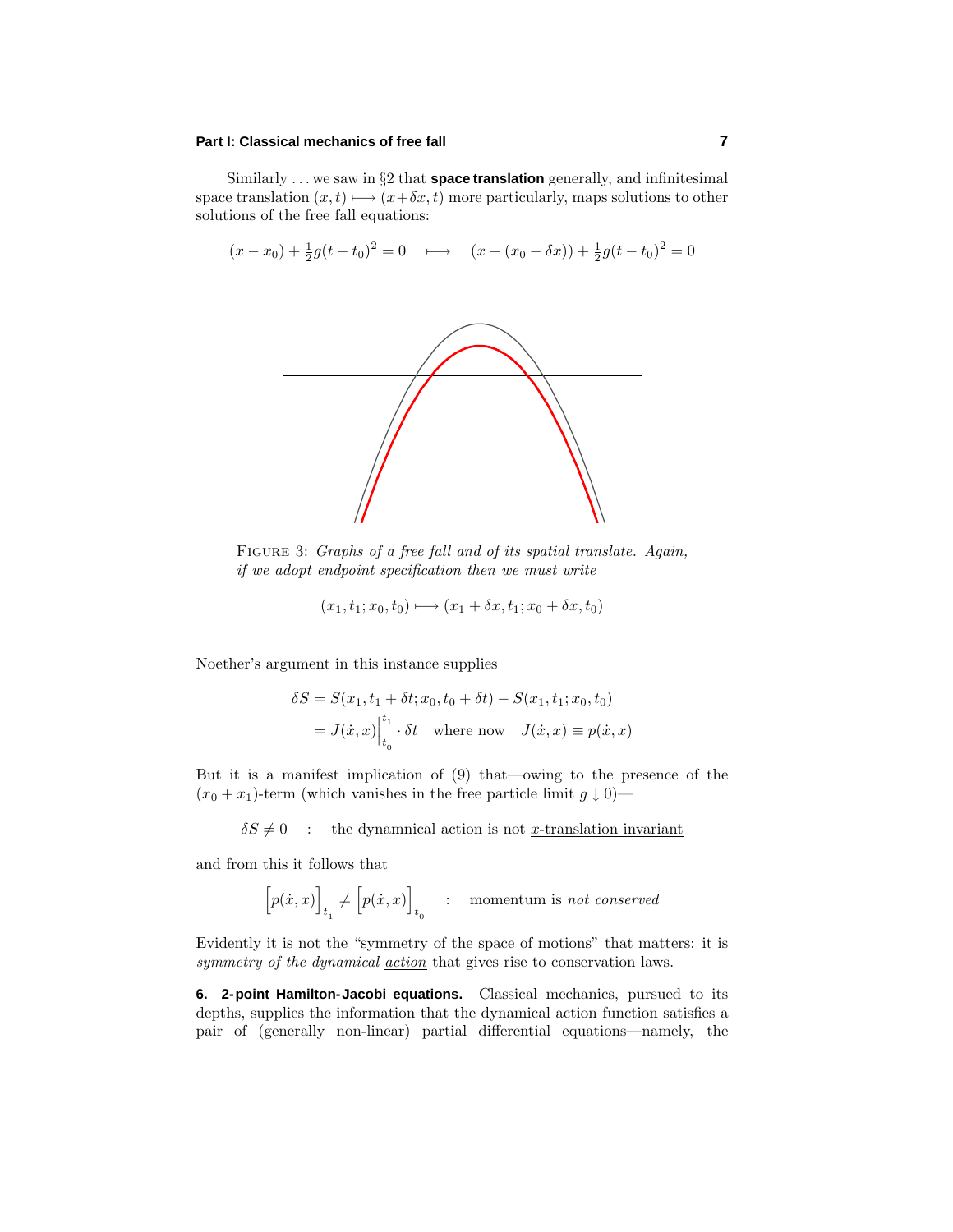Hamilton-Jacobi equation

$$
H\left(\frac{\partial S(x_1,t_1;\bullet,\bullet)}{\partial x_1},x_1\right) + \frac{\partial S(x_1,t_1;\bullet,\bullet)}{\partial t_1} = 0
$$

and its time-reversed companion

$$
H\left(\frac{\partial S(\bullet, \bullet; x_0, t_0)}{\partial x_0}, x_0\right) - \frac{\partial S(\bullet, \bullet; x_0, t_0)}{\partial t_0} = 0
$$

In the present context those equations read

$$
\frac{1}{2m} \left( \frac{\partial S(x_1, t_1; \bullet, \bullet)}{\partial x_1} \right)^2 + mgx_1 + \frac{\partial S(x_1, t_1; \bullet, \bullet)}{\partial t_1} = 0 \tag{15.1}
$$

$$
\frac{1}{2m} \left( \frac{\partial S(\bullet, \bullet; x_0, t_0)}{\partial x_0} \right)^2 + mgx_0 - \frac{\partial S(\bullet, \bullet; x_0, t_0)}{\partial t_0} = 0 \tag{15.2}
$$

and *Mathematica* confirms that the  $S(x_1, t_1; x_0, t_0)$  of (9) does in fact satisfy those equations.

There are, of course, infinitely many *other* bi-functions  $F(x_1, t_1; x_0, t_0)$ that satisfy the H-J system (15). We have yet to describe the sense in which *S* occupies a distinguished place within that population.

**7. Separated solutions of the 1-point Hamilton-Jacobi equation.** In some respects deeper, and in all respects simpler and more transparent *...*than the theory of 2-point H-J functions is the theory of 1-point H-J functions, central to which is the (solitary) Hamilton-Jacobi equation

$$
H\left(\frac{\partial S(x,t)}{\partial x},x\right) + \frac{\partial S(x,t)}{\partial x} = 0\tag{16}
$$

As—briefly—to the meaning of that equation: given a function  $S(x) \equiv S(x, 0)$ the fundamental relation

$$
p(x) = \frac{\partial S(x,0)}{\partial x} \tag{17}
$$

serves to describe a *curve*  $\mathcal{C}_0$  on phase space (*i.e.*, on  $(x, p)$ -space). The H-J equation (16) describes the dynamical motion of that curve:

$$
\mathcal{C}_0 \longrightarrow \mathcal{C}_t \tag{18}
$$
 Hamiltonian-induced phase flow

We will have occasion later to describe concrete instances of (18).

In the case of interest (16) reads

$$
\frac{1}{2m} \left(\frac{\partial S(x,t)}{\partial x}\right)^2 + mgx + \frac{\partial S(x,t)}{\partial t} = 0
$$
\n(19)

What happens if we attempt to solve that non-linear partial differential equation by separation of variables? Write

$$
S(x,t) = W(x) + F(t)
$$

and obtain

$$
\frac{1}{2m} \left(\frac{\partial W(x)}{\partial x}\right)^2 + mgx = -\frac{\partial F(t)}{\partial t}
$$

whence

$$
\frac{1}{2m} \left( \frac{dW(x)}{dx} \right)^2 + mgx = +E
$$
\n
$$
\frac{dF(t)}{dt} = -E
$$
\n
$$
\therefore E \text{ is a separation constant}
$$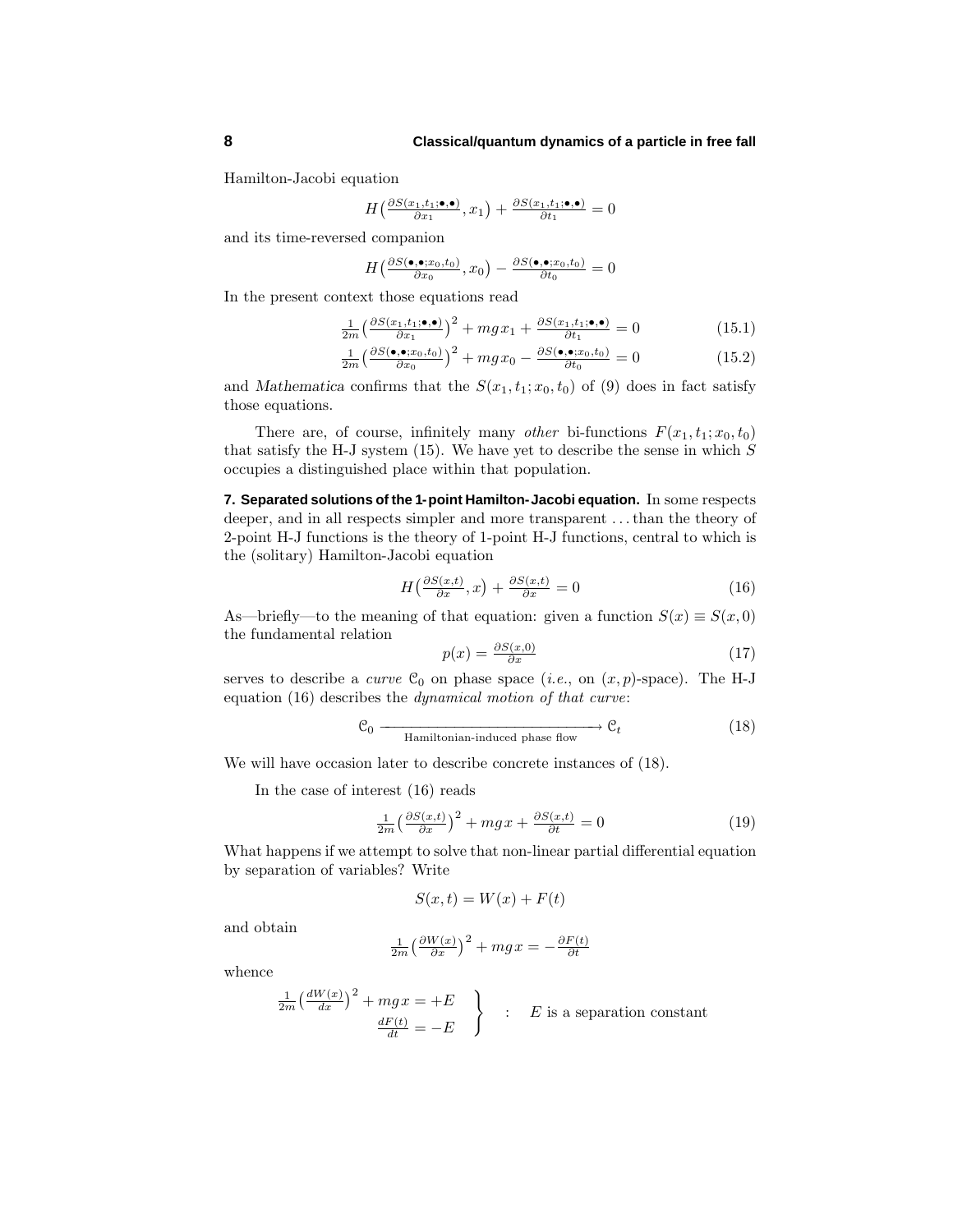Immediately

$$
F(t) = F_0 - Et
$$
  

$$
W(x) = \int^x \sqrt{2m[E - mg\xi]} d\xi
$$
  

$$
= \frac{2}{3mg}\sqrt{2m[E - mgx]^3} + W_0
$$

which supply this *E*-parameterized family of particular H-J functions

$$
S(x, t; E) = \frac{2}{3mg} \sqrt{2m[E - mgx]^3} - Et + S_0
$$
 (20)

Here we have lumped the additive constants:  $S_0 \equiv W_0 + F_0$ .<sup>7</sup>

We will revisit this topic after we have acquired quantum mechanical reason to do so: for the moment I must be content mere to set the stage. We are in the habit of thinking that solutions obtained by separation can be combined to produce the general solution of a partial differential equation. How is that to be accomplished in the present instance? Quantum theory will motivate us to ask this sharper question: How can the H-J functions  $S(x, t; E)$  be combined to produce the  $S(x_1, t_1; x_0, t_0)$  of  $(9)$ ?<sup>8</sup>

**8. Hamiltonian methods.** The free fall Hamiltonian

$$
H(p,x) = \frac{1}{2m}p^2 + mgx
$$

supplies canonical equations

$$
\begin{aligned}\n\dot{x} &= +\partial H/\partial p = \frac{1}{m}p \\
\dot{p} &= -\partial H/\partial x = -mg\n\end{aligned}
$$
\n(21)

which are transparently equivalent to (1). The motion of an arbitrary observable  $A(p, x, t)$  is therefore given by

$$
\dot{A} = \frac{\partial A}{\partial x}\frac{\partial H}{\partial p} - \frac{\partial A}{\partial p}\frac{\partial H}{\partial x} + \frac{\partial A}{\partial t} \equiv [A, H] + \frac{\partial A}{\partial t}
$$
(22)

Energy conservation is, from this point of view, immediate

$$
\dot{H} = [H, H] = 0
$$

and so is momentum non-conservation:

$$
\dot{p} = [p, H] = [p, mgx] = -mg \neq 0
$$

$$
S = \left\{ S_0 - \frac{4}{3} \frac{E^2}{P} g^{-1} \right\} + \left\{ Px - Et \right\} - \frac{1}{2} \frac{m^2 x^2}{P} g + \cdots
$$

where  $P \equiv \sqrt{2mE}$ .

<sup>7</sup> Because it is always useful to inquire "What happens in the free particle limit to the gravitational result in hand?" we expand in powers of *g* and obtain the curious result

<sup>8</sup> General theory relating to those questions is developed in Appendix B: "Legendre transformation to/from the 'energy representation' and its Fourieranalytic quantum analog" to the class notes cited in footnote 6.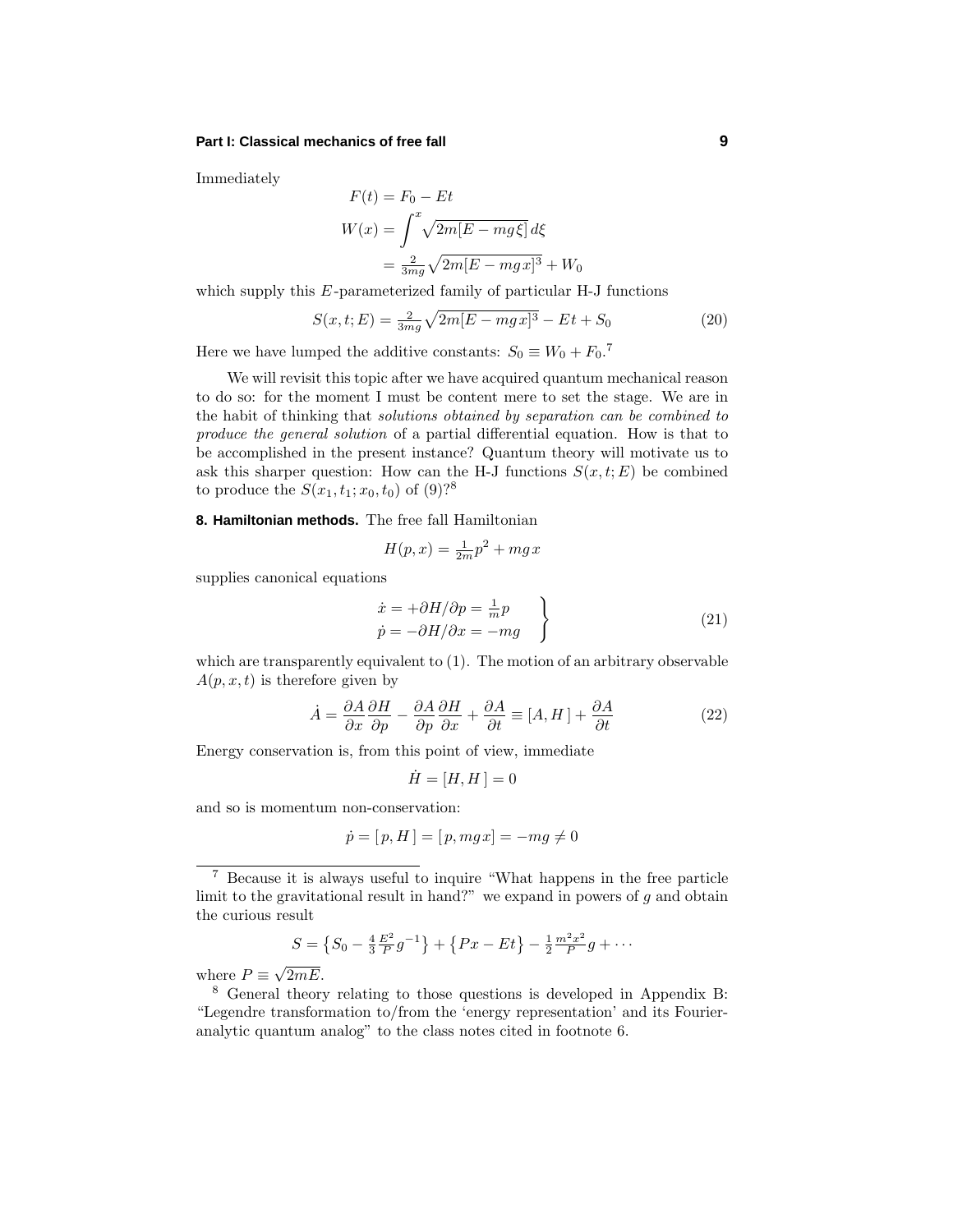Phase flow carries

$$
(x,p)_0 \xrightarrow{\text{phase flow}} (x,p)_t = (x_0 + \frac{1}{m}p_0t - \frac{1}{2}gt^2, p_0 - mgt)
$$
 (23)

Necessarily  $(x, p)$ <sub>0</sub> and  $(x, p)$ <sub>t</sub> lie on the same isoenergetic curve, and those *E* -parameterized curves

$$
\frac{1}{2m}p^2 + mgx = E
$$

are parabolic, oriented as shown in the following figure:



FIGURE 4: Effect of phase flow on a representative population of phase points, computed on the basis of (23). The *x*-axis runs  $\rightarrow$ , the *p*-axis runs  $\uparrow$ . I have set  $m = g = 1$  and assigned to the phase points the initial coordinates (0*,* 0*.*4), (0*,* 0*.*6), (0*,* 0*.*8), (0*,* 1*.*0),  $(0, 1.2)$  and  $(0, 1.4)$ . The coaxial parabolas all have the same shape, and are conveniently distinguished/identified by their *x*-intercepts:  $x_E = E/mg$ .

We now adjust our viewpoint, agreeing to look upon *...*

**9. Gravitation as an artifact of non-inertiality.** The root idea is that when we encounter an equation of motion of the form

$$
\bm{F}+m\bm{G}=m\ddot{\bm{x}}
$$

we should think of the  $m\mathbf{G}$ -term not as a "force that happens to adjust its strength in proportion to the mass of the particle upon which it acts" (shades of Galileo!)—indeed, not as a "force" at all—but as an "acceleration term" that has slipped to the wrong side of the equality: that we should instead write

$$
\boldsymbol{F} = m(\ddot{\boldsymbol{x}} - \boldsymbol{G})
$$

and interpret the non-Newtonian structure of the expression on the right to signal that *x* must refer to a non-inertial coordinate system. To adopt such a view<sup>9</sup> is to dismiss gravitation as a "fictitious force," akin to the centrifugal

 $9$  Hard to do if, as I have, you've every been hospitalized by a fall, though we speak here of nothing less than Einstein's lofty Equivalence Principle.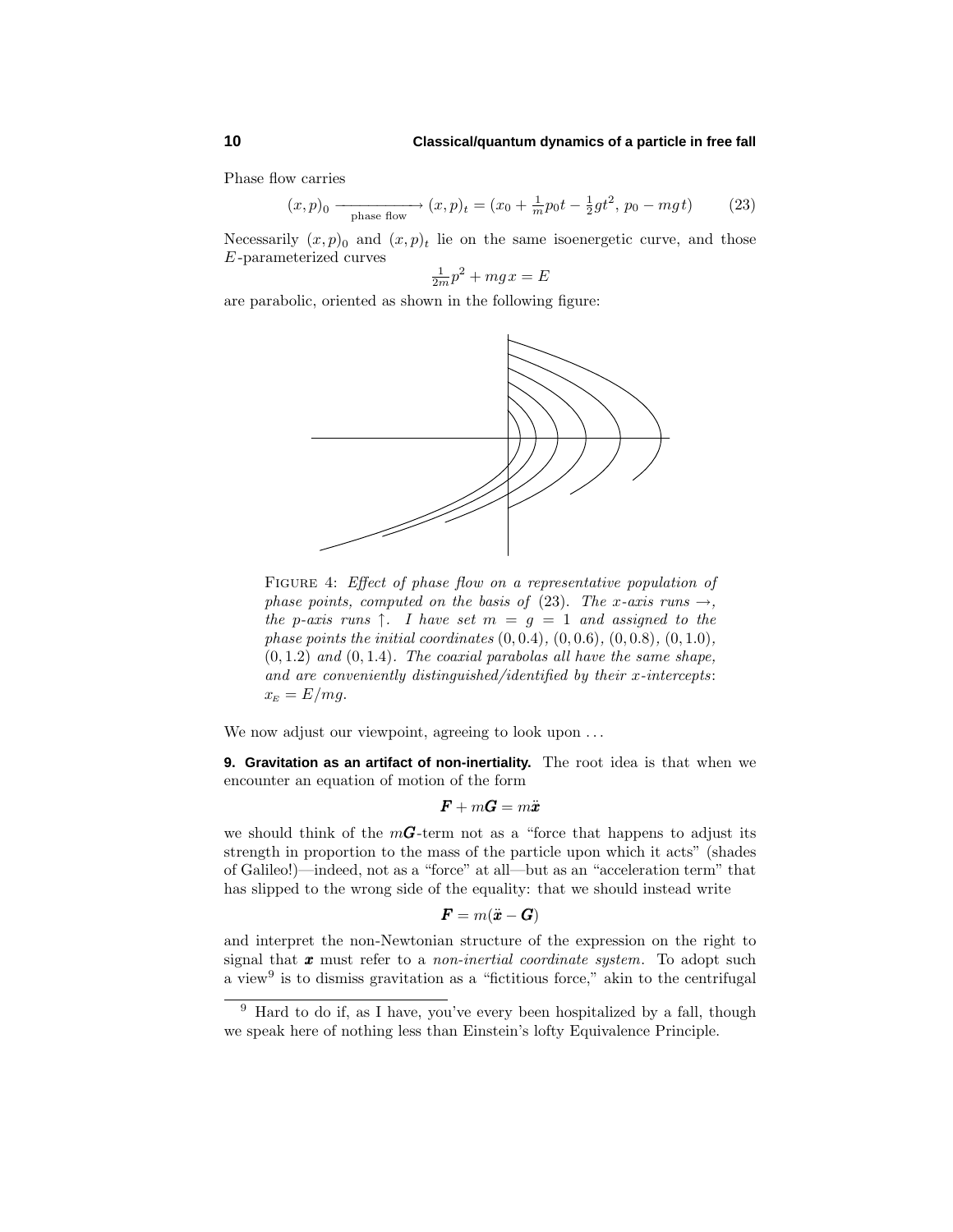and Coriolis "forces." The idea can be implemented, in a degree of generality sufficient for the purposes at hand, $10$  as follows:

Let  $x$  and  $x$ , which refer to Cartesian coordinatizations of 1-space, stand in the simple relation

 $x = x + a(t)$ 

Evidently  $a(t)$  describes the instantaneous location, relative to the  $\mathcal{X}\text{-frame}$ , of the X-origin (conversely,  $-a(t)$ ) describes the instantaneous location, relative to the  $\mathfrak X$ -frame, of the  $\mathfrak X$ -origin):

$$
x(0,t) = +a(t)
$$
  

$$
x(0,t) = -a(t)
$$

Assume  $\mathfrak X$  to be inertial: assume, in other words, that the force-free motion of a mass  $m$  relative to  $\mathfrak X$  can be described

 $m\ddot{x}=0$ 

In *x*-coordinates that statement becomes

$$
m(\ddot{x} + \ddot{a}) = 0
$$

To recover (1) we have only to set  $a(t) = \frac{1}{2}gt^2$ . (We might, more generally, set  $a(t) = a_0 + a_1 t + \frac{1}{2} g t^2$  but in the interest of simplicity I won't.) Then

$$
x = x + \frac{1}{2}gt^2
$$

$$
x = x - \frac{1}{2}gt^2
$$

Motion which is seen to be free with respect to  $\mathfrak X$  is seen as free fall to the left when referred to the  $\mathfrak{X}$ -frame which  $\mathfrak{X}$  sees to be accelerating to the right.

Turning now from the kinematic to the Lagrangian dynamical aspects of the problem, and taking

 $L(x, x) = \frac{1}{2}m\dot{x}^2$  : FREE PARTICLE LAGRANGIAN

as an obvious point of departure, we construct

$$
L(\dot{x}, x, t) \equiv L(\dot{x} + gt, x + \frac{1}{2}gt^2) = \frac{1}{2}m(\dot{x} + gt)^2
$$

which (gratifyingly, but not at all to our surprise) gives back (1):

$$
\frac{d}{dt}m(\dot{x} + gt) = m(\ddot{x} + g) = 0
$$

The Lagrangian  $L(x, x, t)$  does not much resemble the Lagrangian encountered at  $(7)$ , but in fact they *differ only by a gauge term*:

$$
\left[\frac{1}{2}m(\dot{x}+gt)^2\right] = \left[\frac{1}{2}m\dot{x}^2 - mgx\right] + \frac{d}{dt}\left(mgxt + \frac{1}{6}mg^2t^3\right)
$$

 $10$  For a fairly detailed general account of the theory of fictitious forces see pages 101–110 in the class notes cited several times previously.<sup>6</sup>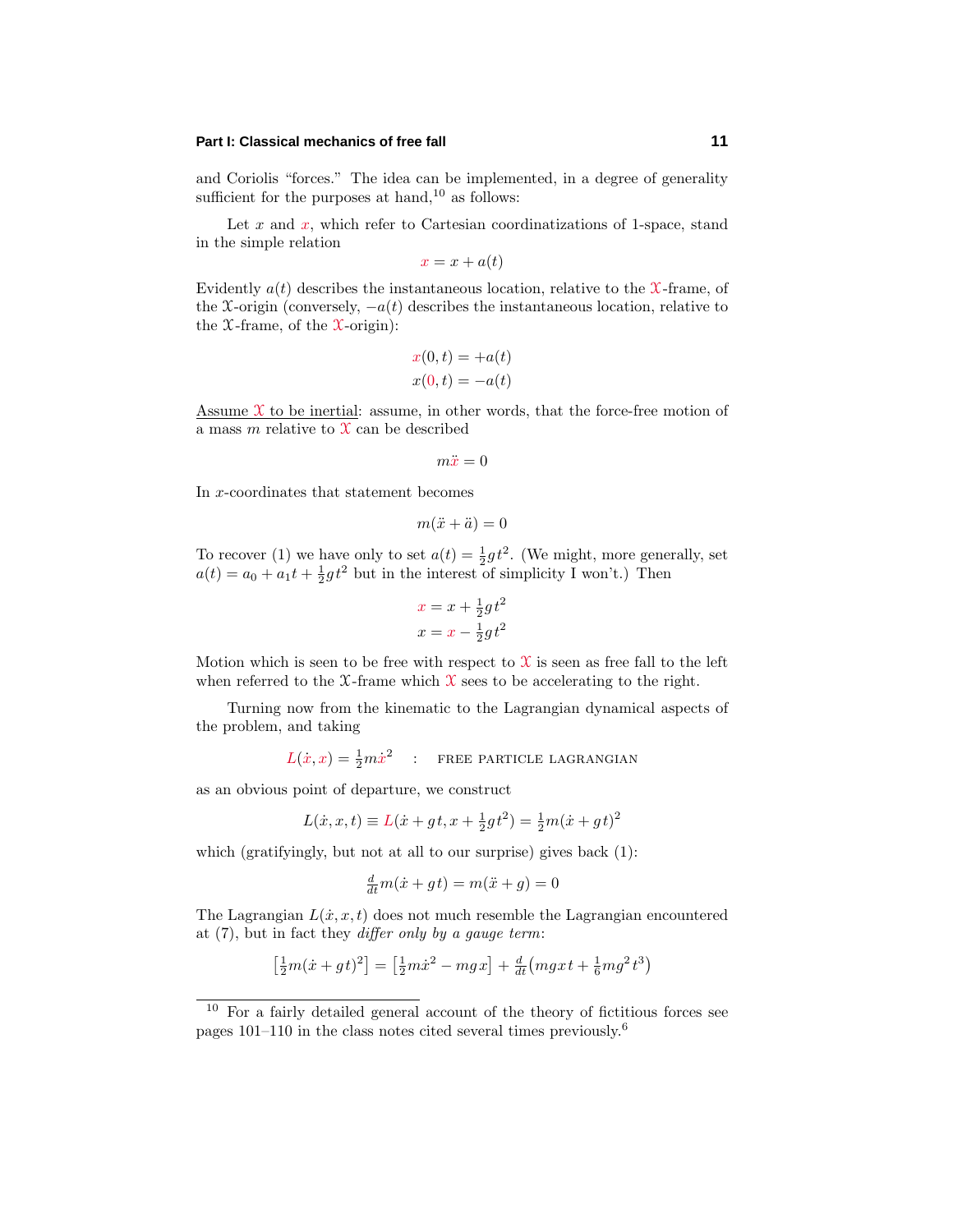## **12 Classical/quantum dynamics of a particle in free fall**

Our program—the objective of which is to recover all the unfamiliar details of free fall physics from the simpler details of free particle physics—proceeds from the elementary device of stepping from an inertial frame to a uniformly accelerated frame, but is seen now to involve rather more than a simple change of coordinates  $x \longrightarrow x = x - \frac{1}{2}gt^2$ : it is a 2-step process

$$
x \longrightarrow x = x - \frac{1}{2}gt^2
$$

$$
L \longrightarrow L = L + \frac{d}{dt}\Lambda
$$

involving a coordinate transformation and a synchronized gauge transformation. We must attend carefully to conceptual/notational distinctions at risk of becoming confused (or—which is almost as bad—confusing). I spell out the detailed meaning and some of the immediate implications of the second of the preceding statements:

$$
L(\dot{x}) \equiv \frac{1}{2}m\dot{x}^2
$$
  
\n
$$
\downarrow
$$
  
\n
$$
L(\dot{x}, x) \equiv \frac{1}{2}m\dot{x}^2 - mgx
$$
  
\n
$$
= L(\dot{x} + gt) + \frac{d}{dt}\Lambda(x, t)
$$
  
\n
$$
\Lambda(x, t) \equiv -mgxt - \frac{1}{6}mg^2t^3
$$
  
\n
$$
= \frac{1}{2}m(\dot{x} + gt)^2 - mg[\dot{x}t + x + \frac{1}{2}gt^2]
$$

Collaterally

$$
p \equiv \partial L/\partial \dot{x} = m\dot{x}
$$
  
\n
$$
\downarrow
$$
  
\n
$$
p \equiv \partial L/\partial \dot{x} = m\dot{x}
$$
  
\n
$$
= (\partial L/\partial \dot{x}) \underbrace{(\partial \dot{x}/\partial \dot{x})}_{\text{}} + (\partial \Lambda/\partial x)
$$
  
\n
$$
= (\partial x/\partial x) = 1
$$
  
\n
$$
= p - mgt
$$

Look now to the transformation of the Hamiltonian. Generally, the fact that the Lagrangian responds as a scalar to coordinate transformations implies that the Hamiltonian does too: that would give

$$
H(p, x) \equiv p\dot{x} - L = \frac{1}{2m}p^2
$$
  
\n
$$
\downarrow
$$
  
\n
$$
H(p, x) \equiv p\dot{x} - \frac{1}{2}m(\dot{x} + gt)^2 \Big|_{\dot{x} \to p/m}
$$
  
\n
$$
= \frac{1}{2m}p^2 - pgt - \frac{1}{2}mg^2t^2
$$

But gauge adjustment of the Lagrangian is found<sup>11</sup> to cause the Hamiltonian to pick up an subtractive *t*-derivative of the gauge function, which in the present

 $\overline{11}$  See page 198 in CLASSICAL MECHANICS (1983).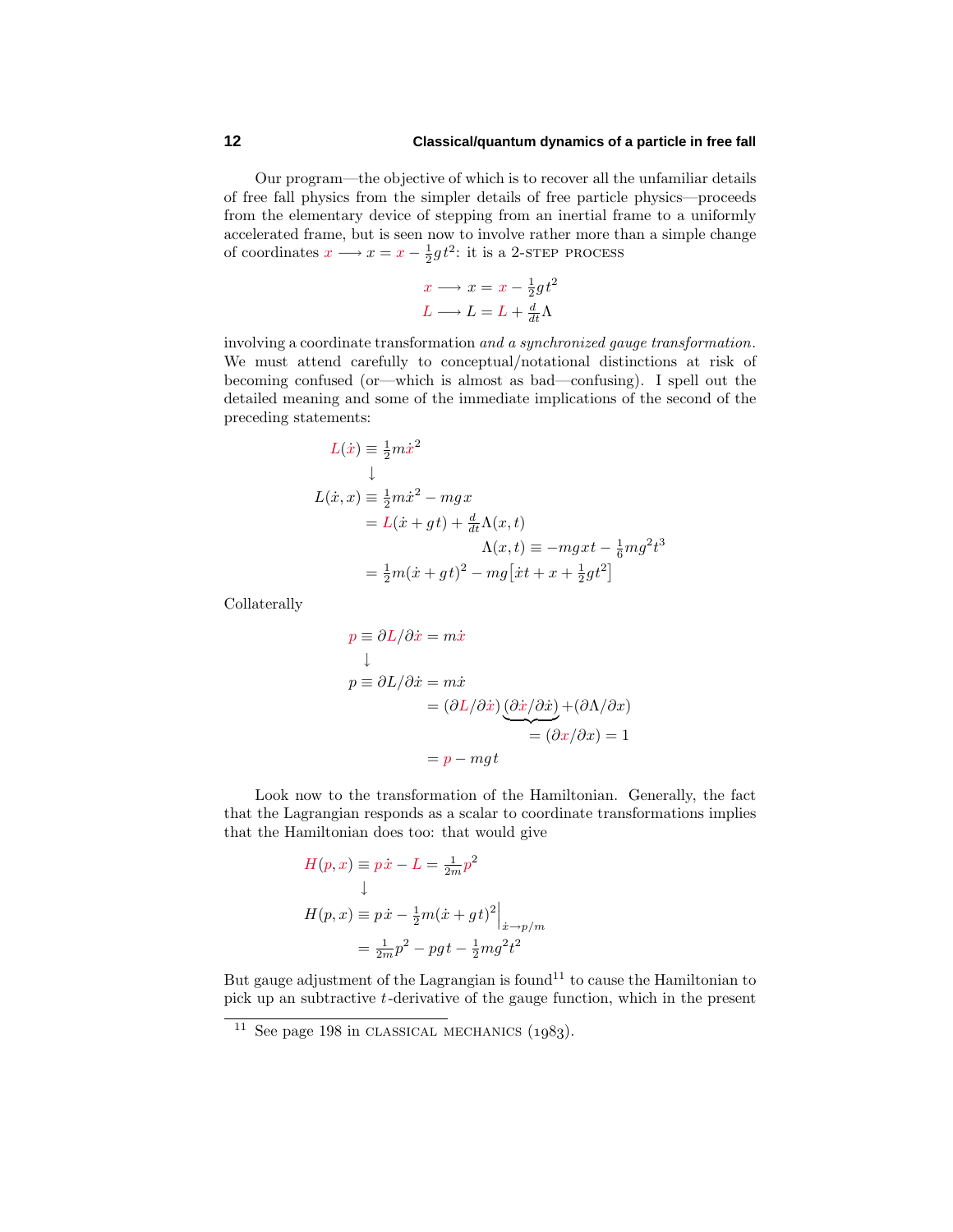instance supplies

$$
\downarrow
$$
\n
$$
= \frac{1}{2m}p^{2} - pg + \frac{1}{2}mg^{2}t^{2} - \frac{d}{dt}\left[-mgxt - \frac{1}{6}mg^{2}t^{3}\right]_{x \to p/m}
$$
\n
$$
= \frac{1}{2m}p^{2} + mgx
$$

#### **10. Contact with the theory of canonical transformations.** From

$$
\begin{aligned}\nx &\longrightarrow x = x - \frac{1}{2}gt^2 \\
p &\longrightarrow p = p - mgt\n\end{aligned}
$$
\n(24)

it follows trivially that

$$
[x,p] \equiv \frac{\partial x}{\partial x} \frac{\partial p}{\partial p} - \frac{\partial p}{\partial x} \frac{\partial x}{\partial p} = 1
$$

which is to say: the transformation (24) is canonical. At any given *t* the equations (24) describe a rigid translation of the phase plane, and it is because of that "rigidity" that the *t*-parameterized curves traced by individual phase points are congruent (see again Figure 4).

Classical mechanics supplies two distinct techniques for "generating" canonical transformations—one associated with the name of Legendre, the other with that of Lie. We look first to the former: $^{12}$ 

Legendre recognizes generators of four standard types

$$
F_1(x, x), F_2(x, p), F_3(p, x), F_4(p, p)
$$

—each of which is a function of "half the old phase coordinates  $(x, p)$  and half the new  $(x, p)$ ." A moment's tinkering leads us to the Type 2 generator

$$
F_2(x, p) \equiv (x - \frac{1}{2}gt^2)(p + mgt)
$$
 (25)

from which we recover (24) by writing

$$
p = \partial F_2 / \partial x = p + mgt
$$
  
\n
$$
x = \partial F_2 / \partial p = x - \frac{1}{2}gt^2
$$
\n(26)

Notice that in the limit  $g \downarrow 0$  we are left with a well-known "generator of the identity":  $F_2(x, p) = xp$ .

Lie would have us undertake to achieve (24) not "all at once" (as Legendre did) but incrementally, by iteration of *infinitesimal* canonical transformations. His idea can be implemented as follows: in place of (24) write

 $\frac{12 \text{ See}}{12 \text{ See}}$  pages 224–234 in CLASSICAL MECHANICS  $(1983)$ .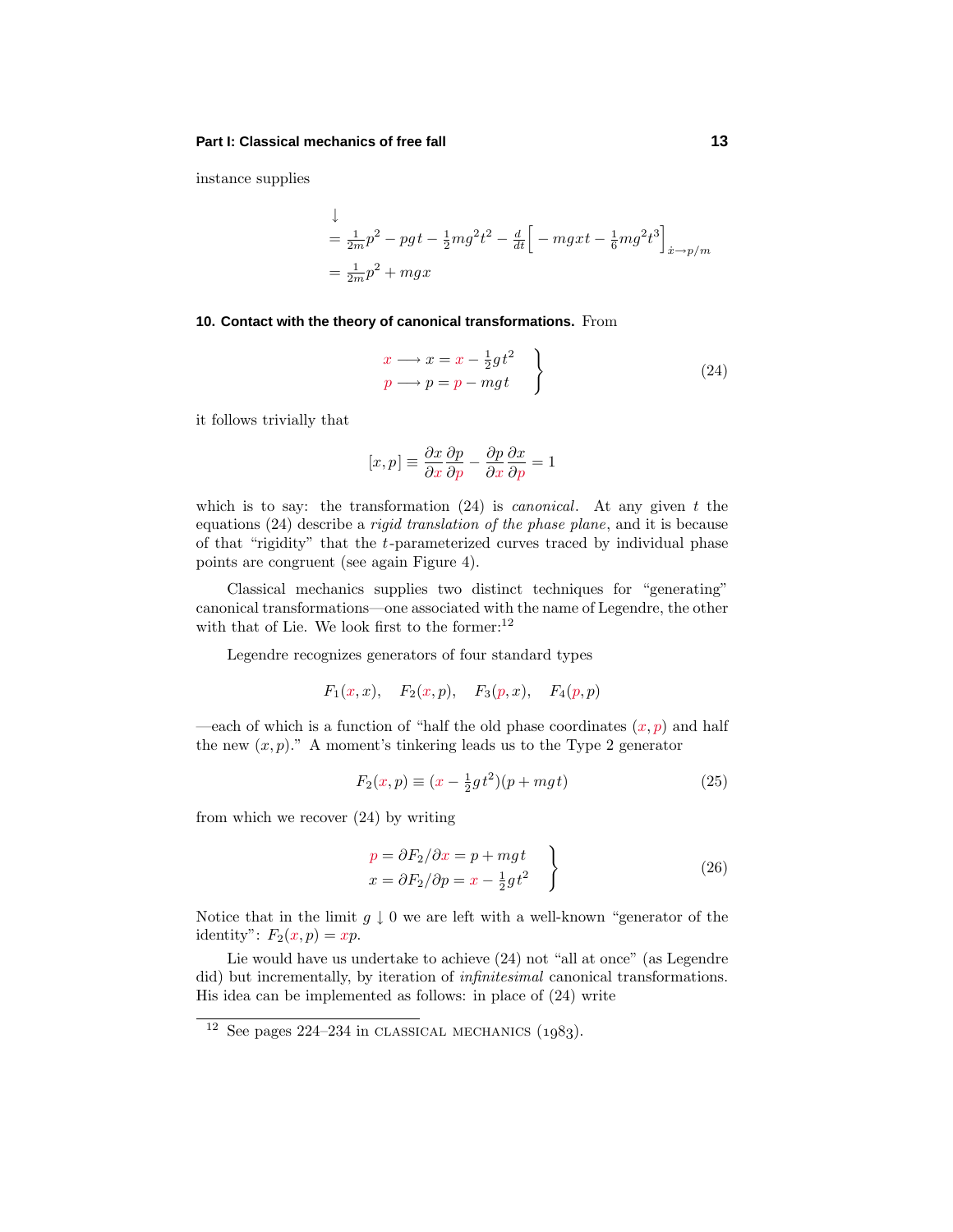## **14 Classical/quantum dynamics of a particle in free fall**

$$
x(u) = x - \frac{1}{2}gt^2u
$$
  
\n
$$
p(u) = p - mgtu
$$
\n(27)

Here *u* is a dimensionless parameter that in effect "tunes the strength" of the gravitational field and enables us to smoothly interpolate between free particle physics and free fall physics: more particularly

$$
x(0) = x
$$
  
\n
$$
p(0) = p
$$
 and 
$$
x(1) = x
$$
  
\n
$$
p(1) = p
$$

It follows from (27) that

$$
\frac{d}{du}x(u) = -\frac{1}{2}gt^2
$$

$$
\frac{d}{du}p(u) = -mgt
$$

These equations can be made to assume the design of Hamilton's canonical equations of motion

$$
\frac{d}{du}x(u) = +\frac{\partial}{\partial p}K(p, x) = -[K, x] \n\frac{d}{du}p(u) = -\frac{\partial}{\partial x}K(p, x) = -[K, p]
$$
\n(28)

provided we set

$$
K(p,x) = mg\,tx - \frac{1}{2}gt^2p\tag{29}
$$

Formal iteration<sup>13</sup> leads to this description of the *solution* of  $(28)$ :

$$
x(u) = x - u[K, x] + \frac{1}{2!}u^2[K, [K, x]] - \frac{1}{3!}u^3[K, [K, [K, x]]] + \cdots
$$
  
=  $x - u\frac{1}{2}gt^2$   

$$
p(u) = p - u[K, p] + \frac{1}{2!}u^2[K, [K, p]] - \frac{1}{3!}u^3[K, [K, [K, p]]] + \cdots
$$
  
=  $p - umgt$ 

from which we recover (24) at  $u = 1$ . It is the fact that x and p enter *linearly* into the design of  $K(p, x)$  that accounts for the exceptional simplicity of these results (*i.e.*, for the disappearance of terms of  $O(u^2)$ ).

Turning now from discussion of what the transformation does to phase coordinates to discussion of what it does to the expression of the physics *...* if we start from

$$
H(p) = \frac{1}{2m}p^2
$$
: gives canonical equations 
$$
\begin{cases} \dot{x} = p/m\\ \dot{p} = 0 \end{cases}
$$

then the theory of canonical transformations<sup>12</sup> informs us we should construct

$$
H(p,x) = H + \frac{\partial}{\partial t} F_2
$$
  
=  $\left[\frac{1}{2m}(p + mgt)^2\right] + mg(x + \frac{1}{2}gt^2) - gt(p + mgt)$   
=  $\frac{1}{2m}p^2 + mgx$ 

<sup>&</sup>lt;sup>13</sup> See pages 234–239 in CLASSICAL MECHANICS  $(1083)$ .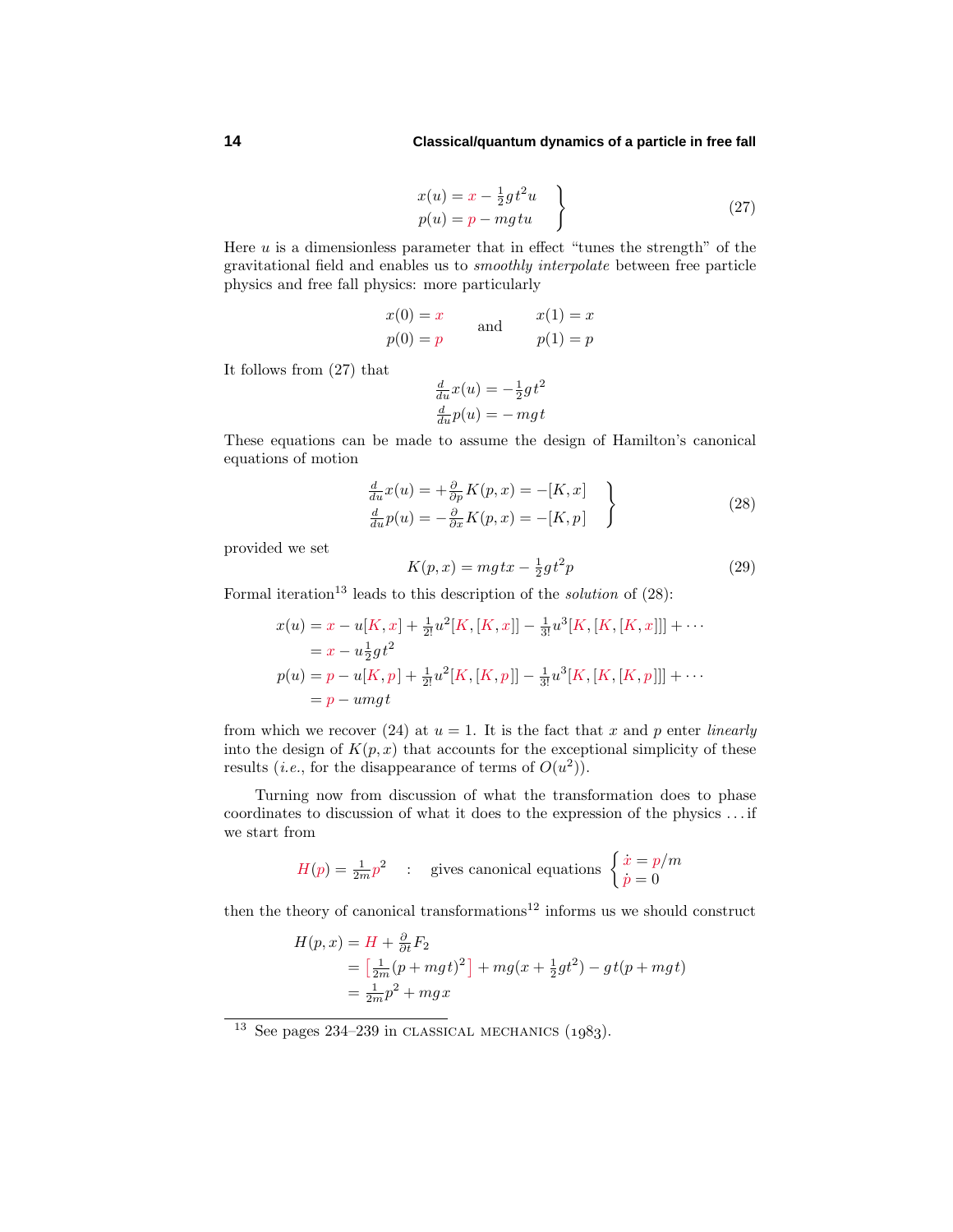The resulting equations

$$
\begin{aligned}\n\dot{x} &= p/m \\
\dot{p} &= -mg\n\end{aligned}\n\bigg\} \quad : \quad \text{canonical equations of free fall} \tag{30}
$$

could alternatively have been obtained from the original equations, since when expressed in terms of transformed phase coordinates  $(x, p)$  they become

$$
\dot{x} + gt = (p + mgt)/m
$$
  

$$
\dot{p} + mg = 0
$$

which after trivial simplifications give back (30).

The canonical transformations (27) can be recovered from the following  $(u - u)$ -parameterized *family* of Legendre generators:<sup>14</sup>

$$
F(p, u; x, u) \equiv [x - \frac{1}{2}g(u - u)t^{2}][p + mg(u - u)t]
$$
 (31.1)

Acting on the basis of a Hamilton-Jacobi-inspired hunch, we compute

$$
K(p, \frac{\partial F(p, u; x, u)}{\partial p}) = mgt[x - \frac{1}{2}g(u - u)t^2] - \frac{1}{2}gt^2p
$$
  
= 
$$
mgtx - \frac{1}{2}gt^2p - \frac{1}{2}mg^2t^3(u - u)
$$
  

$$
\frac{\partial F(p, u; x, u)}{\partial u} = + [mgtx - \frac{1}{2}gt^2p - mg^2t^3(u - u)]
$$

$$
K\left(\frac{\partial F(p, u; x, u)}{\partial x}, x\right) = mgtx - \frac{1}{2}gt^2[p + mg(u - u)t]
$$
  
= 
$$
mgtx - \frac{1}{2}gt^2p - \frac{1}{2}mg^2t^3(u - u)
$$
  

$$
\frac{\partial F(p, u; x, u)}{\partial u} = -[mgtx - \frac{1}{2}gt^2p - mg^2t^3(u - u)]
$$

which give

$$
K(p, \frac{\partial F(p, u; x, u)}{\partial p}) - \frac{\partial F(p, u; x, u)}{\partial u} = \frac{1}{2} m g^2 t^3 (u - u)
$$
  

$$
K(\frac{\partial F(p, u; x, u)}{\partial x}, x) + \frac{\partial F(p, u; x, u)}{\partial u} = \frac{1}{2} m g^2 t^3 (u - u)
$$

What are we to make of the non-0's on the right sides of those equations? They can be dismissed as artifacts, "gauged away." For just as

Lagrangian  $\&$  Lagrangian + arbitrary function of  $t$ 

give rise to the same Lagrange equations, and

Hamiltonian & Hamiltonian + arbitrary function of *t*

give rise to the same canonical equations of motion, so do

<sup>&</sup>lt;sup>14</sup> Here I write  $u \to u - u$  to introduce a "floating initial value of the evolution parameter" and make other slight notational adjustments—all to facilitate comparison in a moment with the H-J equations encountered in §6.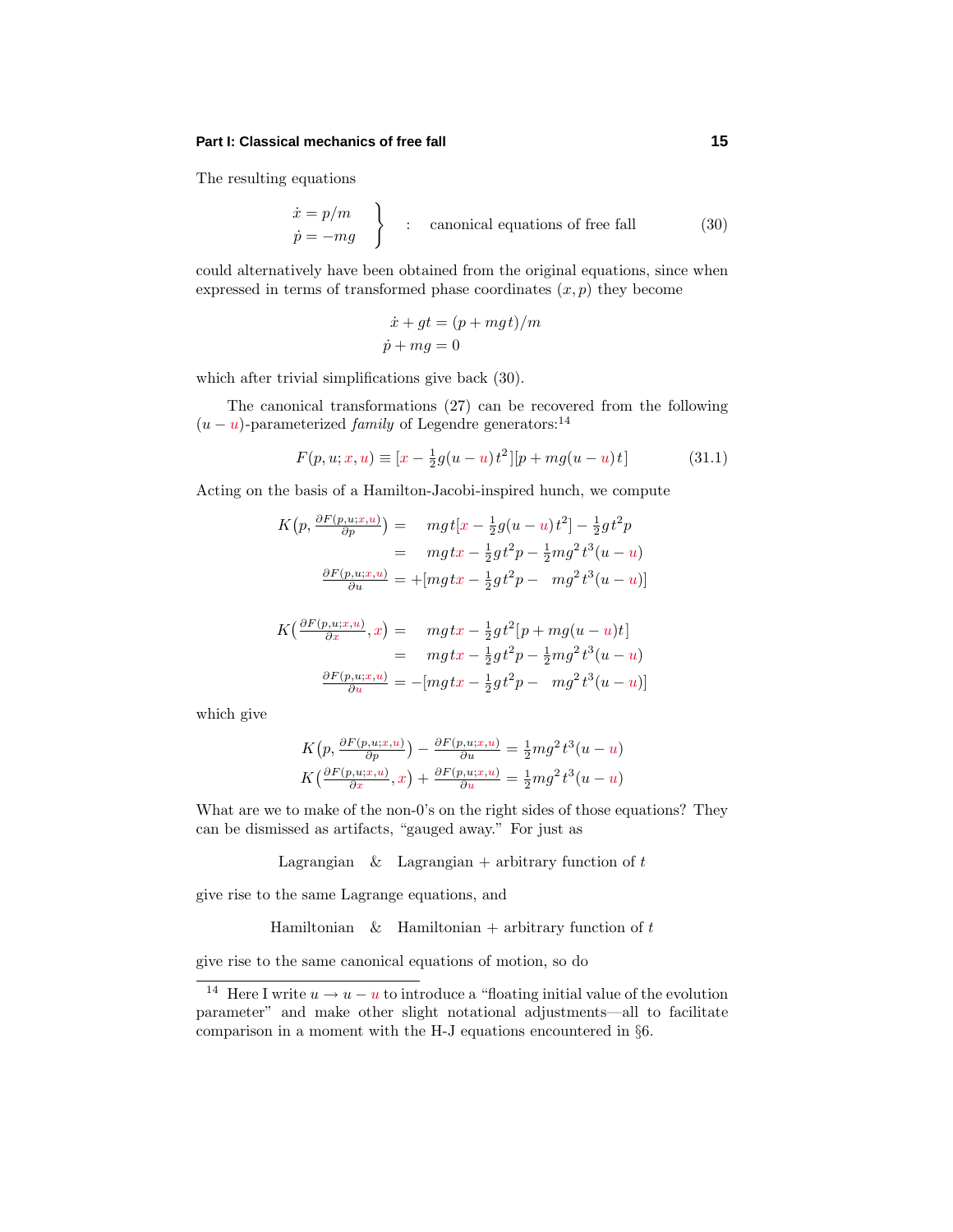Legendre generator & Legendre generator

+ arbitrary function of the evolution parameter *u*

Lie generator & Lie generator

+ arbitrary function of the evolution parameter *u*

—this because the Legendre generator does its work not nakedly, but through the agency of its derivatives *∂F/∂*(old, new arguments), the Lie generator does its work not nakedly, but through the agency of its derivatives *∂K/∂*(*x*'s, *p*'s). With that license we reassign the work formerly done by  $F(p, u; x, u)$  to

$$
\mathcal{F}(p, u; x, u) \equiv F(p, u; x, u) + \frac{1}{4} m g^2 t^3 (u - u)^2 \tag{31.2}
$$

and obtain

$$
K\left(p, \frac{\partial \mathcal{F}(p, u; x, u)}{\partial p}\right) - \frac{\partial \mathcal{F}(p, u; x, u)}{\partial u} = 0
$$
  

$$
K\left(\frac{\partial \mathcal{F}(p, u; x, u)}{\partial x}, x\right) + \frac{\partial \mathcal{F}(p, u; x, u)}{\partial u} = 0
$$
 (32)

We will remain alert for *other, independent,*  $\mathcal{C}$  *more convincing grounds* on which to argue that  $\mathcal F$  is "more natural" than  $F$ . But the essential lesson here<sup>15</sup> is that

The Hamilton-Jacobi equations (15) have only incidentally to do with dynamics, and that only because phase flow happens to be a *t*-parameterized canonical transformation. More deeply, they serve to establish a relationship between the Lie generator (which does its work iteratively) and the Legendre generator (which does its work "all at once, beginning to end") of any given parameterized family of canonical transformations.

My "incidentally" is not intended to be dismissive, for the fact of the matter is that phase flow is canonical, and the H-J equations say what is arguably the deepest thing that can be said about classical motion.

**11. Recovery of gravitational Hamilton-Jacobi theory from that of a free particle.** The motion  $(x_0, t_0) \longrightarrow (x_1, t_1)$  of our free particle is described

$$
x(t; x_1, t_1; x_0, t_0) = x_0 + \frac{x_1 - x_0}{t_1 - t_0} (t - t_0)
$$
  
= 
$$
\left\{ \frac{x_0 t_1 - x_1 t_0}{t_1 - t_0} \right\} + \left\{ \frac{x_1 - x_0}{t_1 - t_0} \right\} t
$$
(33)

which when inserted into

$$
S(x_1, t_1; x_0, t_0) = \int_{t_0}^{t_1} \frac{1}{2} m \dot{x}^2(t) dt
$$

gives the free dynamical action

$$
= \frac{1}{2}m\left\{\frac{(x_1 - x_0)^2}{t_1 - t_0}\right\} \tag{34}
$$

<sup>&</sup>lt;sup>15</sup> The point is elaborated on pages  $245-252$  in CLASSICAL MECHANICS  $(1983)$ .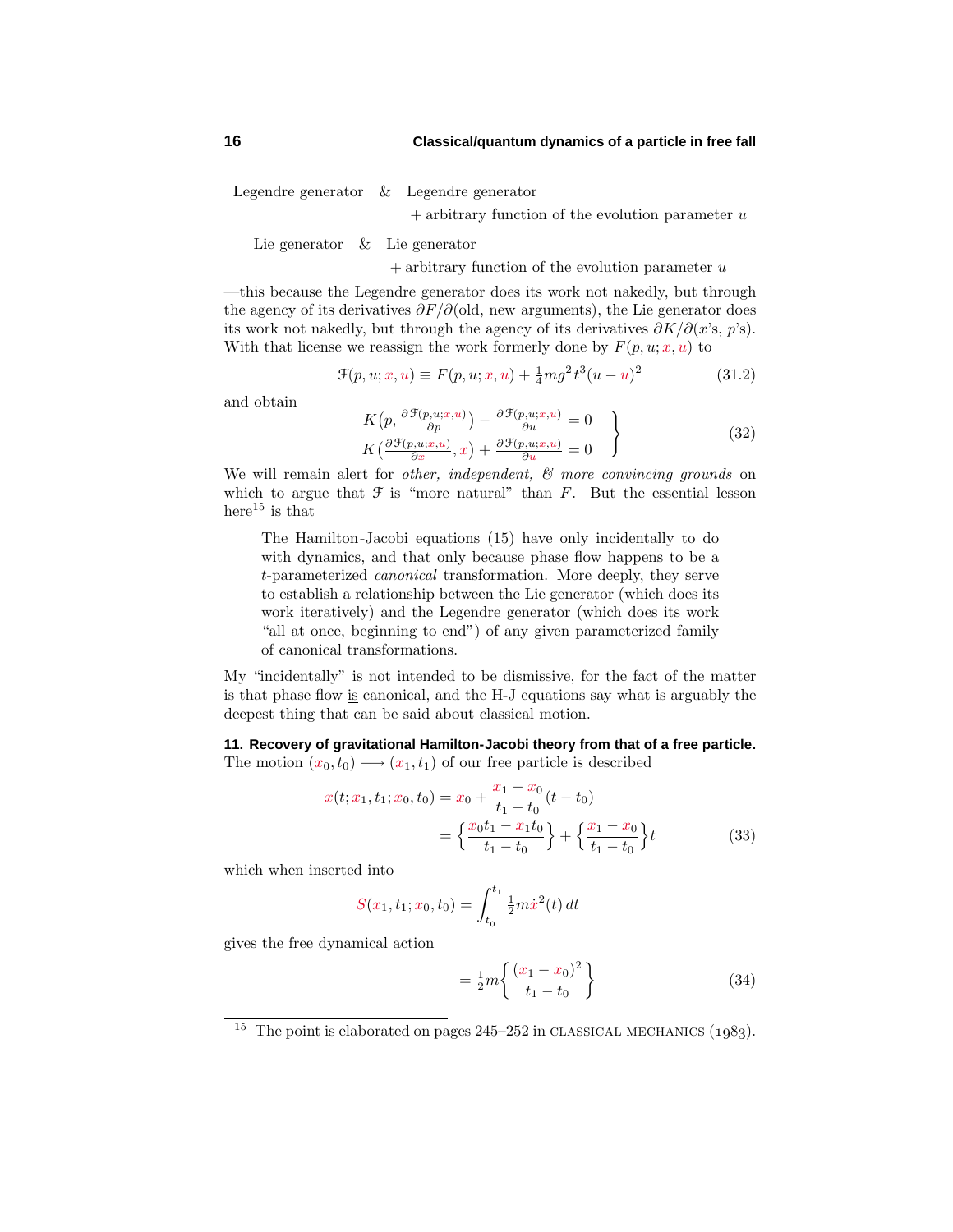## **Part II: Classical bouncing ball 17**

which is readily seen to satisfy the Hamilton-Jacobi equations

$$
\frac{1}{2m}\frac{\partial S}{\partial x_1} + \frac{\partial S}{\partial t_1} = 0
$$

$$
\frac{1}{2m}\frac{\partial S}{\partial x_0} - \frac{\partial S}{\partial t_0} = 0
$$

These statements could have been obtained from their free fall counterparts (4) and (9), but our objective here is to proceed in the reverse of that direction: to obtain the physics of uniformly accelerated free fall from the simpler physics of unaccelerated free motion.

The recovery of (4) from (33) follows straightforwardly from  $x = x + \frac{1}{2}gt^2$ : we verify by computation that

$$
x(t; x_1 + \frac{1}{2}gt_1^2, t_1; x_0 + \frac{1}{2}gt_0^2, t_0) = x(t; x_1, t_1; x_0, t_0) + \frac{1}{2}gt^2
$$

The recovery of  $(9)$  from  $(34)$  is more interesting:

Action integrals  $S[\text{path}]$ , like (say) length integrals  $\ell[\text{curve}]$ , respond to coordinate transformations by numerical invariance: that is a principle source of their formal utility (responsible for the general covariance of Lagrange's equations). But in the present context (see again page 12) the coordinate transformation is understood to be accompanied by a gauge transformation

$$
L = L + \frac{d}{dt}\Lambda
$$

which entails

$$
S = S + \Lambda \Big|_{t_0}^{t_1} \quad \text{with} \quad \Lambda(x, t) = -mgxt - \frac{1}{6}mg^2t^3
$$

Computation now supplies

$$
S(x_1 + \frac{1}{2}gt_1^2, t_1; x_0 + \frac{1}{2}gt_0^2, t_0) - mg[x_1t_1 + \frac{1}{6}mg^2t_1^3] + mg[x_0t_0 + \frac{1}{6}mg^2t_0^3] = S(x_1, t_1; x_0, t_0)
$$

**12. Bouncing ball basics.** Erect now a prefectly reflective barrier at  $x = 0$ , the intended effect of which is to cause the particle ("ball") to "bounce" elastically whenever its descent brings it into contact with the barrier (Figure 5). Evidently

$$
x_{\text{max}}(E) = \frac{E}{mg} \tag{35}
$$

and the *E*-dependent period (computed from  $x_{\text{max}}(E) = \frac{1}{2}g(\frac{1}{2}\tau)^2$ ) is given by

$$
\tau(E) = \sqrt{\frac{8E}{mg^2}}\tag{36}
$$

If we start the clock at the time of a bounce, then the flight up until the time of the next bounce can be described

$$
x(t) = \frac{1}{2}gt(\tau - t) \quad : \quad 0 < t < \tau \tag{37.1}
$$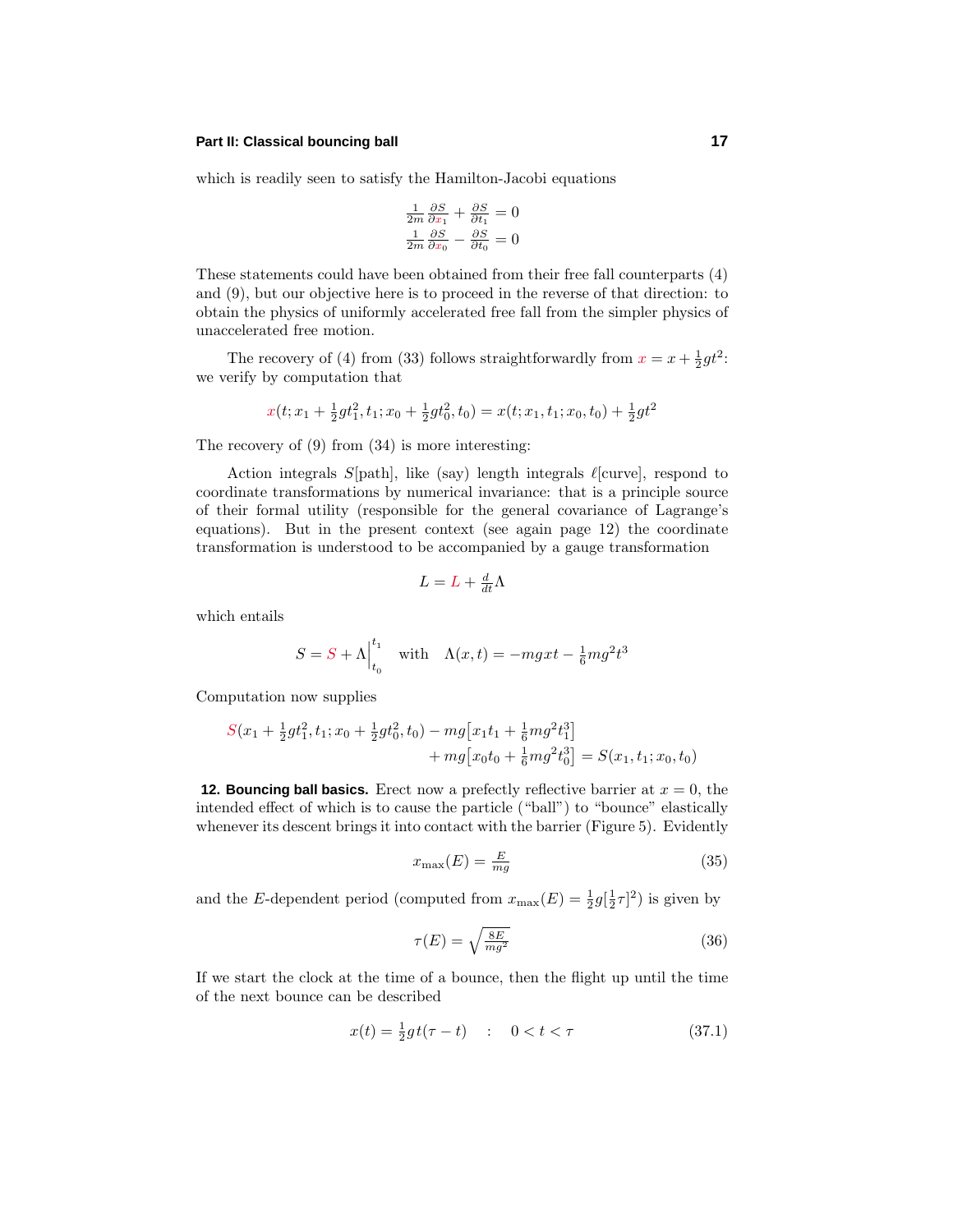

Figure 5: Flight of a bouncing ball, computed from (37.2) with the parameters  $g$  and  $\tau$  both set equal to unity.



Figure 6: Time-derivative of the preceding figure, computed from (38.2): the velocity decreases uniformly between bounces.

To notate the "bounce-bounce-bounce*...* " idea we might write

$$
x(t) = \frac{1}{2}g\sum_{n}[t - n\tau][(n+1)\tau - t] \cdot \text{UnitStep}[[t - n\tau][(n+1)\tau - t]] \quad (37.2)
$$

but there is seldom reason to do so. Between bounces the velocity decreases uniformly

$$
\dot{x}(t) = \frac{1}{2}g\tau - gt \quad : \quad 0 < t < \tau \tag{38.1}
$$

so we have

$$
\dot{x}(t) = \sum_{n} \left[ \frac{1}{2} g\tau - g(t - n\tau) \right] \cdot \text{UnitStep} \left[ \left[ t - n\tau \right] \right] \left[ (n+1)\tau - t \right] \tag{38.2}
$$

which describes a sawtooth (Figure 6). The  $\tau$ -dependence of  $x_{\text{max}}$  is described

$$
x_{\text{max}} = x(\frac{1}{2}\tau) = \frac{1}{8}g\tau^2
$$
\n(39)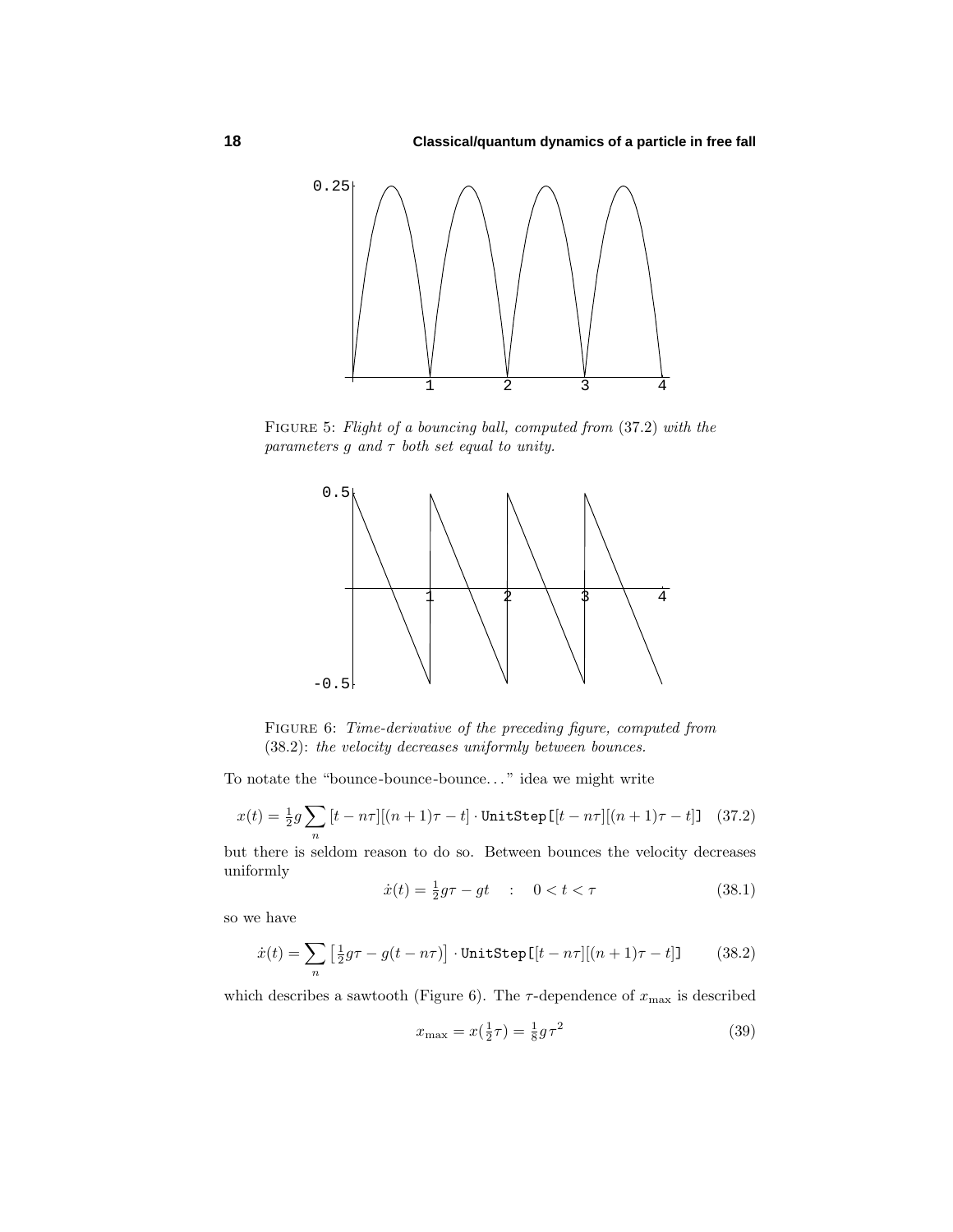#### **Part II: Classical bouncing ball 19**

**13. Probabilistic aspects of the bouncing ball problem.** We proceed from the idea that the probability  $Q(x)dx$  that a bouncing ball will be found in the neighborhood dx of  $x \ (0 \leq x \leq x_{\text{max}})$  is the same as the fraction of the time that the particle spends in that neighborhood. Working from the figure



FIGURE 7: Construction used to compute  $Q(x)$ .

we have

$$
Q(x)dx = Q(x)\frac{1}{2}g(\tau - 2t)dt = \frac{2dt}{\tau}
$$

giving

$$
Q(x) = \frac{4}{g\tau(\tau - 2t)}
$$

But  $2t(x) = \tau \pm \sqrt{(g\tau^2 - 8x)/g}$  so

$$
Q(x) = \frac{1}{2\sqrt{\frac{1}{8}g\tau^2}\sqrt{\frac{1}{8}g\tau^2 - x}}
$$
  
= 
$$
\frac{1}{2\sqrt{x_{\text{max}}}\sqrt{x_{\text{max}} - x}}
$$
 :  $0 \le x \le x_{\text{max}}$  (40)

This "ballistic distribution function" is plotted in Figure 8. Calculation confirms that (as expected/required)

$$
\int_0^{\mathcal{X}_{\text{max}}} Q(x) \, dx = 1
$$

On the other hand, momentum decreases uniformly during the course of a flight (see again Figure 6), ranging from  $+\frac{1}{2}mg\tau$  down to  $-\frac{1}{2}mg\tau$ , so the momentum distribution  $P(p)$  is *flat* on that interval, where it has constant value  $(mg\tau)^{-1}$ .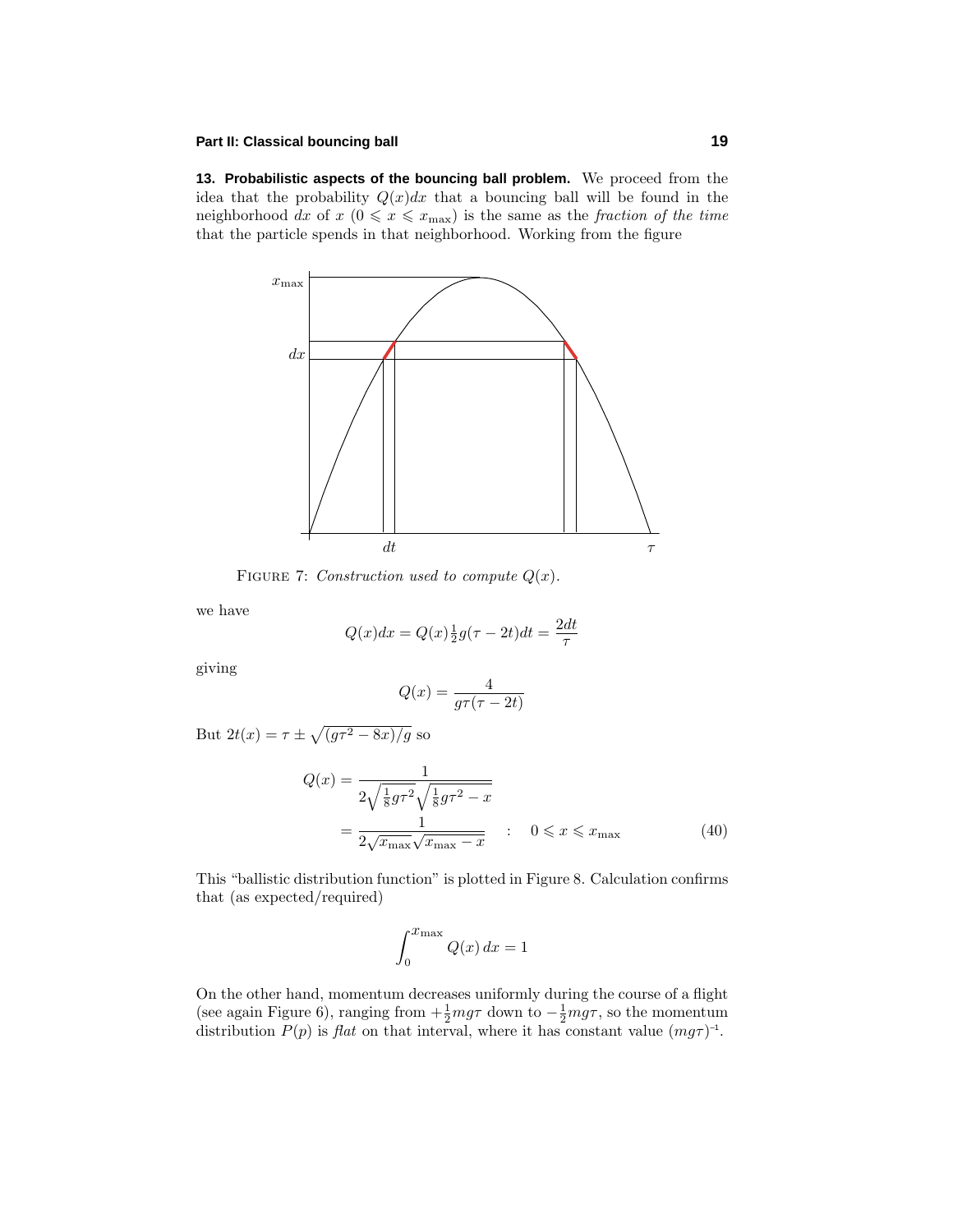

FIGURE 8: The "ballistic distribution function"  $Q(x)$ , displayed as a function of the dimensionless variable  $x/x_{\text{max}}$ . The singularity at  $x = x_{\text{max}}$  reflects the tendency of ballistic particles to linger at the apex of their flight.

**14. Action per bounce.** Working from (9) we have

 $S(0, \tau; 0, 0)$  = value of the bounce-to-bounce action

$$
= \frac{1}{2}m\left\{-\frac{1}{12}g^2\tau^3\right\} \tag{41}
$$

But we can approach this issue also from another angle:

Between one bounce and the next the phase flow is ballistic, and can be described

$$
x(t) = \frac{1}{2}gt(\tau - t)
$$

$$
p(t) = \frac{1}{2}mg(\tau - 2t)
$$

Eliminating *t* between those equations gives

$$
x - x_{\text{max}} = -x_{\text{max}} \cdot (p/p_0)^2 \quad \text{with} \quad p_0 \equiv \frac{1}{2} mg\tau \tag{42}
$$

which inscribes on phase space a parabola that opens to the left (Figure 9). Equivalently

$$
p(x) = p_0 \sqrt{1 - (x/x_{\text{max}})}
$$
\n(43)

It follows that the *area* of the region bounded by  $(42)$  can be described

enveloped area 
$$
A = \oint p dx = 2 \int_0^{x_{\text{max}}} p_0 \sqrt{1 - (x/x_{\text{max}})} dx
$$
  
\n
$$
= \frac{4}{3} p_0 x_{\text{max}}
$$
\n
$$
= \frac{4}{3} \cdot \frac{1}{2} m g \tau \cdot \frac{1}{8} g \tau^2
$$
\n
$$
= \frac{1}{12} m g^2 \tau^3
$$
\n(44)

We are presented here with a problem, which I have been thus far unable to resolve: Why are  $(41)$  and  $(44)$  not in agreement?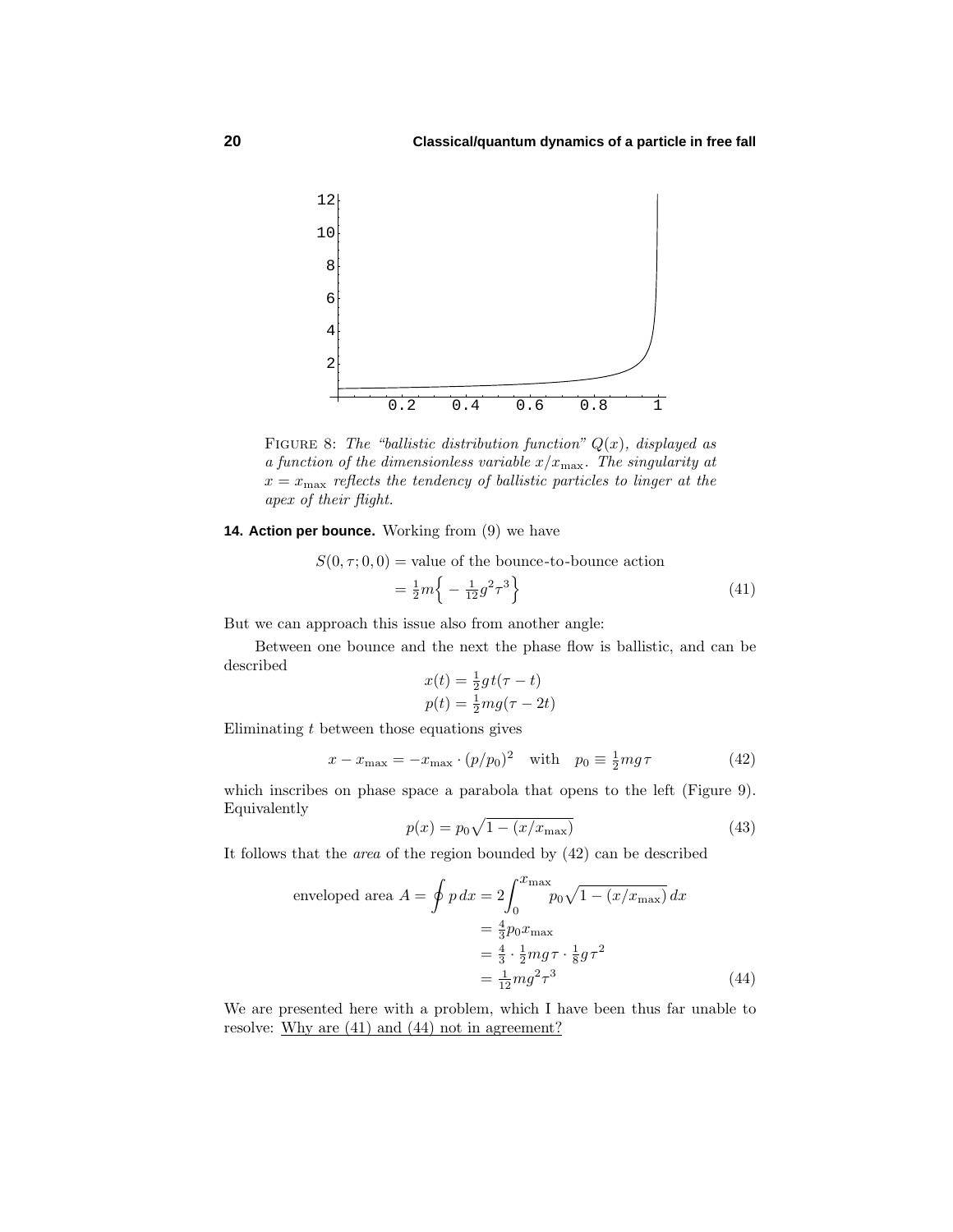

FIGURE 9: The phase space representation of bounce-bounce-bounce  $consists$  of going round  $\Diamond$  and round the parabolically bounded region shown. We have interest in the area of that region.

**15. Planck quantization.** We have arrived here at the historic birthplace of quantum mechanics. For Planck (1900), in order to account mechanically for the successful description of the blackbody radiation spectrum to which he had been led by other (interpolative thermodynamic) means, was forced to dismiss all classical oscillator motions except those that conformed to the quantization condition

$$
\oint p\,dx = nh \qquad : \quad n = 1, 2, 3, \dots \tag{45}
$$

Bringing that condition to the bouncing ball problem, we on the basis of (44) have

$$
\frac{1}{12}mg^2\tau^3 = nh
$$

according to which only bounces of certain discrete periods

$$
\tau_n = \left[12nh/mg^2\right]^{\frac{1}{3}} \quad : \quad n = 1, 2, 3, \dots
$$

are "allowed." This, by (36), is equivalent to the assertion that a ball can bounce only with certain discrete energies

$$
E_n = \frac{mg^2}{8}\tau_n^2
$$
  
=  $\mathcal{E} n^{\frac{2}{3}}$  with  $\mathcal{E} \equiv \left[\frac{9}{64}mg^2h^2\right]^{\frac{1}{3}}$  (46)

We expect a refinement of  $(46)$  to emerge from the *exact* quantum theory of a bouncing ball—the theory achieved by Schrödinger quantization of the classical physics. But before turning to the details of the latter theory we look to an aspect of the classical problem that is directly relevant to Feynman's alternative to Schrödinger quantization.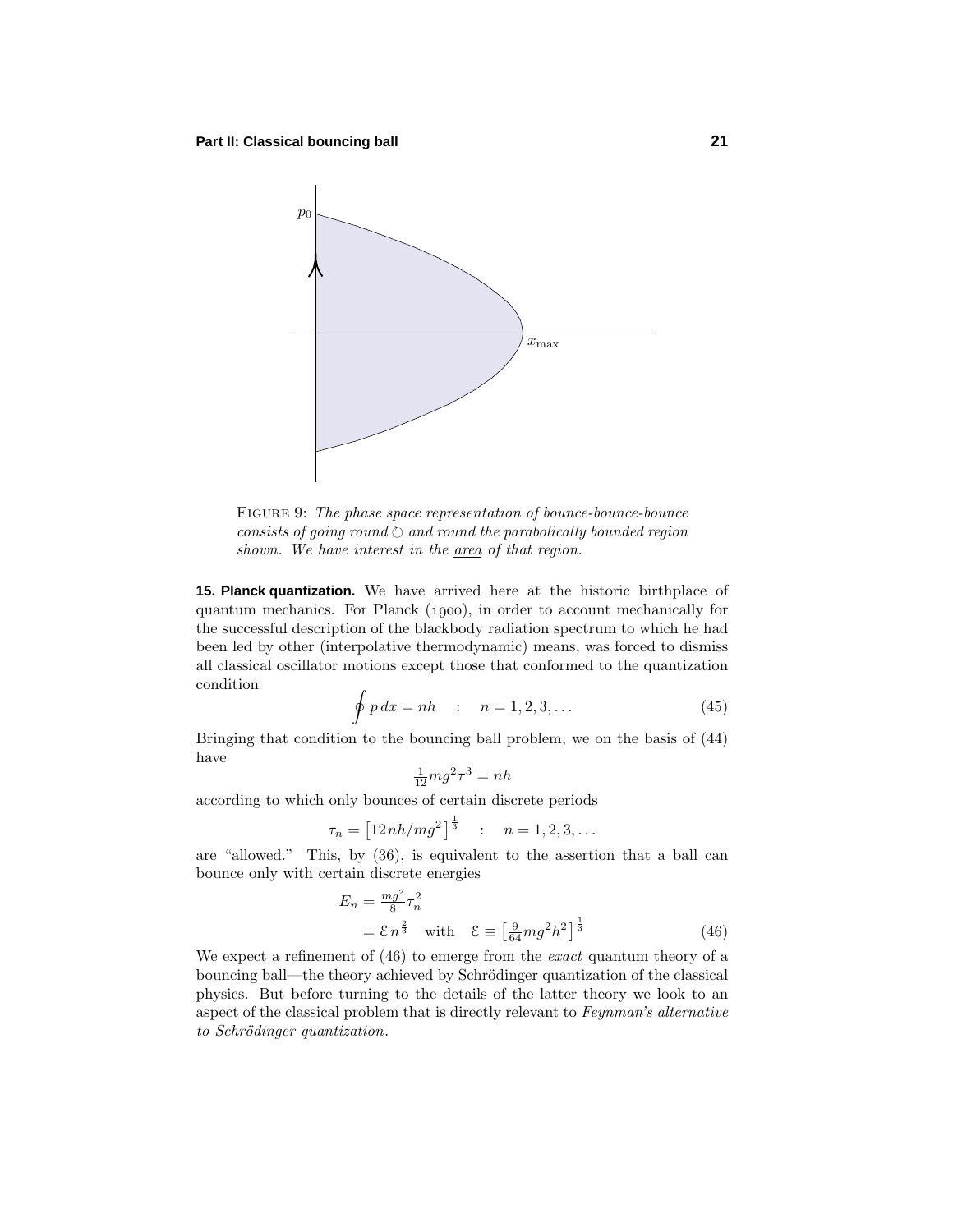

FIGURE 10: Two of the distinct bounce paths that link a specified pair of spacetime points. Implementation of Feynman quantization program would require us to ennumerate the totality of such paths, in the general case.

**16. Multiple paths & the ennumeration problem.** It is clear from figures such as the one shown above that, in general, a finite multitude of bounce paths link  $(x_0, t_0) \longrightarrow (x_1, t_1)$ . To ennumerate the members of the population one has to discover all the values of  $\tau$  and  $\delta$  such that (see again (37.2))

$$
\begin{split} x(t;\tau,\delta) &\equiv \tfrac{1}{2}g\sum_{n}\xi(t-n\tau+\delta)\cdot\text{UnitStep}\left[\xi(t-n\tau+\delta)\right]\\ \xi(t) &\equiv t(\tau-t) \end{split}
$$

conforms to the endpoint conditions

$$
x(t_0; \tau, \delta) = x_0
$$
 and  $x(t_1; \tau, \delta) = x_1$ 

Though the problem appears on its face to be difficult (intractable?), these pertinent facts are immediately evident:

• It must be the case that  $x_{\text{max}} \geqslant (\text{greater of } x_0, x_1)$ . This (by  $x_{\text{max}} = \frac{1}{8} g \tau^2$ ) sets a limit on how small  $\tau$  can be:

$$
\tau \geqslant \tau_{\min} \equiv \sqrt{\frac{8(\text{greater of } x_0, x_1)}{g}}
$$

• This sets a limit on how many bounces can occur in the available time:

maximal number  $N_{\text{max}}$  of bounces = 1 + integral part of  $\frac{t_1 - t_0}{\tau_{\text{min}}}$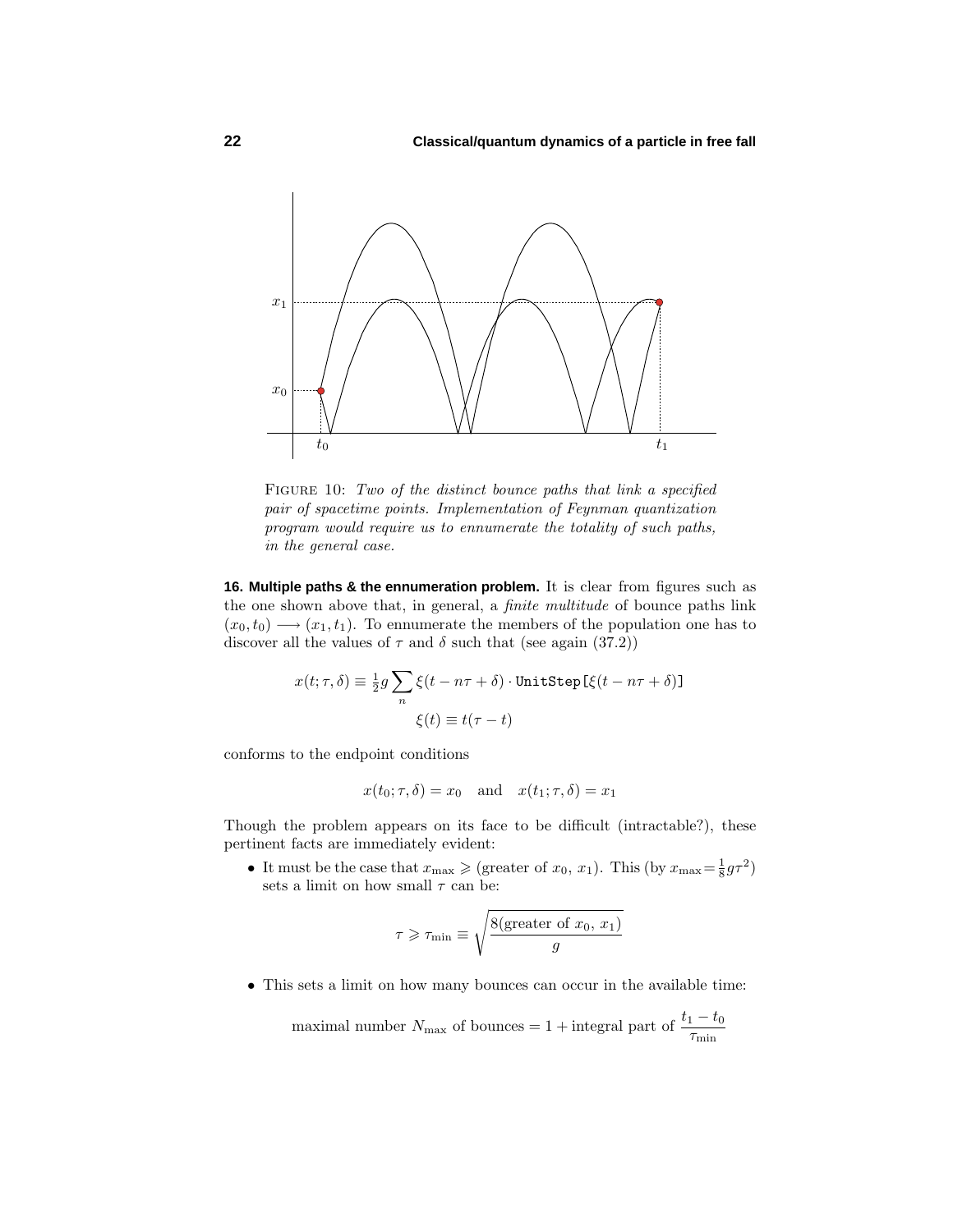## **Part III: Quantum mechanics of free fall 23**

• I conjecture (the demonstratiuon may not be difficult, but at the moment does not tempt me) that there exists always

```
exactly one 0-bounce path∗
exactly one 1-bounce path<sup>*</sup>
exactly one 2-bounce path
              .
              .
```
exactly one *N*max -bounce path

linking  $(x_0, t_0)$  to  $(x_1, t_1)$ , and that the paths marked <sup>\*</sup> always exist (this becomes clear when one looks to the limit  $g \downarrow 0$ .

**17. Close companion of the bouncing ball problem: the wedge potential.** Slight adjustments of results appropriate to the bouncing ball problem

$$
U(x) = \begin{cases} mgx & : x \geqslant 0\\ \infty & : x < 0 \end{cases}
$$

give results appropriate to the more "oscillator-like" system

$$
U(x) = mg|x| \tag{47}
$$

I call this (for graphically obvious reasons) the "wedge potential," but in the literature it is often called the "vee potential." The associated force law is

$$
F(x) = \begin{cases} -mg & : & x > 0 \\ +mg & : & x < 0 \end{cases}
$$

18. Quantum mechanical free fall according to Schrödinger. The Schrödinger equation reads

$$
\left\{-\frac{\hbar^2}{2m}\left(\frac{\partial}{\partial x}\right)^2 + mgx\right\}\psi(x,t) = i\hbar\frac{\partial}{\partial t}\psi(x,t)
$$
\n(48)

The basic problem is to display the normalized solution of (48)

$$
\int_{-\infty}^{+\infty} |\psi(x,t)|^2 dx = 1
$$

that conforms to the prescribed initial data  $\psi(x, t_0)$ .

If  $\psi(x,t)$  is assumed to possess the separated structure

$$
\psi(x,t) = \psi(x) \cdot e^{-\frac{i}{\hbar}E t}
$$

then (48) requires that  $\psi(x)$  be a solution of the *t*-independent Schrödinger equation

$$
\left\{-\frac{\hbar^2}{2m}\left(\frac{d}{dx}\right)^2 + mgx\right\}\psi(x) = E\psi(x) \tag{49}
$$

which will serve as our point of departure.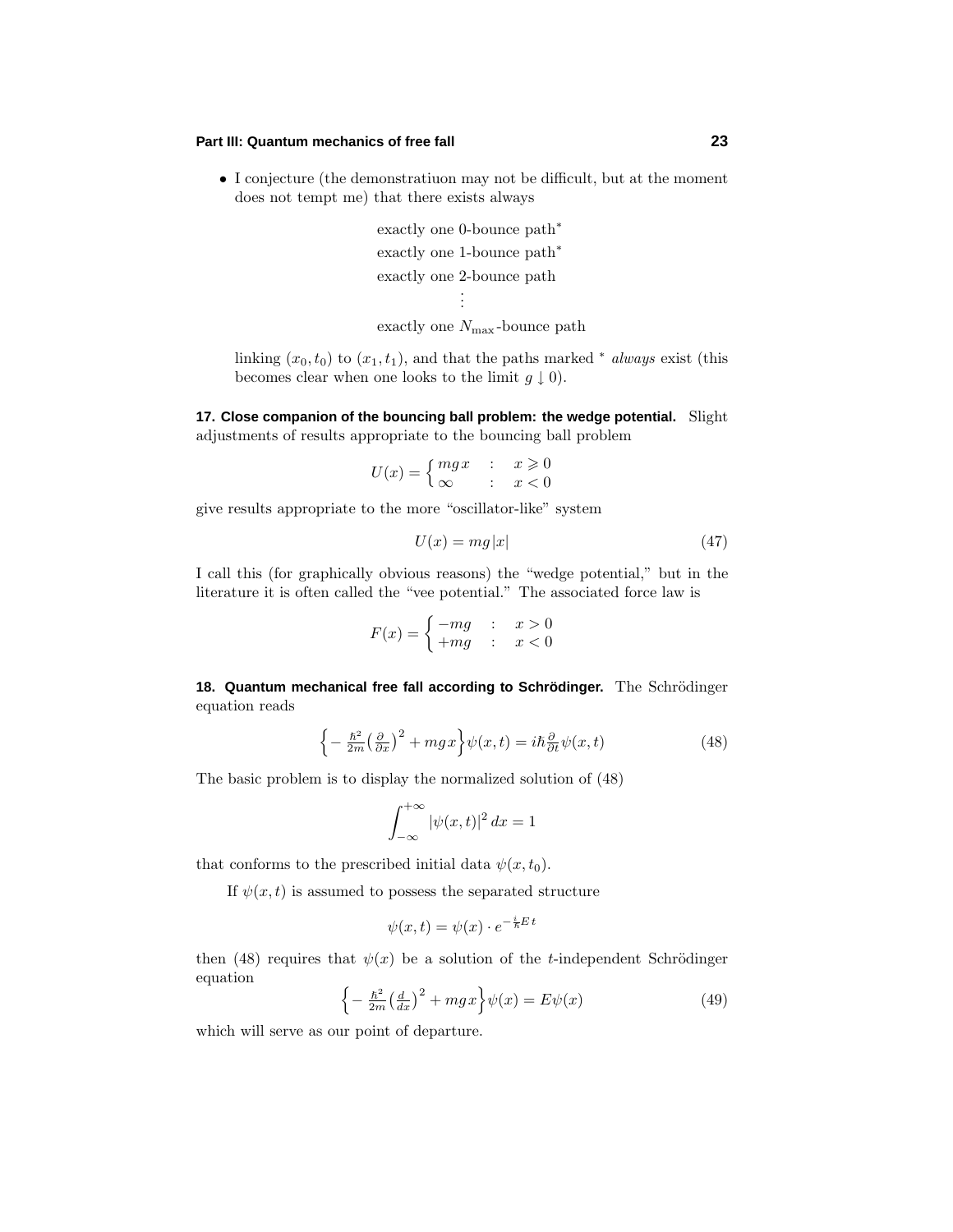#### **24 Classical/quantum dynamics of a particle in free fall**

Let  $(49)$  be written

$$
\left(\frac{d}{dx}\right)^2 \psi(x) = \frac{2m^2g}{\hbar^2} \left(x - \frac{E}{mg}\right) \psi(x)
$$

Now introduce the shifted/rescaled new independent variable  $y = a(x - \frac{E}{mg})$ and adopt the notation  $\psi(x) = \Psi(y)$ . The differential equation then becomes

$$
\left(\frac{d}{dy}\right)^2 \Psi(y) = \frac{2m^2g}{\hbar^2} a^{-3} y \Psi(y)
$$

which motivates us to assign to *a* the particular value  $a = \left(\frac{2m^2g}{\hbar^2}\right)^{\frac{1}{3}}$ . The  $t$ -independent Schrödinger equation is brought thus to the strikingly simple form

$$
\left(\frac{d}{dy}\right)^2 \Psi(y) = y\Psi(y) \tag{50}
$$

where—remarkably—the value of *E* has been absorbed into the definition of the independent variable:

$$
y \equiv \left(\frac{2m^2g}{\hbar^2}\right)^{\frac{1}{3}} \left(x - \frac{E}{mg}\right) \tag{51}
$$

At  $(50)$  we have *Airy's differential equation*, first encountered in George Airy's "Intensity of light in the neighborhood of a caustic"  $(1838).^{16}$  The solutions are linear combinations of the *Airy functions*  $Ai(y)$  and  $Bi(y)$ , which are close relatives of the Bessel functions of orders  $\pm \frac{1}{3}$ , and of which (since Bi(*y*) diverges as  $y \to \infty$ ) only the former

$$
Ai(y) \equiv \frac{1}{\pi} \int_0^\infty \cos\left(yu + \frac{1}{3}u^3\right) du\tag{52}
$$

will concern us.<sup>17</sup> To gain insight into the origin of Airy's construction, write

$$
f(y) = \frac{1}{2\pi} \int_{-\infty}^{+\infty} g(u)e^{iyu} du
$$

and notice that  $f'' - yf = 0$  entails

$$
\frac{1}{2\pi} \int_{-\infty}^{+\infty} \left[ -u^2 g(u) + ig(u) \frac{d}{du} \right] e^{iyu} du = 0
$$

<sup>&</sup>lt;sup>16</sup> At this point I begin to borrow directly from material that begins on page 22 of Chapter 2: "Weyl Transform and the Phase Space Formalism" in ADVANCED QUANTUM TOPICS (2000).

<sup>&</sup>lt;sup>17</sup> For a summary of the properties of Airy functions see Chapter 56 in Spanier & Oldham.<sup>21</sup> Those functions are made familiar to students of quantum mechanics by their occurance in the "connection formulæ" of simple WKB approximation theory: see Griffiths' §8.3, or C. M. Bender & S. A. Orszag, Advanced Mathematical Methods for Scientists & Engineers  $(1978), \, §10.4$ .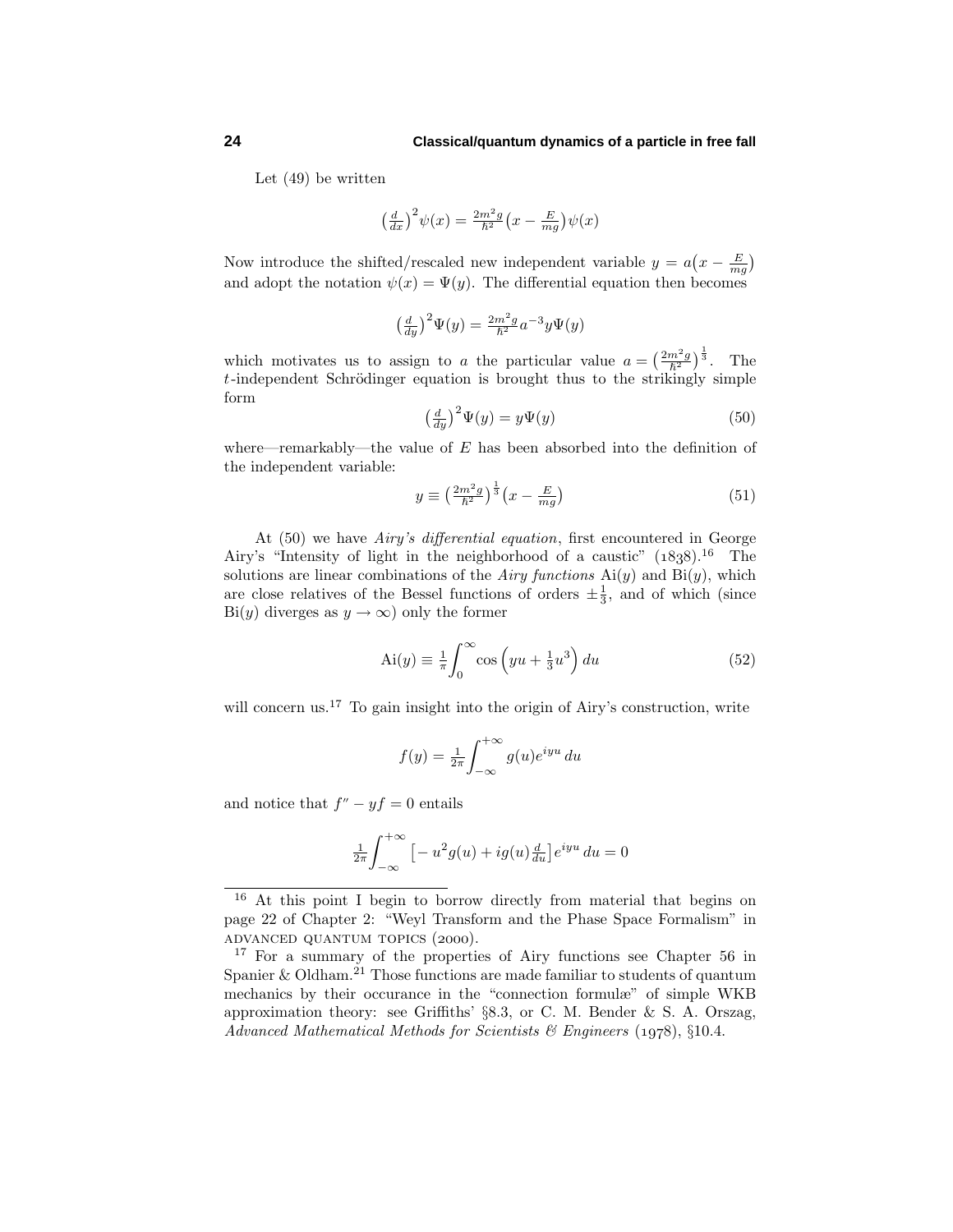#### **Part III: Quantum mechanics of free fall 25**

Integration by parts gives

$$
\frac{1}{2\pi}ig(u)e^{iyu}\Big|_{-\infty}^{+\infty} - \frac{1}{2\pi}\int_{-\infty}^{+\infty} [u^2g(u) + ig'(u)]e^{iyu} du = 0
$$

The leading term vanishes if we require  $q(\pm \infty) = 0$ . We are left then with a first-order differential equation  $u^2g(u)+ig'(u)=0$  of which the general solution is  $g(u) = A \cdot e^{i\frac{1}{3}u^3}$ . So we have

$$
f(y) = A \cdot \frac{1}{2\pi} \int_{-\infty}^{+\infty} e^{i(yu + \frac{1}{3}u^3)} du = A \cdot \frac{1}{\pi} \int_{0}^{\infty} \cos\left(yu + \frac{1}{3}u^3\right) du
$$

It was to achieve

$$
\int_{-\infty}^{+\infty} Ai(y) dy = 1
$$
\n(53)

that Airy assigned the value  $A = 1$  to the constant of integration.

Returning with this mathematics to the quantum physics of free fall, we see that solutions of the Schrödinger equation  $(49)$  can be described

$$
\psi_{\mathcal{E}}(x) = N \cdot \text{Ai}\big(k(x - a_E)\big) \tag{54}
$$

where  $N$  is a normalization factor (soon to be determined), and where

 $k \equiv \left(\frac{2m^2g}{\hbar^2}\right)^{\!\frac{1}{3}} = \frac{1}{\sqrt{2}}$  and  $\ln^2 g$  is the quantum free fall problem  $a_E \equiv \frac{E}{mg}$  = classical turning point of a particle lofted with energy *E*  $\mathcal{E} \equiv ka_E = \frac{E}{mg(\text{natural length})} \equiv \text{dimensionless energy parameter}$ 

We observe that

$$
mg \cdot (\text{natural length}) = mg \left(\frac{2m^2g}{\hbar^2}\right)^{-\frac{1}{3}} = \left(\frac{mg^2\hbar^2}{2}\right)^{\frac{1}{3}}
$$

differs only by a numerical factor from the  $\mathcal{E} \equiv \left[\frac{9}{64}mg^2h^2\right]^{\frac{1}{3}} = \left[\frac{9}{32}\right]^{\frac{1}{3}}\left(\frac{mg^2h^2}{2}\right)^{\frac{1}{3}}$ encountered at (46), and that we confront now the question: Why the factor?<sup>18</sup>

It is a striking fact—evident in  $(54)$ —that the eigenfunctions  $\psi_E(x)$  all have the same shape (i.e., are translates of one another: see Figure 11), and remarkable also that the *the energy spectrum is continuous*, and has no least member: the system possesses no ground state. One might dismiss this highly unusual circumstance as an artifact, attributable to the physical absurdity of the idealized free-fall potential

$$
U(x) = mgx \quad : \quad -\infty < x < +\infty
$$

 $18 \left[ \frac{9}{32} \right]^{\frac{1}{3}} = 0.655185.$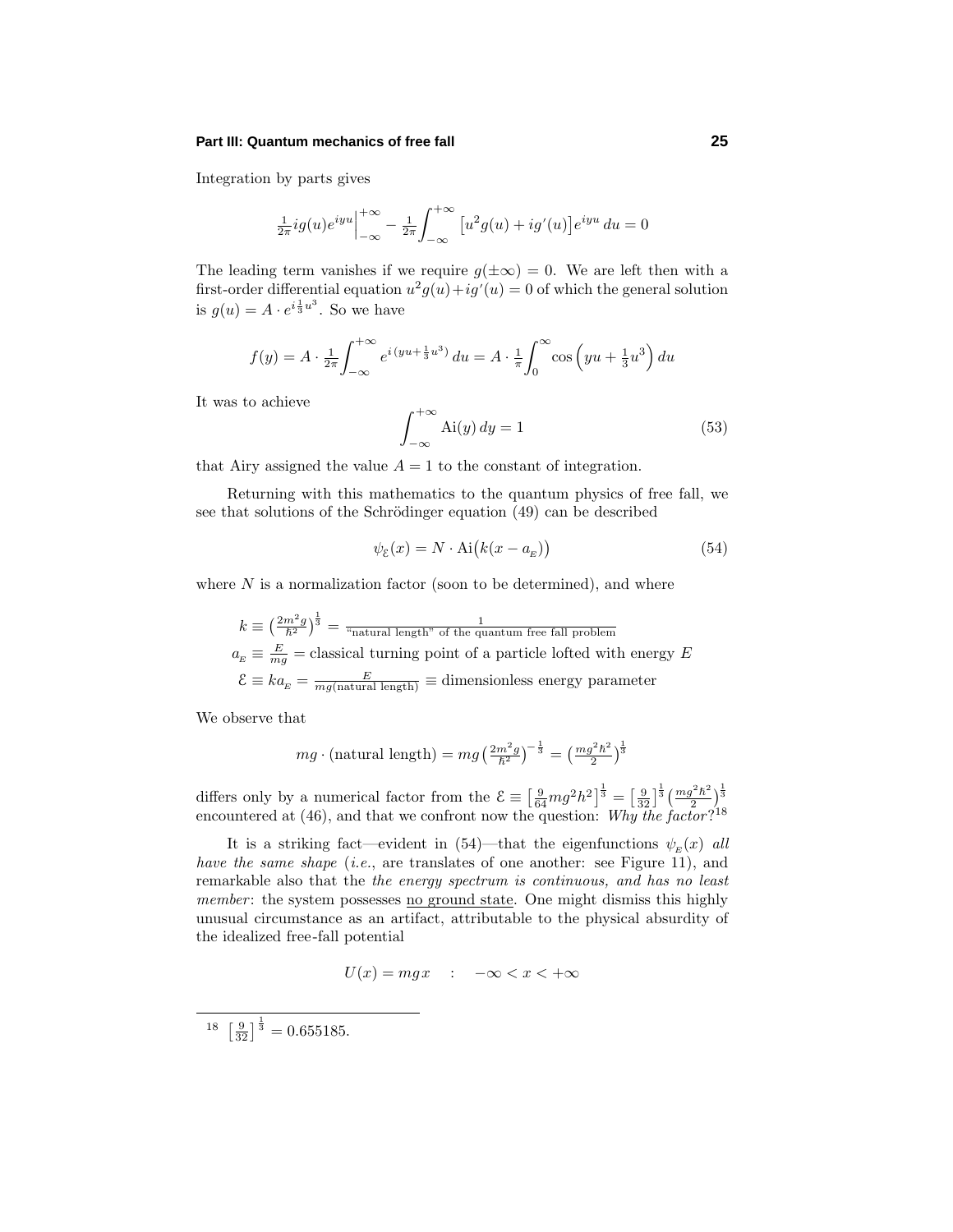

FIGURE 11: Free fall eigenfunctions  $\psi_E(x)$  with  $E < 0$ ,  $E = 0$ ,  $E > 0$ , in descending order. The remarkable translational similarity of the eigenfunctions can be understood as a quantum manifestation of the self-similarity evident at several points already in the classical physics of free fall (see again §2 and Figure 4).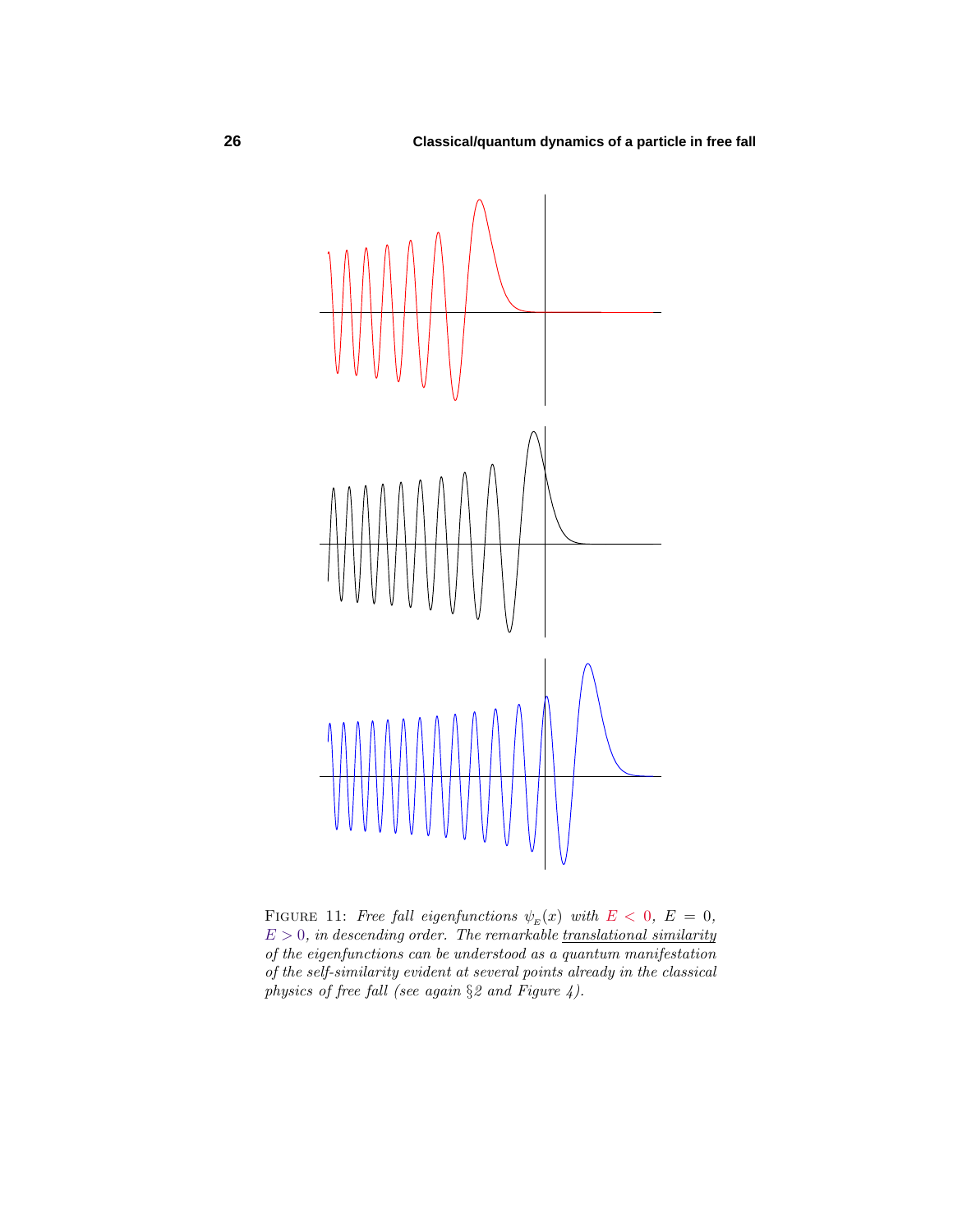## **Part III: Quantum mechanics of free fall 27**

but then has to view with surprise the major qualitative difference between the cases  $g^2 \neq 0$  (no ground state) and  $g = 0$  (ground state abruptly springs into existence). I prefer to adopt the notion that "free fall" is free motion relative to a non-inertial frame, and to trace that "major qualitative difference" to the major difference between being/not being inertial.

The eigenfunctions  $\psi_{\mathcal{E}}(x)$  share with the free particle functions  $e^{\pm \frac{i}{\hbar}\sqrt{2mE}x}$ the property that they are not individually normalizable,  $^{19}$  but require assembly into "wavepackets." They do, however, comprise a complete orthonormal set, in the sense which I digress now to establish. Let

$$
f(y,m) \equiv \text{Ai}(y-m)
$$

To ask of the *m*-indexed functions  $f(y, m)$ 

- Are they *orthonormal*:  $\int f(y, m) f(y, n) dy = \delta(m n)$ ?
- Are they *complete*:  $\int f(x, m) f(y, m) dm = \delta(x y)$ ?

is, in fact, to ask the same question twice, for both are notational variants of this question: Does

$$
\int_{-\infty}^{+\infty} \text{Ai}(y-m) \,\text{Ai}(y-n) \,dy = \delta(m-n)?
$$

An affirmative answer (which brings into being a lovely "Airy-flavored Fourier analysis") is obtained as follows:

$$
= \left(\frac{1}{2\pi}\right)^2 \iiint e^{i\left[(y-m)u+\frac{1}{3}u^3\right]} e^{i\left[(y-n)v+\frac{1}{3}v^3\right]} du dv dy
$$
  
\n
$$
= \frac{1}{2\pi} \iint e^{i\frac{1}{3}(u^3+v^3)} e^{-i(mu+nv)} \underbrace{\left\{\frac{1}{2\pi} \int e^{iy(u+v)} dy\right\}}_{\delta(u+v)} du dv
$$
  
\n
$$
= \frac{1}{2\pi} \int e^{i\frac{1}{3}(v^3-v^3)} e^{iv(m-n)} dv = \delta(m-n)
$$

So for our free fall wave functions we have the "orthogonality in the sense of Dirac:"

$$
\int_{-\infty}^{+\infty} \psi_{\xi'}^*(x) \psi_{\xi''}(x) dx = N^2 \int_{-\infty}^{+\infty} \text{Ai}\big(k(x - a_{E'}) \text{Ai}\big(k(x - a_{E''})\big) dx
$$

$$
= N^2 \frac{1}{k} \cdot \delta(\mathcal{E}' - \mathcal{E}'')
$$

$$
\downarrow
$$

$$
= \delta(\mathcal{E}' - \mathcal{E}'') \text{ provided we set } N = \sqrt{k} \quad (55.1)
$$

The functions thus normalized are complete in the sense that

$$
\int_{-\infty}^{+\infty} \psi_{\mathcal{E}}^*(x') \psi_{\mathcal{E}}(x'') d\mathcal{E} = \delta(x' - x'')
$$
 (55.2)

<sup>19</sup> Asymptotically  $Ai^2(y) \sim \frac{1}{\pi \sqrt{|y|}} \sin^2 \left(\frac{2}{3}|y|^{\frac{3}{2}} + \frac{\pi}{4}\right)$  dies as  $y \downarrow -\infty$ , but so slowly that the limit of  $\int_y^0 Ai^2(u) du$  blows up.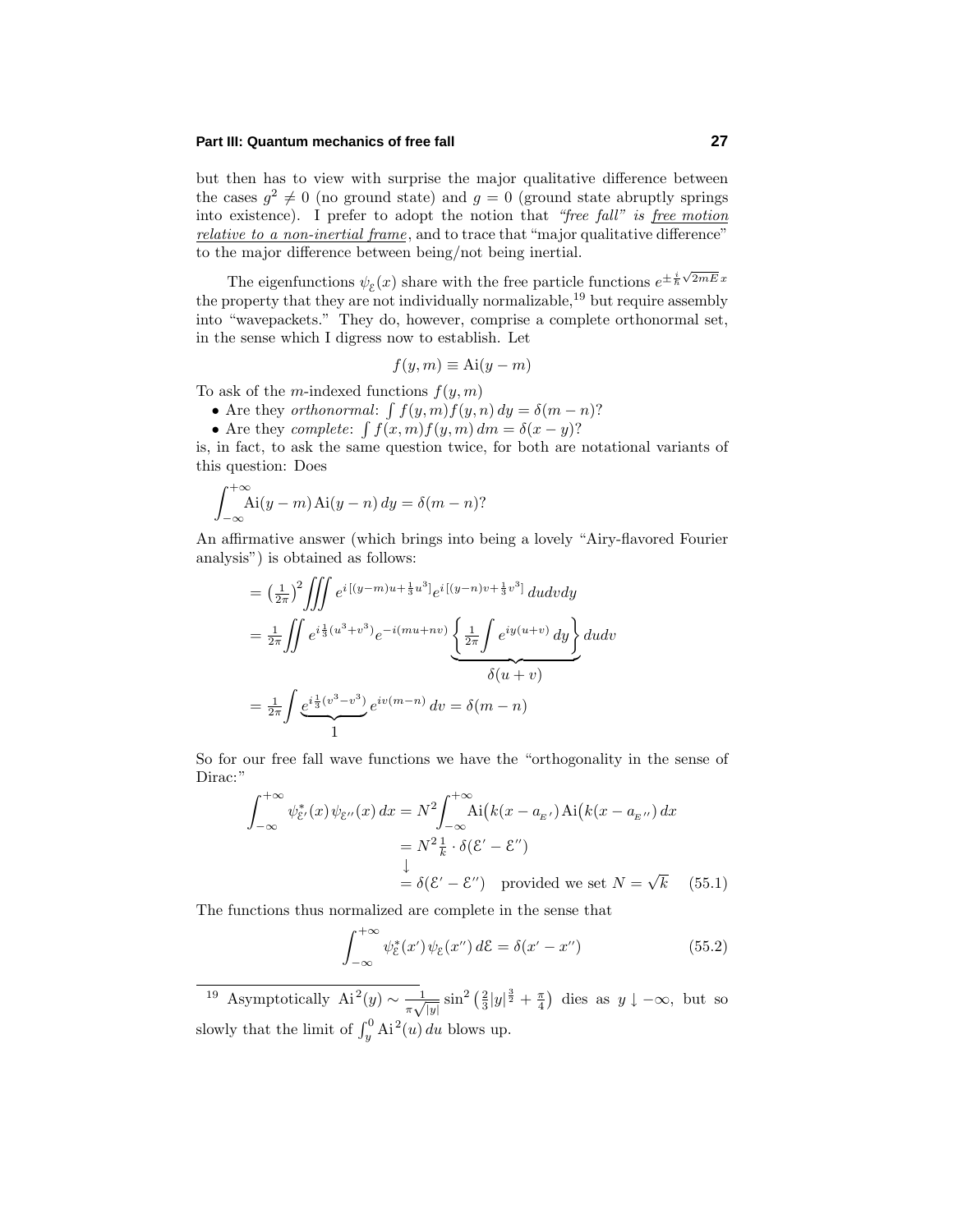**19. Construction & structure of the free fall propagator.** Quite generally (subject only to the assumption that the Hamiltonian is  $t$ -independent), eigenvalues  $E_n$ and eigenfunctions  $\psi_n(x)$ , when assembled to produce the "propagator"

$$
K(x_1, t_1; x_0, t_0) \equiv \sum_n \psi_n(x_1) \psi_n^*(x_0) e^{-\frac{i}{\hbar} E_n(t_1 - t_0)}
$$
(56)

permit one to describe the dynamical evolution of any prescribed initial state:

$$
\psi(x, t_0) \longmapsto \psi(x, t) = \int K(x, t; x_0, t_0) \psi(x_0, t_0) dx_0 \tag{57}
$$

The propagator, looked upon as an  $(x_0, t_0)$ -parameterized function of  $x$  and  $t$ , is a solution of the *t*-dependent Schrödinger equation, distinguished from other solutions by the property

$$
\lim_{t \downarrow t_0} K(x, t; x_0, t_0) = \delta(x - x_0)
$$

In the present context  $(56)$  supplies

$$
K(x,t;x_0,0) = \int_{-\infty}^{+\infty} \psi_{\mathcal{E}}(x)\psi_{\mathcal{E}}^*(x_0)e^{-\frac{i}{\hbar}E(\mathcal{E})t}d\mathcal{E}
$$

where, in the notation introduced on page 25,  $E(\mathcal{E}) \equiv (mg/k)\mathcal{E}$ . Working from

$$
\psi_{\xi}(x) = N \cdot \text{Ai}\big(k[x-a]\big) = N \cdot \frac{1}{2\pi} \int_{-\infty}^{+\infty} e^{i\left(\frac{1}{3}u^3 + k[x-a]u\right)} du
$$

with  $N = \sqrt{k}$  and  $a = \mathcal{E}/k$ , we have<sup>20</sup>

$$
K = \left(\frac{N}{2\pi}\right)^2 \iiint e^{i(\frac{1}{3}u^3 + k[x-a]u)} e^{i(\frac{1}{3}v^3 + k[x_0 - a]v)} e^{-ikwa} dudv da
$$
  
\n
$$
= \left(\frac{N}{2\pi}\right)^2 \iiint e^{i\frac{1}{3}(u^3 + v^3)} e^{ik(xu + x_0v)} e^{-i(ku + kv + kw)a} daddv
$$
  
\n
$$
= \frac{N^2}{2\pi} \iint e^{i\frac{1}{3}(u^3 + v^3)} e^{ik(xu + x_0v)} \underbrace{\delta(ku + kv + kw)}_{=k^{-1}\delta(u + v + w)}
$$
  
\n
$$
= \frac{N^2}{2\pi k} \int e^{i\frac{1}{3}[v^3 - (v + w)^3]} e^{ik[x_0v - x(v + w)]} dv
$$

But  $v^3 - (v + w)^3 = -3v^2w - 3vw^2 - w^3$  so

$$
= \frac{N^2}{2\pi k} e^{-i(\frac{1}{3}w^3 + kxw)} \cdot \int e^{-i wv^2 - i[w^2 + k(x - x_0)]} dv
$$

<sup>20</sup> The following argument was taken from page 32 of some informal notes "Classical/quantum mechanics of a bouncing ball" (March  $1994$ ) that record the results of my first excursion into this problem area.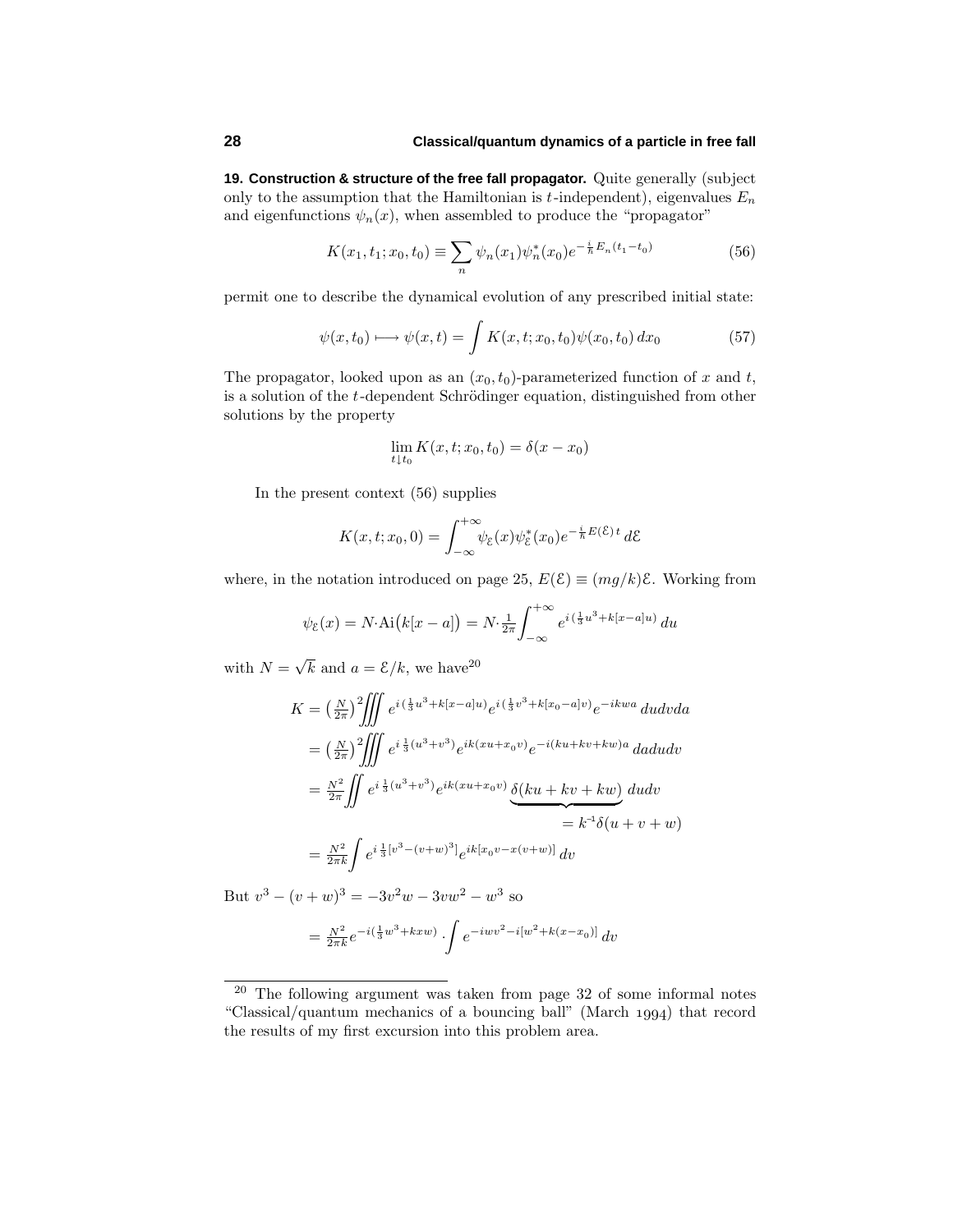#### **Part III: Quantum mechanics of free fall 29**

The sole surviving integral is (formally) Gaussian, and its elementary evaluation supplies

$$
K = \frac{N^2}{2\pi k} e^{-i(\frac{1}{3}w^3 + kxw)} \cdot \sqrt{\frac{2\pi}{2iw}} e^{-\frac{1}{4iw}[w^2 + k(x - x_0)]^2}
$$
  
=  $\frac{1}{2\pi} \sqrt{\frac{2\pi}{2iw}} \exp\left\{ i \left[ \frac{k^2(x - x_0)^2}{4w} + \left[ \frac{2k(x - x_0)}{4} - kx \right] w + \left[ \frac{1}{4} - \frac{1}{3} \right] w^3 \right] \right\}$ 

When—tacitly—I elected to use  $a$  rather than  $\mathcal E$  as my "eigenfunction identifier" and wrote  $\frac{1}{\hbar}(mga) = kwa$  I assigned to *w* the enforced value  $w = (mg^2/2\hbar)^{\frac{1}{3}}t$ . Inserting this and  $k = (2m^2g/\hbar^2)^{\frac{1}{3}}$  into the preceding equation we (after a good bit of simplification) obtain

$$
= \sqrt{\frac{m}{2\pi i\hbar t}} \exp\left\{ \frac{i}{\hbar} \left[ \frac{m}{2t} (x - x_0)^2 - \frac{1}{2} m g (x + x_0) t - \frac{1}{24} m g^2 t^3 \right] \right\} \tag{58}
$$

whence (after a trivial notational adjustment:  $t \mapsto t_1 - t_0$ )

$$
K(x_1, t_1; x_0, t_0) = \sqrt{\frac{m}{2\pi i \hbar (t_1 - t_0)}} \cdot e^{\frac{i}{\hbar} S(x_1, t_1; x_0, t_0)}
$$
(59)

where  $S(x_1, t_1; x_0, t_0)$  is precisely the classical free-fall action function first encountered at  $(9)$  on page 4. Some theoretical importance attaches also to the fact that

$$
\sqrt{\tfrac{m}{2\pi i\,\hbar(t_1-t_0)}}\quad\text{can be written}\quad \sqrt{\tfrac{i}{h}\tfrac{\partial^2 S}{\partial x_1 \partial x_0}}
$$

By way of commentary: If, into the Schrödinger equation  $(48)$ , we insert

$$
\psi = A \, e^{\frac{i}{\hbar}S}
$$

we obtain

$$
A\left\{\frac{1}{2m}(S_x)^2 + mgx + S_t\right\} - i\hbar \underbrace{\left\{\frac{1}{2m}[AS_{xx} + 2A_xS_x] + A_t\right\}}_{=\frac{1}{2A}\left\{\left(\frac{1}{m}S_xA^2\right)_x + (A^2)_t\right\}}
$$

Returning with this information to  $(59)$  we find that

- the leading  $\{\}$  vanishes because *S* satisfies the Hamilton-Jacobi equation
- $\bullet$  the final term vanishes because *A* is *x*-independent
- the the middle  $\{\}$ —which brings to mind a "continuity equation," of precisely the sort that  $A^2 = |\psi|^2$  is known in quantum mechanics to satisfy (as a expression of the "conservation of probability")—vanishes by computation:

$$
\left(\frac{1}{m}\left[\frac{m}{t}(x-x_0) - \frac{1}{2}mgt\right]\frac{1}{t}\right)_x + \left(\frac{1}{t}\right)_t = \frac{1}{t^2} - \frac{1}{t^2} = 0
$$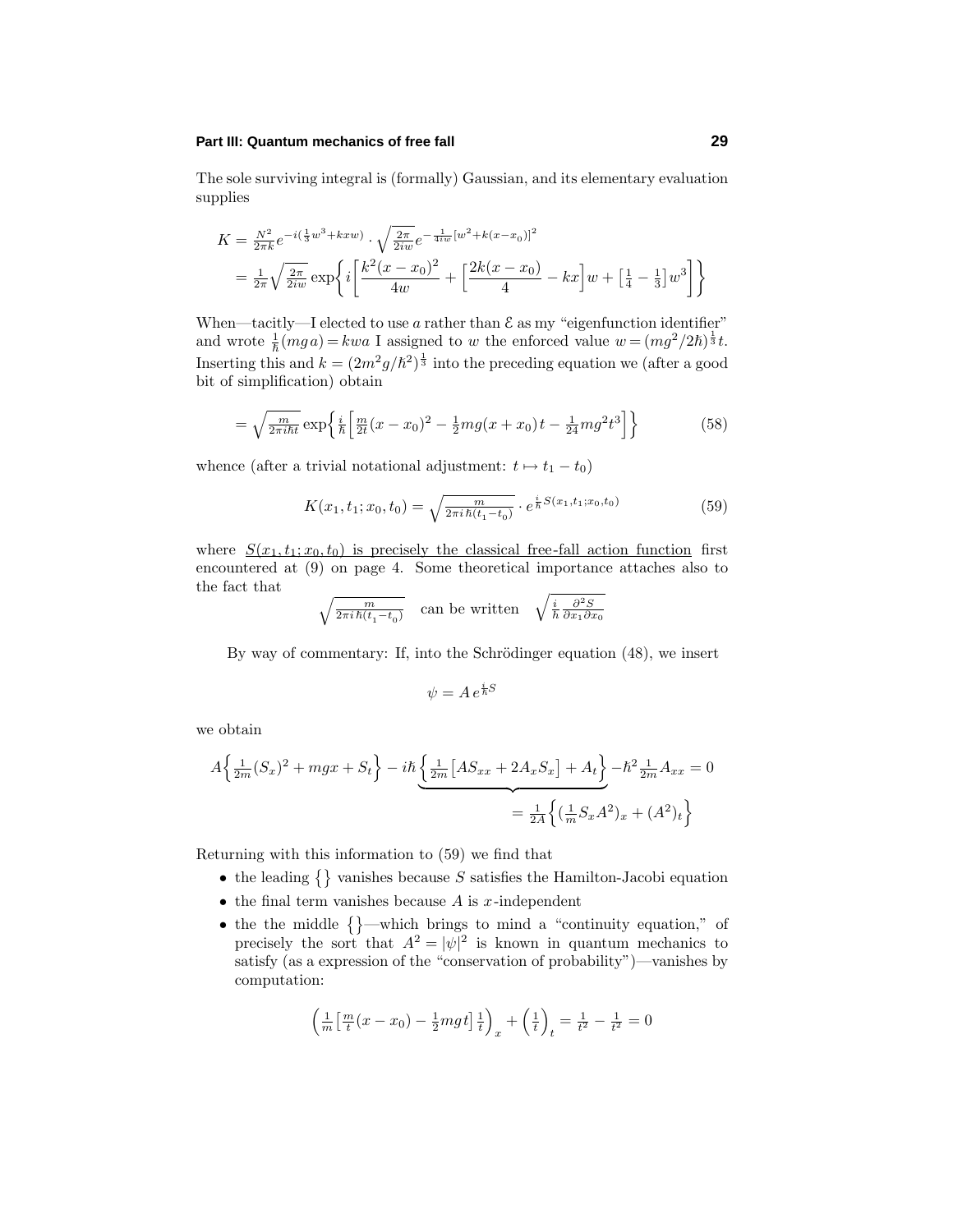**20. Dropped Gaussian wavepacket.** Let *ψ* be given initially by

$$
\psi(x,0) = \frac{1}{\sqrt{\sigma\sqrt{2\pi}}} \, e^{-\frac{1}{4}[x/\sigma]^2} \tag{60}
$$

Then

$$
|\psi(x,0)|^2 = \frac{1}{\sigma\sqrt{2\pi}}e^{-\frac{1}{2}[x/\sigma]^2}
$$

is a normalized Gaussian

$$
\int_{-\infty}^{+\infty} |\psi(x,0)|^2 dx = 1
$$

with second moment

$$
\langle x^2 \rangle = \int_{-\infty}^{+\infty} x^2 |\psi(x,0)|^2 dx = \sigma^2
$$

Returning with  $(58)$  and  $(60)$  to  $(57)$ , we confront the messy Gaussian integral

$$
\psi(x,t) = \sqrt{\frac{m}{iht} \frac{1}{\sigma \sqrt{2\pi}}} \int \exp\left\{ \frac{i}{\hbar} \left[ \frac{m}{2t} (x - x_0)^2 - \frac{1}{2} m g (x + x_0) t - \frac{1}{24} m g^2 t^3 \right] - \frac{1}{4\sigma^2} x_0^2 \right\} dx_0
$$

*Mathematica* responds with a result

$$
= \sqrt{\frac{m}{iht} \frac{1}{\sigma \sqrt{2\pi}}} 2\sqrt{\pi} \left[ \frac{1}{\sigma^2} - i \frac{2m}{\hbar t} \right]^{-\frac{1}{2}} \n\cdot \exp \left\{ \frac{m}{24\hbar} \frac{12gt^2x\hbar - 12x^2\hbar + g^2t^4\hbar - 48igm\sigma^2xt - 8ig^2m\sigma^2t^3}{2m\sigma^2 + i\hbar t} \right\}
$$

which we have now to disentangle. Look first to the prefactor, which after simplifications becomes

$$
\sqrt{\frac{m}{i\hbar t} \frac{1}{\sigma \sqrt{2\pi}}} 2\sqrt{\pi} \left[ \frac{1}{\sigma^2} - i \frac{2m}{\hbar t} \right]^{-\frac{1}{2}} = \sqrt{\frac{1}{\Sigma(t)\sqrt{2\pi}}}
$$
\n
$$
\Sigma(t) \equiv \sigma \left[ 1 + i \frac{\hbar}{2m\sigma^2} t \right]
$$
\n
$$
= \sigma \sqrt{1 + \left( \frac{\hbar t}{2m\sigma^2} \right)^2} \cdot e^{i\alpha(t)}
$$
\n
$$
\equiv \sigma(t) \cdot e^{i\alpha(t)}
$$

with  $\alpha(t) \equiv \arctan\left(\frac{\hbar t}{2m\sigma^2}\right)$ . Look next to the argument of the exponential: we find 2

$$
\left\{\text{etc.}\right\} = -\frac{[x - \frac{1}{2}gt^2]^2}{4\sigma^2(t)} - i\beta(t)
$$

where  $\beta(x,t)$  is a complicated term the details of which need not concern us. We now have

$$
\psi(x,t) = \frac{1}{\sqrt{\sigma(t)\sqrt{2\pi}}} \exp\bigg\{-\frac{1}{4}\bigg[\frac{x-\frac{1}{2}gt^2}{\sigma(t)}\bigg]^2 - i\theta(x,t)\bigg\}
$$

with  $\theta \equiv \frac{1}{2}\alpha + \beta$ . The phase factor is of no present interest because it disappears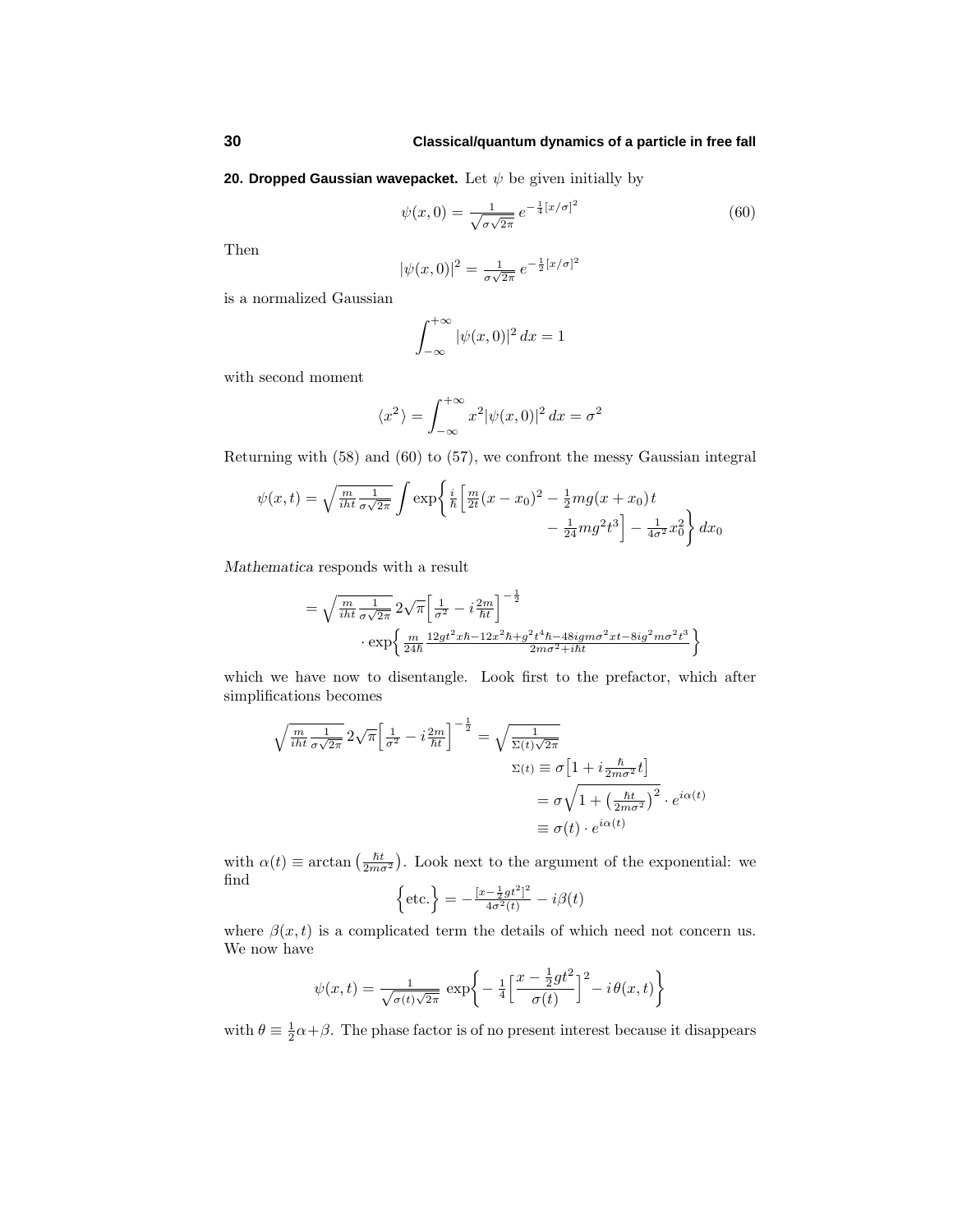## **Part III: Quantum mechanics of free fall 31**

when we look to the probability density

$$
|\psi(x,t)|^2 = \frac{1}{\sigma(t)\sqrt{2\pi}} \exp\left\{-\frac{1}{2}\left[\frac{x-\frac{1}{2}gt^2}{\sigma(t)}\right]^2\right\}
$$
(61.1)

An even more tedious variant<sup>20</sup> of the same argument serves to establish that if—in place of  $(60)$ —we had taken<sup>21</sup>

$$
\psi(x,0) = e^{-\frac{i}{\hbar}px} \cdot \frac{1}{\sqrt{\sigma\sqrt{2\pi}}} e^{-\frac{1}{4}[x/\sigma]^2}
$$

as our starting point we would have been led to

$$
|\psi(x,t)|^2 = \frac{1}{\sigma(t)\sqrt{2\pi}} \exp\left\{-\frac{1}{2}\left[\frac{x+vt-\frac{1}{2}gt^2}{\sigma(t)}\right]^2\right\}
$$
(61.2)

with  $v \equiv p/m$ , from which we recover (61.1) as a special case. Equations  $(61)$  describe Gaussian distributions the centers of which move ballistically, but which disperse hyperbolically<sup>22</sup>—just what you would expect to see if the standard free particle result were viewed from a uniformly accelerated frame.

**21. Other dropped wavefunctions.** What happens when you drop the familiar free particle eigenfunction

$$
\psi(x,0) = \frac{1}{\sqrt{h}} e^{\frac{i}{h}p x}
$$
: p an adjustable real constant

Immediately

$$
\psi(x,t) = \sqrt{\frac{m}{i\hbar t}} \frac{1}{\hbar} \int \exp\left\{ \frac{i}{\hbar} \left[ \frac{m}{2t} (x - x_0)^2 - \frac{1}{2} m g (x + x_0) t - \frac{1}{24} m g^2 t^3 \right] + \frac{i}{\hbar} p x_0 \right\} dx_0
$$

$$
= \frac{1}{\sqrt{\hbar}} \exp\left\{ \frac{i}{\hbar} \left[ px - \frac{1}{2m} p^2 t - g \{ m x t - \frac{1}{2} p t^2 + \frac{1}{6} m g t^3 \} \right] \right\} \tag{62}
$$

I have not been able to account term-by-term in an intuitively satisfying way for the design of this result, but have verified that  $S(x,t;p) \equiv [\text{etc.}]$  does in fact satisfy the Hamilton-Jacobi equation (equivalently:  $\psi(x, t)$  does satisfy the Schrödinger equation).

 $21$  See page 9 in "Gaussian wavepackets" (1998).

$$
\sigma(t) = \sigma_0 \sqrt{1 + (t/\tau)^2} \quad : \quad \tau \equiv 2m\sigma_0^2/\hbar
$$

can be written

$$
(\sigma/\sigma_0)^2 - (t/\tau)^2 = 1
$$

Note that the dispersion law is *g* -independent.

<sup>22</sup> I say "hyperbolically" because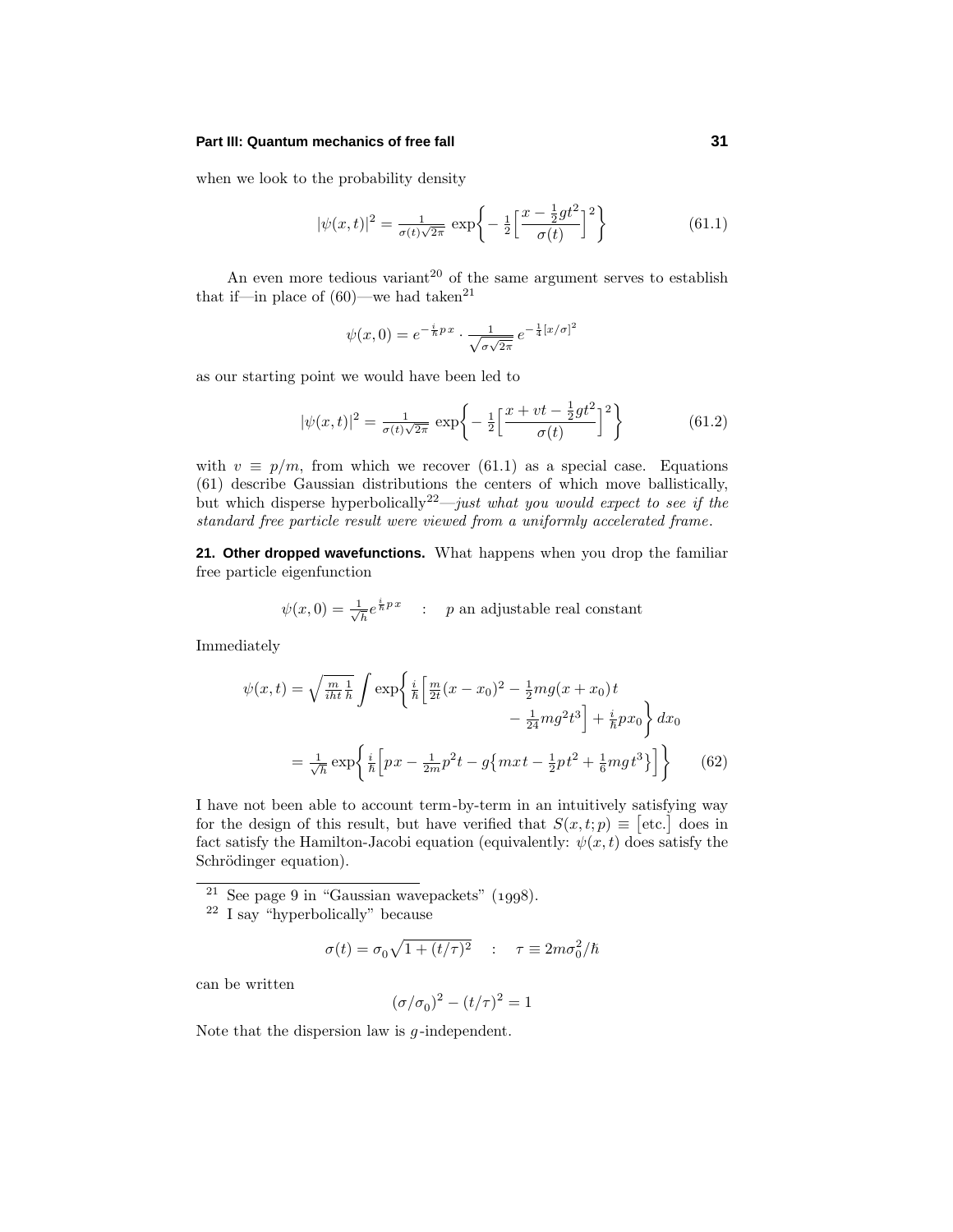It is a curious (though self-evident!) fact that when you drop a free-fall eigenfunction

$$
\psi(x,0) \equiv \psi_{\mathcal{E}}(x)
$$

it does not fall: it simply "stands there and buzzes"

$$
\psi(x,0) \longrightarrow \psi(x,t) = \psi(x,0) \cdot e^{-\frac{i}{\hbar}E(\mathcal{E})t} \tag{63}
$$

I have described elsewhere a "quantum calculus of moments"<sup>23</sup> that can be used to show—very simply—that the phenomenon illustrated at  $(61)$  is in fact not special to Gaussian wavepackets: every wavepacket falls in such a way that  $\langle x \rangle$  moves ballistically, and  $\Delta x$  grows hyperbolically. Equations (62) and (63) do not provide counterexamples, for they refer to wavefunctions that are not normalizable, do not describe quantum states—are, in short, not wavepackets.

#### **22. The free particle limit of the quantum mechanics of free fall.** Trivially

$$
\begin{cases}\n-\frac{\hbar^2}{2m} \left(\frac{\partial}{\partial x}\right)^2 + mgx\n\end{cases} \psi(x,t) = i\hbar \frac{\partial}{\partial t} \psi(x,t)
$$
\n
$$
\downarrow
$$
\n
$$
\begin{cases}\n-\frac{\hbar^2}{2m} \left(\frac{\partial}{\partial x}\right)^2\n\end{cases} \psi(x,t) = i\hbar \frac{\partial}{\partial t} \psi(x,t) \quad : \text{free particle Schrödinger equation}
$$
\n(48)

and

$$
K_g(x, t; x_0, 0) = \sqrt{\frac{m}{2\pi i\hbar t}} \exp\left\{\frac{i}{\hbar} \left[\frac{m}{2t}(x - x_0)^2 - \frac{1}{2}mg(x + x_0)t - \frac{1}{24}mg^2t^3\right]\right\}
$$
(58)  

$$
K_0(x, t; x_0, 0) = \sqrt{\frac{m}{2\pi i\hbar t}} \exp\left\{\frac{i}{\hbar} \left[\frac{m}{2t}(x - x_0)^2\right]\right\} \text{ : free particle propagator}
$$

when gravity is turned off:  $g^2 \downarrow 0$ . More interesting is the question: What happens to the eigenfunctions? How do the Airy functions manage to become exponentials? The following remarks have been abstracted from the discussion that appears on pages  $48-52$  of the notes already cited,<sup>20</sup> where I found the problem to be surprisingly ticklish.

Borrowing from page 28, we have

$$
\psi_E(x) = \sqrt{k} \cdot \text{Ai}\big(k[x-a]\big) = \sqrt{k} \cdot \frac{1}{2\pi} \int_{-\infty}^{+\infty} e^{i\left(\frac{1}{3}u^3 + k[x-a]u\right)} du
$$

with

$$
k \equiv \left(\frac{2m^2g}{\hbar^2}\right)^{\frac{1}{3}}
$$
  

$$
a \equiv \frac{E}{mg} : \text{ becomes } \infty \text{ as } g \downarrow 0
$$

from which we would like to recover  $\frac{1}{\sqrt{2\pi\hbar}}\exp(\frac{i}{\hbar}\sqrt{2mE}\,x)$  as  $\lim g^2 \downarrow 0$ .

<sup>&</sup>lt;sup>23</sup> ADVANCED QUANTUM TOPICS (2000) Chapter 2, page 51. The method is an elaboration of the idea central to Ehrenfest's theorem.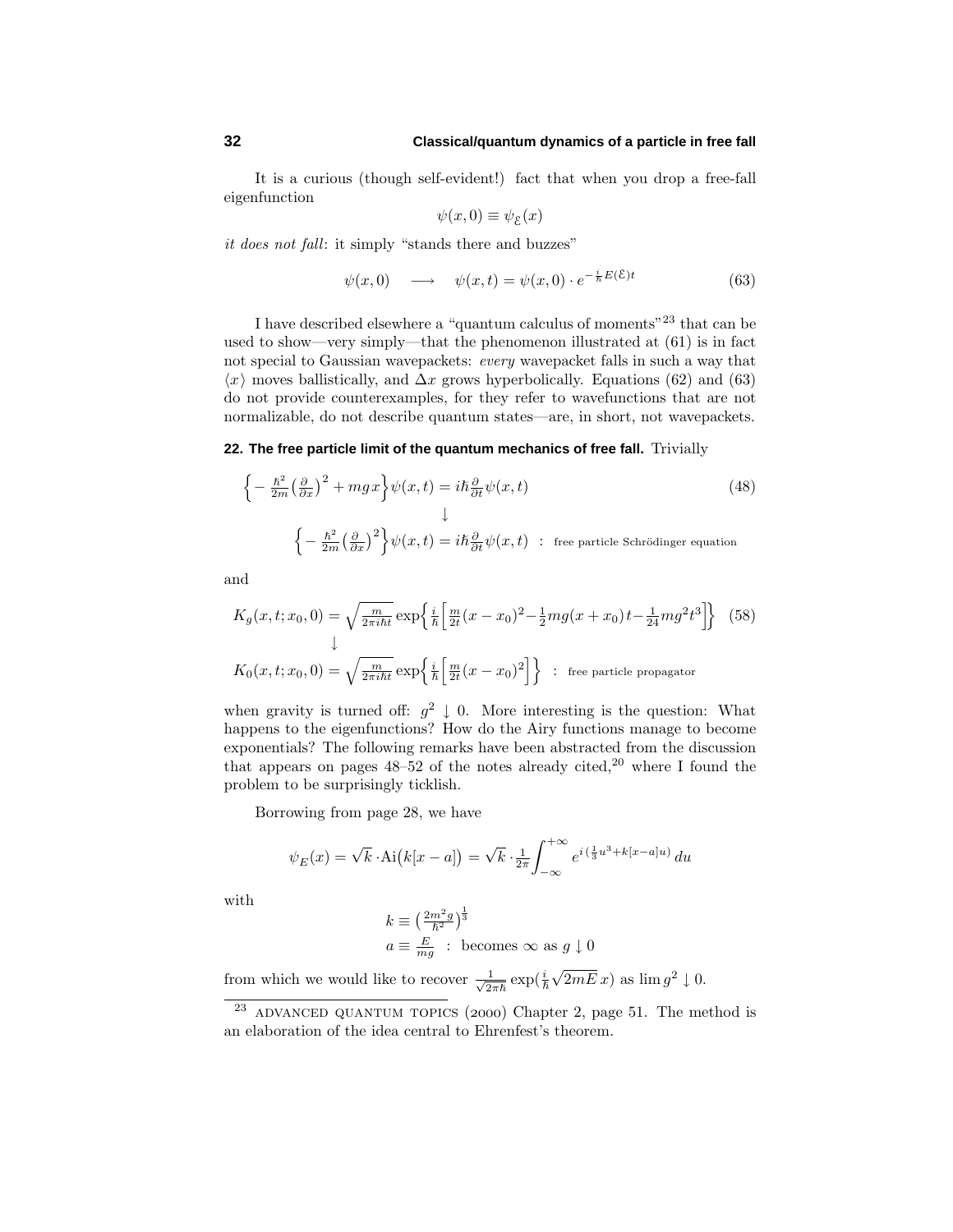#### **Part III: Quantum mechanics of free fall 33**

A slight notational adjustment gives

$$
\psi_E(x) = \sqrt{k} \cdot \frac{1}{2\pi} \int_{-\infty}^{+\infty} e^{ia\left(\frac{1}{3a}u^3 + k\left[\frac{x}{a} - 1\right]u\right)} du
$$

which by a change of variable  $u \mapsto w : w^3 \equiv \frac{1}{a}u^3$  becomes

$$
= \frac{1}{2\pi\sqrt{k}} k a^{\frac{1}{3}} \int_{-\infty}^{+\infty} e^{ia(\frac{1}{3}w^3 + ka^{1/3}[\frac{x}{a}-1]w)} du
$$

Here

$$
ka^{\frac{1}{3}} = \left[\frac{2m^2g}{\hbar^2} \cdot \frac{E}{mg}\right]^{\frac{1}{3}} = \left[\frac{2mE}{\hbar^2}\right]^{\frac{1}{3}} \equiv B
$$

so we have

$$
=\frac{1}{2\pi\sqrt{k}}B\int_{-\infty}^{+\infty}e^{iah(w)} dw
$$
\nwith\n
$$
h(w) \equiv \frac{1}{3}w^3 + B\left[\frac{x}{a} - 1\right]w
$$
\n(64)

which we want to evaluate in the limit  $a \equiv E/mg \uparrow \infty$ . Now (64) is of such a form as to invite attack by the "method of stationary phase," $^{24}$  which would give

$$
\sim \frac{1}{2\pi\sqrt{k}}B\left[\frac{2\pi}{ah''(w_0)}\right]^{\frac{1}{2}}e^{i[ah(w_0)+\frac{\pi}{4}]}
$$

where  $w_0$  marks the point where  $h(w)$  assumes its minimal value. From

$$
h'(w) = w^2 + B[\frac{x}{a} - 1] = 0
$$
 we have  $w_0 = \pm \sqrt{B[1 - \frac{x}{a}]}$ 

and  $h''(w_0)=2w_0 > 0$  requires us (i) to select the upper sign and (ii) to enforce the restriction  $a - x > 0$ . We now have

$$
= \frac{1}{2\pi\sqrt{k}} B \left[ \frac{2\pi}{a^2\sqrt{B(1-\frac{x}{a})}} \right]^{\frac{1}{2}} e^{i\frac{\pi}{4}} \cdot e^{iah(w_0)}
$$

with

$$
h(w_0) = -\frac{2}{3} \left[ B\left(1 - \frac{x}{a}\right) \right]^{\frac{3}{2}}
$$
  
=  $B^{\frac{3}{2}} \left\{ -\frac{2}{3} + \frac{x}{a} - \frac{1}{4} \left(\frac{x}{a}\right)^2 + \cdots \right\}$   
 $B^{\frac{3}{2}} = \frac{\sqrt{2mE}}{\hbar} \equiv \frac{1}{\hbar} p$ 

Thus do we obtain

$$
\psi_E(x) \sim \frac{1}{2\pi\sqrt{ka}} \sqrt{2\pi} B^{\frac{3}{4}} \{1 + O(g)\} e^{ia \left\{-\frac{2}{3}B^{\frac{3}{2}} + \frac{\pi}{4}\right\}} \cdot e^{i B^{\frac{3}{2}} \left\{x + O(g)\right\}} \n= \sqrt{\frac{p}{ka}} \cdot \frac{1}{\sqrt{h}} e^{\frac{i}{\hbar} px} \cdot e^{i \text{(phase)}}
$$
\n(65)

 $24$  See A. Erdélyi, Asymptotic expansions (1956), page 51. Also of special relevance is Erdélyi's  $\S 2.6$ .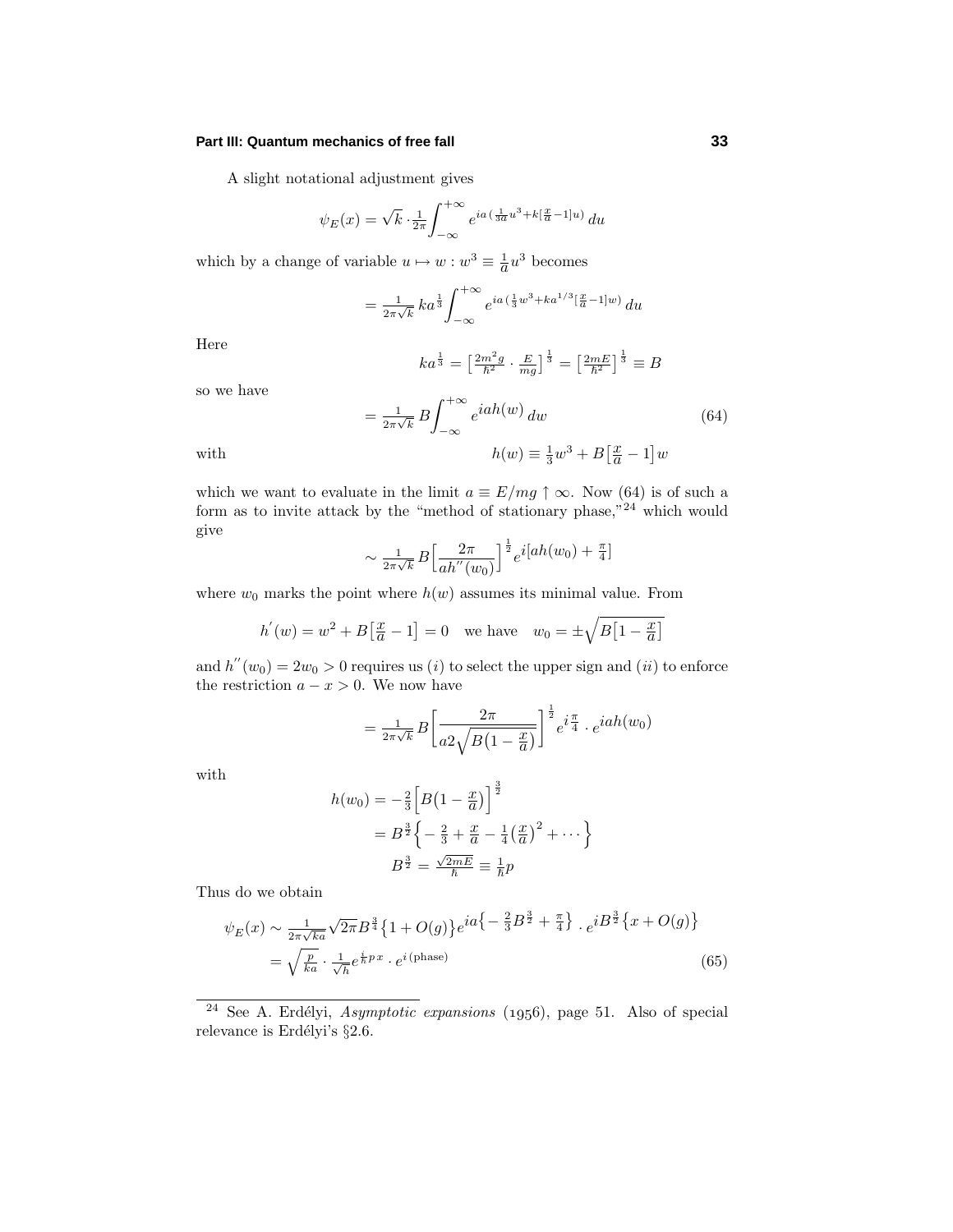## **34 Classical/quantum dynamics of a particle in free fall**

I am willing to discard the phase factor as an unphysical artifact, but have been unable to argue that the factor  $\sqrt{p/ka}$  is effectively unity. So not only is the argument tediously"ticklish"—it elludes me. The problem, I suspect, has to do with enforcement of the restriction  $a - x > 0$ .

There is, however, a work-around, every step of which is feasible in the present instance. It can be diagramed



where the unproblematic meaning of  $K_g \longrightarrow K_0$  was described already on page 32.

**23. Recovery of the quantum mechanics of free fall from free particle theory.** The problem studied in the preceding section

$$
\text{free fall eigenfunctions} \xrightarrow{\hspace{0.5cm}} g \text{ turned OFF} \hspace{0.5cm} \text{free motion eigenfunctions}
$$

(and found there to be difficult) is of less interest to me than its inversion:

free fall eigenfunctions 
$$
\longleftarrow
$$
  $g$  turned ON

The motivating question:  $How-in detail—does the quantum motion of a free$ particle come to look "gravitational" when viewed from an accelerated frame? I do not propose to address that problem here *...* except to remark that it clearly calls for new methods (one cannot turn asymptotic analysis "inside out"), and that the scheme  $(66)$  can be run in reverse: the hard work, from this point of view, is entirely classical, and was accomplished in  $\S 10 \& 11$  when we showed how to achieve

$$
S_g(x_1, t_1; x_0, t_0) \longleftarrow \qquad \qquad S_0(x_1, t_1; x_0, t_0)
$$

We have only to exponentiate that result, and read off the eigenfunctions. But that exsercise would leave much of the relevant theory still in shadow.

**24. A first look at the quantum bouncer problem.** The quantum mechanical free fall and bouncer problems take identical Schrödinger equations as their points of departure. But in the latter case we require

$$
\psi(x<0,t)=0 \quad : \quad \text{all } t
$$

This amounts to a requirement that the

probability current = 
$$
i \frac{\hbar^2}{2m} (\psi_x^* \psi - \psi_x \psi^*)\Big|_{x=0} = 0
$$
 : all  $t$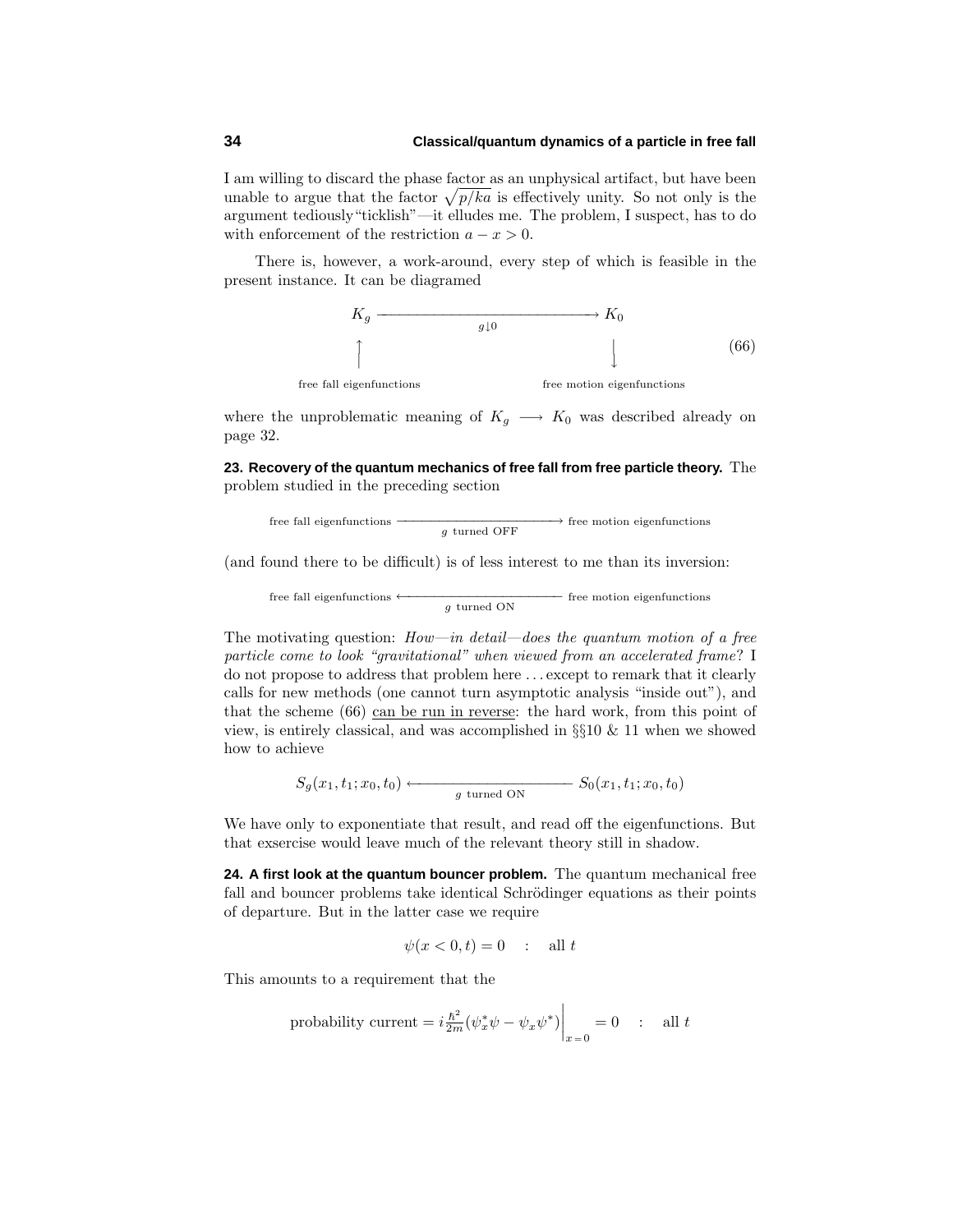#### **Part IV: Quantum bouncer & wedge problems 35**

which we achieve by imposing the boundary condition

$$
\psi(0,t) = 0 \qquad \text{all } t \tag{67}
$$

It is the presence of that boundary condition that serves to distinguish the one problem from the other, and it makes all the difference: it renders the energy spectrum discrete, and the eigenfunctions normalizable. And it is to acquire the technique needed to work out the detailed implications of that condition that we look not to some of the (semi-miraculous!) *...*

**25. Detailed properties of the Airy function.** *...* and of certain functions derived from it.

Reading rough estimates of the locations of the zeros of  $Ai(\xi)$  from a graph of the function (Figure 12), we feed that data into *Mathematica* commands of



FIGURE 12:  $Graph of \, Ai(\xi), \, used \, to \, obtain \, rough \, estimates \, of \, the$ *locations of the zeros:*  $0 > \xi_1 > \xi_2 > \cdots$ .

the form FindRoot[AiryAi[*ξ*],{*ξ,* −2}] and obtain the data tabulated on the following page. Concerning the data in the third column: Spanier & Oldham  $(An \text{ Atlas of Functions } (1987), \text{page } 559)$  report that

$$
Z(n) \equiv -\frac{1}{4}q - \frac{5}{3}q^{-2} \quad \text{with} \quad q \equiv \left[3\pi(4n-1)\right]^{\frac{2}{3}} \tag{68.1}
$$

provides (in their words) "excellent approximations to  $\xi_n$  for  $n \geq 5.^{n25}$  So I have tabulated

$$
\Delta_n \equiv Z(n) - \xi_n
$$

in support of that claim.<sup>26</sup> The implication is that for  $n$  very large (which is to say: in the classical limit) we can expect to have

$$
\xi_n \sim z(n) \equiv -\frac{1}{4} [12\pi n]^{\frac{2}{3}}
$$

<sup>&</sup>lt;sup>25</sup> For an elaborately refined description of  $Z(n)$  see Abramowitz & Stegun: **10.4.105**.

<sup>&</sup>lt;sup>26</sup> I do not know how to account for the hiccup at  $n = 11$ , which so far as I have been able to determine is real.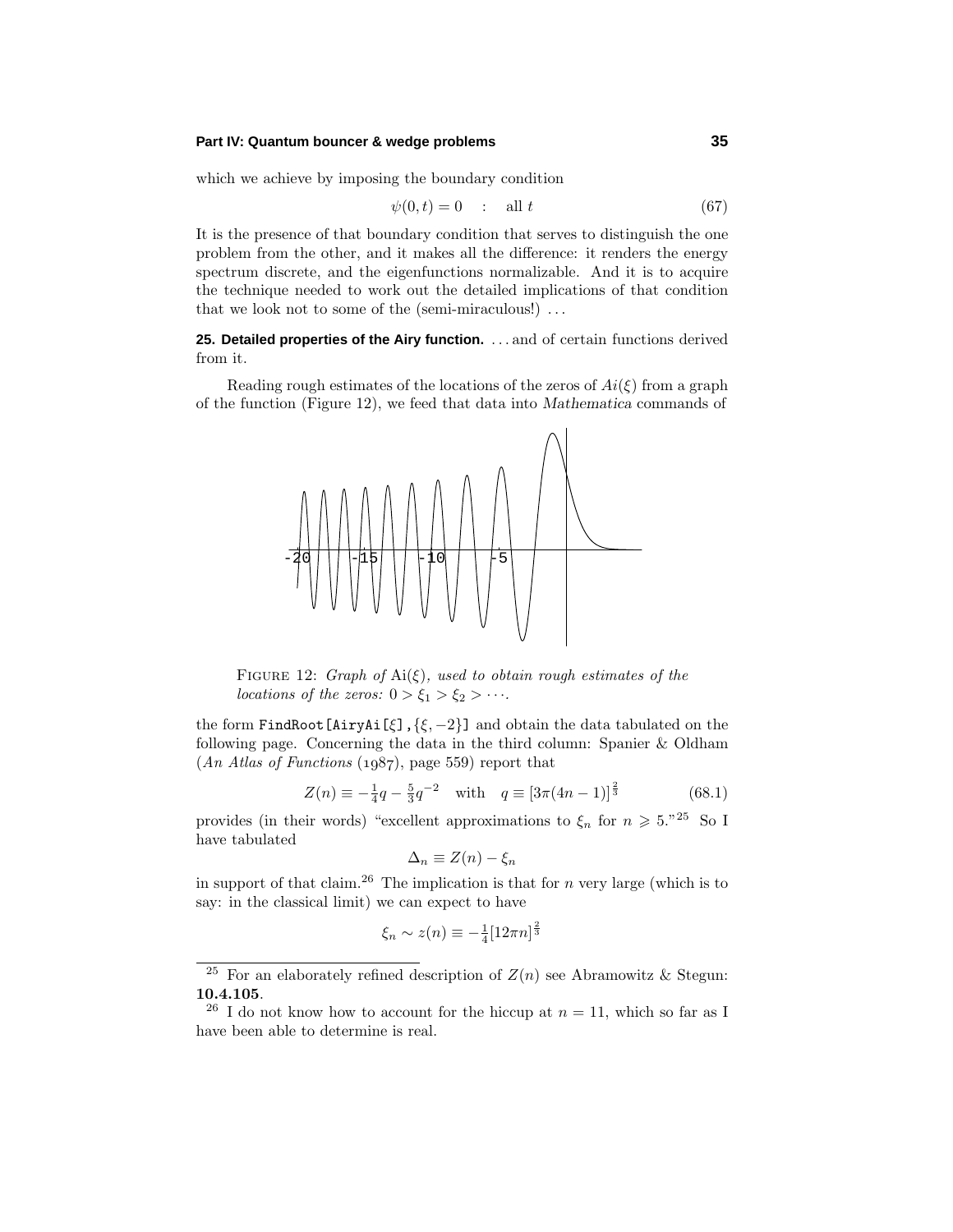| $\boldsymbol{n}$ | $\xi_n$      | $\Delta_n$              |
|------------------|--------------|-------------------------|
| $\mathbf{1}$     | $-2.338107$  | $-1.492 \times 10^{-3}$ |
| $\overline{2}$   | $-4.087949$  | $-1.126 \times 10^{-4}$ |
| 3                | $-5.520560$  | $-2.618 \times 10^{-5}$ |
| 4                | $-6.786708$  | $-9.466 \times 10^{-6}$ |
| 5                | $-7.944134$  | $-4.337 \times 10^{-6}$ |
| 6                | $-9.022651$  | $-2.304 \times 10^{-6}$ |
| 7                | $-10.040174$ | $-1.353 \times 10^{-6}$ |
| 8                | $-11.008524$ | $-8.551 \times 10^{-7}$ |
| 9                | $-11.936016$ | $-5.664 \times 10^{-7}$ |
| 10               | $-12.828777$ | $-3.985 \times 10^{-7}$ |
| 11               | $-13.691489$ | $-5.088 \times 10^{-7}$ |
| 12               | $-14.527830$ | $-2.142 \times 10^{-7}$ |
| 13               | $-15.340755$ | $-1.566 \times 10^{-7}$ |
| 14               | $-16.132685$ | $-1.007 \times 10^{-7}$ |
| 15               | $-16.905634$ | $-1.005 \times 10^{-7}$ |
| 16               | $-17.661300$ | $-9.653 \times 10^{-8}$ |
| 17               | $-18.401133$ | $-5.686 \times 10^{-8}$ |
| 18               | $-19.126381$ | $-5.422 \times 10^{-8}$ |
| 19               | $-19.838130$ | $-4.550 \times 10^{-8}$ |
| 20               | $-20.537333$ | $-3.831 \times 10^{-8}$ |

table of the leading zeros of the airy function

Convergence is very slow

 $Z(10^2) - z(10^2) = 0.217725$  $Z(10^3) - z(10^3) = 0.046847$  $Z(10^4) - z(10^4) = 0.021744$  $Z(10^5) - z(10^5) = 0.010093$  $Z(10^6) - z(10^6) = 0.004685$  $Z(10^7) - z(10^7) = 0.002174$ 

but convergence in the fractional sense—which is to say, the convergence of

$$
F(n) \equiv \frac{Z(n) - z(n)}{Z(n)}
$$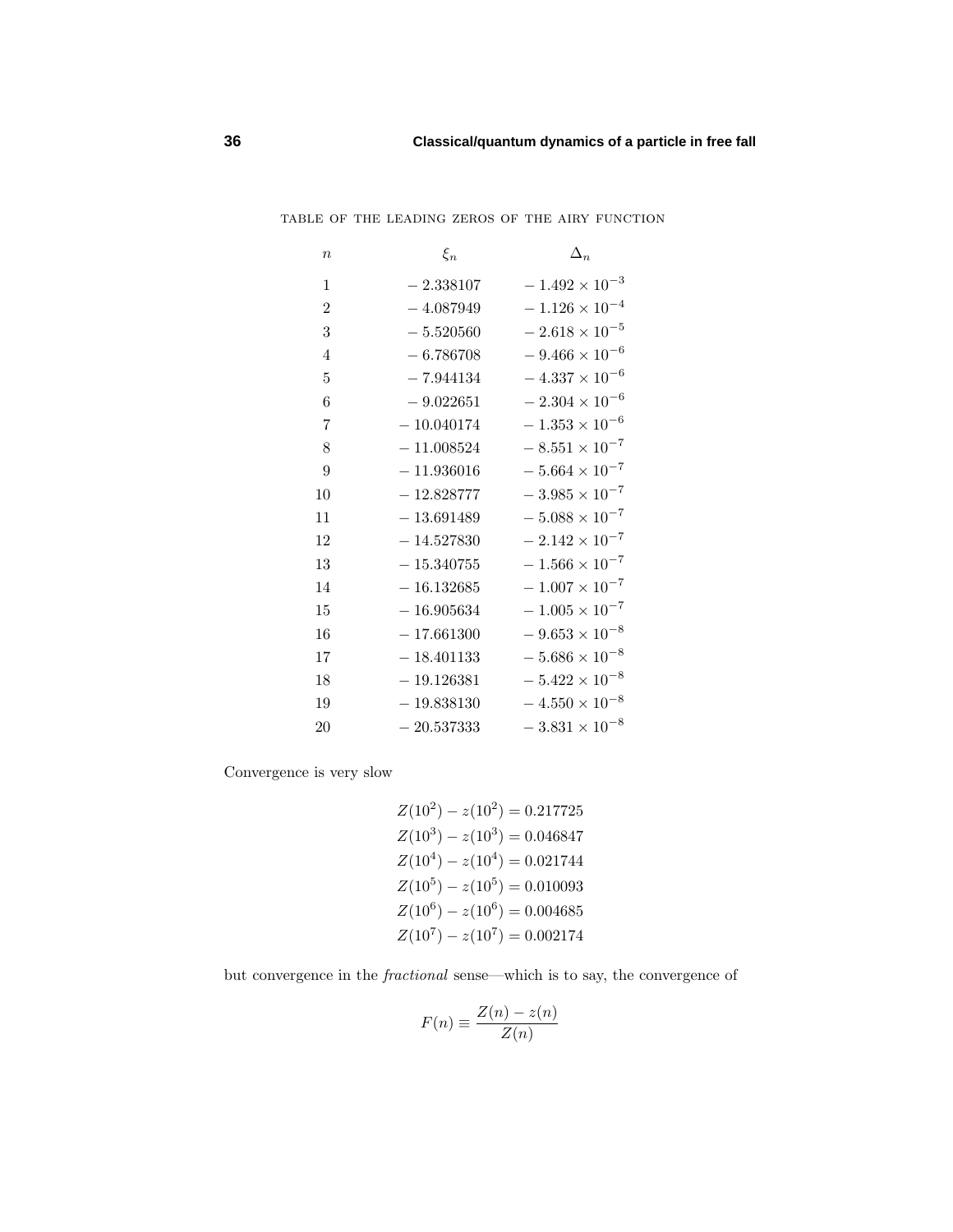—is quite rapid:

$$
F(10^1) = -1.697 \times 10^{-2}
$$
  
\n
$$
F(10^2) = -1.670 \times 10^{-3}
$$
  
\n
$$
F(10^3) = -1.667 \times 10^{-4}
$$
  
\n
$$
F(10^4) = -1.667 \times 10^{-5}
$$
  
\n
$$
F(10^5) = -1.667 \times 10^{-6}
$$
  
\n
$$
F(10^6) = -1.667 \times 10^{-7}
$$

Julio Gea-Banacloche<sup>27</sup> adopts this intermediate approximation

$$
\xi_n \approx -\frac{1}{4}q = -\left[\frac{3\pi}{8}(4n-1)\right]^{\frac{2}{3}} = -\left[\frac{3\pi}{2}(n-\frac{1}{4})\right]^{\frac{2}{3}}\tag{68.2}
$$

to the zeros of  $\text{Ai}(\xi)$ . See "Theory of a transcendental equation encountered in the theory of single slit diffraction"  $(1997)$  for some related material.

We now use NIntegrate<sup>[]</sup> to compute normalization factors

$$
N_n \equiv \left[ \int_0^\infty [\text{Ai}(\xi + \xi_n)]^2 \, d\xi \right]^{-\frac{1}{2}}
$$

and with their aid construct normalized functions

$$
f_n(\xi) \equiv N_n \text{ Ai}(\xi + \xi_n) \quad : \quad n = 1, 2, 3, \dots \tag{69.1}
$$

Thus do we obtain

$$
f_1(\xi) = 1.426105 \text{ Ai}(\xi - 2.338107)
$$
  
\n
$$
f_2(\xi) = 1.245157 \text{ Ai}(\xi - 4.087949)
$$
  
\n
$$
f_3(\xi) = 1.155797 \text{ Ai}(\xi - 5.520560)
$$
  
\n
$$
f_4(\xi) = 1.097875 \text{ Ai}(\xi - 6.786708)
$$
  
\n
$$
f_5(\xi) = 1.055592 \text{ Ai}(\xi - 7.944134)
$$
  
\n
$$
f_6(\xi) = 1.022576 \text{ Ai}(\xi - 9.022651)
$$
  
\n
$$
f_7(\xi) = 0.995649 \text{ Ai}(\xi - 10.040174)
$$
  
\n
$$
f_8(\xi) = 0.973010 \text{ Ai}(\xi - 11.008524)
$$
  
\n
$$
f_9(\xi) = 0.953543 \text{ Ai}(\xi - 11.936016)
$$
  
\n
$$
\vdots
$$

though those constructions are stored in *Mathematica*'s memory with a good deal more precision that I have displayed: for example, the command

InputForm[*f*9]

produces

0*.*9535427774272334 ∗ AiryAi[−11*.*936015568074044 + *ξ* ]

<sup>27</sup> "A quantum bouncing ball," AJP **67**, 776 (1999).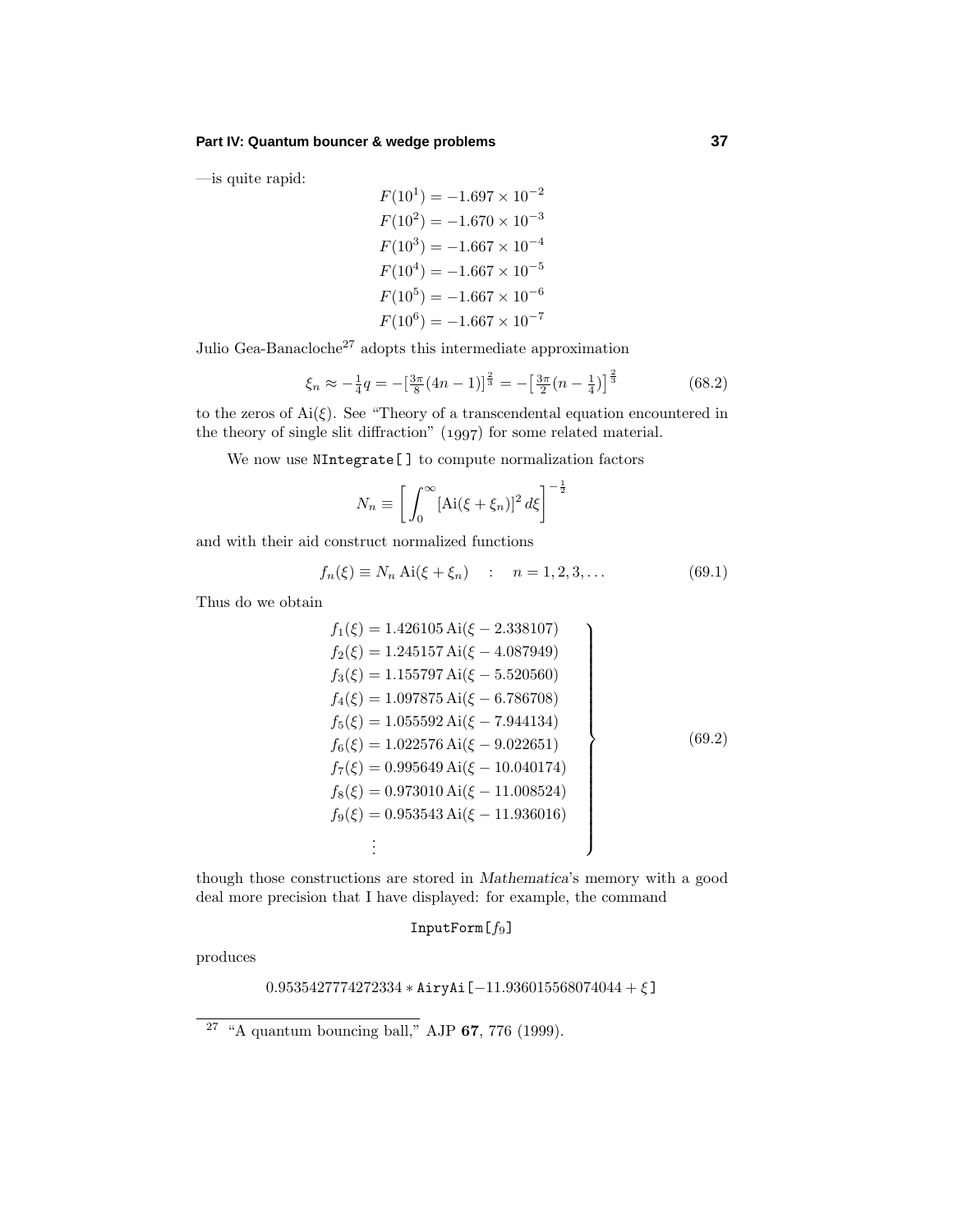# **38 Classical/quantum dynamics of a particle in free fall**

To Gea-Banacloche we are indebted for the "little guesswork" that led him to the discovery that the normalization factors are well approximated by the remarkably simple construction<sup>28</sup>

$$
N(n) \equiv \left[\frac{\pi}{\sqrt{-\xi_n}}\right]^{\frac{1}{2}} \approx \left[\frac{\pi}{\left[\frac{3}{8}\pi(4n-1)\right]^{\frac{1}{3}}}\right]^{\frac{1}{6}} = \left[\frac{8\pi^2}{3(4n-1)}\right]^{\frac{1}{6}}\tag{70}
$$

—the accuracy of which can be gauged from the following table:

| $\eta$         | $N_{n}$  | N(n)     |
|----------------|----------|----------|
| 1              | 1.426105 | 1.423372 |
| $\overline{2}$ | 1.245157 | 1.246518 |
| 3              | 1.155797 | 1.156323 |
| 4              | 1.097875 | 1.098146 |
| 5              | 1.055592 | 1.055755 |
| 6              | 1.022576 | 1.022684 |
| 7              | 0.995649 | 0.995725 |
| 8              | 0.993020 | 0.973067 |
| 9              | 0.953543 | 0.953586 |

The functions (69) are normalized by construction, so we are not surprised that NIntegrate  $[f_1 f_1, \{\xi, 0, \infty\}]$  yields output 1., to which InputForm assigns the expanded meaning 1.0000000000000002. But (though it is, by general principle, a quantum mechanical necessity) I find it to be function-theoretically amazing—an astounding property of the Airy function—that the functions  $f_n(\xi)$  are *orthogonal*:

$$
\int_0^\infty f_m(\xi) f_n(\xi) d\xi = 0 \quad : \quad m \neq n
$$

I would not know how to construct an analytic proof, but the numerical evidence is quite convincing: *Mathematica* does complain that "NIntegrate failed to converge to prescribed accuracy after 7 recursive bisections" and that it "suspects one of the following: highly oscillatory integrand or the true value of the integral is 0," but reports that (for example)

$$
\texttt{NIntegrate}\left[f_1f_3,\{x,0,\infty\}\right]=-4.55018\times10^{15}
$$

Here follow graphs of the normalized functions (69):

<sup>28</sup> Gea-Banacloche remarks that he was unable to find any such formulæ in the literature, and in his Appendix sketches "the details of the 'derivation' [in the hope that] they might inspire somebody to find a better approximation."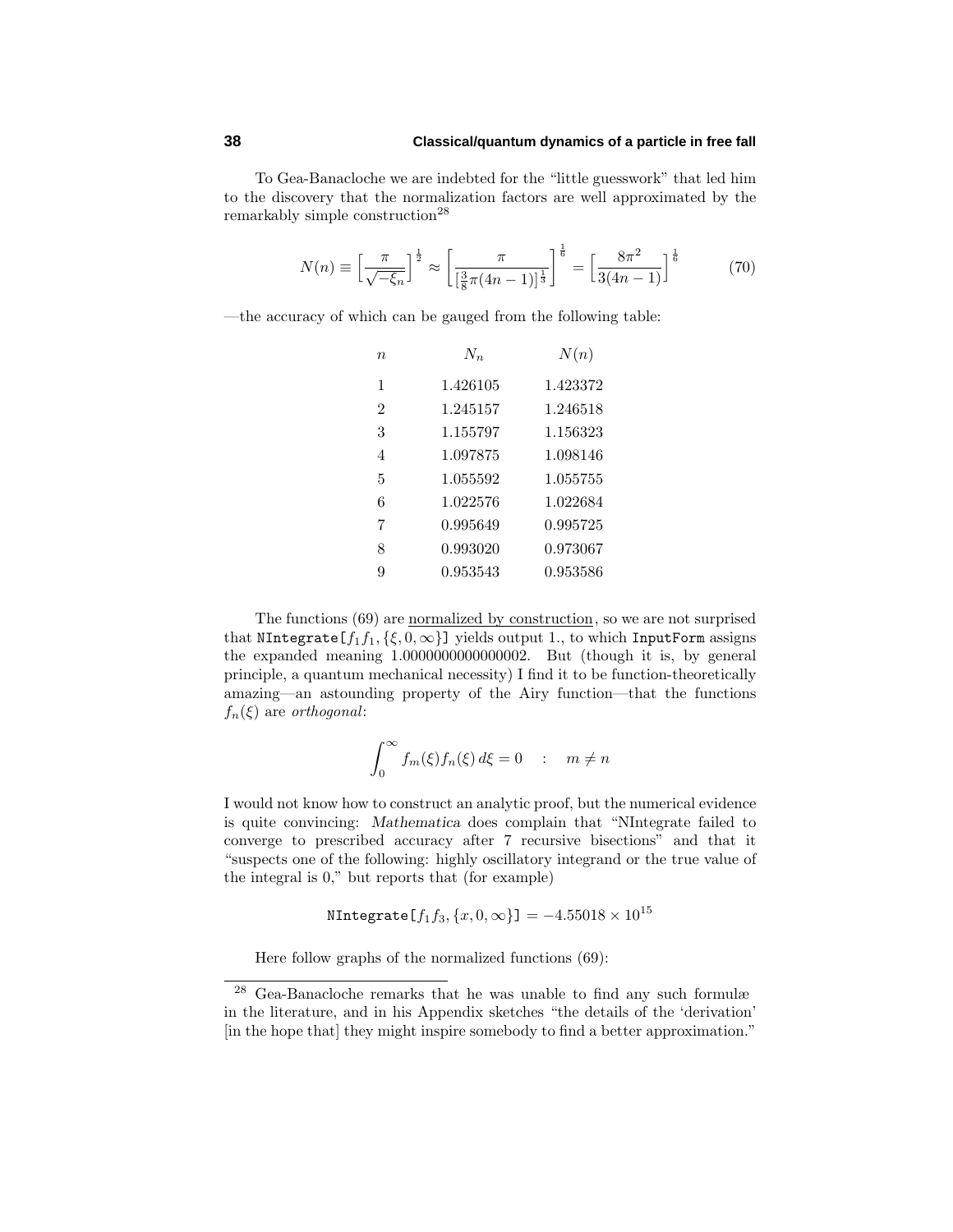

FIGURE 13: Graphs of (reading top to bottom)  $f_1(\xi)$ ,  $f_2(\xi)$ ,  $f_3(\xi)$ and  $f_4(\xi)$ . Notice that

 $order = number of zero crossings +1$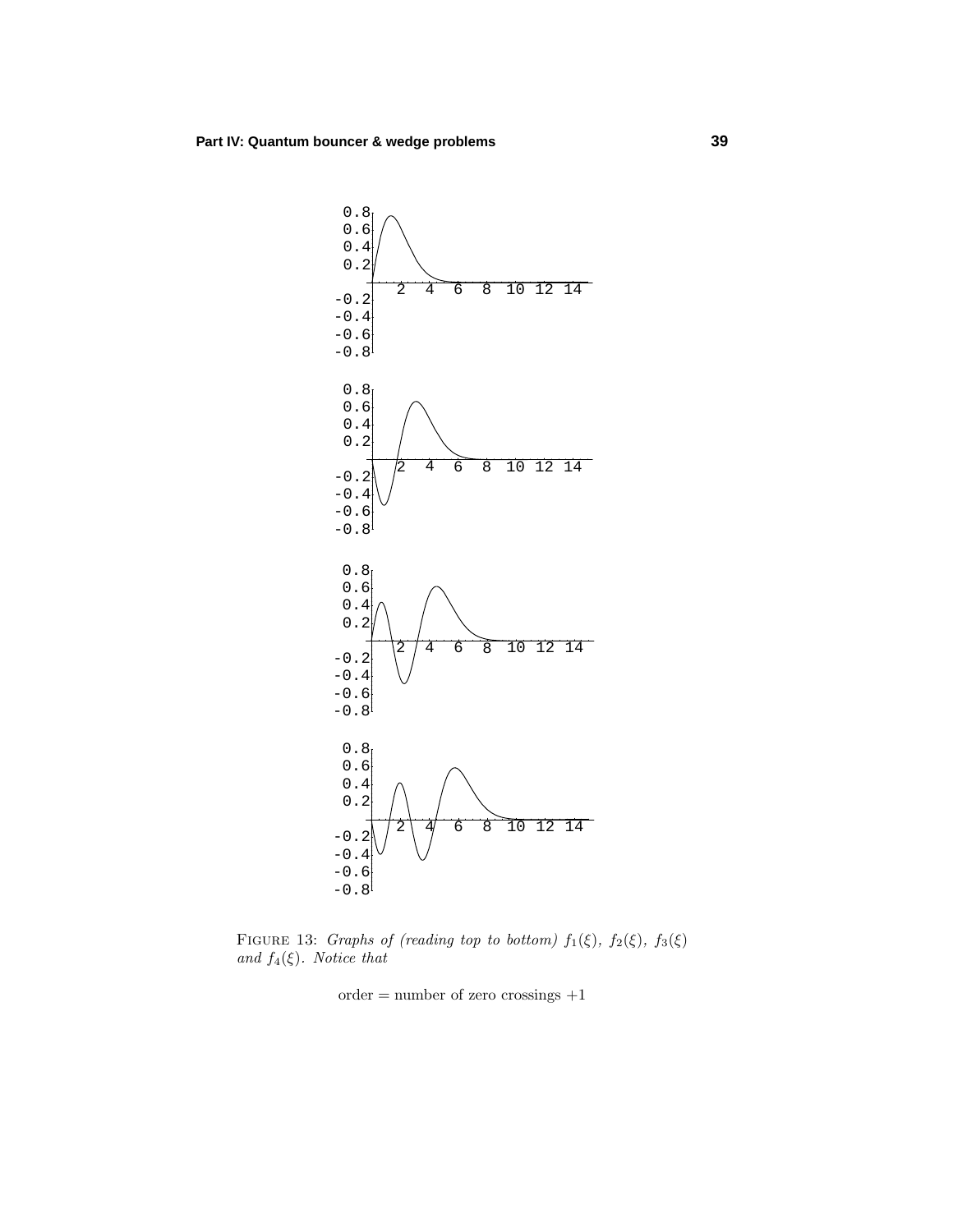

FIGURE 14: Graphs of (reading top to bottom)  $f_5(\xi)$ ,  $f_6(\xi)$ ,  $f_7(\xi)$ and  $f_8(\xi)$ .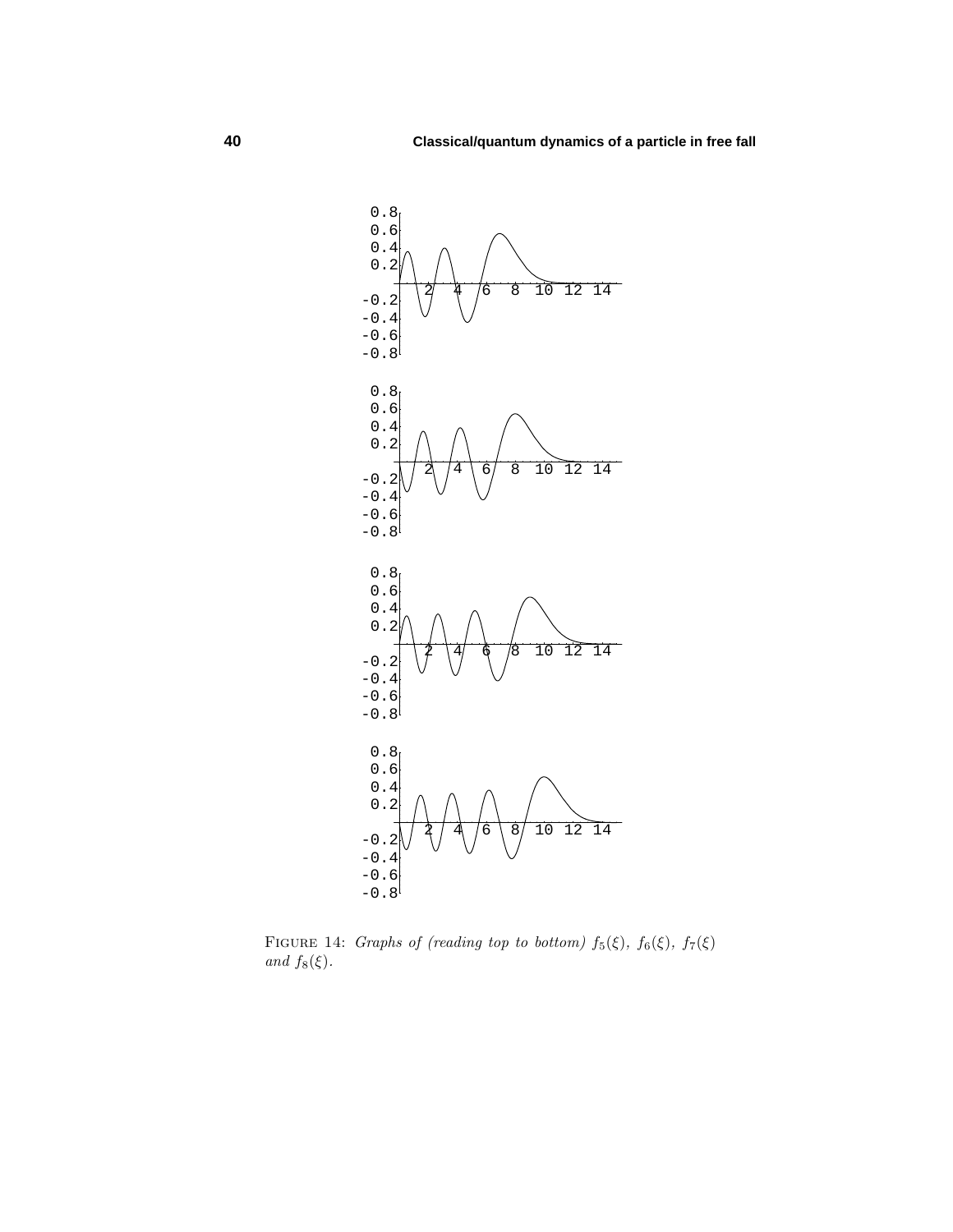**26. Eigenvalues and eigenfunctions of the quantum bouncer.** The quantum bouncer presents a situation in which the eigenfunctions and eigenvalues are "folded together" in way which—though characteristic of all variants of the quantum free fall problem—is (or so I believe) quantum mechanically unique.

Solutions of the Schrödinger equation  $(49)$  are all of the form  $(54)$ , but constrained by the boundary condition (67):

$$
\psi(x) = N \cdot \text{Ai}\left(k(x - \frac{E}{mg})\right)
$$
 with  $\psi(0) = N \cdot \text{Ai}\left(-k \frac{E}{mg}\right) = 0$ 

Immediately  $-k\frac{E}{mg} = \xi_n$ , which by  $mg/k = mg\left(\frac{\hbar^2}{2m^2g}\right)^{\frac{1}{3}}$  gives

 $E_n = -(\frac{mg^2\hbar^2}{2})^{\frac{1}{3}}\xi_n$  :  $n = 1, 2, 3, \ldots$  $\Box$  recall that the  $\xi_n$  are themselves negative

which for large values of  $n (n \geq 5)$  is well approximated<sup>29</sup>

$$
E_n \approx \left(\frac{mg^2\hbar^2}{2}\right)^{\frac{1}{3}} \left[\frac{3\pi}{2}(n-\frac{1}{4})\right]^{\frac{2}{3}} = \left[\frac{9}{8}\pi^2\right]^{\frac{1}{3}} (mg^2\hbar^2)^{\frac{1}{3}} \cdot (n-\frac{1}{4})^{\frac{2}{3}}
$$

$$
\downarrow
$$

$$
= \left[\frac{9}{32}mg^2h^2\right]^{\frac{1}{3}} n^{\frac{2}{3}} \quad \text{for } n \text{ very large}
$$

Notice that "for *n* very large" we have obtained a result in precise agreement with the result  $(46)$  of Planck's old quantization procedure.<sup>30</sup>

<sup>29</sup> We notice in the following connection that

$$
(n - \frac{1}{4})^{\frac{2}{3}} = n^{\frac{2}{3}} \cdot \left\{ 1 - \frac{1}{6n} - \frac{1}{144n^2} - \frac{1}{1296n^3} - \dots \right\}
$$

<sup>30</sup> I digress to remark that, while Planck's procedure over-estimates the

ground state energy of an oscillator 
$$
=\begin{cases} \hbar\omega & : \text{ PLANCK} \\ \frac{1}{2}\hbar\omega & : \text{SCHRÖDINGER} \end{cases}
$$

*...* in the case of a bouncer it under -estimates:

bounceer ground state energy 
$$
= \begin{cases} \left[\frac{9}{32}\right]^{\frac{1}{3}} (mg^2h^2)^{\frac{1}{3}} \\ 0.655185 \left(mg^2h^2\right)^{\frac{1}{3}} \quad : \quad \text{PLANCK} \end{cases}
$$
  
bounceer ground state energy 
$$
= \begin{cases} \left[\frac{1}{2}\right]^{\frac{1}{3}} \xi_1 (mg^2h^2)^{\frac{1}{3}} \\ 1.855760 \left(mg^2h^2\right)^{\frac{1}{3}} \quad : \quad \text{SCHRÖDINGER}
$$

I find this surprising *...* for, I guess, the admittedly irrelevant reason that I have echoing in my head the central lesson of the variational method: "imperfect guesses (and procedures?) always overestimate." I acquire increased interest now in the "wedge potential," since (as was remarked in §17) it is "more oscillator-like" than the bouncer.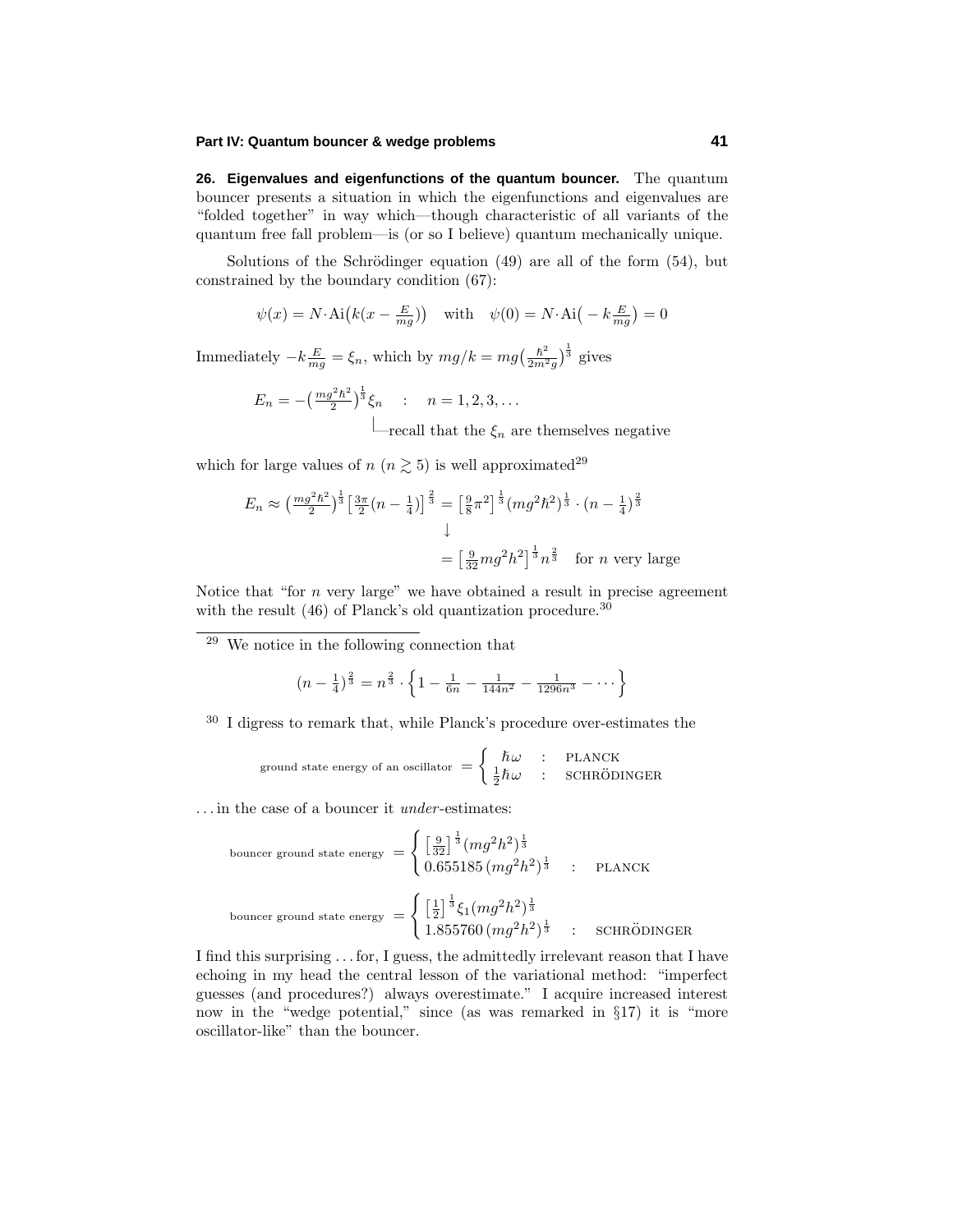It is natural to write

$$
E_n = m g a_n
$$

where

 $a_n$  = maximal excursion of a *classical* bouncer with energy  $E_n$ 

$$
= -\left(\frac{\hbar^2}{2m^2g}\right)^{\frac{1}{3}}\xi_n \approx \left(\frac{\hbar^2}{2m^2g}\right)^{\frac{1}{3}} \left[\frac{3\pi}{2}\left(n-\frac{1}{4}\right)\right]^{\frac{2}{3}}
$$

The normalized eigenfunctions of the quantum bouncer can be described

$$
\psi_n(x) = \sqrt{k} f_n(kx)
$$

and when graphed have the form already illustrated (Figures 13  $\&$  14).

**27. Comparison of quantum with classical probability density.** Adopt units in which  $k = 1$ , and assign to *n* a value large enough to make the point at issue, yet not so large as to be computationally burdensome or graphically opaque:  $n = 20$  will do nicely. Drawing upon  $(68.2)$  and  $(70)$  we then have

$$
\psi_{20}(x) = (0.83261) \text{Ai}(-20.537 + x)
$$

In this instance (*i.e.*, when  $x_{\text{max}} = a_{20} = 20.537$ ) the classical distribution  $Q(x)$ —the classical counterpart to  $|\psi_{20}(x)|^2$ —is given by

$$
Q(x) = \begin{cases} \frac{1}{2\sqrt{20.537}\sqrt{20.537 - x}} & : & 0 \leq x \leq 20.537 \\ 0 & : & 20.537 < x \end{cases}
$$

Superimposed graphs of those distributions are shown in the following figure:



FIGURE 15: Superposition of the graphs of  $|\psi_{20}(x)|^2$  and of its classical counterpart. More commonly encountered is a figure taken from the theory of harmonic oscillators: see, for example, Figure 2.5b on page 42 in Griffiths' Introduction to Quantum Mechanics.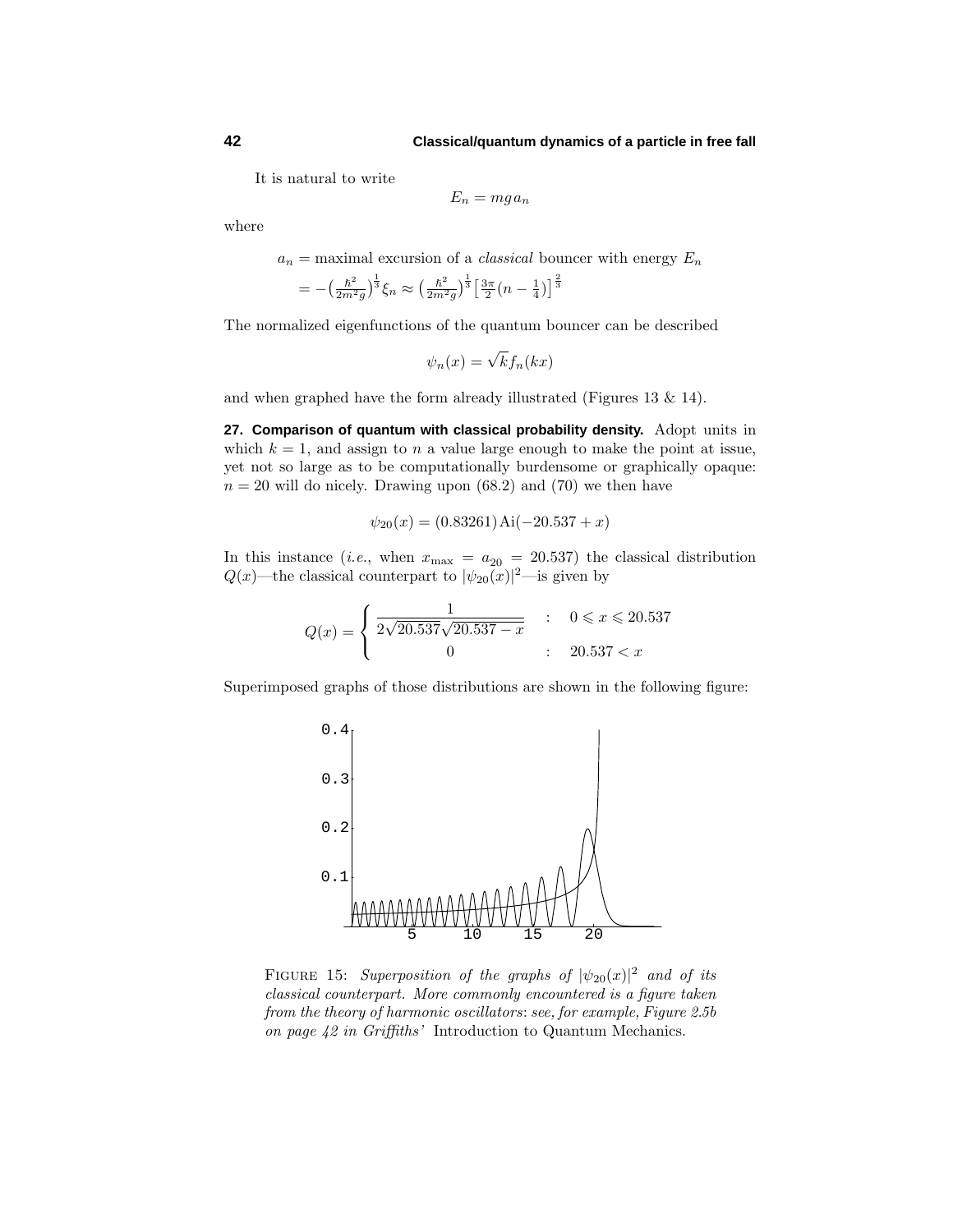The likelihood that the particle will be found *farther from the origin than* is classically allowed is in this instance given by

$$
\int_{20.537}^{\infty} |\psi_{20}(x)|^2 dx = 0.04644
$$

which is to say: we have in this instance a 4% quantum violation of what we might classically expect. Pretty clearly: as *n* increases the "quantum violation" decreases, which is the upshot of the familiar assertion that "classical mechanics is not so much 'quantum mechanics in the (necessarily only formal!) limit  $\hbar \downarrow 0'$ as it is 'quantum mechanics in the limit that the quantum numbers have become large.'"

**28. A first look at the quantum wedge-potential problem.** Our recent subject the quantum physics of a bouncing ball—is far from exhausted: in fact, we are only now within sight of "the good stuff" (construction of the propagator, motion of wavepackets, study of the recurrence phenomenon, other more esoteric topics<sup>31</sup>). But it will become increasingly natural to treat the "bouncer" and "wedge-potential" problems in comparative conjunction, so I digress now to develop the basics of the latter system. The following diagram underscores the close relationship between the two systems:



The two systems share the same (free fall) Schrödinger equation, and are distinguished by

- the fact that *x* assumes only positive values for the bouncer, but for the wedge is allowed to assume both positive and negative values
- boundary conditions: for the bouncer we were led at  $(67)$  to require that  $\psi$  vanish at  $x = 0$ ; for the wedge we are led by ultimately the same physical consideration (the requirement that probability current be continuous at the points where the potential displays kinks) to require that

both 
$$
\psi
$$
 and  $\psi' \equiv \frac{\partial}{\partial x} \psi$  must be *continuous* at  $x = 0$  (71)

The latter condition brings into play two classes of eigenfunctions:

 $31$  I am thinking here mainly of the possible relation between some remarkable identities presented at the end of the essay cited on page 37 and properties of the "quantum zeta function" that arises from bouncer physics.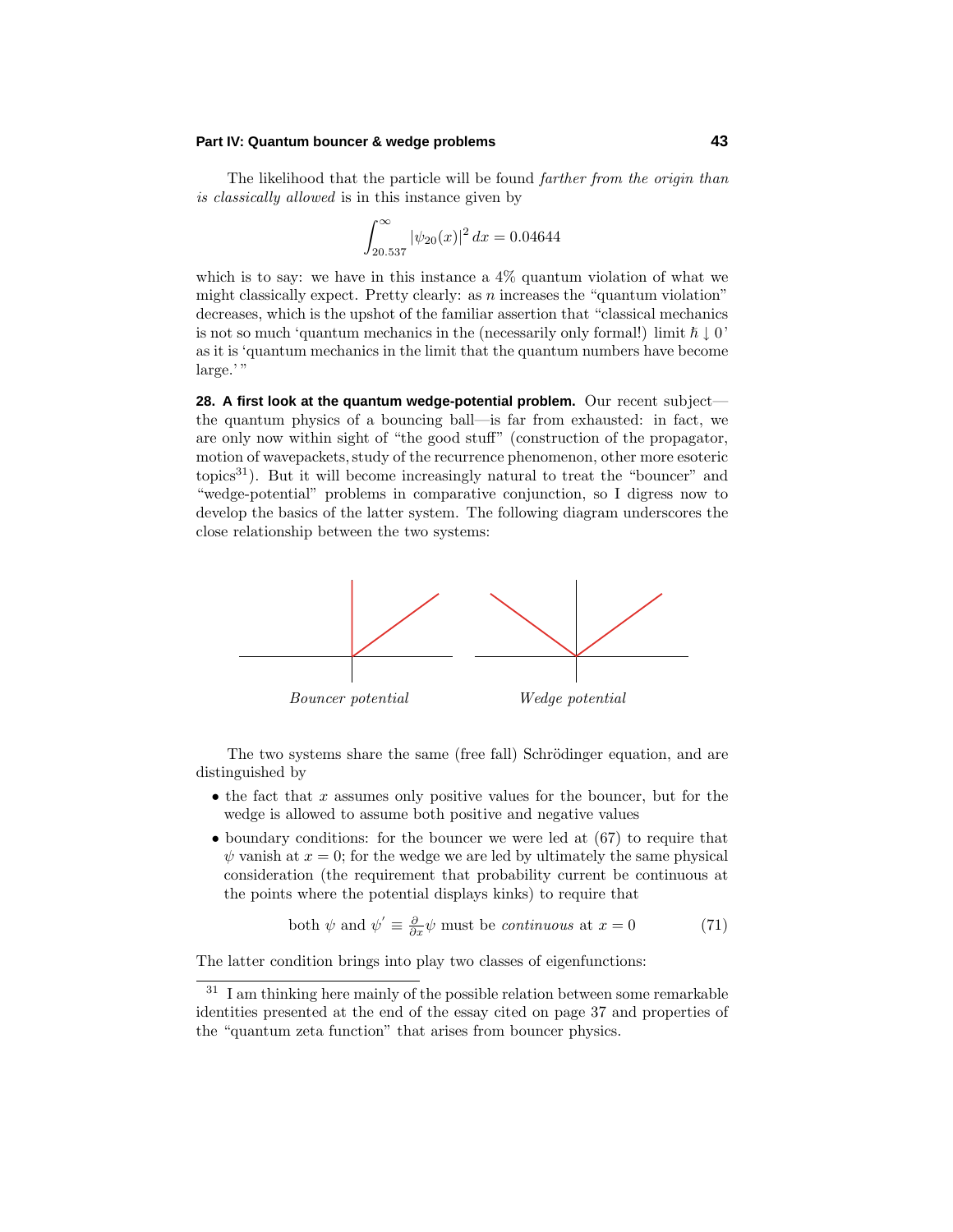# **44 Classical/quantum dynamics of a particle in free fall**

- **odd eigenfunctions**:  $\psi(-x) = -\psi(x)$ . These turn out to be close asssociates of the bouncer eigenfunctions, and to have "bouncer eigenvalues;"
- **even eigenfunctions**:  $\psi(-x) = +\psi(x)$ . These require a fresh extension of our former line of argument. They lead to interdigitated eigenvalues and a lowered groundstate energy.

**29. Detailed properties of the Airy function—continued.** Proceeding in imitation of the pattern established in §25 *...* we read rough estimates of the locations of the zeros of *<sup>d</sup> dξ* Ai(*ξ*)—known to *Mathematica* as AiryAiPrime—from a graph



Figure 16: Graph of *d*Ai(*ξ*)*/dξ*, used to obtain rough estimates of the locations of the points  $0 > \eta_0 > \eta_1 > \cdots$  at which the derivative of the Airy function vanishes.

of that function obtain the "seed data" that we use to construct the following short table of zeros of the derivative

| OF THE AIRY FUNCTION |             |                                                    |  |
|----------------------|-------------|----------------------------------------------------|--|
| $\boldsymbol{n}$     | $\eta_n$    | $-\left[\frac{3\pi}{8}(4n+1)\right]^{\frac{2}{3}}$ |  |
| $\theta$             | $-1.01879$  | $-1.11546$                                         |  |
| 1                    | $-3.24820$  | $-3.26163$                                         |  |
| $\overline{2}$       | $-4.82010$  | $-4.82632$                                         |  |
| 3                    | $-6.16331$  | $-6.16713$                                         |  |
| $\overline{4}$       | $-7.37218$  | $-7.37485$                                         |  |
| 9                    | $-12.38479$ | $-12.38574$                                        |  |
| 14                   | $-16.52050$ | $-16.52104$                                        |  |
| 19                   | $-20.18863$ | $-20.18899$                                        |  |

The third column is intended to establish the credentials of the claim (compare (68.2)) that asymptotically

$$
\eta_n \approx -\left[\frac{3\pi}{8}(4n+1)\right]^{\frac{2}{3}}\tag{72}
$$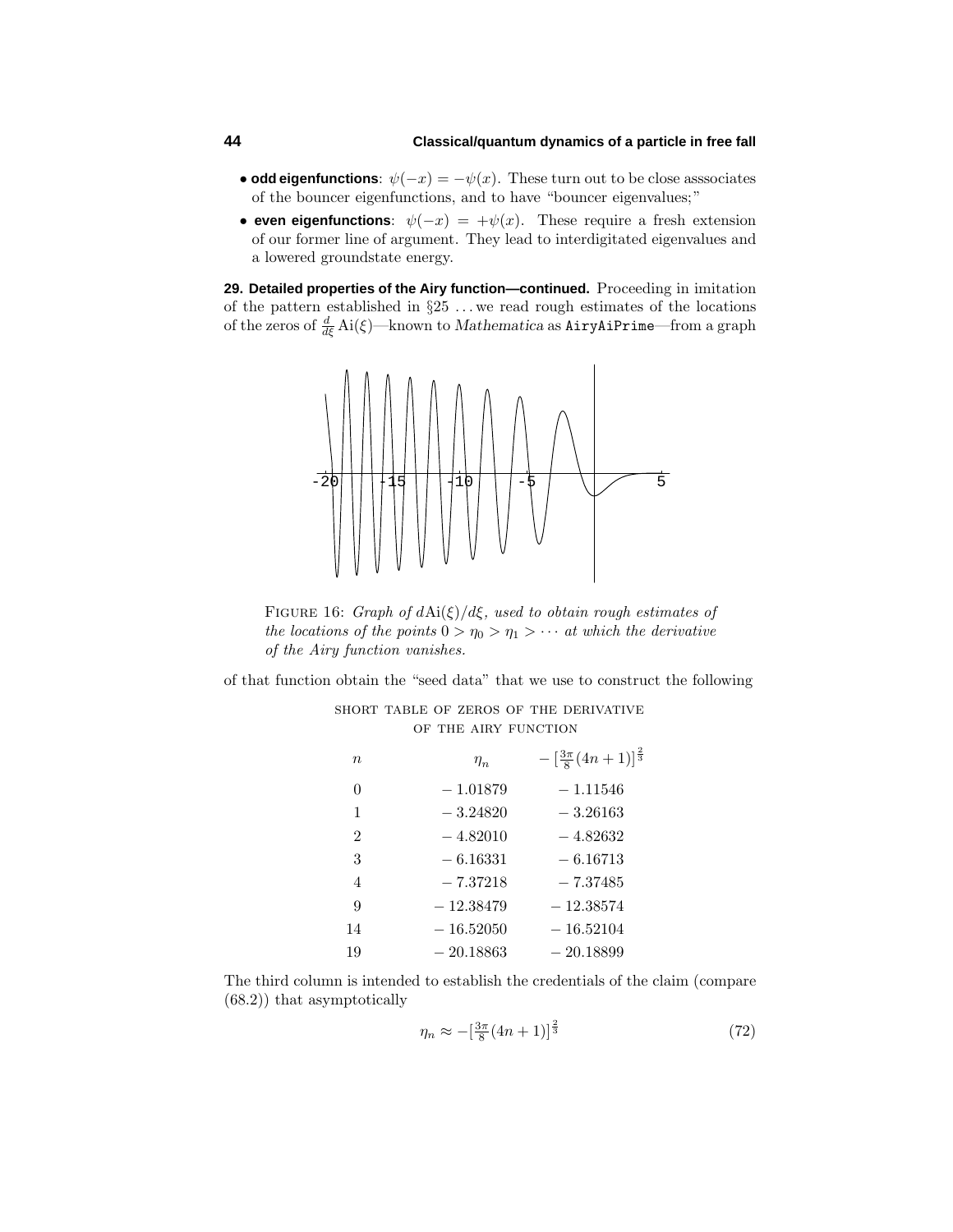which is a truncated version of the much more elaborate formula given by Abramowitz & Stegun.<sup>25</sup> I have adopted 0*,* 1*,* 2*,...* indexing in place of our former 1*,* 2*,* 3*,...* indexing to conform to the quantum mechanical convention that assigns the subscript  $_0$  to the ground state. We are not surprised, after a glance back to Figure 12, to observe that

$$
\cdots < \xi_3 < \eta_2 < \xi_2 < \eta_1 < \xi_1 < \eta_0 < 0
$$

(whence my use of the word "interdigitated" on the preceding page).

Now construct the odd wedge functions  $32$ 

$$
f_n(y) \equiv \theta(y) \text{Ai}(\xi_n + y) - \theta(-y) \text{Ai}(\xi_n - y)
$$
 :  $n = 1, 2, 3, ...$ 

and the even wedge functions

$$
g_n(y) \equiv \theta(y) \text{Ai}(\eta_n + y) + \theta(-y) \text{Ai}(\eta_n - y) \quad : \quad n = 0, 1, 2, \dots
$$

and use NIntegrate[ ] to evaluate the normalization constants

$$
N_n^{\text{odd}} \equiv \left[ \int_{-\infty}^{+\infty} [f_n(y)]^2 dy \right]^{-\frac{1}{2}} \quad \text{and} \quad N_n^{\text{even}} \equiv \left[ \int_{-\infty}^{+\infty} [g_n(y)]^2 dy \right]^{-\frac{1}{2}}
$$

Use that information to construct the normalized functions

$$
F_n(y) \equiv N_n^{\text{odd}} \cdot f_n(y) \quad : \quad n = 1, 2, 3, \dots
$$
  
\n
$$
G_n(y) \equiv N_n^{\text{even}} \cdot g_n(y) \quad : \quad n = 0, 1, 2, \dots
$$

These procedures give

$$
F_1(y) = 1.00841\{\theta(y) \text{ Ai}(-02.33811 + y) - \theta(-y) \text{ Ai}(-02.33811 - y)\}
$$
  
\n
$$
F_2(y) = 0.88046\{\theta(y) \text{ Ai}(-04.08795 + y) - \theta(-y) \text{ Ai}(-04.08795 - y)\}
$$
  
\n
$$
F_3(y) = 0.81727\{\theta(y) \text{ Ai}(-05.52056 + y) - \theta(-y) \text{ Ai}(-05.52056 - y)\}
$$
  
\n
$$
F_4(y) = 0.77631\{\theta(y) \text{ Ai}(-06.78671 + y) - \theta(-y) \text{ Ai}(-06.78671 - y)\}
$$
  
\n
$$
F_5(y) = 0.74642\{\theta(y) \text{ Ai}(-07.94413 + y) - \theta(-y) \text{ Ai}(-07.94413 - y)\}
$$
  
\n
$$
F_{10}(y) = 0.66221\{\theta(y) \text{ Ai}(-12.82878 + y) - \theta(-y) \text{ Ai}(-12.82878 - y)\}
$$
  
\n
$$
F_{15}(y) = 0.61808\{\theta(y) \text{ Ai}(-16.90563 + y) - \theta(-y) \text{ Ai}(-16.90563 - y)\}
$$
  
\n
$$
F_{20}(y) = 0.58874\{\theta(y) \text{ Ai}(-20.53733 + y) - \theta(-y) \text{ Ai}(-20.53733 - y)\}
$$
  
\n
$$
\vdots
$$

f[y ]:=UnitStep[y] AiryAi[*ξ* + y] - UnitStep[-y] AiryAi[*ξ* - y]

Do not confuse these *f*-functions with the bouncer functions *f* of (69).

<sup>32</sup> The *Mathematica* commands are of the form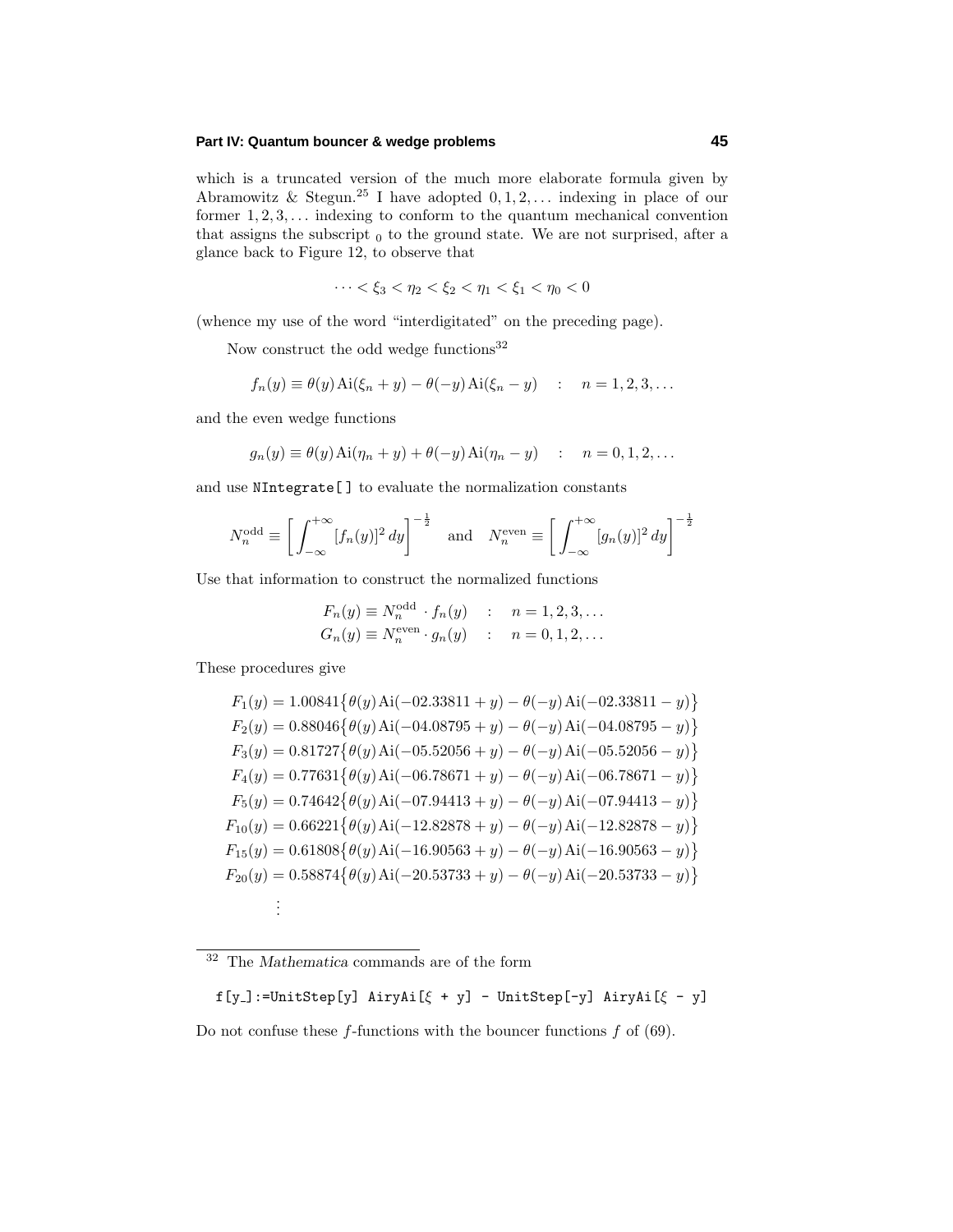$$
G_0(y) = 1.30784\{\theta(y) \text{ Ai}(-01.01879 + y) + \theta(-y) \text{ Ai}(-01.01879 - y)\}
$$
  
\n
$$
G_1(y) = 0.93634\{\theta(y) \text{ Ai}(-03.24820 + y) + \theta(-y) \text{ Ai}(-03.24820 - y)\}
$$
  
\n
$$
G_2(y) = 0.84666\{\theta(y) \text{ Ai}(-04.82010 + y) + \theta(-y) \text{ Ai}(-04.82010 - y)\}
$$
  
\n
$$
G_3(y) = 0.79581\{\theta(y) \text{ Ai}(-06.16331 + y) + \theta(-y) \text{ Ai}(-06.16331 - y)\}
$$
  
\n
$$
G_4(y) = 0.76081\{\theta(y) \text{ Ai}(-07.37218 + y) + \theta(-y) \text{ Ai}(-07.37218 - y)\}
$$
  
\n
$$
G_9(y) = 0.66813\{\theta(y) \text{ Ai}(-12.38479 + y) + \theta(-y) \text{ Ai}(-12.38479 - y)\}
$$
  
\n
$$
G_{14}(y) = 0.62168\{\theta(y) \text{ Ai}(-16.52050 + y) + \theta(-y) \text{ Ai}(-16.52050 - y)\}
$$
  
\n
$$
G_{19}(y) = 0.58630\{\theta(y) \text{ Ai}(-20.18863 + y) + \theta(-y) \text{ Ai}(-20.18863 - y)\}
$$
  
\n
$$
\vdots
$$

Straightforward modification of Gea-Banacloche's asymptotic description of the bouncer normalization factors (page 38) leads us to anticipate that for odd wedge functions we can write

$$
N_n^{\text{odd}} \sim \left[\frac{\pi}{2\sqrt{-\xi_n}}\right]^{\frac{1}{2}} \approx \left[\frac{\pi^2}{3(4n-1)}\right]^{\frac{1}{6}} \tag{73.1}
$$

and in support of that expectation I offer the following data:

$$
\left[\frac{\pi}{2\sqrt{02.33811}}\right]^{\frac{1}{2}} = 1.01355, \quad \left[\frac{\pi^2}{3(4\cdot1-1)}\right]^{\frac{1}{6}} = 1.01549: \quad \text{compare } 1.00841
$$
\n
$$
\left[\frac{\pi}{2\sqrt{04.08795}}\right]^{\frac{1}{2}} = 0.88142, \quad \left[\frac{\pi^2}{3(4\cdot2-1)}\right]^{\frac{1}{6}} = 0.88175: \quad \text{compare } 0.88046
$$
\n
$$
\left[\frac{\pi}{2\sqrt{05.52056}}\right]^{\frac{1}{2}} = 0.81764, \quad \left[\frac{\pi^2}{3(4\cdot3-1)}\right]^{\frac{1}{6}} = 0.81777: \quad \text{compare } 0.81727
$$
\n
$$
\left[\frac{\pi}{2\sqrt{06.78671}}\right]^{\frac{1}{2}} = 0.77651, \quad \left[\frac{\pi^2}{3(4\cdot4-1)}\right]^{\frac{1}{6}} = 0.77657: \quad \text{compare } 0.77632
$$
\n
$$
\left[\frac{\pi}{2\sqrt{07.94413}}\right]^{\frac{1}{2}} = 0.74653, \quad \left[\frac{\pi^2}{3(4\cdot5-1)}\right]^{\frac{1}{6}} = 0.74657: \quad \text{compare } 0.74642
$$
\n
$$
\left[\frac{\pi}{2\sqrt{012.82878}}\right]^{\frac{1}{2}} = 0.66224, \quad \left[\frac{\pi^2}{3(4\cdot10-1)}\right]^{\frac{1}{6}} = 0.66225: \quad \text{compare } 0.66221
$$
\n
$$
\left[\frac{\pi}{2\sqrt{016.90563}}\right]^{\frac{1}{2}} = 0.61809, \quad \left[\frac{\pi^2}{3(4\cdot15-1)}\right]^{\frac{1}{6}} = 0.61809: \quad \text{compare } 0.61808
$$
\n
$$
\left[\frac{\pi}{2\sqrt{020.53733}}\right]^{\frac{1
$$

It is not so obvious—yet perhaps not too surprising—that this obvious variant of (73.1) does the job for even wedge functions:

$$
N_n^{\text{even}} \sim \left[\frac{\pi}{2\sqrt{-\eta_n}}\right]^{\frac{1}{2}} \approx \left[\frac{\pi^2}{3(4n+1)}\right]^{\frac{1}{6}} \tag{73.2}
$$

That claim is supported by the numerical data shown on the next page: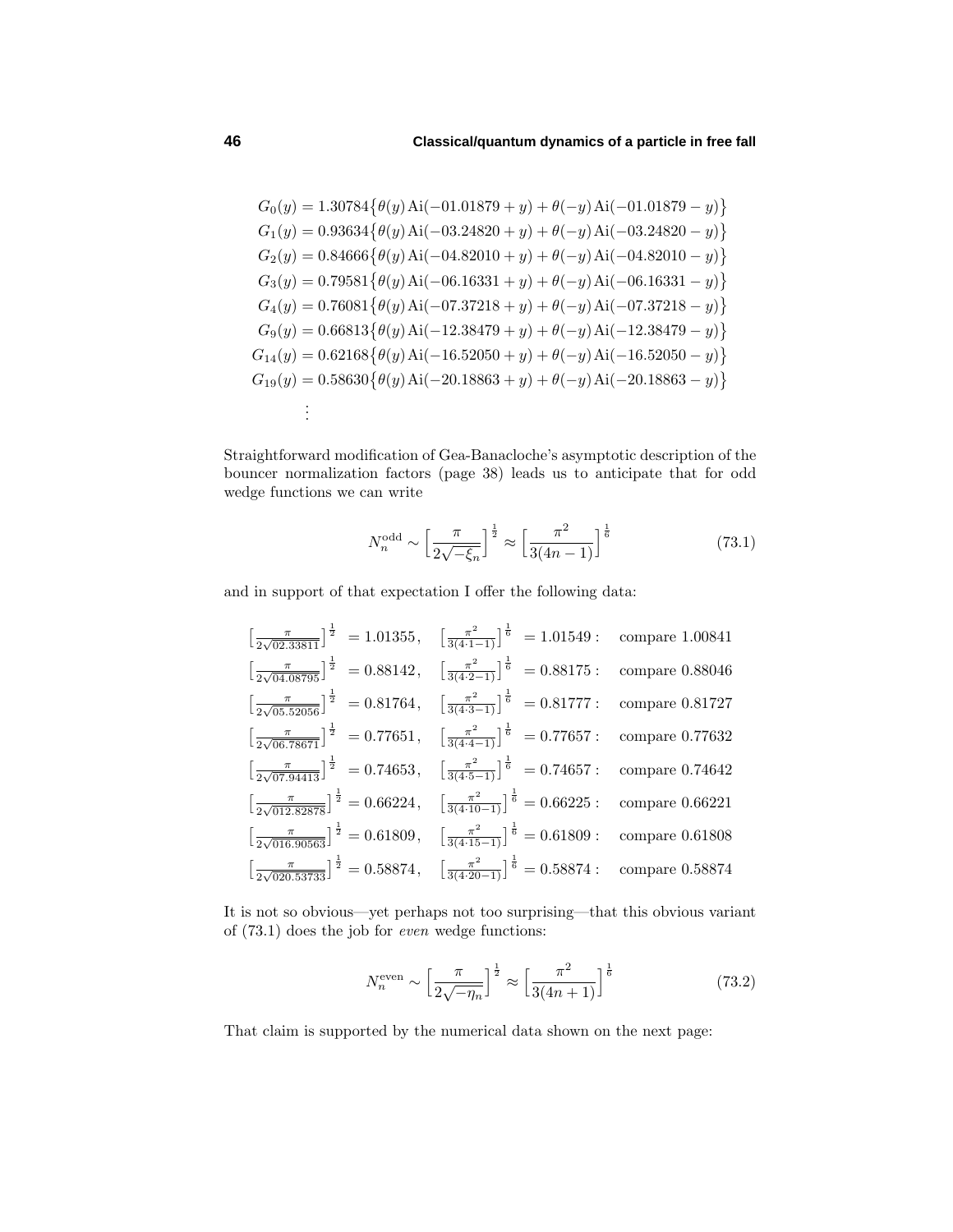$$
\left[\frac{\pi}{2\sqrt{01.01879}}\right]^{\frac{1}{2}} = 1.24749, \quad \left[\frac{\pi^2}{3(4\cdot 0+1)}\right]^{\frac{1}{6}} = 1.21954: \text{ compare } 1.30784
$$
\n
$$
\left[\frac{\pi}{2\sqrt{03.24820}}\right]^{\frac{1}{2}} = 0.93358, \quad \left[\frac{\pi^2}{3(4\cdot 1+1)}\right]^{\frac{1}{6}} = 0.93261: \text{ compare } 0.93634
$$
\n
$$
\left[\frac{\pi}{2\sqrt{04.82010}}\right]^{\frac{1}{2}} = 0.84586, \quad \left[\frac{\pi^2}{3(4\cdot 2+1)}\right]^{\frac{1}{6}} = 0.84558: \text{ compare } 0.84666
$$
\n
$$
\left[\frac{\pi}{2\sqrt{06.16331}}\right]^{\frac{1}{2}} = 0.79544, \quad \left[\frac{\pi^2}{3(4\cdot 3+1)}\right]^{\frac{1}{6}} = 0.79532: \text{ compare } 0.79581
$$
\n
$$
\left[\frac{\pi}{2\sqrt{07.37218}}\right]^{\frac{1}{2}} = 0.76061, \quad \left[\frac{\pi^2}{3(4\cdot 4+1)}\right]^{\frac{1}{6}} = 0.76054: \text{ compare } 0.76081
$$
\n
$$
\left[\frac{\pi}{2\sqrt{012.38479}}\right]^{\frac{1}{2}} = 0.66809, \quad \left[\frac{\pi^2}{3(4\cdot 9+1)}\right]^{\frac{1}{6}} = 0.66808: \text{ compare } 0.66813
$$
\n
$$
\left[\frac{\pi}{2\sqrt{016.52050}}\right]^{\frac{1}{2}} = 0.62166, \quad \left[\frac{\pi^2}{3(4\cdot 14+1)}\right]^{\frac{1}{6}} = 0.62166: \text{ compare } 0.62168
$$
\n
$$
\left[\frac{\pi}{2\sqrt{020.18863}}\right]^{\frac{1}{2}} = 0.5
$$

I find it fairly amazing that the construcions (73) work as well as they do (which is to say: quite well, even when *n* is small) *...* and utterly amazing that (on numerical evidence that is consistent with quantum mechanical necessity)

- $F_m(x) \perp F_n(x)$  if  $m \neq n$ ;
- $G_m(x) \perp G_n(x)$  if  $m \neq n$ ;
- $F_m(x) \perp G_n(x)$  in all cases.

If the functions are presented to *Mathematica* with only the accuracy expressed on these pages  $(i.e., if the higher precision data normally concealed within$ *Mathematica*'s memory is discarded) then one finds the following results

$$
\text{NIntegrate}\left[F_1(x) \ F_2(x), \{x, -\infty, +\infty\}\right] = +1.16 \times 10^{-6}
$$
\n
$$
\text{NIntegrate}\left[G_0(x)G_1(x), \{x, -\infty, +\infty\}\right] = +8.11 \times 10^{-7}
$$
\n
$$
\text{NIntegrate}\left[F_1(x) G_1(x), \{x, -\infty, +\infty\}\right] = -1.09 \times 10^{-17}
$$

to be typical (though in some cases, especially cases involving wedge functions of higher order, *Mathematica* complains of "lost precision").

**30. Eigenvalues and eigenfunctions for the quantum wedge problem.** Those can, in ascending spectral order, be described as follows:

$$
\psi_0(x) = \sqrt{k}G_0(kx) \text{ with eigenvalue } E_0 = \left(\frac{1}{2}mg^2\hbar^2\right)^{\frac{1}{3}} \cdot 1.01879
$$
  
\n
$$
\psi_1(x) = \sqrt{k}F_1(kx) \text{ with eigenvalue } E_1 = \left(\frac{1}{2}mg^2\hbar^2\right)^{\frac{1}{3}} \cdot 2.33811
$$
  
\n
$$
\psi_2(x) = \sqrt{k}G_1(kx) \text{ with eigenvalue } E_2 = \left(\frac{1}{2}mg^2\hbar^2\right)^{\frac{1}{3}} \cdot 3.24820
$$
  
\n
$$
\psi_3(x) = \sqrt{k}F_2(kx) \text{ with eigenvalue } E_3 = \left(\frac{1}{2}mg^2\hbar^2\right)^{\frac{1}{3}} \cdot 4.08795
$$
  
\n
$$
\psi_4(x) = \sqrt{k}G_2(kx) \text{ with eigenvalue } E_4 = \left(\frac{1}{2}mg^2\hbar^2\right)^{\frac{1}{3}} \cdot 4.82010
$$
  
\n
$$
\psi_5(x) = \sqrt{k}F_3(kx) \text{ with eigenvalue } E_5 = \left(\frac{1}{2}mg^2\hbar^2\right)^{\frac{1}{3}} \cdot 5.52056
$$
  
\n
$$
\psi_6(x) = \sqrt{k}G_3(kx) \text{ with eigenvalue } E_6 = \left(\frac{1}{2}mg^2\hbar^2\right)^{\frac{1}{3}} \cdot 6.16331
$$
  
\n
$$
\vdots
$$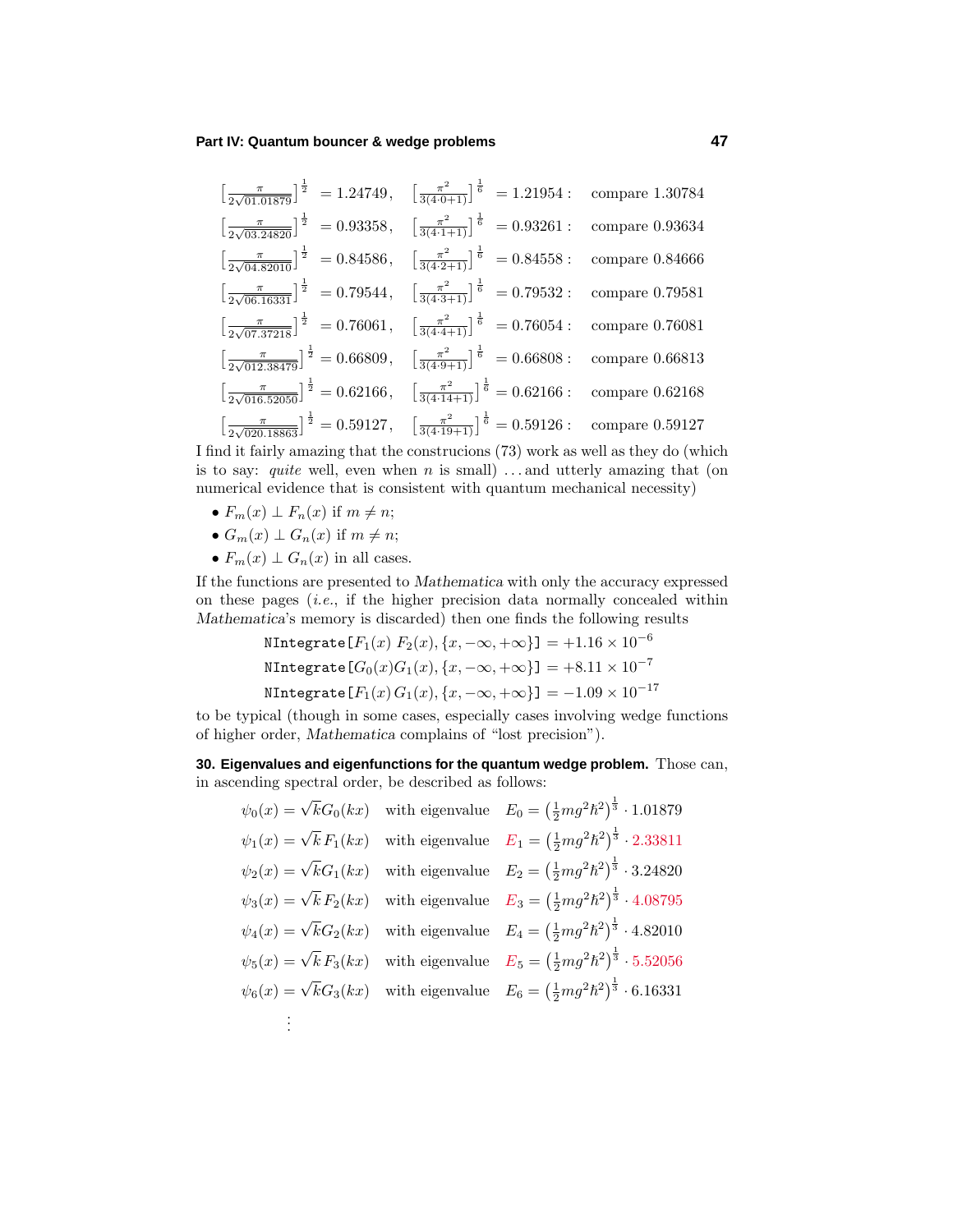The red entries exactly reproduce the bouncer spectrum. In the next pair of figures I provide graphical representations of the wedge eigenfunctions described above:



FIGURE 17: Wedge eigenfunctions  $\psi_0(x), \ldots, \psi_9(x)$ , displayed in ascending order (figure to be read "like a book"). Even *G*-functions are seen in the left column, odd *F*-functions in the right column. With a little practice one can discover the identity of any such figure by counting zero-crossings and local extrema.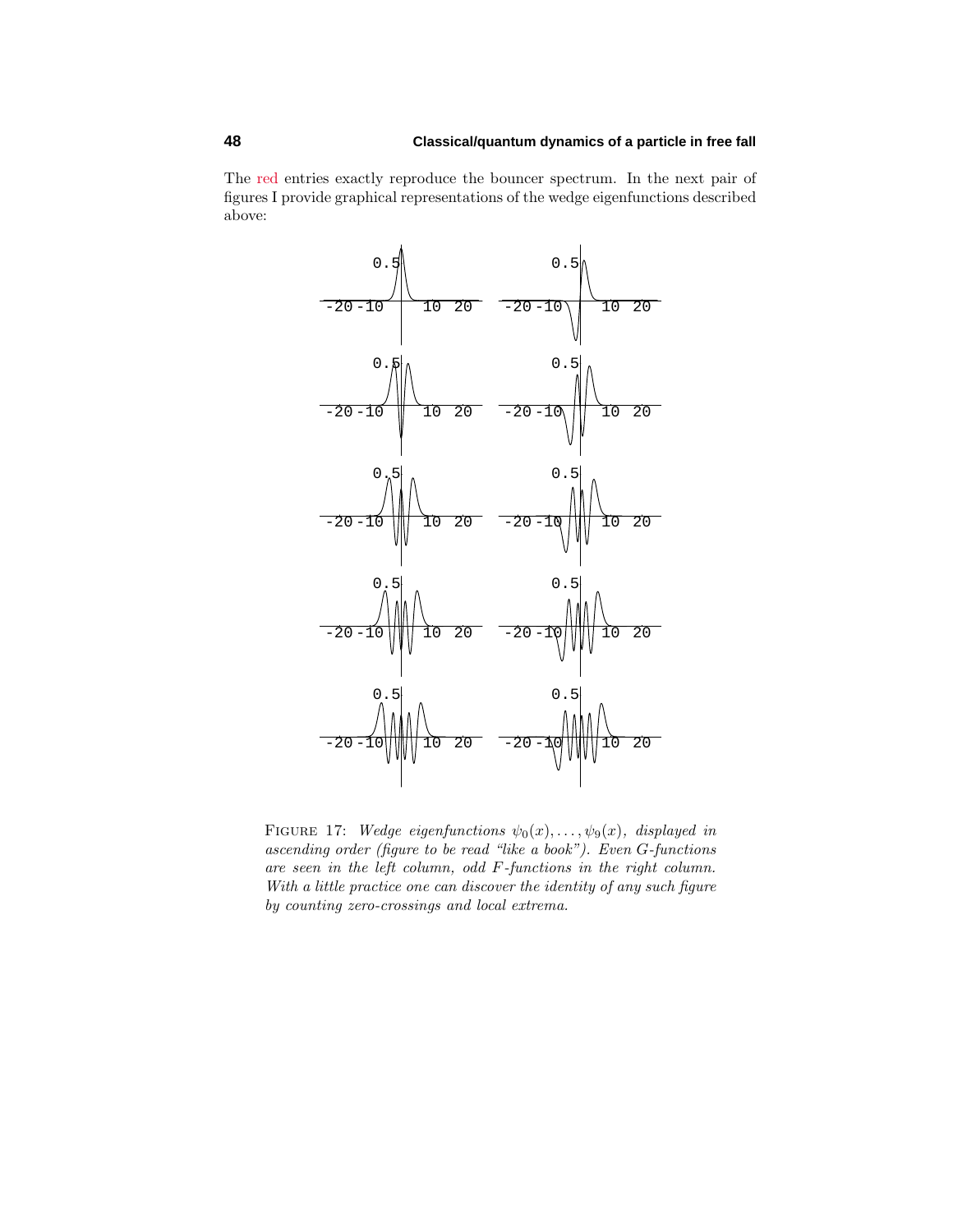

FIGURE 18: Wedge eigenfunctions  $\psi_{18}(x)$  &  $\psi_{19}(x)$  (top row,  $\emph{constructed from } G_9 \ \& \ F_{10}$ ,  $\psi_{28}(x) \ \& \ \psi_{29}(x) \ \ (middle \ row,$ constructed from  $G_{14}$  &  $F_{15}$ ) and  $\psi_{38}(x)$  &  $\psi_{39}(x)$  (bottom row, constructed from *G*<sup>19</sup> & *F*20). Again, the functions in the left column (those with even index) are clearly even, those in the right column (those with odd index) as clearly odd functions of *x*.

**31. Probabilistic aspects of the wedge problem.** An obvious adjustment of the argument that gave (40) gives

$$
Q_{\text{wedge}}(x) = \begin{cases} \frac{1}{4\sqrt{x_{\text{max}}}\sqrt{x_{\text{max}} - |x|}} & : & 0 \leq |x| \leq x_{\text{max}}\\ 0 & : & \text{elsewhere} \end{cases} \tag{74}
$$

In Figure 19 (next page: compare Figure 8 on page 20) that distribution is superimposed upon its quantum counterpart in the case  $\psi_{20}$ .

**32. Comparison with the result of Planck quantization.** An obvious adjustment of the argument that led in  $\S 14$  to

$$
\oint p dx = \frac{4}{3} p_0 x_{\text{max}}
$$
  
=  $\frac{4}{3} \sqrt{2mE} (E/mg)$  : BOUNCER

now gives

↓  $=\frac{8}{3}$  $\sqrt{2mE}$   $(E/mg)$  : wedge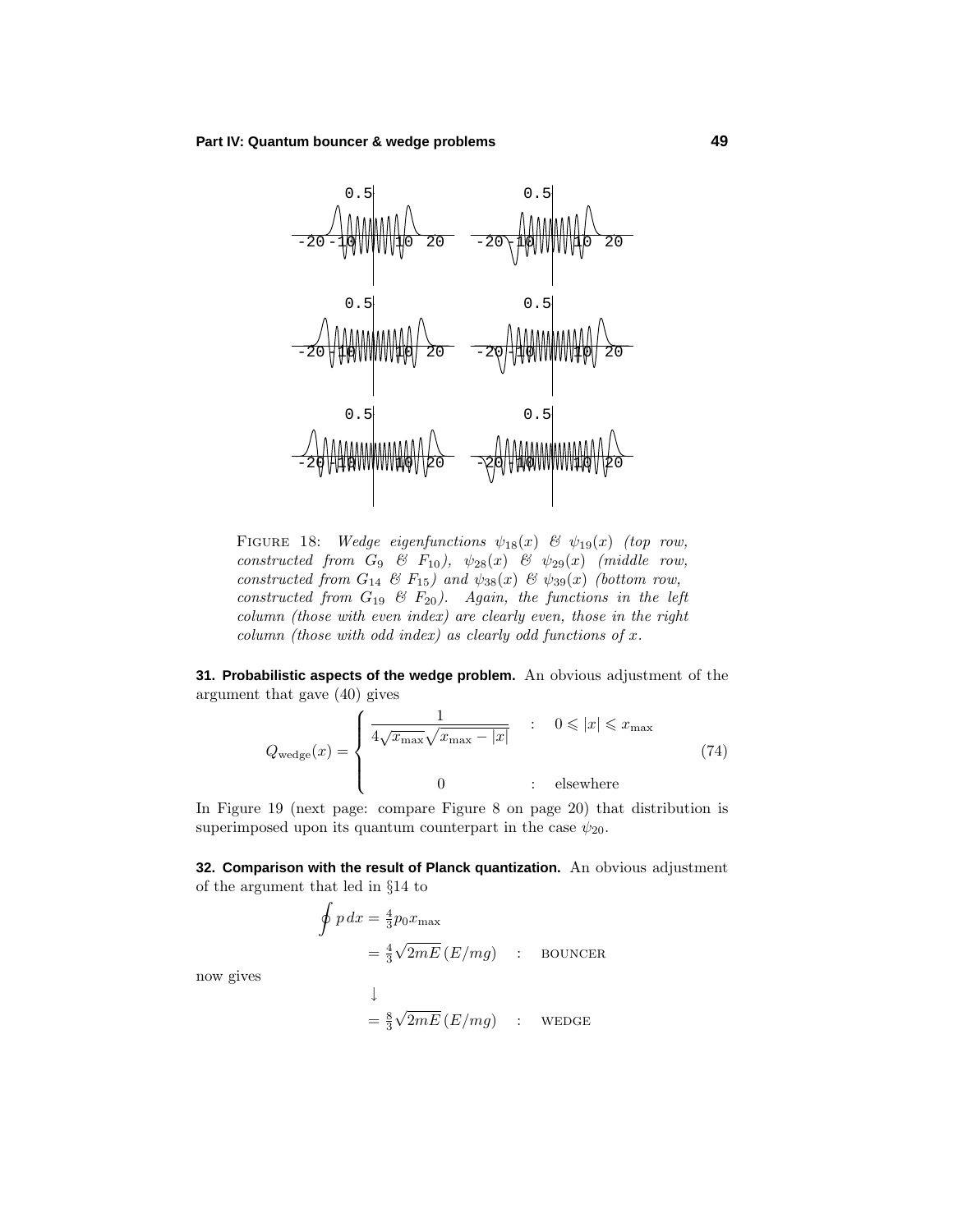

FIGURE 19: Superimposed displays of  $|\psi_{20}(x)|^2$  and its classical counterpart  $Q_{\text{wedge}}(x)$ . In constructing the figure I have both *k* and *mg* to unity, so  $x_{\text{max}} = 20.53733$ .

so Planck's quantization condition<sup>33</sup> gives

$$
E_{n-1} = \left[\frac{9}{128}\right]^{\frac{1}{3}} (mg^2h^2)^{\frac{1}{3}}n^{\frac{2}{3}} : n = 1, 2, 3, ...
$$

$$
= \left[\frac{72\pi^2}{128}\right]^{\frac{1}{3}} \left(\frac{1}{2}mg^2h^2\right)^{\frac{1}{3}}n^{\frac{2}{3}}
$$

$$
= 1.77068 \left(\frac{1}{2}mg^2h^2\right)^{\frac{1}{3}}n^{\frac{2}{3}}
$$

In particular, for the ground state we have (looking back again to page 47 for the exact data)

$$
E_0 / (\frac{1}{2}mg^2\hbar^2)^{\frac{1}{3}} = \begin{cases} 1.77068 & : \text{ PLANCK} \\ 1.01879 & : \text{SCHRÖDINGER} \end{cases}
$$

which (see again footnote  $30$  on page 47) now do stand in the naively anticipated relationship.

That the wedge problem is in some respects "nicer/better-behaved" than the bouncer is a point remarked already by J. J. Sakurai,  $34$  whose interest in

<sup>&</sup>lt;sup>33</sup> It was actually Sommerfeld & Wilson who, in 1915, first wrote  $\oint pdx = nh$ as an expression of Planck's idea.

 $34$  Modern Quantum Mechanics (revised edition 1994), pages 107–109. It is a special pleasure for me to recall memories of John Sakurai, for he and I were first-year graduate students together at Cornell in  $1955-1956$ , and used to play flute and double bass duets together in the physics library in dead of night. The contempt for theoretical fine points, the preoccupation with the physics of physics that was then (and remains) a tradition at Cornell *...* caused me to flee to Brandeis, but was precisely what John (who had spent his undergraduate years at Harvard, in the shade of Schwinger) sought. In 1970 he left the University of Chicago to rejoin Schwinger at UCLA. He died in  $1982$  while visiting CERN (from which I had departed in  $1062$ ), decades before his time.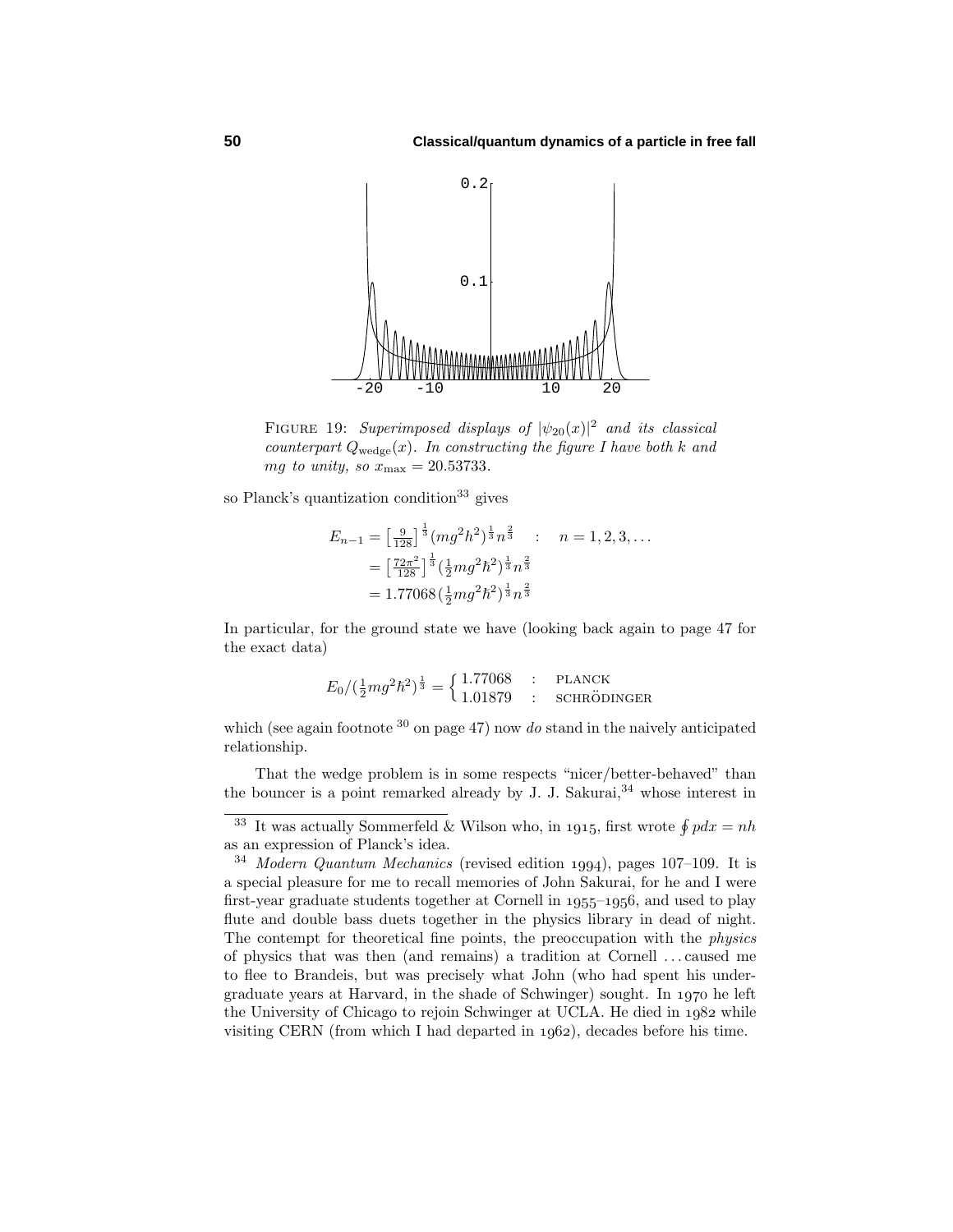the role of gravity in quantum mechanics was so well developed (see his pages 126–12935) that it was probably no accident that he selected the bouncer/wedge problems to illustrate the practical application of the WKB approximation.<sup>36</sup>

**33. Why the "bounced Gaussian" presents a problem.** PROBLEM #1 is  $How\ to$ describe the initial wavepacket? One might be tempted, in imitation of (60), to write

$$
\psi(x,0) = \frac{1}{\sqrt{\sigma\sqrt{2\pi}}}e^{-\frac{1}{4}\left[\frac{x-a}{\sigma}\right]^2}
$$
\n(75)

But that function (i) does not vanish at  $x = 0$ , and (ii) is normalized on the wrong base (which is to say: on  $(-\infty, \infty)$  instead of on  $(0, \infty)$ ). On account of  $(i)$  the Gaussian (75) does not describe a possible *state* of the bouncer, though it nearly does if  $a \gg \sigma$ : for example, if  $a = 10\sigma$  then  $\psi(0,0) = 1.39 \times 10^{-11} \psi(a,0)$ .

We might resolve point both difficulties by writing

$$
\psi(x,0) = N \cdot \left\{ e^{-\frac{1}{4} \left[ \frac{x-a}{\sigma} \right]^2} - e^{-\frac{1}{4} \left[ \frac{x+a}{\sigma} \right]^2} \right\} \tag{76.1}
$$

and setting

$$
N = \left[\sigma\sqrt{2\pi}\left(1 - e^{-\frac{1}{2}[a/\sigma]^2}\right)\right]^{-\frac{1}{2}}
$$
(76.2)  

$$
\downarrow
$$
  

$$
= \begin{cases} \frac{1}{\sqrt{\sigma\sqrt{2\pi}}} & \text{for } a \gg \sigma; i.e., \text{ as } a \uparrow \infty \\ \infty & \text{for } a \ll \sigma; i.e., \text{ as } a \downarrow 0 \end{cases}
$$

On its face, (76) appears to assume the improper form  $\infty \cdot 0$  at  $a = 0$ , but by l'Hôspital's Rule we are led actually to the quite unpathological function

$$
\lim_{a\downarrow 0} \psi(x,0) = \left[\frac{2}{\pi}\right]^{\frac{1}{4}} \left[\frac{1}{\sigma}\right]^{\frac{3}{2}} x e^{-\frac{1}{4} \left[\frac{x}{\sigma}\right]^2} \tag{77}
$$

and confirm that indeed  $\int_0^\infty (\text{etc.})^2 dx = 1$ .

It should be noted that J. Gea-Banacloche<sup>27</sup> omits the preceding discussion: he is content to proceed from (75) and to work in the approximation  $a \gg \sigma$ (i.e., to assume that the wavepacket is dropped from a height large compared to its width). And that none of the problems discussed above arise in connection with the wedge problem: in that context (75) serves perfectly well as it stands.

<sup>35</sup> The ALbert OVErhauser whose beautiful neutron diffraction experiment he cites was our teacher (of solid state theory) at Cornell *...* and the father of a lady physicist who called herself ALOVE, and who taught for one year at Reed College, where she created the optics lab.

<sup>36</sup> The upshot of Sakurai's discussion is posed as Problems \*\***8.5** and \***8.6** in Griffiths' Introduction to Quantum Mechanics  $(1994)$ .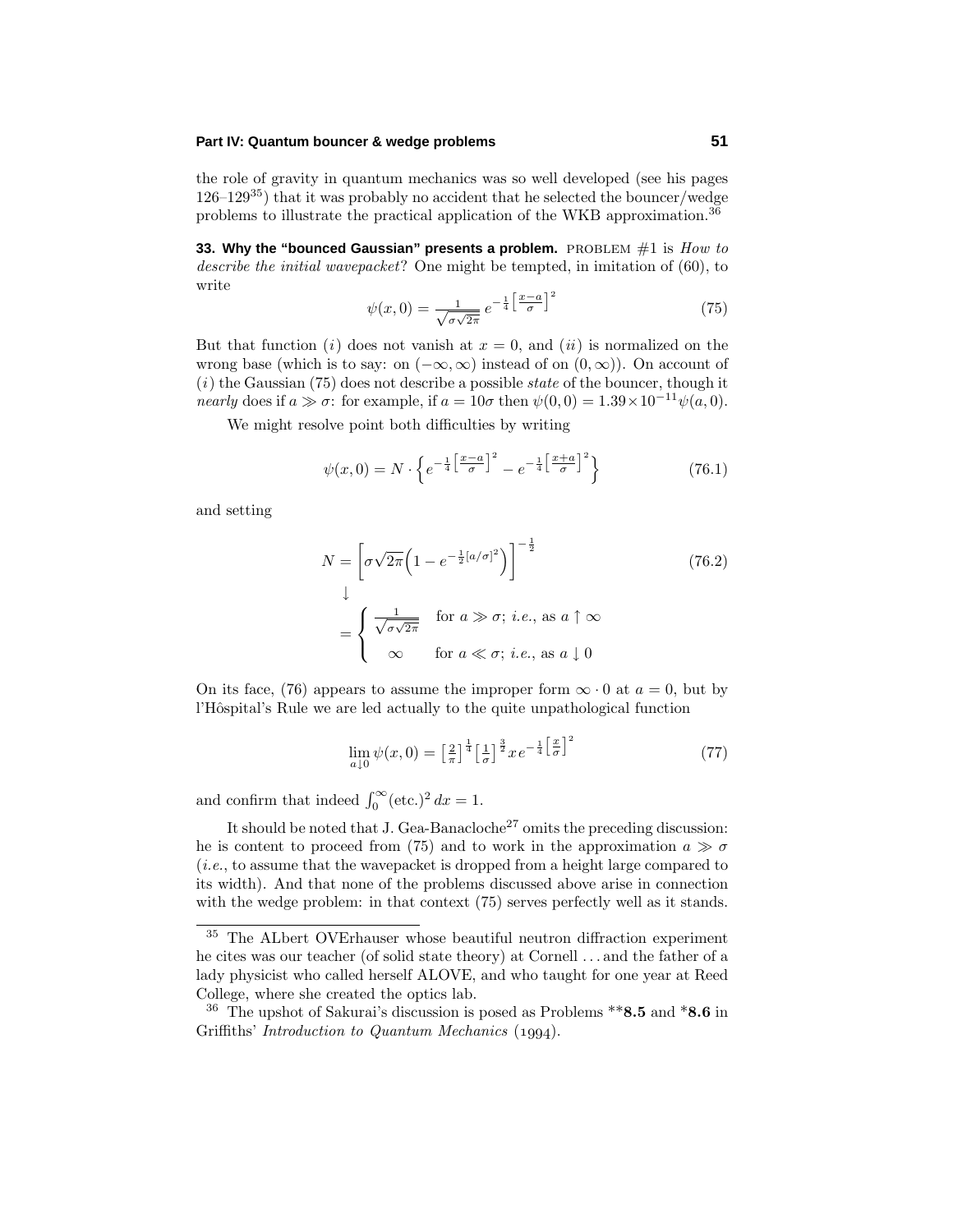

Figure 20: "Pinched Gaussian" wavepackets obtained from (76) and (77), in which I have set  $\sigma = 1$  and  $a = 0, 2, 4, 6, 8, 10, 15, 20$ .

PROBLEM  $#2$ : To describe the <u>dynamically evolved wavepacket</u> we have—in principle—only to write

$$
\psi(x,t) = \sum_{n} c_n \psi_n(x) e^{-\frac{i}{\hbar}E_n t} \tag{78.1}
$$

$$
c_n = \int_0^\infty \psi_n(\xi) \psi(\xi, 0) d\xi \tag{78.2}
$$

but this is more easily said than done: the program presumes that

- $\bullet$  that we possess exact descriptions of all eigenfunctions/eigenvalues; *i.e.*, of all the zeros of  $Ai(x)$ , and all normalization factors;
- that we are able to perform the  $\int$ 's;
- that we are able to perform the final  $\sum_n$ .

Reverse the order of integration and summation. One then has

$$
\psi(x,t) = \int_0^\infty K(x,t;\xi,0)\psi(\xi,0)\,d\xi\tag{79.1}
$$

$$
K(x, t; \xi, 0) = \sum_{n} e^{-\frac{i}{\hbar} E_n t} \psi_n(x) \psi_n(\xi)
$$
 (79.2)

and sees that those same difficulties beset the spectral construction and use of the propagator.

Identical difficulties attach to the wedge problem.

problem #3: We have no alternative but to resort to various approximation schemes, but confront then the *problem of distinguishing real/physical results* from artifacts, and here it is easy to stumble. For example: from (78.1) it follows that the frequencies present in the motion of

$$
|\psi(x,t)|^2 = \sum_{m,n} c_m^* c_n \psi_m(x) \psi_n(x) e^{\frac{i}{\hbar}(E_m - E_n)t}
$$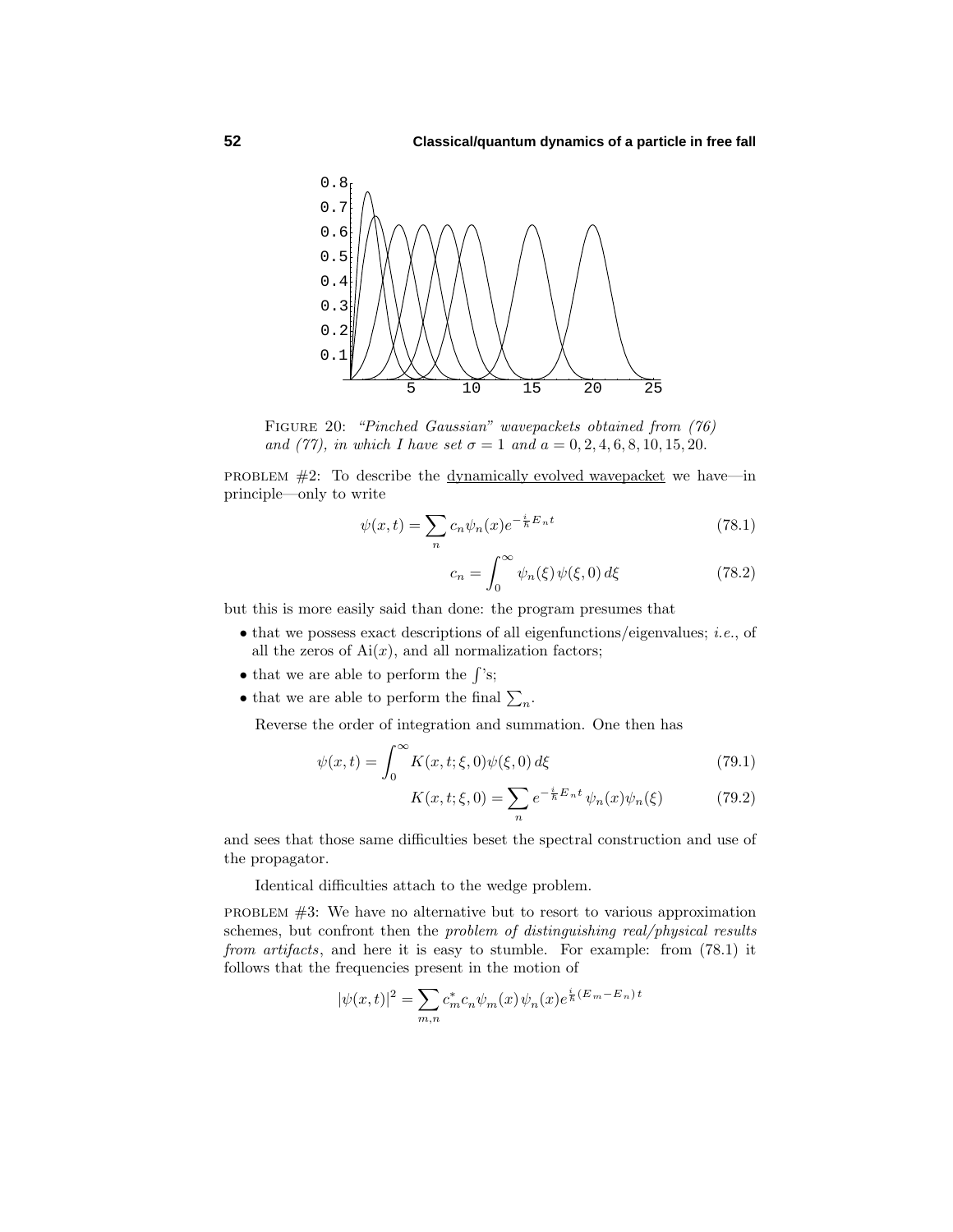are given (see again page 41) by

$$
\omega_{mn} \equiv -\frac{1}{\hbar} \mathcal{E} \cdot \xi_{mn} \quad \text{with} \quad \xi_{mn} \equiv \xi_m - \xi_n
$$

where now  $\mathcal{E} \equiv \left(\frac{1}{2}mg^2\hbar^2\right)^{\frac{1}{3}}$ . But the numbers

$$
\begin{array}{cccc}\n\xi_{12} & \xi_{13} & \xi_{14} & \dots \\
\xi_{23} & \xi_{24} & \dots \\
\xi_{34} & \dots \\
\vdots & \vdots\n\end{array}
$$

are (I assert in the absence of proof) *irrational multiples of one another*.<sup>37</sup> It becomes therefore difficult to understand how the resonances ("revivals") which Geo-Banacloche claims to observe can be real.

**34. Approximate development of a Gaussian wavepacket as a superposition of bouncer eigenfunctions.** For the purposes of this discussion I will take the bouncer eigenfunctions to be given  $bv^{38}$ 

$$
\psi_1(x) = \sqrt{k} (1.4261) \text{ Ai}(kx - 2.3381)
$$
  
\n
$$
\psi_2(x) = \sqrt{k} (1.2452) \text{ Ai}(kx - 4.0879)
$$
  
\n
$$
\psi_3(x) = \sqrt{k} (1.1558) \text{ Ai}(kx - 5.5206)
$$
  
\n
$$
\psi_4(x) = \sqrt{k} (1.0979) \text{ Ai}(kx - 6.7867)
$$
  
\n
$$
\psi_5(x) = \sqrt{k} (1.0556) \text{ Ai}(kx - 7.9441)
$$

and, for  $n > 5$ , by<sup>39</sup>

$$
\psi_n(x) = \sqrt{k} \left[ \frac{8\pi^2}{3(4n-1)} \right]^{\frac{1}{6}} \text{Ai}\left(kx - \left[ \frac{3\pi}{8} (4n-1) \right]^{\frac{2}{3}} \right)
$$

To describe our initial Gaussian wavepacket we adopt a "bouncer adapted" version of (75), writing

$$
\psi(x,0;a,\sigma) = \sqrt{k} \frac{1}{\sqrt{k\sigma\sqrt{2\pi}}} e^{-\frac{1}{4}\left[\frac{k(x-a)}{k\sigma}\right]^2} \quad : \quad a \gg \sigma
$$

but notice that in point of fact all the *k*'s spontaneously disappear.

The following figure indicates why we might expect the integrals  $c_n$  to be relatively small unless  $E_n/mg \approx a \pm \sigma$ : if  $E_n/mg \ll a - \sigma$  then the integrand

 $37$  In this respect the bouncer and wedge problems differ profoundly from the harmonic oscillator  $(E_n \sim n)$ , the particle-in-a-box  $(E_n \sim n^2)$  and the Kepler  $(E_n \sim n^{-2})$  problem.

 $38$  See again (69.2) and page 41.

 $39$  See again (68.2) and (70) on pages 37/38.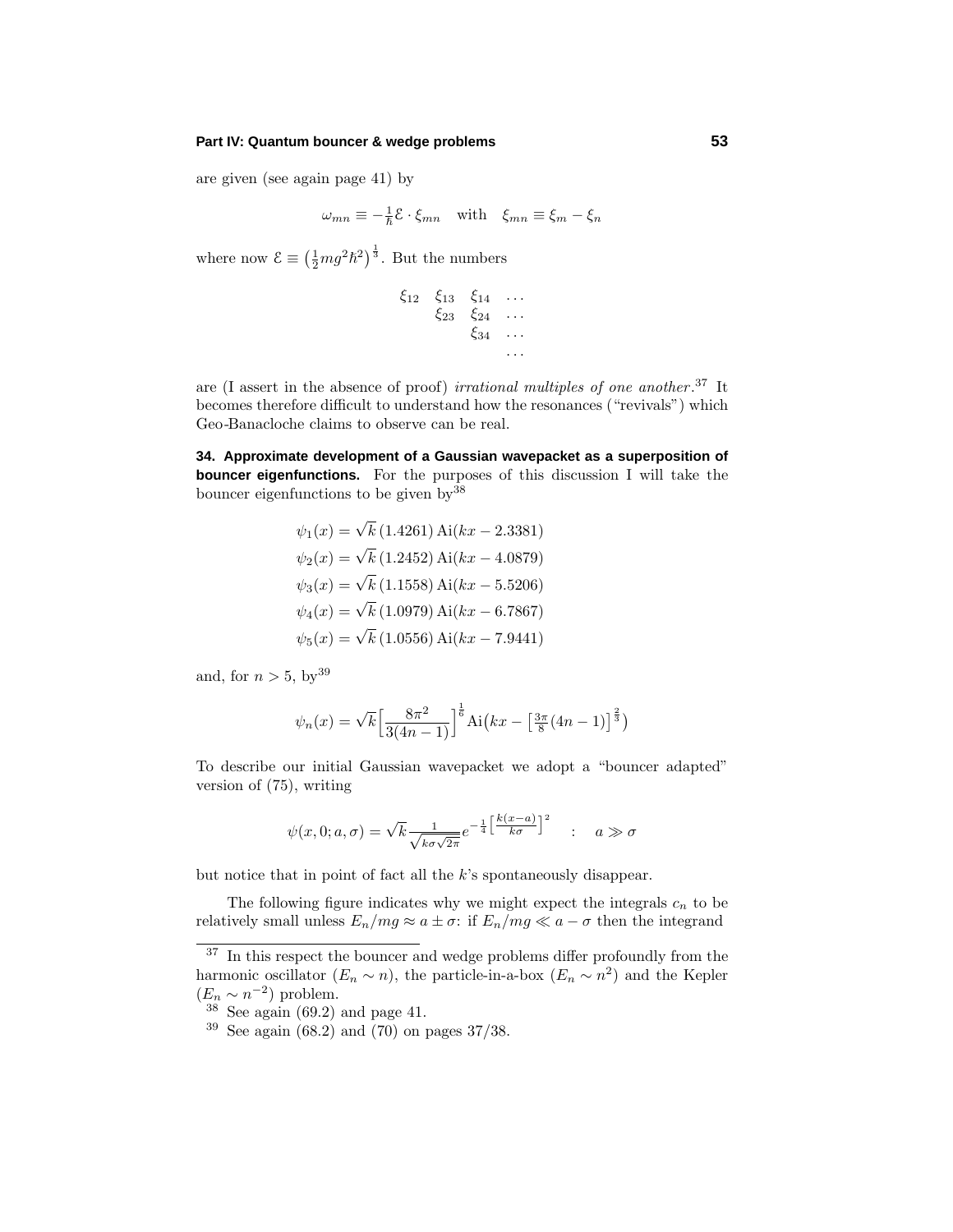

FIGURE 21: *Graphical indication of why—for distinct reasons—we* expect the  $c_n$  to be small if either  $\xi_n \ll ka$  or  $\xi_n \gg ka$ . To construct the figure *I* have set  $k = 1$ .

never departs much from zero because it is the product of a pair of functions (eigenfunction and Gaussian) that do not overlap much, while if  $E_n/mg \gg a+\sigma$ then the Gaussian is "buzzed to death." Moreover, we expect the  $c_n$  to be most sharply peaked at  $c_{\text{max}}$  when  $\sigma \approx \xi_1 - \xi_2$ : if  $\sigma \ll \xi_1 - \xi_2$  then many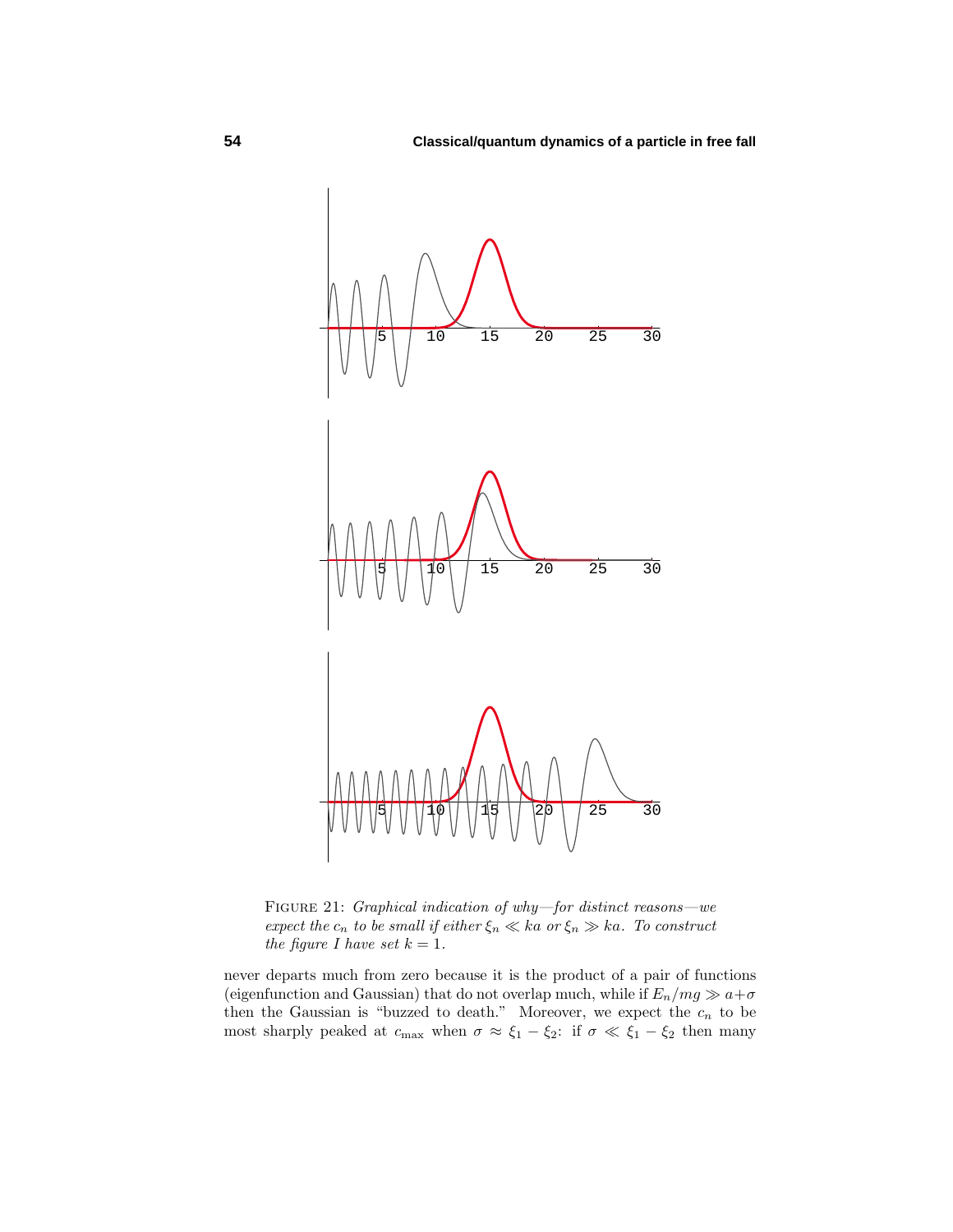eigenfunctions will be needed to capture the detail written into the Gaussian, while if  $\sigma \gg \xi_1 - \xi_2$  then many eigenfunctions will enjoy significant overlap. Those are our broad expectations. The question is: How do they square with the details of the situation?

Look to some illustrative numerical evidence. Take

Gaussian wavepacket =  $\psi(x, 0; 15, 1.75)$ 

where I have set  $\sigma = 1.75 \approx \xi_1 - \xi_2 = -2.3381 + 4.0879 = 1.7498$ . *Mathematica* responds to the command

$$
\mathtt{NIntegrate}\left[\mathtt{Evaluate}\left[\psi(x,0;15,1.75)*\psi_n(x),\{x,0,\infty\}\right]\right]
$$

with complaints  $\!^{40}$  and this data

|  | $c_1 = 0.0000$<br>$c_2 = 0.0001$<br>$c_3 = 0.0008$<br>$c_4 = 0.0034$<br>$c_5 = 0.0113$<br>$c_6 = 0.0300$<br>$c_7 = 0.0664$<br>$c_8 = 0.1251$<br>$c_9 = 0.2041$<br>$c_{10} = 0.2920$<br>$c_{11} = 0.3703$<br>$c_{12} = 0.4191$<br>$c_{14} = 0.3902$<br>$c_{15} = 0.3233$<br>$c_{16} = 0.2427$<br>$c_{17} = 0.1653$<br>$c_{18} = 0.1021$<br>$c_{19} = 0.0572$<br>$c_{20} = 0.0290$<br>$c_{21} = 0.0132$<br>$c_{22} = 0.0054$<br>$c_{23} = 0.0020$<br>$c_{24} = 0.0006$<br>$c_{25} = 0.0002$ | $c_{13} = 0.4259 = c_{\text{max}}$ |
|--|-------------------------------------------------------------------------------------------------------------------------------------------------------------------------------------------------------------------------------------------------------------------------------------------------------------------------------------------------------------------------------------------------------------------------------------------------------------------------------------------|------------------------------------|

<sup>&</sup>lt;sup>40</sup> "Underflow occurred in computation," "NIntegrate failed to converge to prescribed accuracy after 7 recursive bisections *...* "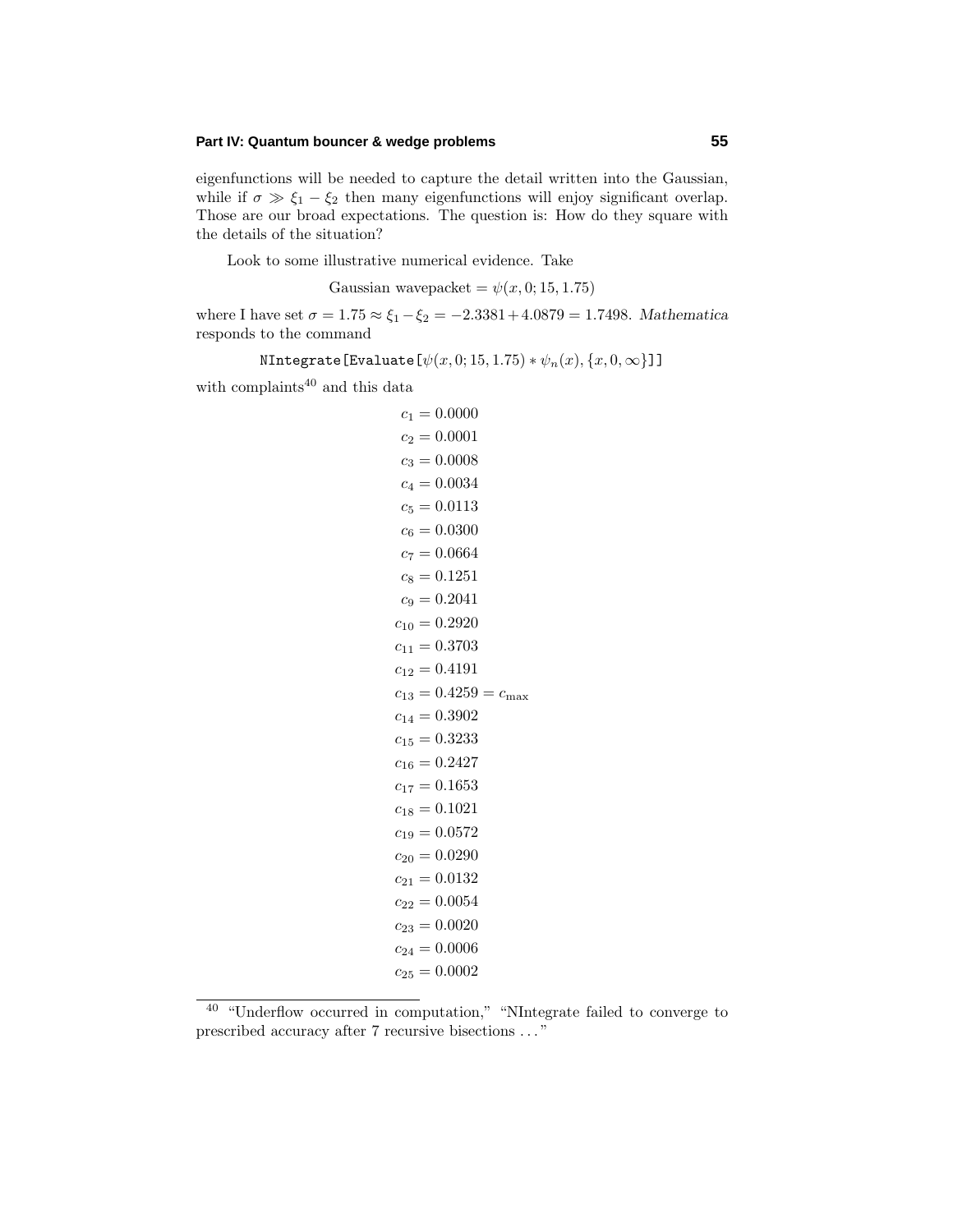

FIGURE 22: ListPlot *display of the data tabulated on the preceding* page. The  $c_n$ 's  $\bullet$  that contribute significantly to the representation of that particular Gaussian wavepacket are seen to have

 $4 = 13 - 9 \leqslant n \leqslant 13 + 9 = 22$ 

That it works! is convincingly demonstrated below:<sup>41</sup>



FIGURE 23: Superimposed graphs of

$$
\psi(x, 0; 15, 1.75)
$$
 and  $\sum_{n=4}^{22} c_n \psi_n(x)$ 

with *c*'s taken from the data displayed in Figure 22. The difference is impreceptible.

In Figures 24 I display data taken from another pair of Gaussians—one fatter, one thinner than the case  $\sigma = 1.75$  discussed above. The result is in one respect surprising, as noted in the caption.

<sup>41</sup> I am encouraged on this evidence to think that *Mathematica* supplies good data even when she complains.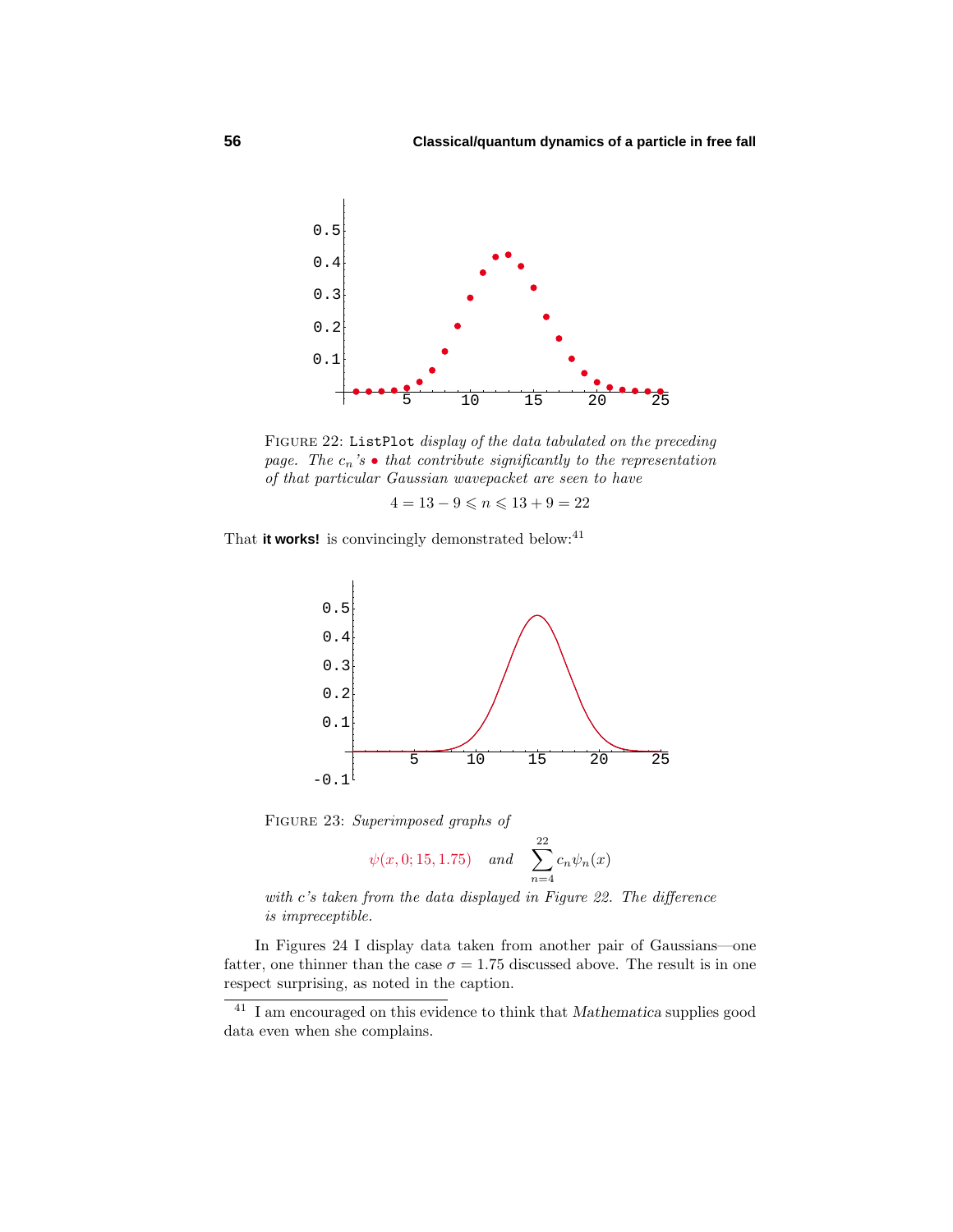

FIGURE 24 (UPPER): Here superimposed upon the data  $\bullet$  of the preceding figure is data • associated with the relatively fatter Gaussian  $\sigma = 2.5$ : the *c*'s are more broadly distributed about  $c_{\text{max}}$ —precisely as anticipated.

FIGURE 24 (LOWER): Here the superimposed data  $\bullet$  is associated with the relatively sharper Gaussian  $\sigma = 1.0$ . Contrary to what we anticipated, the *c*'s are now still more narrowly distributed about *c*max. This is a development that awaits explanation.

We have proceeded thus far numerically. I turn now to discussion of some analytical aspects of the situation. $42$  Drawing upon the integral representation (52) of the Airy function, we by (78.2) have

$$
c_n = \frac{1}{\pi} N_n \frac{1}{\sqrt{\sigma \sqrt{2\pi}}} \int_0^\infty \left\{ \int_0^\infty \cos\left( [y + \xi_n] u + \frac{1}{3} u^3 \right) e^{-\frac{1}{4} \left[ \frac{y - a}{\sigma} \right]^2} du \right\} dy
$$

Reverse the order of integration, and (on the assumption that  $a \gg \sigma$ ) replace

 $42$  The pattern of the argument was sketched already by Gea-Banacloche near the end of his §2.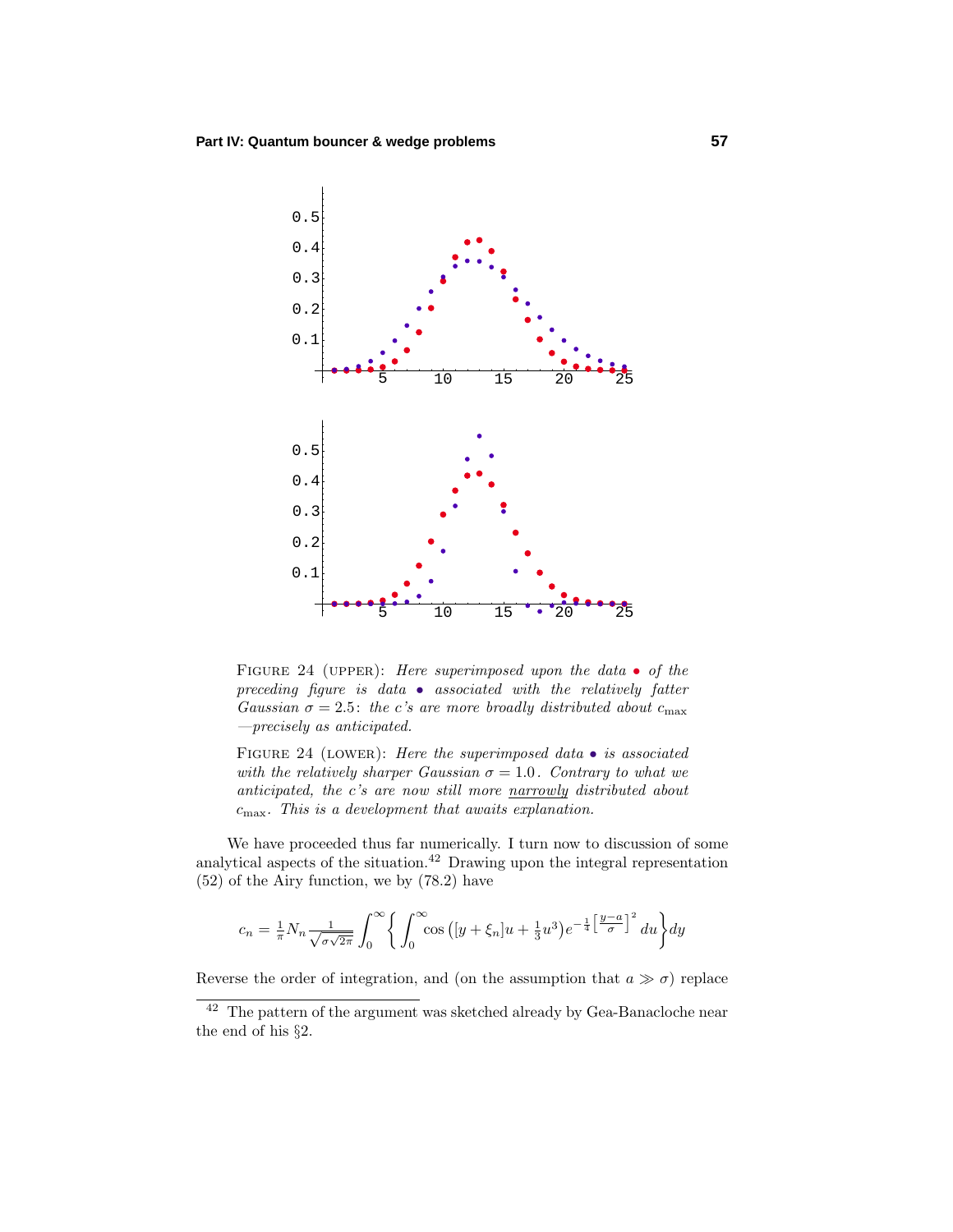$\int_0^{+\infty} dy$  by  $\int_{-\infty}^{+\infty} dy$ : *Mathematica* then supplies

$$
\left\{\text{etc.}\right\} = 2\sigma\sqrt{\pi}e^{-\sigma^2u^2}\cos\left([a+\xi_n]u + \frac{1}{3}u^3\right)
$$

whence

$$
c_n = \left[\frac{4\sigma}{\pi\sqrt{2\pi}}\right]^{\frac{1}{2}} N_n \int_0^\infty e^{-\sigma^2 u^2} \cos\left([a+\xi_n]u + \frac{1}{3}u^3\right) du\tag{80}
$$

As a check on the accuracy of this result I set  $a = 15$ ,  $\sigma = 1.75$  and  $n = 13$ (whence  $N_{13} = 0.8956$  and  $\xi_{13} = -15.3403$ ) and by numerical evaluation of the integral obtain  $c_{13} = 0.4529$ , in precise agreement with the value tabulated on page 55. I am confident that one would enjoy the same success with other values of *n*.

If  $\sigma$  is large—which is (in dimensionless physical variables) to say: if

$$
ka \gg k\sigma \gg 1
$$
: entails  $\sigma \gg k^{-1} \equiv \left(\frac{\hbar^2}{2m^2g}\right)^{\frac{1}{3}}$ 

—then the Gaussian *e*−*σ*2*u*<sup>2</sup> dies so fast that only small *u*-values contribute to the  $\int$  in (80): to exploit the implications of this fact we adopt the abbreviation  $A \equiv a + \xi_n$  and write

$$
\cos (Au + \frac{1}{3}u^3) = \cos Au \cdot \frac{\cos (Au + \frac{1}{3}u^3)}{\cos Au}
$$
  
=  $\cos Au \cdot \left\{ 1 - \frac{1}{3}u^3 \tan Au - \frac{1}{18}u^6 + \frac{1}{162}u^9 \tan Au + \cdots \right\}$ 

*Mathematica* now supplies

$$
\int_0^{\infty} e^{-\sigma^2 u^2} \cos Au \, du = \frac{\sqrt{\pi}}{2\sigma} e^{-\frac{1}{4}A^2/\sigma^2}
$$

$$
-\int_0^{\infty} e^{-\sigma^2 u^2} \frac{1}{3} u^3 \sin Au \, du = \frac{\sqrt{\pi}}{2\sigma} e^{-\frac{1}{4}A^2/\sigma^2} \cdot \frac{A^3 - 6A\sigma^2}{24\sigma^6}
$$

. . . subsequent integrals are also "elementary"

on which basis we have

$$
c_n = \frac{1}{\sqrt{\sigma\sqrt{2\pi}}} N_n e^{-\left[a + \xi_n\right]^2/4\sigma^2} \cdot \left\{1 + \frac{\left[a + \xi_n\right]^3 - 6[a + \xi_n]\sigma^2}{24\sigma^6} + \cdots \right\} \tag{81}
$$

This result accounts nicely for the Gaussian patterns evident in Figure 22 and Figure 24 (upper), and provides insight into the circumstance responsible for the slight deviations from "Gaussianness"evident in Figure 24 (lower). I have been working with  $k = 1$ : one should insert  $k$ 's in the obvious way to restore dimensional consistency to the  $\{\text{etc.}\}\$ in (81).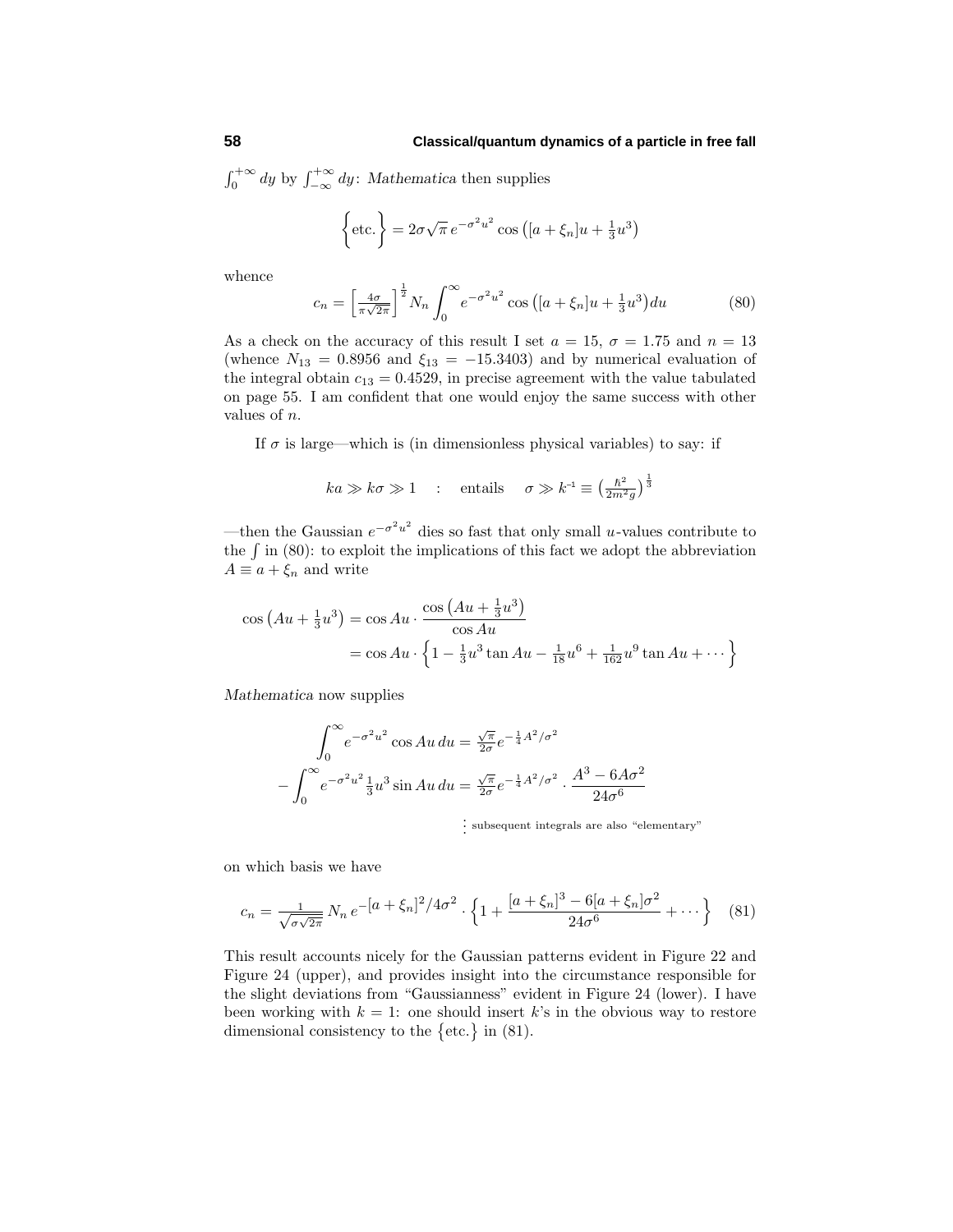**35. See the dropped wavepacket bounce.** Generally, to launch

$$
\psi(x,0)=\sum_n c_m \psi_n(x)
$$

into dynamical motion we have only to let the individual eigenfunctions start buzzing, each with its own characteristic eigenfrequency  $\omega_n = E_n/\hbar$ :

$$
\downarrow
$$
  

$$
\psi(x,t) = \sum_{n} c_m \psi_n(x) e^{-i\omega_n t}
$$
 (82)

We have special interest in the motion of the associated probability density  $43$ 

$$
|\psi(x,t)|^2 = \sum_{m} \sum_{n} c_m c_n \psi_m(x) \psi_n(x) e^{i(\omega_m - \omega_n)t}
$$
  
= 
$$
\sum_{m} \sum_{n} c_m c_n \psi_m(x) \psi_n(x) \cos \omega_{mn} t \quad \text{with} \quad \omega_{mn} \equiv \omega_m - \omega_n
$$
  
= 
$$
\sum_{n} [c_n \psi_n(x)]^2 + 2 \sum_{m>n} \sum_{n} c_m c_n \psi_m(x) \psi_n(x) \cos \omega_{mn} t
$$
 (83)

Notice that if only two eigenstates enter into the construction of  $\psi(x, 0)$ 

$$
\psi(x,0) = c_1 \psi_1(x) + c_2 \psi_2(x)
$$

then (83) becomes

$$
|\psi(x,t)|^2 = [c_1\psi_1(x)]^2 + [c_2\psi_2(x)]^2 + 2c_1c_2\psi_1(x)\psi_2(x)\cos\{(\omega_1 - \omega_2)t\}
$$

Such motion is necessarily periodic. But if three (or more) eigenstates enter into the construction of  $\psi(x,0)$  then the description of  $|\psi(x,t)|^2$  involves terms proportional to each of the following

$$
\cos\left\{(\omega_1 - \omega_2)t\right\} \qquad \cos\left\{(\omega_1 - \omega_3)t\right\}
$$

$$
\cos\left\{(\omega_2 - \omega_3)t\right\}
$$

and will, in general, be aperiodic: periodicity in such a circumstance requires the existence of integers  $p$ ,  $q$  and  $r$  such that it is possible to write

$$
(\omega_1 - \omega_2)\tau = p \cdot 2\pi
$$
  
\n
$$
(\omega_1 - \omega_3)\tau = q \cdot 2\pi
$$
  
\n
$$
(\omega_2 - \omega_3)\tau = r \cdot 2\pi
$$
 with some appropriately selected  $\tau$ 

Which is to say:

$$
\frac{\omega_1 - \omega_2}{\omega_1 - \omega_3}
$$
,  $\frac{\omega_1 - \omega_2}{\omega_2 - \omega_3}$  and  $\frac{\omega_1 - \omega_3}{\omega_2 - \omega_3}$  must all be rational numbers

<sup>&</sup>lt;sup>43</sup> The applications of specific interest to us present only real  $\psi_n$ 's and real *cn*'s, so I omit all of the anticipated <sup>∗</sup>'s from my equations.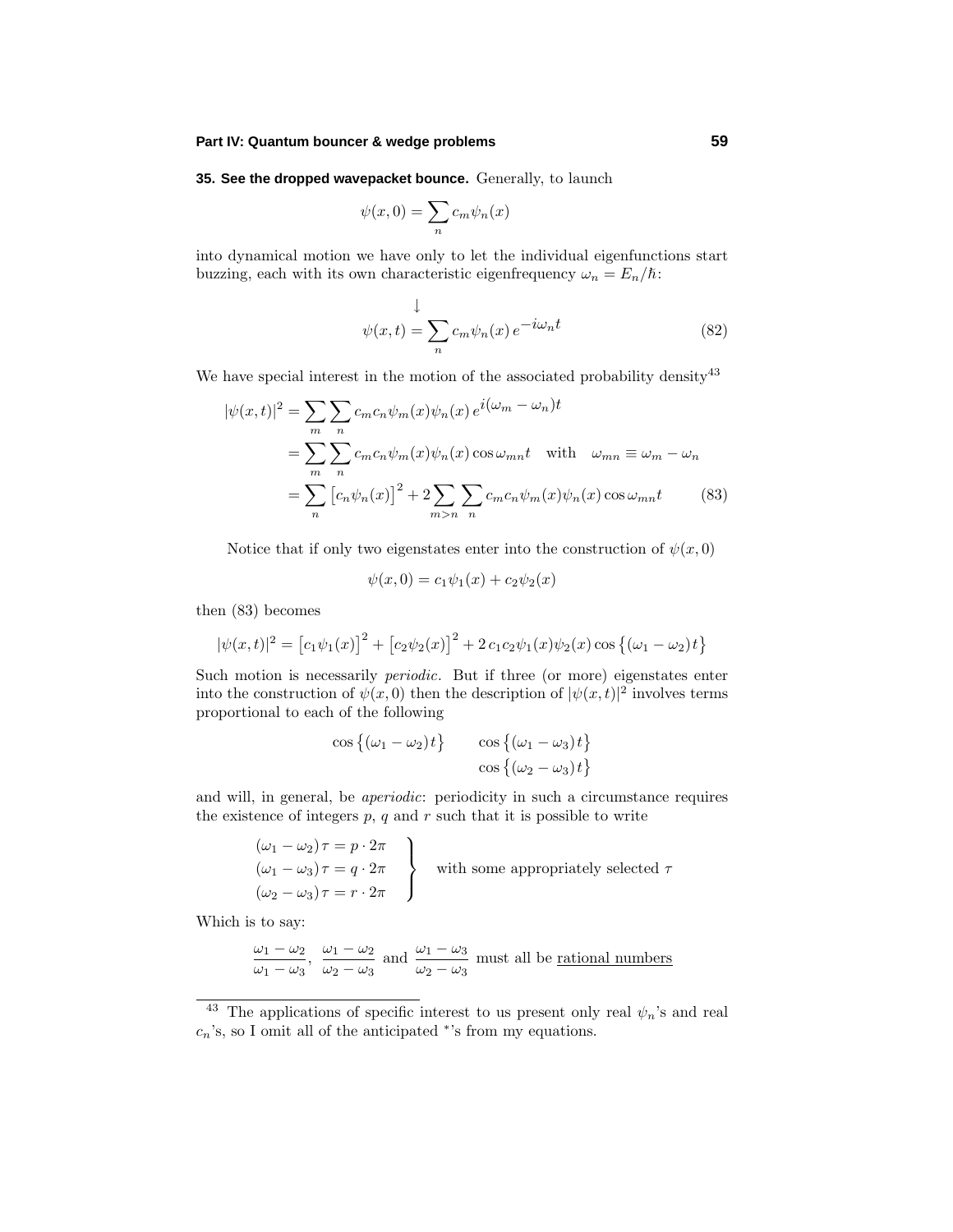## **60 Classical/quantum dynamics of a particle in free fall**

Of course, if two of those ratios are rational then the rationality of the third is automatic, but that does not diminish the force of the preceding periodicity condition. (Generally, for what it's worth: from  $\nu$  frequencies one can construct  $\frac{1}{2}\nu(\nu-1)$  frequency differences, and  $\frac{1}{2}\nu(\nu-1) - 1$  independent ratios of differences, in terms of which all other such ratios can be expressed.)

Returning now from generalities to the bouncer: From (see again page 42 and recall that all the zeros  $\xi_n$  of Ai(x) are negative)

$$
E_n = -mg\left(\frac{\hbar^2}{2m^2g}\right)^{\frac{1}{3}}\xi_n \quad : \quad \text{BOUNCER EIGENVALUES} \tag{84.1}
$$

we have

$$
\omega_n = -\left(\frac{mg^2}{2\hbar}\right)^{\frac{1}{3}} \xi_n \tag{84.2}
$$

giving

$$
\frac{\omega_p - \omega_q}{\omega_r - \omega_s} = \frac{\xi_p - \xi_q}{\xi_r - \xi_s}
$$

I have no idea how to prove<sup>44</sup> so must be content to

**CONJECTURE:** All ratios 
$$
\frac{\xi_p - \xi_q}{\xi_r - \xi_s}
$$
 are irrational (85)

and on this basis to conclude that the motion of  $|\psi(x,t)|^2$  is (except in trivial cases of the sort described above) aperiodic.<sup>45</sup> The recurrent "collapses"and "revivals"which are the subject of Gea-Banacloche's §4 must evidently be subtle phenomena, related only distantly to the familiar "periodicity of a bouncing ball" ...but I get ahead of myself: we must first *expose* those (surprising) phenomena before it will make sense to try to understand them.

From (83) it follows that

$$
\langle x \rangle_{\text{at time } t} = \sum_{m} \sum_{n} c_m c_n \langle x \rangle_{mn} \cos \omega_{mn} t
$$
\n
$$
\langle x \rangle_{mn} \equiv \int_0^\infty \psi_m(x) x \psi_n(x) dx
$$
\n(86)

Generally, we look to  $\langle x \rangle$  because it is an object of direct physical/intuitive interest, and because its *t*-dependence is something we can graph (whereas to graph  $|\psi(x,t)|^2$  we must run a movie, and the graphical display of  $\psi(x,t)$  is even more awkward). We might in the same spirit look to the *t*-dependence of  $\Delta x \equiv \sqrt{\langle (x-\langle x\rangle)^2 \rangle}$ , and have diminishing interest also in the moving higher

<sup>44</sup> I will pay \$100 for either a proof or a counterexample!

<sup>&</sup>lt;sup>45</sup> Of course, the ratios  $(\xi_p - \xi_q)/(\xi_r - \xi_s)$  are *always* rational when the  $\xi$ 's are described only to finitely many decimal places. As in practice they always will be. The implication is that we must be alert to the psuedo-periodicity which is an artifact of numerical calculation.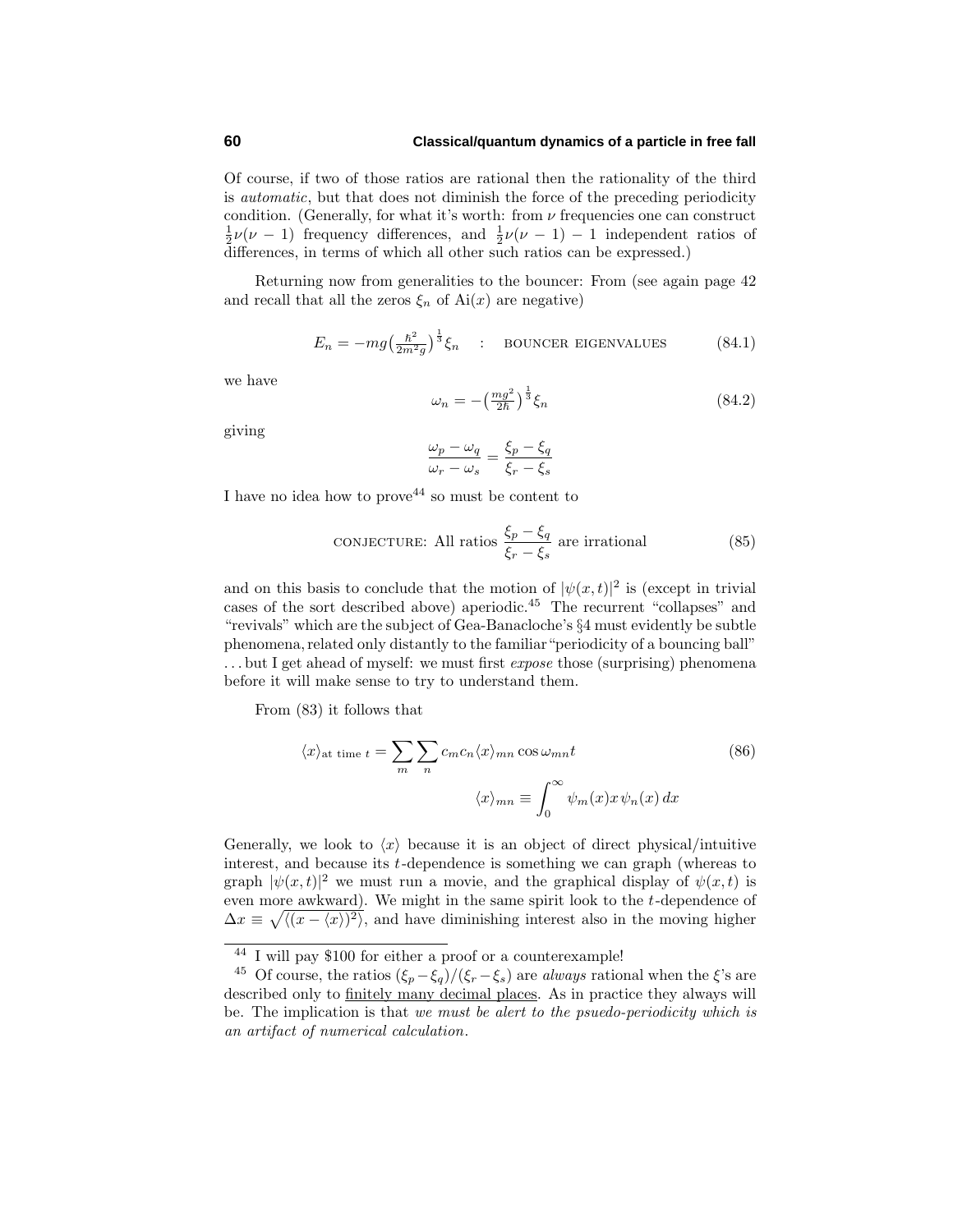moments of  $|\psi(x,t)|^2$ . Thus, in the case of the bouncer, do we acquire interest in the integrals

$$
\langle x \rangle_{mn} = k \int_0^\infty \text{Ai}(kx + \xi_m) \, \text{Ai}(kx + \xi_n) \, x \, dx \tag{87}
$$

which I will discuss in the case  $k = 1$ . The essentials of the analytical problem now before us are developed very nicely by Gea-Banacloche in his §3, and I am content here to follow his lead.

Gea-Banacloche begins—because it lends significance to some expressions that turn up also in the quantum problem—with the observation that the classical motion

$$
x(t) = \frac{1}{2}g(\frac{1}{2}\tau + t)(\frac{1}{2}\tau - t) \; : \; -\frac{1}{2}\tau < t < +\frac{1}{2}\tau \text{ (repeated periodically)}
$$
\nwhere  $\tau$  is the number of times 25, with the same number of times 25.

of a bouncing ball (see Figure 25) yields very naturally to Fourier analysis:

$$
=B_0+\sum_{p=1}^{\infty}B_p\cos\left[2p\pi(t/\tau)\right]
$$
\n(88.1)

 $\rm{where}^{46}$ 

$$
B_0 = (1/\tau) \int_{-\frac{1}{2}\tau}^{\frac{1}{2}\tau} x(u) du
$$
  
\n
$$
= \frac{1}{12} g \tau^2
$$
  
\n
$$
= \frac{2}{3} x_{\text{max}}
$$
  
\n
$$
= \text{time-averaged value of } x(t)
$$
  
\n
$$
= \int_0^{x_{\text{max}}} Q(x) x dx : Q(x) \text{ given by (40)}
$$

and

$$
B_p = (2/\tau) \int_{-\frac{1}{2}\tau}^{\frac{1}{2}\tau} x(u) \cos [2p\pi(u/\tau)] du
$$
  
= -(-)^p \frac{1}{2p^2 \pi^2} g \tau^2  
= -(-)^p \frac{4}{p^2 \pi^2} x\_{\text{max}} (88.3)

The remarkable efficiency of (88)—which can be written

$$
x(t) = \left[\frac{2}{3} + \frac{4}{\pi^2} \left\{ \frac{1}{1^2} \cos\left[2\pi \frac{t}{\tau}\right] - \frac{1}{2^2} \cos\left[4\pi \frac{t}{\tau}\right] + \frac{1}{3^2} \cos\left[6\pi \frac{t}{\tau}\right] - \dots\right\} \right] \cdot \frac{1}{8} g \tau^2
$$

—is indicated in Figure 25, while in Figure 26 I look to

$$
\dot{x}(t) = -\frac{1}{\pi} \left\{ \frac{1}{1^2} \sin \left[ 2\pi \frac{t}{\tau} \right] - \frac{1}{2^2} \sin \left[ 4\pi \frac{t}{\tau} \right] + \frac{1}{3^2} \sin \left[ 6\pi \frac{t}{\tau} \right] - \dots \right\} g\tau \tag{89.1}
$$

$$
\ddot{x}(t) = -2\left\{\frac{1}{1^2}\cos\left[2\pi\frac{t}{\tau}\right] - \frac{1}{2^2}\cos\left[4\pi\frac{t}{\tau}\right] + \frac{1}{3^2}\cos\left[6\pi\frac{t}{\tau}\right] - \cdots\right\} \cdot g \tag{89.2}
$$

with results that serve to underscore some of the subtle limitations of the Fourier representation. The lower part of Figure 26 acquires special interest from the

 $46$  Compare K. Rektorys (editor), Survey of Applicable Mathematics (1969), page 709.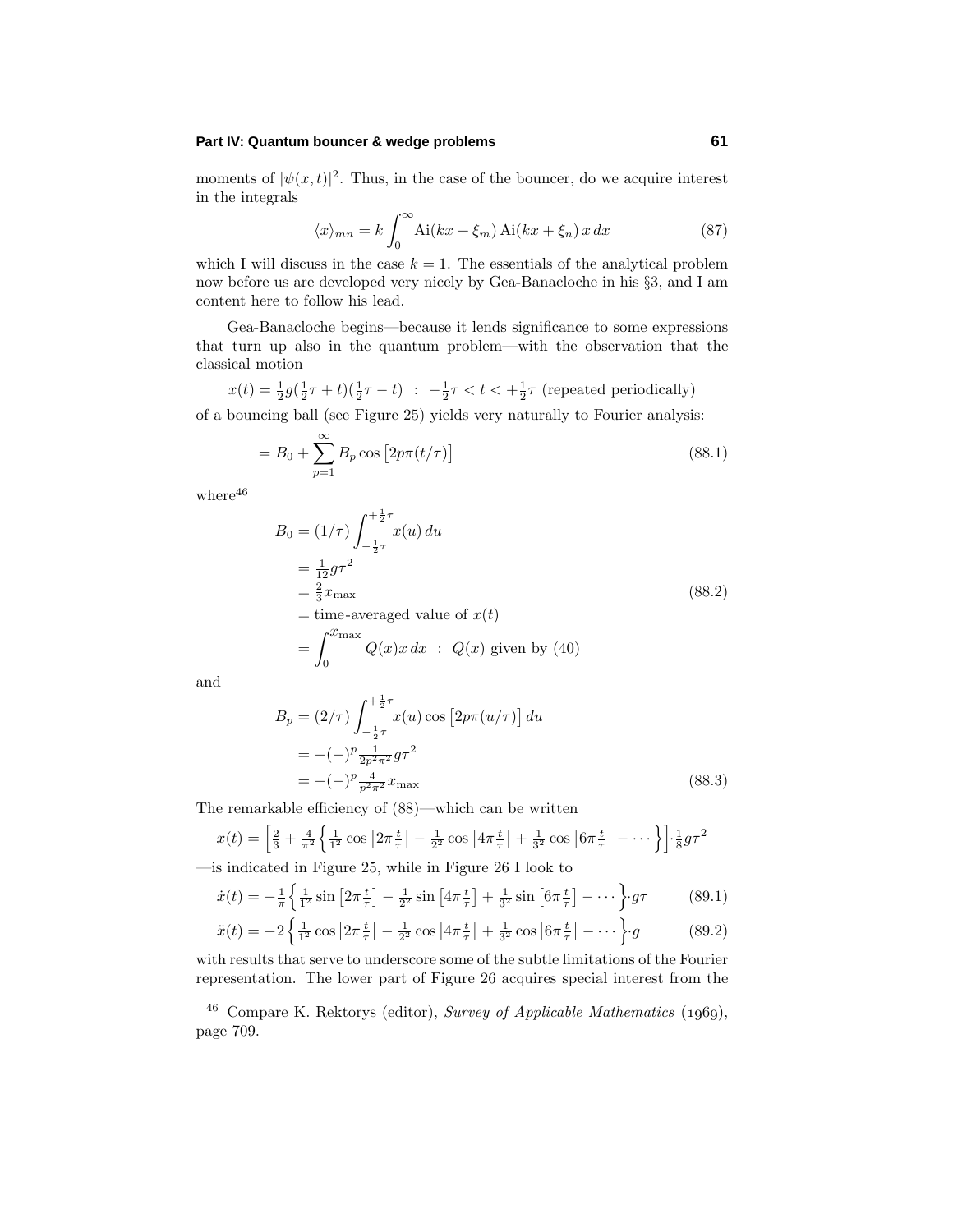

FIGURE 25: Graphs (above) of the classical bouncing ball trajectory that during the central bounce  $-\frac{1}{2}\tau < t < +\frac{1}{2}\tau$  is described

$$
x(t) = \frac{1}{2}g(\frac{1}{2}\tau + t)(\frac{1}{2}\tau - t)
$$

[in constructing the figure I set  $q = \tau = 1$ ] and (below) the sum of only the first 10 terms of the Fourier representation  $(88)$  of  $x(t)$ . To all appearances, the inclusion of higher -order terms serves only to sharpen detail "at the bounce."

following circumstance: our bouncing ball moves as described by an equation of motion of the form

$$
m\ddot{x}(t) = \mathcal{F} \cdot \sum_{n=-\infty}^{\infty} \delta(t - \frac{1}{2}\tau + n\tau)
$$

where in order to achieve the right impulse (abrupt change of momentum) at each bounce we must set  $\mathcal{F} = 2mg\tau$ .<sup>47</sup> The implication is that we can write

 $\frac{47}{10}$  From this point of view,  $\tau$  controls the strength of the impulsive kick, which determines the height of the flight, and shows up finally as the period.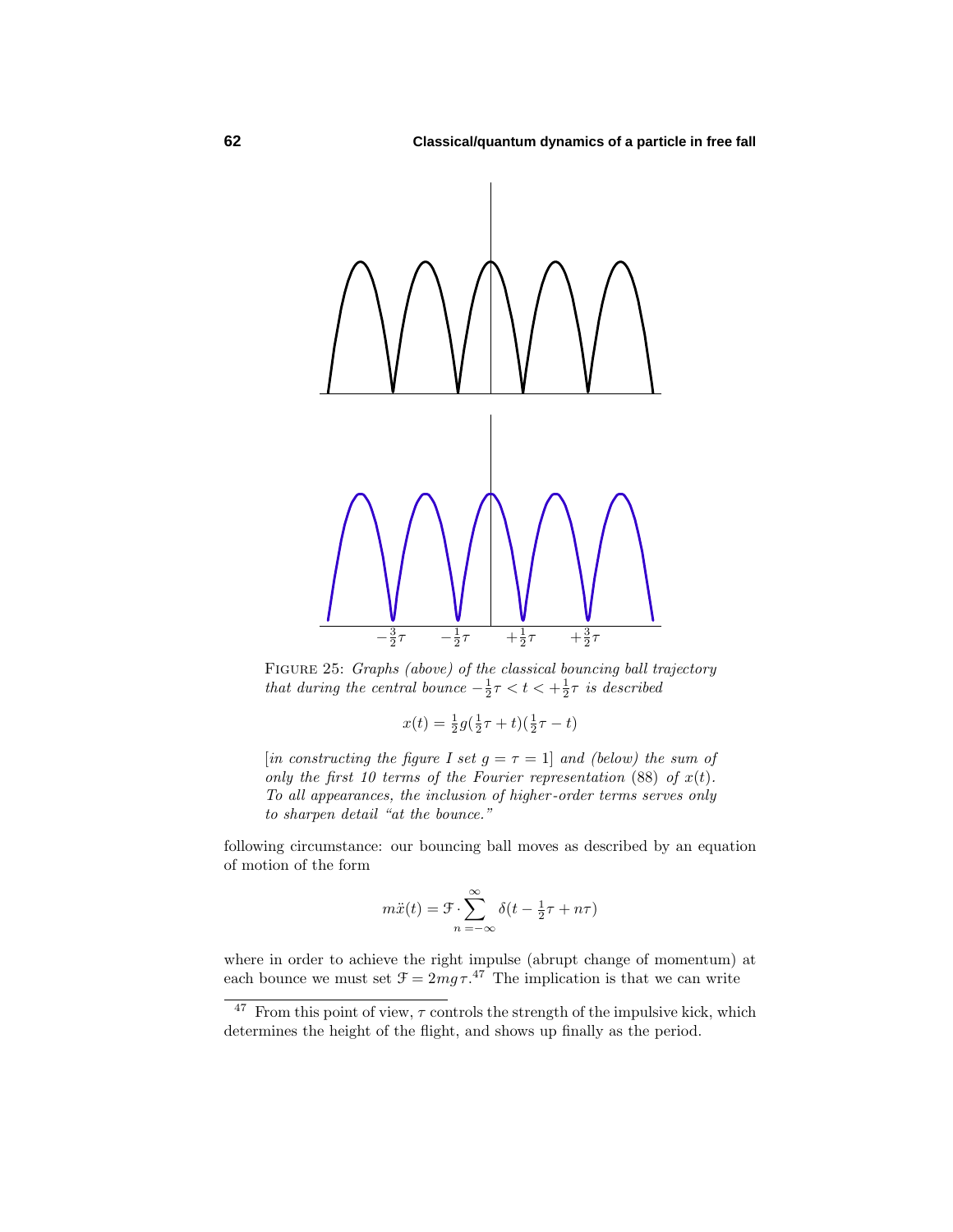

Figure 26: Above: the result (compare Figure 6) of retaining the first 30 terms in the Fourier representation  $(89.1)$  of  $\dot{x}(t)$ . Notice the overshoot ("Gibbs' phenomenon") at the beginning and end of each descending ramp. The Fourier representation of the sawtooth waveform is, of course, an exercise familiar to engineers. Below: the result of retaining the first 30 terms in the representation (89*.*2) of  $\ddot{x}(t)$ . The interesting feature of the figure is that it is a mess: 30 terms is far too few to capture the exquisitely fine detail written into the design of the "Dirac comb" that, for the reason explained in the text, we might have expected to see.

$$
\text{Dirac comb} \equiv \sum_{k=-\infty}^{\infty} \delta(t - \frac{1}{2}\tau + k\tau) = \frac{1}{\tau} \sum_{p=1}^{\infty} (-)^p \frac{1}{p^2} \cos\left[2p\pi \frac{t}{\tau}\right] \tag{90}
$$

but it is the lesson of the figure that truncated versions of the sum at right are not good for much! The Fourier representation (90) of the Dirac comb may, nevertheless, prove useful (indeed: may already be known) to engineers with "tick, tick, tick, *...* "on their minds.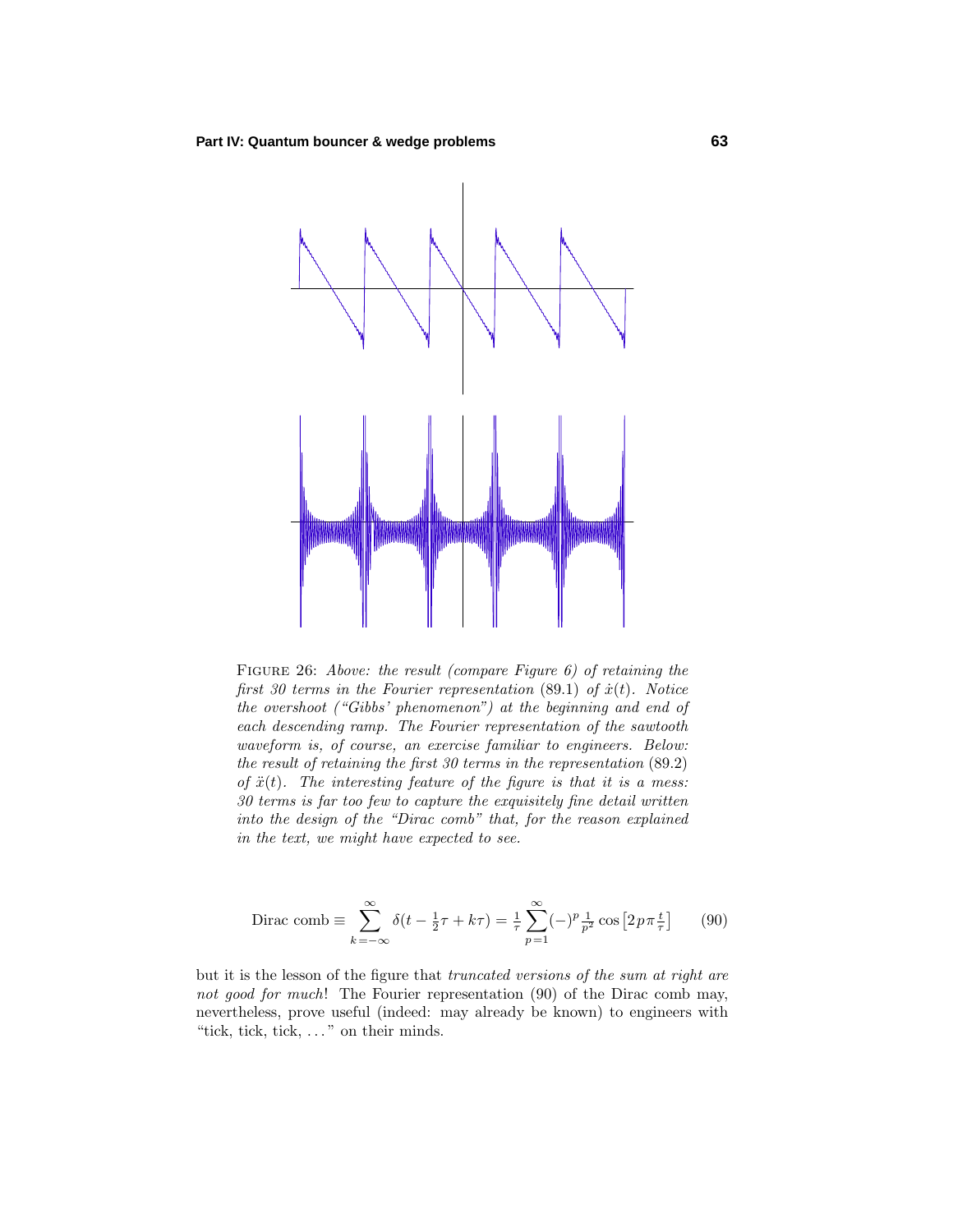# **64 Classical/quantum dynamics of a particle in free fall**

We owe much to Gea-Banacloche the remarkable discovery that if  $f_n(\xi)$ refers to the normalized bouncer functions described at (69.2) on page 37 then

$$
\int_0^\infty f_n(\xi) \, \xi \, f_{n+p}(\xi) \, d\xi = \begin{cases} \frac{2}{3} |\xi_n| & : p = 0 \\ (-)^{p-1} \frac{2}{(\xi_{n+p} - \xi_n)^2} & : p = 1, 2, 3, \dots \end{cases} \tag{91}
$$

which he "was only able to guess at by considering the classical limit," for which he can provide no analytical proof, but which he considers—on convincing numerical evidence—to be exact. Taking my data from (69.2) on page 37, I provide an illustrative sample of that evidence:

NIntegrate 
$$
[f_4(\xi) \xi f_4(\xi), \{\xi, 0, \infty\}] = 4.52447
$$
  
\n $\frac{2}{3}\xi_4 = 4.52447$   
\nNIntegrate  $[f_4(\xi) \xi f_5(\xi), \{\xi, 0, \infty\}] = 1.49294$   
\n $(-)^{1-1}2(\xi_5 - \xi_4)^{-2} = 1.49294$   
\nNIntegrate  $[f_4(\xi) \xi f_6(\xi), \{\xi, 0, \infty\}] = -0.400045$   
\n $(-)^{2-1}2(\xi_6 - \xi_4)^{-2} = -0.400045$   
\nNIntegrate  $[f_4(\xi) \xi f_7(\xi), \{\xi, 0, \infty\}] = 0.188946$   
\n $(-)^{3-1}2(\xi_7 - \xi_4)^{-2} = 0.188946$   
\nNIntegrate  $[f_4(\xi) \xi f_8(\xi), \{\xi, 0, \infty\}] = -0.112210$   
\n $(-)^{4-1}2(\xi_8 - \xi_4)^{-2} = -0.112210$   
\nNIntegrate  $[f_5(\xi) \xi f_5(\xi), \{\xi, 0, \infty\}] = 5.29609$   
\n $\frac{2}{3}\xi_5 = 5.29609$   
\nNIntegrate  $[f_5(\xi) \xi f_6(\xi), \{\xi, 0, \infty\}] = 1.71940$   
\n $(-)^{1-1}2(\xi_6 - \xi_5)^{-2} = 1.71940$   
\nNIntegrate  $[f_5(\xi) \xi f_7(\xi), \{\xi, 0, \infty\}] = -0.455230$   
\n $(-)^{2-1}2(\xi_7 - \xi_5)^{-2} = -0.455230$   
\n $(-)^{3-1}2(\xi_8 - \xi_5)^{-2} = 0.212982$ 

$$
\text{NIntegrate}\left[f_5(\xi)\,\xi\,f_9(\xi),\ \{\xi,0,\infty\}\right] = -0.125509
$$
\n
$$
(-)^{4-1}2(\xi_9 - \xi_5)^{-2} = -0.125509
$$

Gea-Banacloche writes  $(-)^p$  where he must have intended to write  $(-)^{p-1}$ , but apart from that trivial defect it would be difficult in the face of such evidence to deny either the accuracy of (91) or that the resourceful Dr. Gea-Banacloche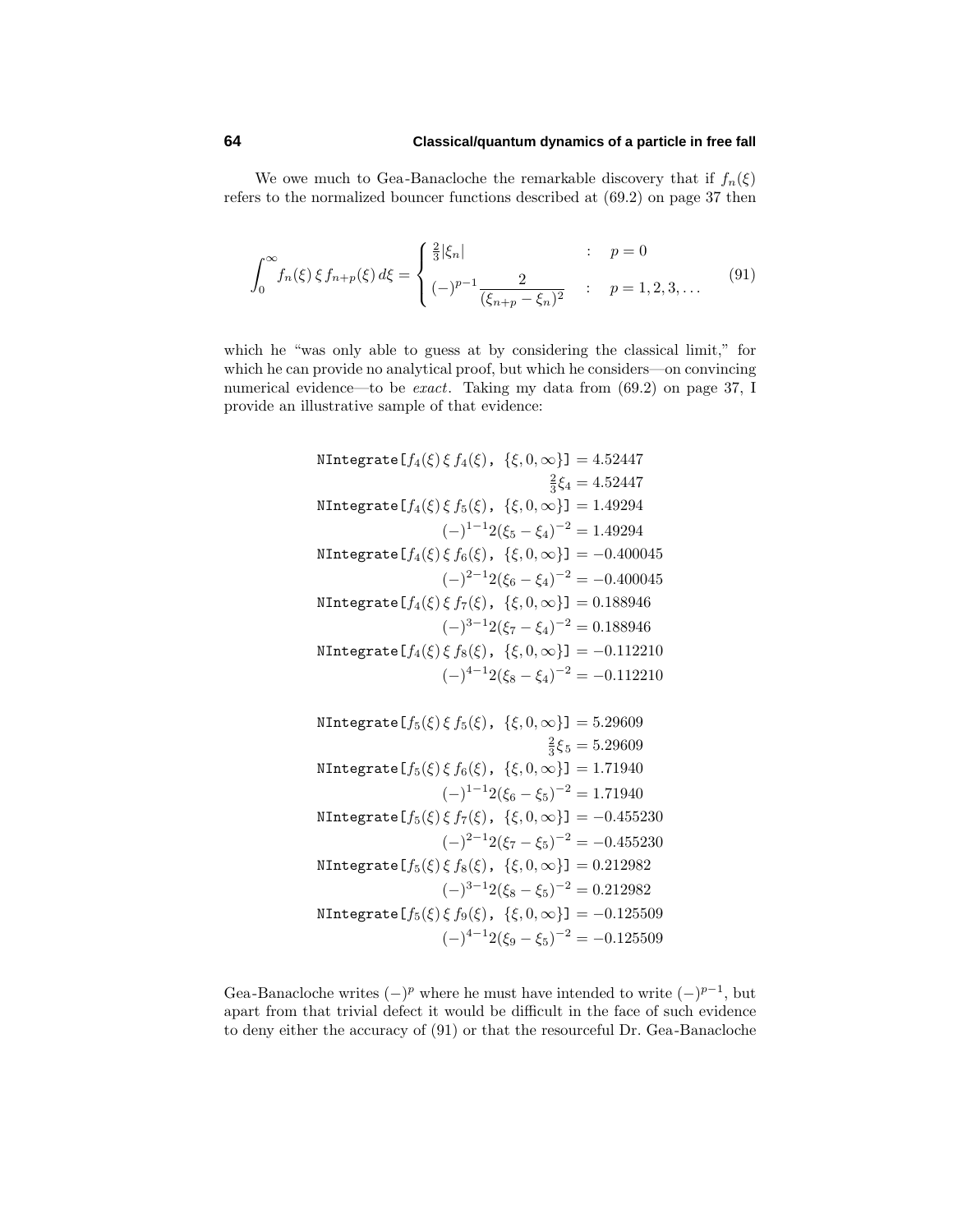is to be applauded for an enviable stoke of genius.<sup>48</sup>

We are in possession now of all the information we need to plot the dynamical motion of  $\langle x \rangle$  that proceeds from any prescribed initial wavefunction  $\psi(x,0)$ . To illustrate the point I return to the Gaussian wavepacket  $\psi(x,0;a,\sigma)$ described near the bottom of page 53. More particularly, we look to the case

$$
\psi(x, 0; 15, 1.75) = \sum_{n=4}^{22} c_n \psi_n(x) \text{ in good approximation}
$$

plotted in Figure 23. We have this data already in hand:

| $c_4 = 0.0034$    | $\xi_4 = 6.7867$     |
|-------------------|----------------------|
| $c_5 = 0.0113$    | $\xi_5 = 7.9441$     |
| $c_6 = 0.0300$    | $\xi_6 = 9.0227$     |
| $c_7 = 0.0664$    | $\xi_7 = 10.0402$    |
| $c_8 = 0.1251$    | $\xi_8 = 11.0085$    |
| $c_9 = 0.2041$    | $\xi_9 = 11.9360$    |
| $c_{10} = 0.2920$ | $\xi_{10} = 12.8288$ |
| $c_{11} = 0.3703$ | $\xi_{11} = 13.6915$ |
| $c_{12} = 0.4191$ | $\xi_{12} = 14.5278$ |
| $c_{13} = 0.4259$ | $\xi_{13} = 15.3408$ |
| $c_{14} = 0.3902$ | $\xi_{14} = 16.1327$ |
| $c_{15} = 0.3233$ | $\xi_{15} = 16.9056$ |
| $c_{16} = 0.2427$ | $\xi_{16} = 17.6613$ |
| $c_{17} = 0.1653$ | $\xi_{17} = 18.4011$ |
| $c_{18} = 0.1021$ | $\xi_{18} = 19.1264$ |
| $c_{19} = 0.0572$ | $\xi_{19} = 19.8381$ |
| $c_{20} = 0.0290$ | $\xi_{20} = 20.5373$ |
| $c_{21} = 0.0132$ | $\xi_{21} = 21.2248$ |
| $c_{22} = 0.0054$ | $\xi_{22} = 21.9014$ |
|                   |                      |

 $48$  It was today (9 June 2002) brought to my attention by Tomoko Ishihara that all of the pretty Airy relations that came originally to Gea-Banacloche's attention as results of numerical experimentation were promptly established analytically by David M. Goodmanson ("A recursion relation for matrix elements of the quantum bouncer. Comment on 'A quantum bouncing ball,' by Julio Gea-Banacloche,"AJP **68**, 866 (2000)). In view of the fact that Gea-Banacloche's paper was published in the September 1999 issue of AJP, it is remarkable that Goodmanson's comment was stamped "received 28 September 1999."Goodmanson appears to have no institutional affiliation.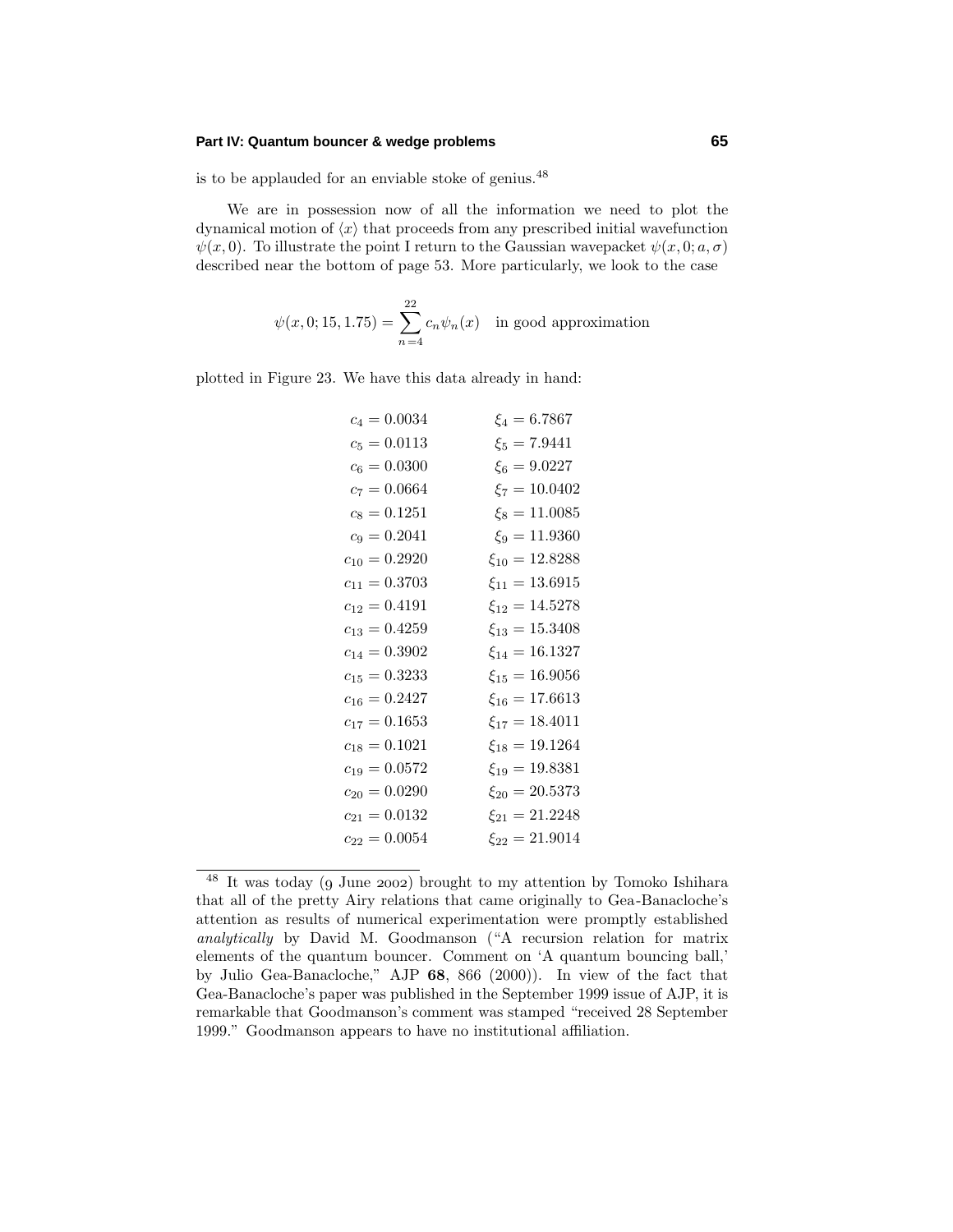The  $c_n$ -values reproduce data presented already on page 55, and as a check on the accuracy/sufficiency of that data we compute

$$
\sum_{4}^{22} (c_n)^2 = 0.9999 \approx 1.0000
$$

The  $\xi_n$ -values are abbreviations of data presented on page 36, to which I have added two entries computed with the aid of (68.1). Several additional preparatory steps are necessary if we are to make effective use of *Mathematica* and to make sense of the results to which we will be led. We agree, as several times before, to adopt the dimensionless position coordinate

$$
\xi \equiv kx = \left(\frac{2m^2g}{\hbar^2}\right)^{\frac{1}{3}}x\tag{92.1}
$$

and, taking inspiration from  $(84.2)$ —*i.e.*, in order to be able to write

$$
\omega_n t = \left(\frac{mg^2}{2\hbar}\right)^{\frac{1}{3}} \left|\xi_n\right| t = |\xi_n|\theta
$$

—we adopt also the dimensionless time coordinate

$$
\theta \equiv \left(\frac{mg^2}{2\hbar}\right)^{\frac{1}{3}}t\tag{92.2}
$$

Notice that in this notation the classical statement

$$
x_{\text{max}} = \frac{1}{2}g(t_{\text{half-period}})^2
$$

becomes

$$
\xi_{\text{max}} = \left(\frac{2m^2g}{\hbar^2}\right)^{\frac{1}{3}} \frac{1}{2} g \left(\frac{mg^2}{2\hbar}\right)^{-\frac{2}{3}} \left(\theta_{\text{half-period}}\right)^2 = \left(\theta_{\text{half-period}}\right)^2
$$

giving

$$
\theta\text{-period} = 2\sqrt{\xi_{\text{max}}}
$$

Our chosen example involves really a Gaussian distribution of *ξ*max-values, but if we assign to *ξ*max its most probable value we obtain

$$
\theta\text{-period} = 2\sqrt{15} = 7.746
$$

On the other hand, we might, with equal plausibility, compute the

$$
expected \theta\text{-period} \equiv \int_0^\infty \left[ \frac{1}{\sqrt{1.75\sqrt{2\pi}}} e^{-\frac{1}{4} \left[ \frac{\xi - 15}{1.75} \right]^2} \right]^2 2\sqrt{\xi} \, d\xi = 7.733
$$

If we adopt the former hypothesis then in dimensionless  $(\xi, \theta)$ -coordinates the classical bounce-bounce-bounce*...* can be described

$$
\xi(\theta) = \left(\sqrt{\xi_{\max}} + \theta\right)\left(\sqrt{\xi_{\max}} - \theta\right) = \xi_{\max} - \theta^2 \quad : \quad -\sqrt{\xi_{\max}} < \theta < +\sqrt{\xi_{\max}}
$$

which is to be repeated periodically: in the case of interest we therefore have

$$
\xi(\theta) = \sum_{k} \left[ 15 - (\theta - k2\sqrt{15})^2 \right] \cdot \text{UnitStep}[15 - (\theta - k2\sqrt{15})^2] \tag{93}
$$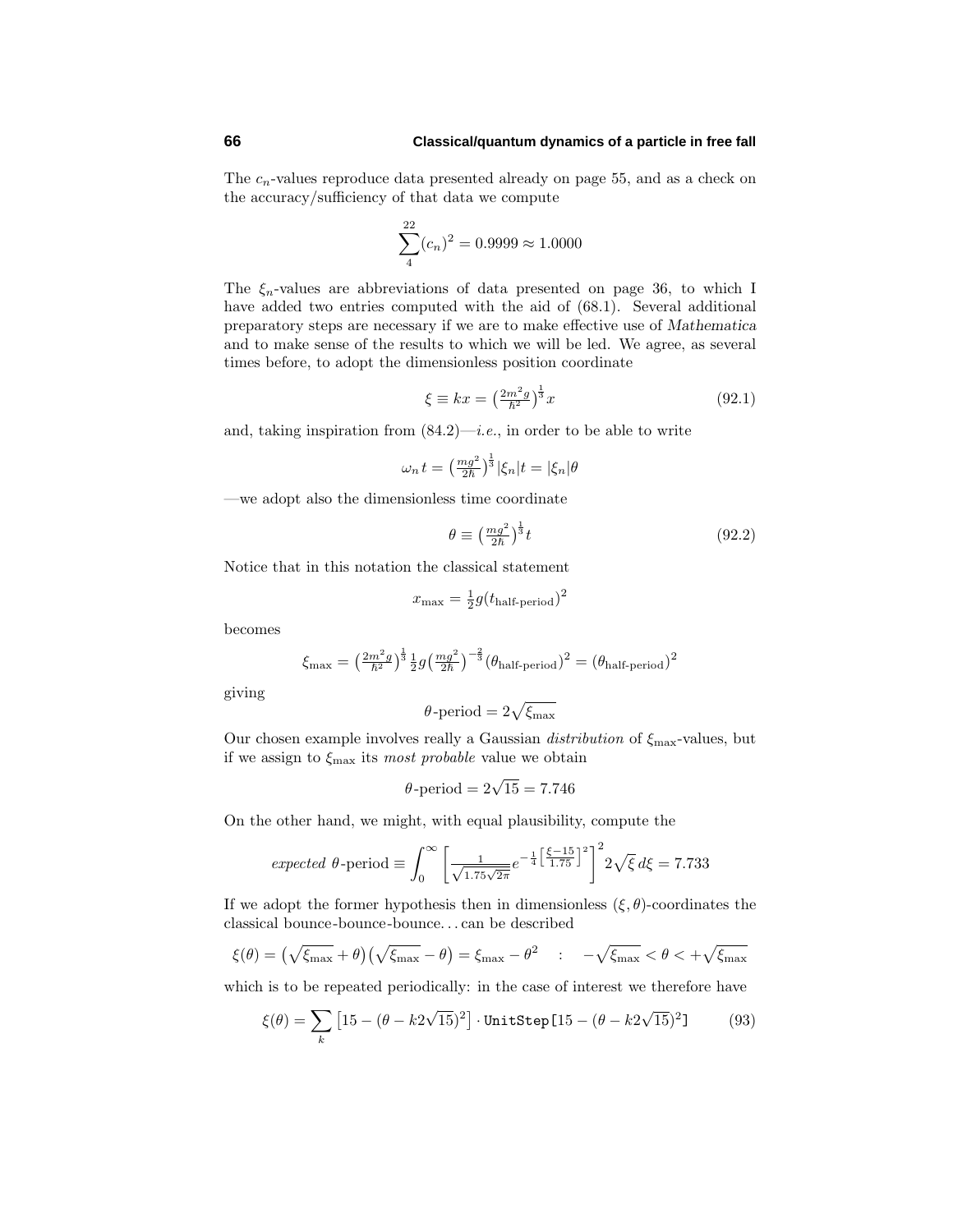Organizing (86) to conform to our conventions and to what—especially in view of (91)—we now understand to be the facts of the situation, we write

$$
\langle \xi \rangle_{\theta} = \frac{2}{3} \sum_{4}^{22} c_n c_n |\xi_n| - 4c_4 \sum_{5}^{22} (-)^{n-4} c_n \frac{\cos[(\xi_n - \xi_4)\theta]}{(\xi_n - \xi_4)^2} - 4c_5 \sum_{6}^{22} (-)^{n-5} c_n \frac{\cos[(\xi_n - \xi_5)\theta]}{(\xi_n - \xi_5)^2} - \dots + 4c_{21}c_{22} \frac{\cos[(\xi_{22} - \xi_{21})\theta]}{(\xi_{22} - \xi_{21})^2}
$$
(94)

and are led to the following portfolio of figures:



Figure 27: Here and in subsequent figures, the black curve derives from (94), the red curve from its classical counterpart (93). The *θ*-axis runs →, the *ξ*-axis runs  $\uparrow$ . We see that initially  $\langle \xi \rangle$ <sub>θ</sub> moves along the classical parabola, but rebounds before it quite reaches the *reflective barrier at*  $\xi = 0$ .



FIGURE 28: The oscillation of  $\langle \xi \rangle_{\theta}$  is seen over a longer initial interval to diminish in both amplitude and frequency.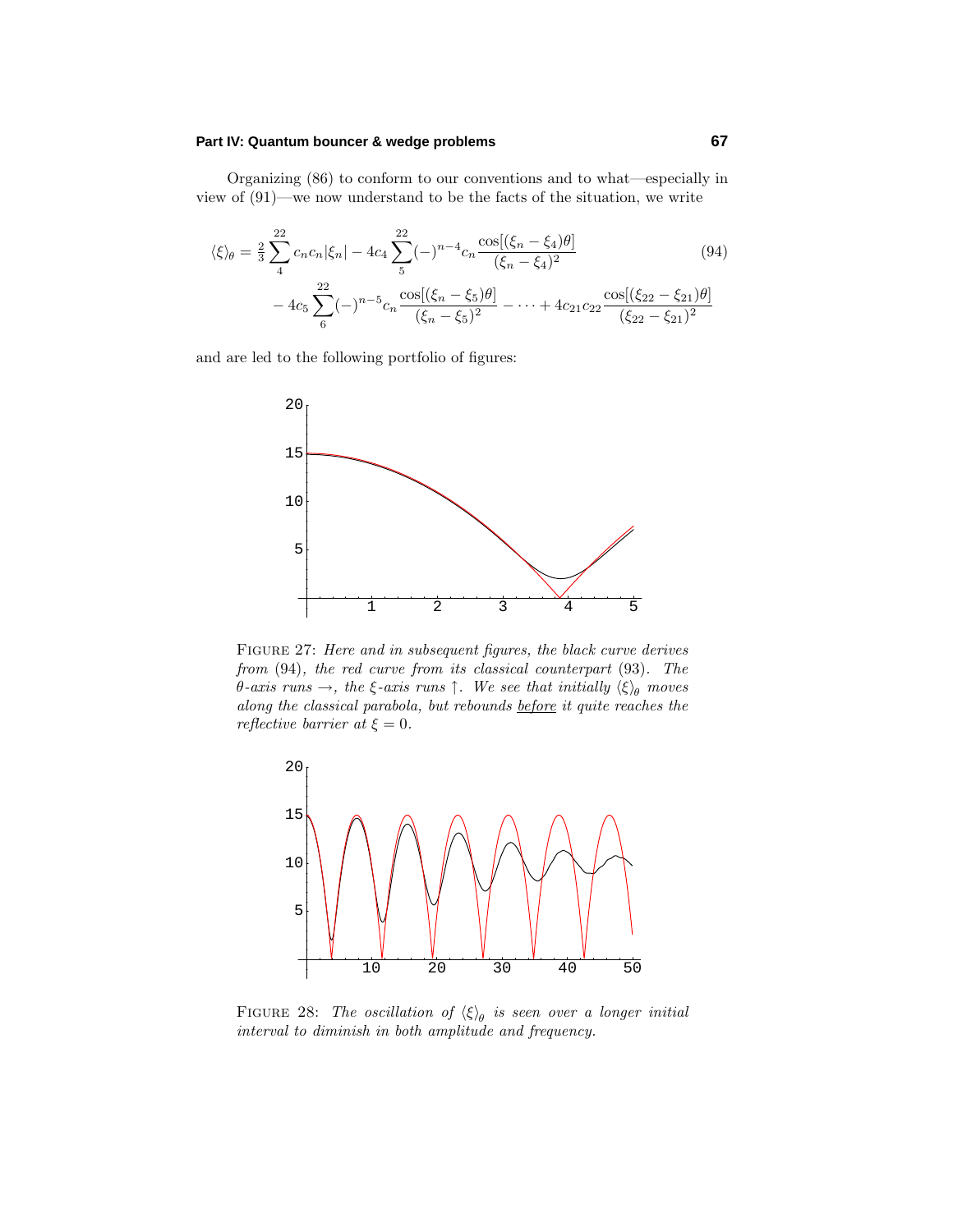

FIGURE 29: Over a still longer time interval the  $\langle \xi \rangle_{\theta}$  is seen to become nearly quiescent, and then to begin small oscillation at a higher frequency. It becomes clear on this longer time base that the

mean value of  $\langle \xi \rangle_{\theta} = 10 = \frac{2}{3} \cdot 15$  $=$  classical mean value: see  $(88.2)$ 



Figure 30: Magnified central region of the preceding figure. The higher frequency of the reborn oscillations invites description as a kind of "frequency doubling."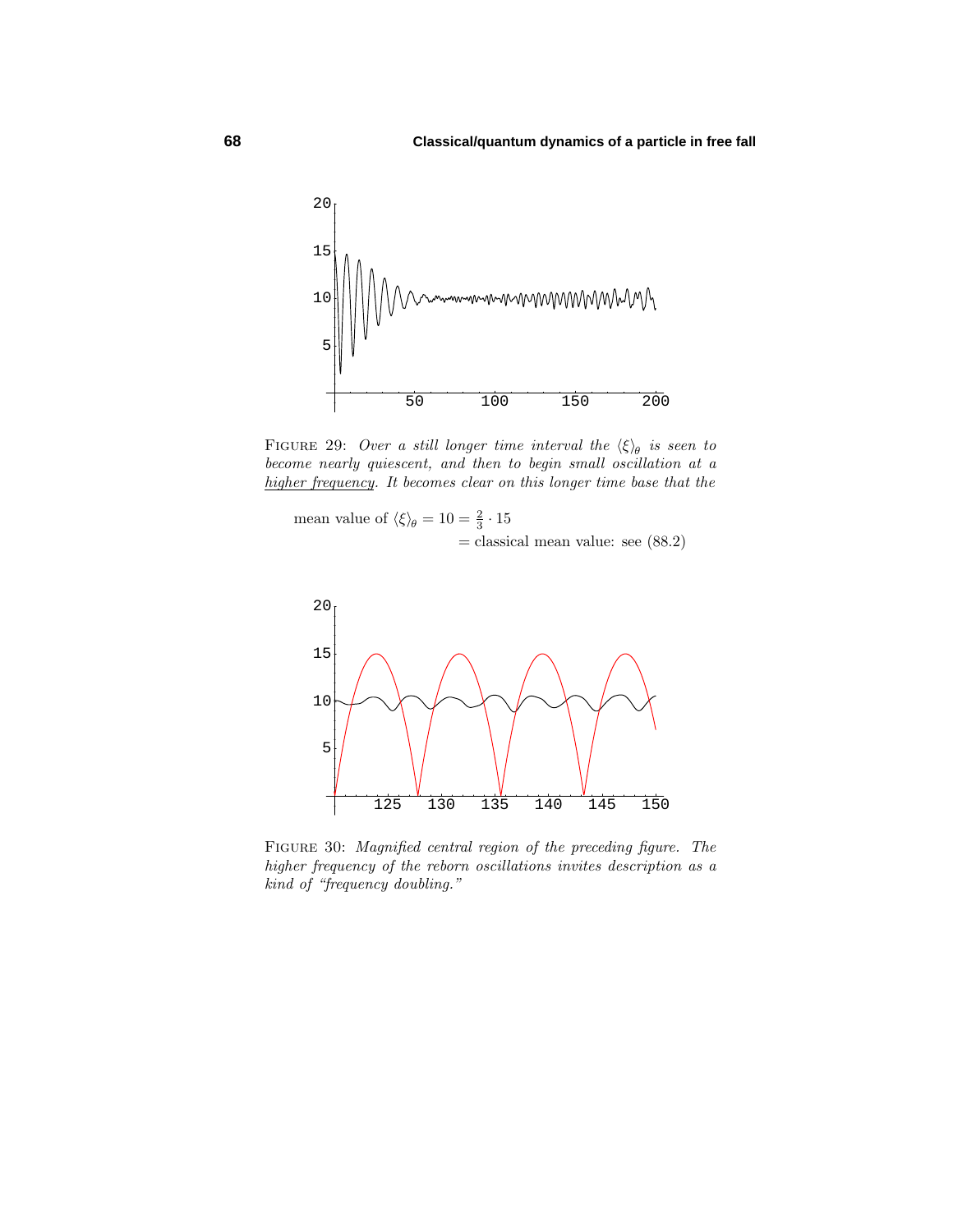

FIGURE 31: In time the reborn oscillations grow in amplitude and revert to something like their former amplitude/frequency relation.



FIGURE 32: The oscillations of  $\langle \xi \rangle_{\theta}$  are seen over long times to display semi-random (chaotic?) extinctions and rebirths. This is a clear example of the **collapse & revival phenomenon** that has recently been recognized to be a ubiquitous feature of semi-classical quantum physics. The "quantum motion of the mean" shown here is in marked contrast to what one might have anticipated from a naive application of Ehrenfest's theorem.

**36. Things to do.** The preceding discussion raises so many questions, opens so many doors *...*that it seems well to attempt to construct a semi-rationally ordered list of the issues now before us, to take stock of where we are before plunging on.

• We have been watching the motion of  $\langle x \rangle_t$  that follows upon "dropping" a particular Gaussian wavepacket:  $\psi(x, 0; 15, 1.75)$ . To what extent are our results typical? It would be useful to devise *Mathematica* commands that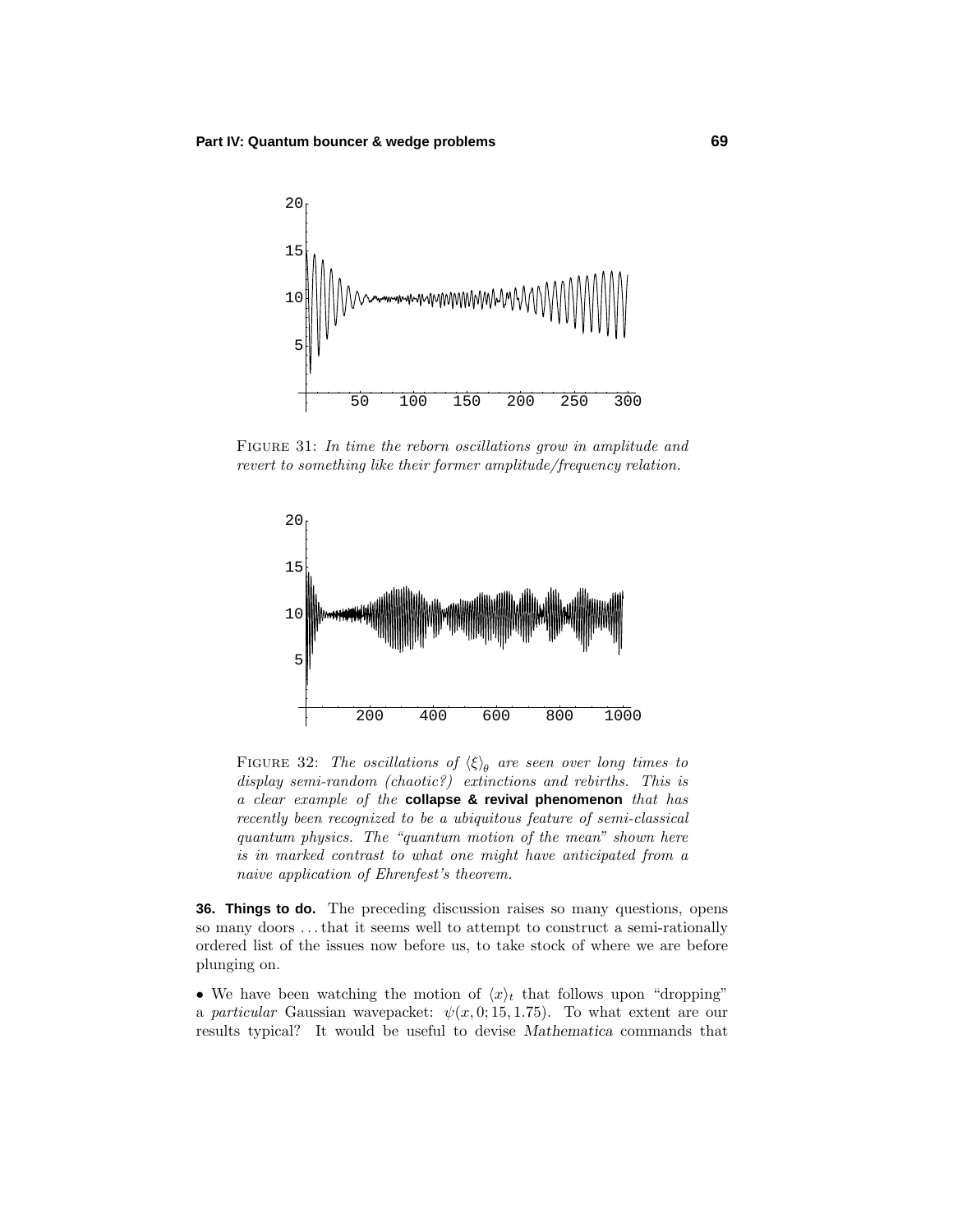permit one to range easily over the generality of cases  $\psi(x, 0; a, \sigma)$ . This, I suspect, would be easy for anyone with a command of *Mathematica* programing techniques. When we wrote

$$
a = 15 \cdot \left(\frac{\hbar^2}{2m^2g}\right)^{\frac{1}{3}}
$$

we placed ourselves deep within the quantum realm: we would have special interest, therefore, in cases where *m* and *a* are so large as to be "classical."

• In some other contexts (free particle, particle in free fall, oscillator) it proves very instructive to watch the motion of  $\langle x^2 \rangle_t$  and of  $\sqrt{\langle x^2 \rangle_t - (\langle x \rangle_t)^2}$ ; *i.e.*, to watch the motion of the *second* moment of  $|\psi(x,t)|^2$ . We are in position to do so with the quantum bouncer, for Goodmanson has supplied us with a description of the matrix elements  $(\psi_m|x^2|\psi_n)$ .

•  $\langle x \rangle_t$  and  $\langle x^2 \rangle_t$  capture only *some* of the information written into  $|\psi(x,t)|^2$ (which in turn captures only some of the information borne by  $\psi(x, t)$ ). We are in position to use animation techniques to illustrate the motion of  $|\psi(x,t)|^2$ . Just such an animation is provided by Gea-Banacloche at the following web site: http://www.uark.edu/misc/julio/bouncing ball/bouncing ball.html. It is informative in a qualitative, gee-whizz kind of way, but difficult to interpret and impossible to capture on the printed page. It does, however, bring to mind this question:

• In what respects is a "bouncing Gaussian" similar to/different from a Gaussian that smacks into a barrier and recoils? One should track down the papers/animations/textbooks that refer to the latter (much more studied) problem. The point at issue: How does "hitting your head on a wall" differ from doing so again and again *...* unceasingly? Notice that it is very easy to devise a potential from which all such problems can be recovered as special cases:



FIGURE 33: Description of the potential  $U(x; \alpha, \beta)$ . By assigning suitably-selected values to  $\alpha$  and  $\beta$  one can recover the free particle, free fall, bouncer, wedge, brick wall, Crandall ramp—all of the systems of present interest. I call this the "asymmetric wedge" potential. See again the figure on page 43.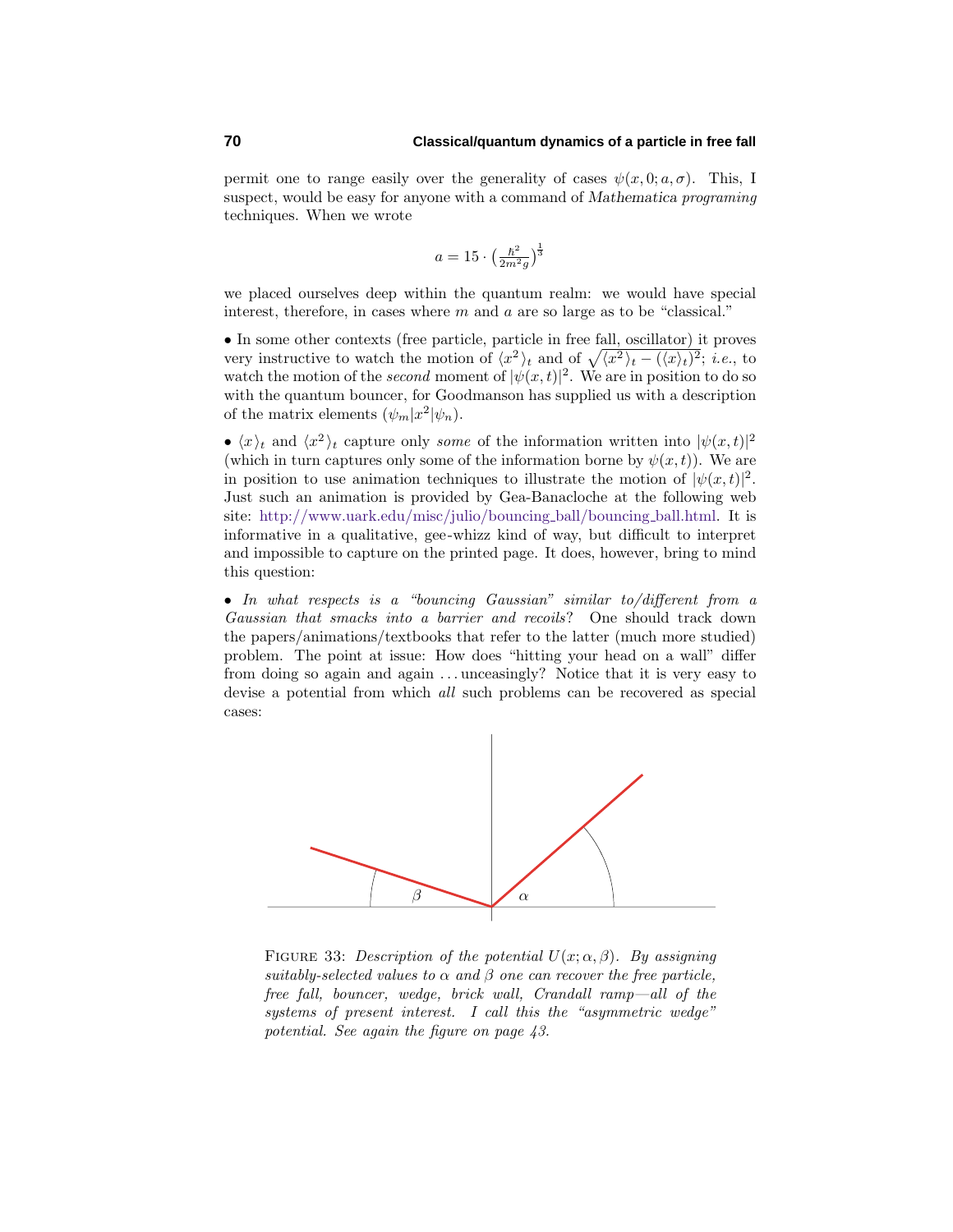• It would be interesting to do for the wedge what we have recently done for the bouncer; i.e., to construct wedge analogs of Figures 27–32. What effect does the relatively benign form of the wedge potential have on the collapse/revival phenomenon? (Certainly it has a profound effect in the free particle limit  $\alpha = \beta = 0.$ 

• Finally the deep question: **What has become of Ehrenfest's theorem?** We know that the motion of  $\langle x \rangle$  and  $\langle p \rangle$  is—for all quantum states—*exactly* classical when the Hamiltonian  $H(p, x)$  depends at most quadratically on its arguments  $\dots$  as it does, for example, in the case of free fall:

$$
H(p,x) = \frac{1}{2m}p^2 + mgx
$$

The problem—for the bouncer, more clearly for the wedge—must have to do with the funny things happening at  $x = 0$ ; *i.e.*, with the fact that our potential is defined sector-wise (though linear on each sector). In this connection it may be useful to notice that the  $U(x; \alpha, \beta)$  illustrated in Figure 33 can be described

$$
U(x; \alpha, \beta) = \alpha x \cdot \theta(x) - \beta x \cdot \theta(-x)
$$

and if represent the unit step function  $\theta(x)$  as the limit of a *differentiable* function—this can be done in many ways, of which this<sup>49</sup>

$$
\theta(x) = \lim_{\kappa \uparrow \infty} \frac{1}{2} \big[ 1 + \tanh(\kappa x) \big]
$$

is an illustrative example—then we have

$$
U(x; \alpha, \beta) = \lim_{\kappa \uparrow \infty} \mathcal{U}(x; \alpha, \beta; \kappa)
$$

$$
\mathcal{U}(x; \alpha, \beta; \kappa) \equiv \alpha x \cdot \frac{1}{2} \left[ 1 + \tanh(\kappa x) \right] - \beta x \cdot \frac{1}{2} \left[ 1 + \tanh(-\kappa x) \right]
$$



FIGURE 2: Graph of the differentiable potential  $\mathfrak{U}(x;1,2;2)$ .

<sup>&</sup>lt;sup>49</sup> See Spanier & Oldham, An Atlas of Functions (1987), page 67.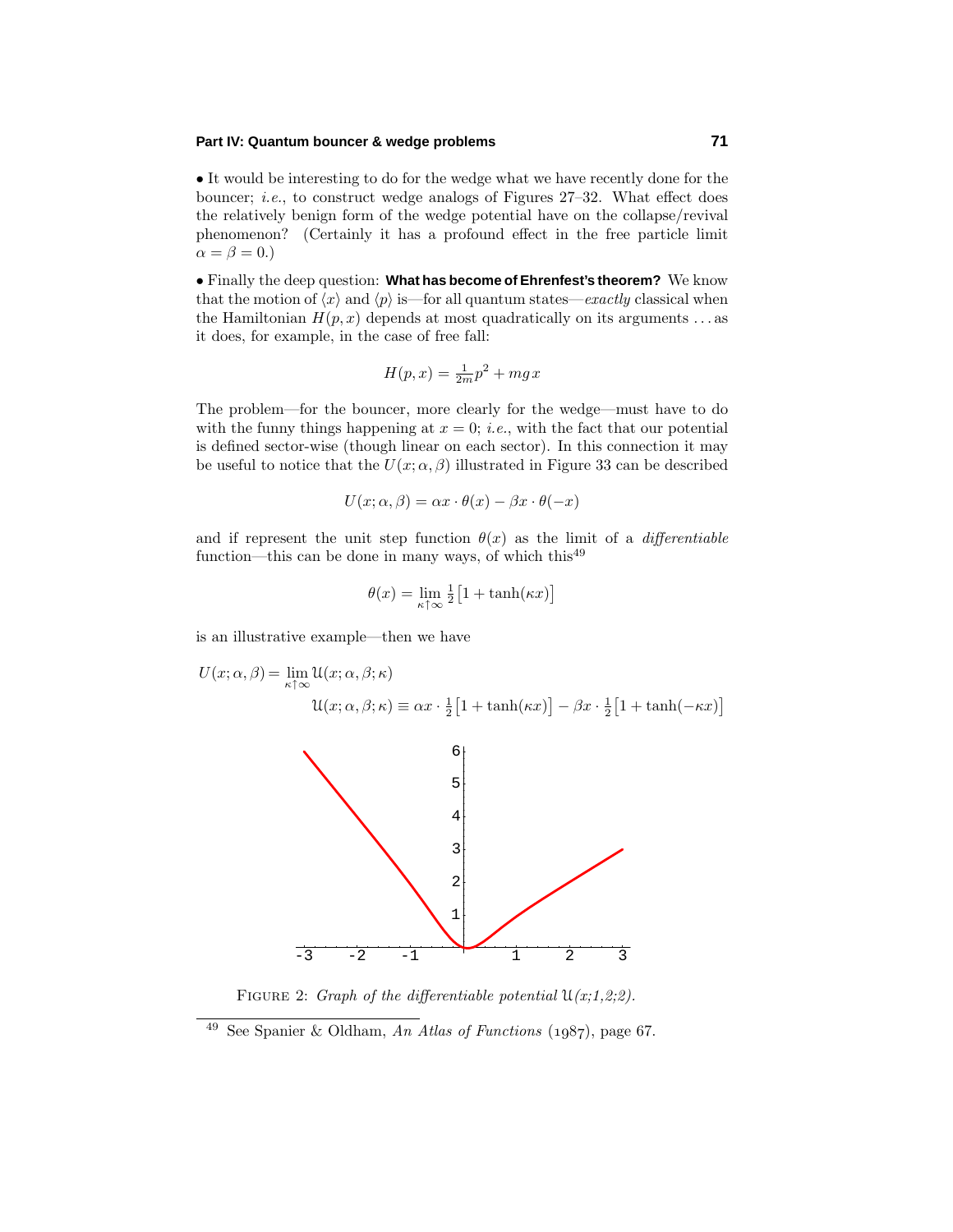Each of the resulting Hamiltonians

$$
\mathcal{H}(p, x; \alpha, \beta; \kappa) = \frac{1}{2m}p^2 + \mathcal{U}(x; \alpha, \beta; \kappa)
$$

has the merit of being (for every finite value of  $\kappa$ ) infinitely differentiable, and therefore well-adapted to the argument upon which Ehrenfest's theorem is based. Note, however, that the Hamiltonian  $\mathcal{H}(p, x; \bullet, \bullet; \bullet)$  does not depended "at most quadratically on its arguments."

**37. Goodmanson's analytical proof/extension of Gea-Banacloche's emperical** discoveries. My source here is the short paper<sup>48</sup> by David M. Goodmanson that was mentioned already on page 65. I will adopt a slight modification of Goodmanson's notation.

Let the zeros of  $\text{Ai}(x)$  be notated  $-x_n : \cdots - x_3 < -x_2 < -x_1 < 0$ , the point to notice being that the  $x_n$  themselves are now *positive* numbers. Define

$$
A_n(x) \equiv \text{Ai}(x - x_n) \quad : \quad \begin{cases} \text{translated Airy function with} \\ n^{\text{th}} \text{ zero sitting at the origin} \end{cases}
$$

and agree to work on the "bouncer half-line"  $x \geqslant 0$ : all  $\int$ 's will be understood therefore to mean  $\int_0^\infty$ . Ai $(x)$  is a solution of Airy's differential equation(50)

$$
Ai''(x) = x Ai(x)
$$

so we have

$$
A_n''(x) = (x - x_n)A_n(x)
$$
\n(95.1)

and

$$
A_n(x_n) = 0 \tag{95.2}
$$

Notice that equations (95) do not require that the  $x_n$  be explicitly known.

Goodmanson's ingenious point of departure is the trivial identity

$$
\[ -f''(A_mA_n)' + 2f'A'_mA'_n \]_0^{\infty} = \int_0^{\infty} \left[ -f''(A_mA_n)' + 2f'A'_mA'_n \right]' dx \quad (96)
$$

where  $f(x)$  is a generic placeholder that will acquire enforced properties as we proceed: our interest will attach ultimately to the cases  $f(x) = x^p : p \ge 0$ .

Look to the integrand on the right: we have

$$
\left[ \, - \, f^{\, \prime \prime} \, (A_m A_n)^\prime + 2 f^{\, \prime} \, A_m^\prime A_n^\prime \right]^\prime = - f^{\, \prime \prime \prime} \, (A_m A_n)^\prime + f^{\, \prime \prime} \left[ 2 A_m^\prime A_n^\prime - (A_m A_n)^\prime{}' \right] \\qquad \qquad + \, 2 f^{\, \prime} \, (A_m^{\prime \prime} A_n^\prime + A_m^\prime A_n^{\prime \prime})
$$

Using  $(95.1)$  to eliminate all the  $A''$ -terms, we obtain

$$
= - f'''(A_mA_n)' - f''A_mA_n(2x - x_m - x_n)
$$
  
+ 2f' [A\_mA'\_n(x - x\_m) + A\_nA'\_m(x - x\_n)]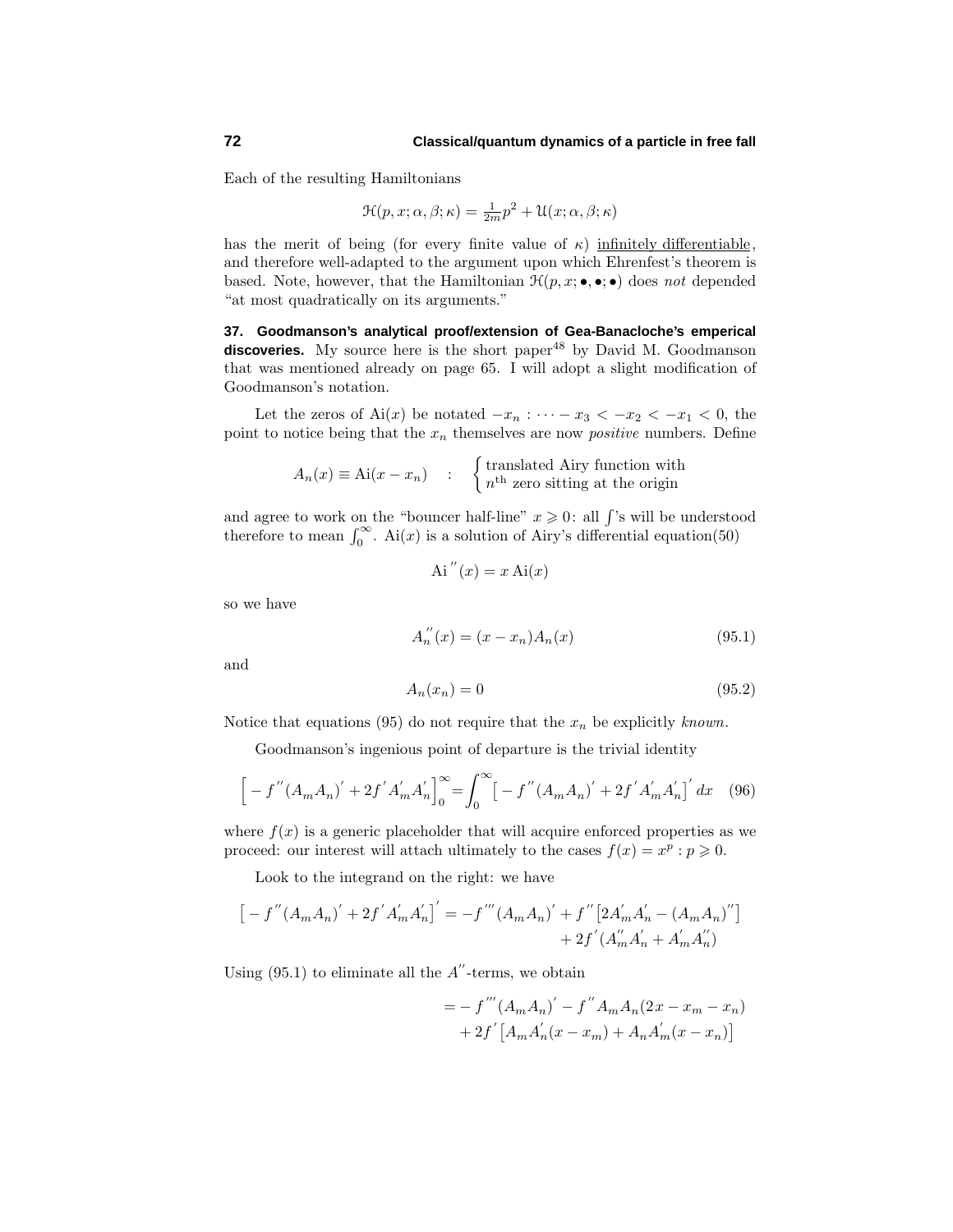## **Part IV: Quantum bouncer & wedge problems 73**

Integration by parts gives

$$
\int_0^{\infty} \left[ -f'''(A_m A_n)' \right] dx = -f'''(A_m A_n) \Big|_0^{\infty} + \int_0^{\infty} f'''' A_m A_n dx
$$

where the leading term on the right drops away because  $A_n(0) = A_n(\infty) = 0$ . We now have

left side of (96) = 
$$
\int_0^\infty A_m A_n [f'''' - 2(x - x_{ave}) f''] dx
$$
 (97)  
+ 
$$
\int_0^\infty 2f' [A_m A'_n (x - x_m) + A_n A'_m (x - x_n)] dx
$$

where with Goodmanson we have written

$$
(2x - x_m - x_n) = 2\left(x - \frac{x_m + x_n}{2}\right) \equiv 2(x - x_{ave})
$$

The resourceful Dr. Goodmanson uses the identity

$$
ab + cd = \frac{1}{2}(a+c)(b+d) + \frac{1}{2}(a-c)(b-d)
$$

to bring the second of the preceding integrals to the form

$$
\int_0^\infty \left[2f'(A_mA_n)'(x - x_{ave}) - f'(A_mA'_n - A_n A'_m)(x_m - x_n)\right] dx
$$

and after an integration by parts obtains

$$
\int_0^{\infty} \left\{ A_m A_n \left[ -2f''(x - x_{ave}) - 2f' \right] + f(A_m A_n'' - A_n A_m'')(x_m - x_n) \right\} dx
$$

which, if we again use  $(95.1)$  to eliminate the  $A''$ -terms, becomes

$$
\int_0^\infty A_m A_n \big[ -2f''(x - x_{ave}) - 2f' + f(x_m - x_n)^2 \big] dx
$$

Returning with this information to (97) we have what I will call "Goodmanson's identity"

$$
\[ -f''(A_mA_n)' + 2f'A'_m A'_n \]_0^{\infty}
$$
  
= 
$$
\int_0^{\infty} A_m A_n [f'''' - 4(x - x_{ave})f'' - 2f' + (x_m - x_n)^2 f] dx
$$
 (98)

It is from (98) that Goodmanson extracts all of his remarkable conclusions:

Set 
$$
m = n
$$
 and  $f(x) = x$  Then (98) reads  
\n
$$
\left[2A'_{n}A'_{n}\right]_{0}^{\infty} = \int_{0}^{\infty} A_{n}A_{n}\left[-2\right]dx
$$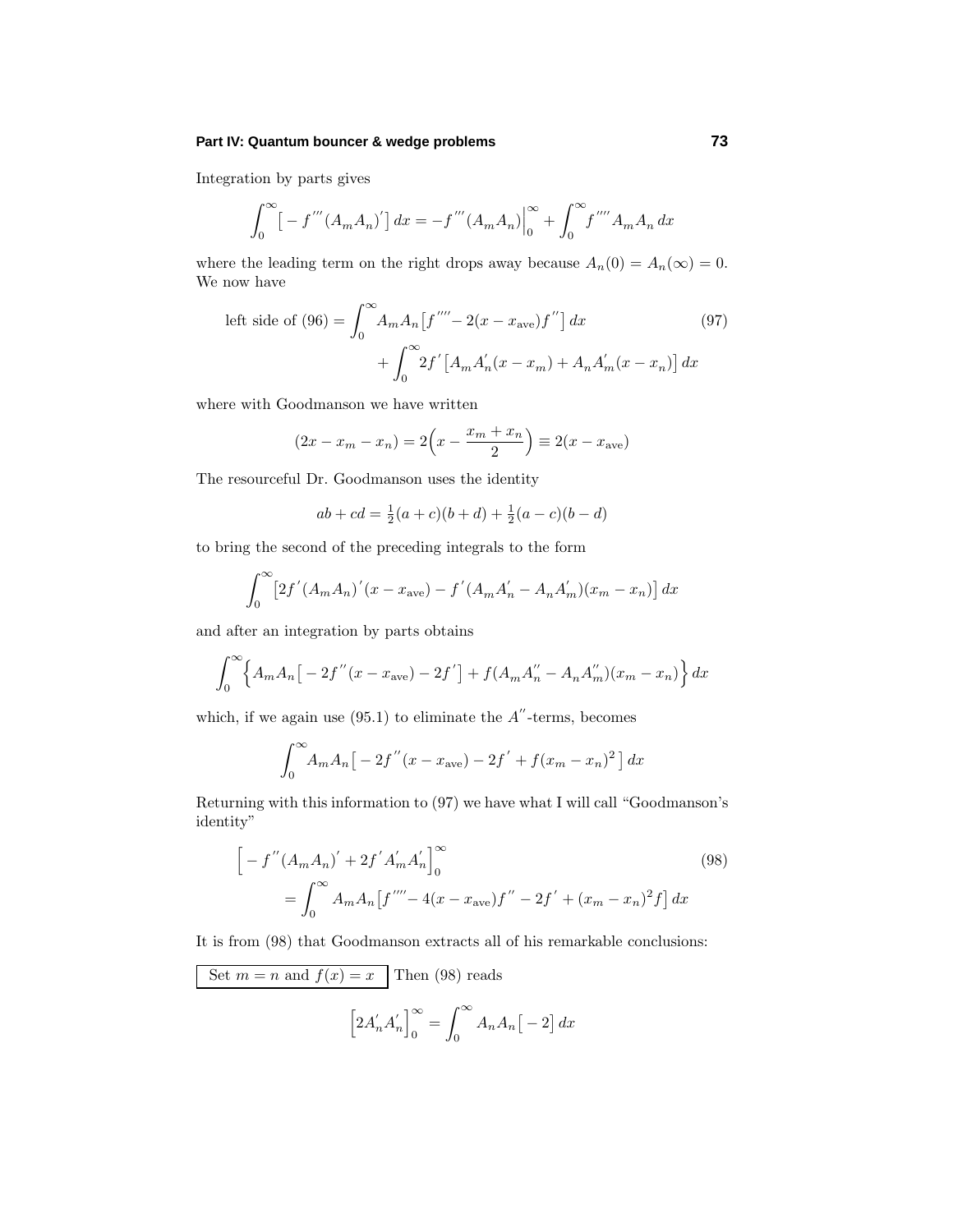## **74 Classical/quantum dynamics of a particle in free fall**

which by  $A'_n(\infty) = 0$  becomes

$$
\int_0^\infty A_n^2(x) dx = \left[ A_n'(0) \right]^2
$$

The normalized bouncer eigenfunctions can therefore be described

$$
\psi_n(x) = N_n A_n(x)
$$
  
\n
$$
N_n = (|A'_n(0)|)^{-1} \equiv (|A'(-x_n)|)^{-1} \quad \text{(exactly!)} \tag{99}
$$

But we are informed by Abramowitz & Stegun (**10.4.96**) that

$$
A'(-x_n) = (-)^{n-1} f_1 \left[ \frac{3\pi}{8} (4n - 1) \right]
$$
  

$$
f_1(z) \equiv \pi^{-\frac{1}{2}} z^{\frac{1}{6}} \left( 1 + \frac{5}{48} z^{-2} - \frac{1525}{4608} z^{-4} + \cdots \right)
$$

so in leading order we have

$$
N_n = \left[\frac{3}{8\pi^2}(4n - 1)\right]^{-\frac{1}{6}}
$$

In thus accounting for Gea-Banacloche's emperical formula (70) Goodmanson has greatly improved upon it  $\dots$  and at the same time fulfilled the hope that inspired Gea-Banacloche to write his Appendix. But Goodmanson at a single stroke also accomplished much more:

Multiply (98) by  $N_m N_n$  to obtain

$$
\begin{aligned}\n&\left[-\,f''(\psi_m\psi_n)'+2f'\psi_m'\psi_n'\right]_0^\infty \\
&=\int_0^\infty \psi_m\psi_n\left[f''''-4(x-x_{\text{ave}})f''-2f'+(x_m-x_n)^2f\right]dx \\
&\equiv \langle m|\left[f''''-4(x-x_{\text{ave}})f''-2f'+(x_m-x_n)^2f\right] |n\rangle\n\end{aligned}
$$

and notice that

$$
\[ -f''(\psi_m \psi_n)'\]_0^{\infty} = \Big[2f' \psi'_m \psi'_n\Big]^{\infty} = 0 \quad \text{by established properties of } \psi_n(x)
$$
  
So we have

$$
\langle m| [f'''' - 4(x - x_{ave})f'' - 2f' + (x_m - x_n)^2 f] |n\rangle = -2f' \psi'_m \psi'_n \Big|_0 \tag{100}
$$

Set  $f(x) = \overline{x^p \text{ with } p \ge 0}$  and notice that the expression on the right side of (100) now vanishes unless  $p = 1$ . In this specialized instance of (100) we have

$$
p(p-1)(p-2)(p-3)\langle m|x^{p-4}|n\rangle
$$
  
+4p(p-1)x<sub>ave</sub> $\langle m|x^{p-2}|n\rangle$   
-2p(2p-1) $\langle m|x^{p-1}|n\rangle$   
+ $(x_m - x_n)^2 \langle m|x^{p-0}|n\rangle = -2\delta_{1p}\psi'_m(0)\psi'_n(0)$   
=  $2\delta_{1p}(-)^{m-n+1}$  (101)

where the factor  $(-)^{m-n} = (-)^{m+n}$  arose from the "dangling Abramowitz & Stegun signs" that were discarded when we constructed  $N_n$ , and where it is understood that terms of the form  $\langle m | x^{\text{negative power}} | n \rangle$  are to be abandoned. It is as implications of (101) that Goodmanson obtains his results: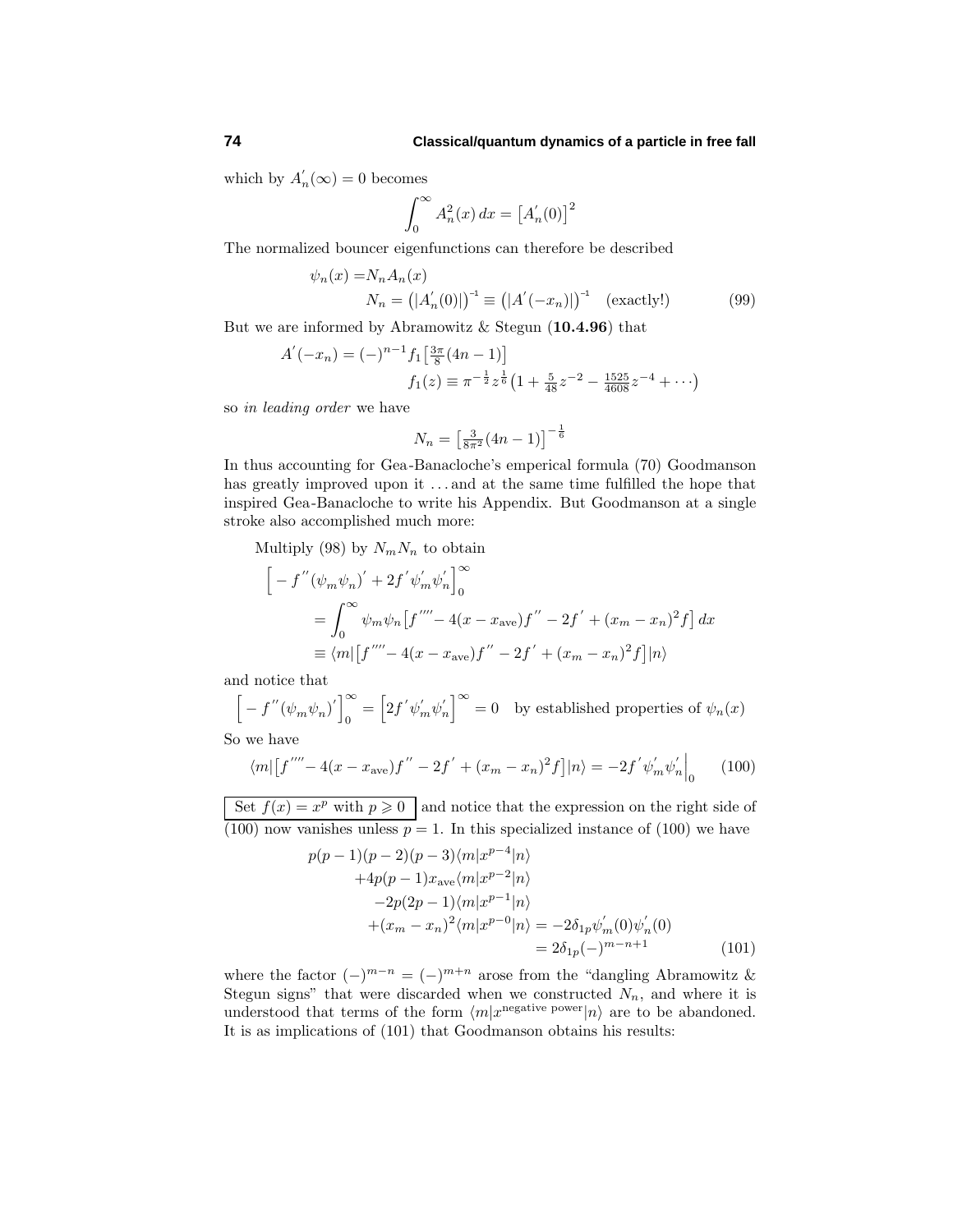## **Part IV: Quantum bouncer & wedge problems 75**

Set  $m = n$  and  $p = 0, 1, 2, 3, \ldots$  and read off statements which after easy serial simplifications become

$$
p = 0 : 0 = 0
$$
  

$$
p = 1 : \langle n | n \rangle = 1
$$
 (102.1)

$$
p = 2 \qquad ; \qquad \langle n|x|n \rangle = \frac{2}{3}x_n \tag{102.2}
$$

$$
p = 2 \qquad ; \qquad \langle n|x|n\rangle = \frac{2}{3}x_n \tag{102.2}
$$
\n
$$
\langle n|x|n\rangle = \frac{2}{3}x_n \tag{102.3}
$$

$$
p = 3 \quad : \quad \langle n|x^2|n\rangle = \frac{4}{5}x_n \langle n|x|n\rangle = \frac{8}{15}x_n^2 \tag{102.3}
$$

. .

. .

Of these,  $(102.1)$  reasserts the normalization of the bouncer state  $|n\rangle$ ,  $(102.2)$ reproduces a result to which Gea-Banacloche was led "experimentally" on the basis of a classical guess,<sup>50</sup> and (102.3) is new (but would doubtless have been guessed by Gea-Banacloche if he had had any *interest* in  $\langle n|x^2|n\rangle$ .

Set  $m \neq n$  and  $p = 0, 1, 2, 3, \ldots$  Goodmanson is led to

$$
p = 0 \quad : \quad \langle m | n \rangle = 0 \tag{103.0}
$$

$$
p = 1 : \langle m|x|n\rangle = 2(-)^{m-n+1}(x_m - x_n)^{-2}
$$
\n
$$
x = 2 : \langle m|x^2|x\rangle = 12\langle m|x|n\rangle(x_n - x_n)^{-2}
$$
\n(103.1)

$$
p = 2 : \langle m|x^2|n\rangle = 12\langle m|x|n\rangle(x_m - x_n)^{-2}
$$
  
= 24(-)<sup>m-n+1</sup>(x<sub>m</sub> - x<sub>n</sub>)<sup>-4</sup> (103.2)

Of these, (103.0) asserts the orthogonality of the bouncer eigenstates, (103.1) establishes the exactness of a relation that Gea-Banacloche had discovered experimentally and *quessed* to be exact, and  $(103.2)$  is again new.

Goodmanson has managed by a cunning argument that, however, employs only the simplest of technical means (integration by parts) to establish an infinitude of exact formulæ that involve the transcendental zeros of the Airy function but *do not presume those*  $x_n$  *to be explicitly known*. His argument appears to hinge essentially on the simplicity of Airy's differential equation  $(i.e., upon (95))$ , and would not appear to be applicable within a wider context —would not appear to have things to say about (say) the functions defined

$$
J_n(x) \equiv J_0(x - x_n) \quad \text{where} \quad J_0(x_n) = 0
$$

—so it seems unlikely that he adapted his argument from some established source: how he managed to come up with (96) as a point of departure remains therefore a mystery.

**38. Motion of the second moment.** Goodmanson has placed us in position to study the motion of  $\langle x^2 \rangle_t$ , which we do by looking graphically to the motion of  $\langle \xi^2 \rangle_{\theta}$ . To that end we have only to make the substitutions

 $50$  See again (91) on page 64. The result is foreshadowed by  $(88.2)$ , page 61.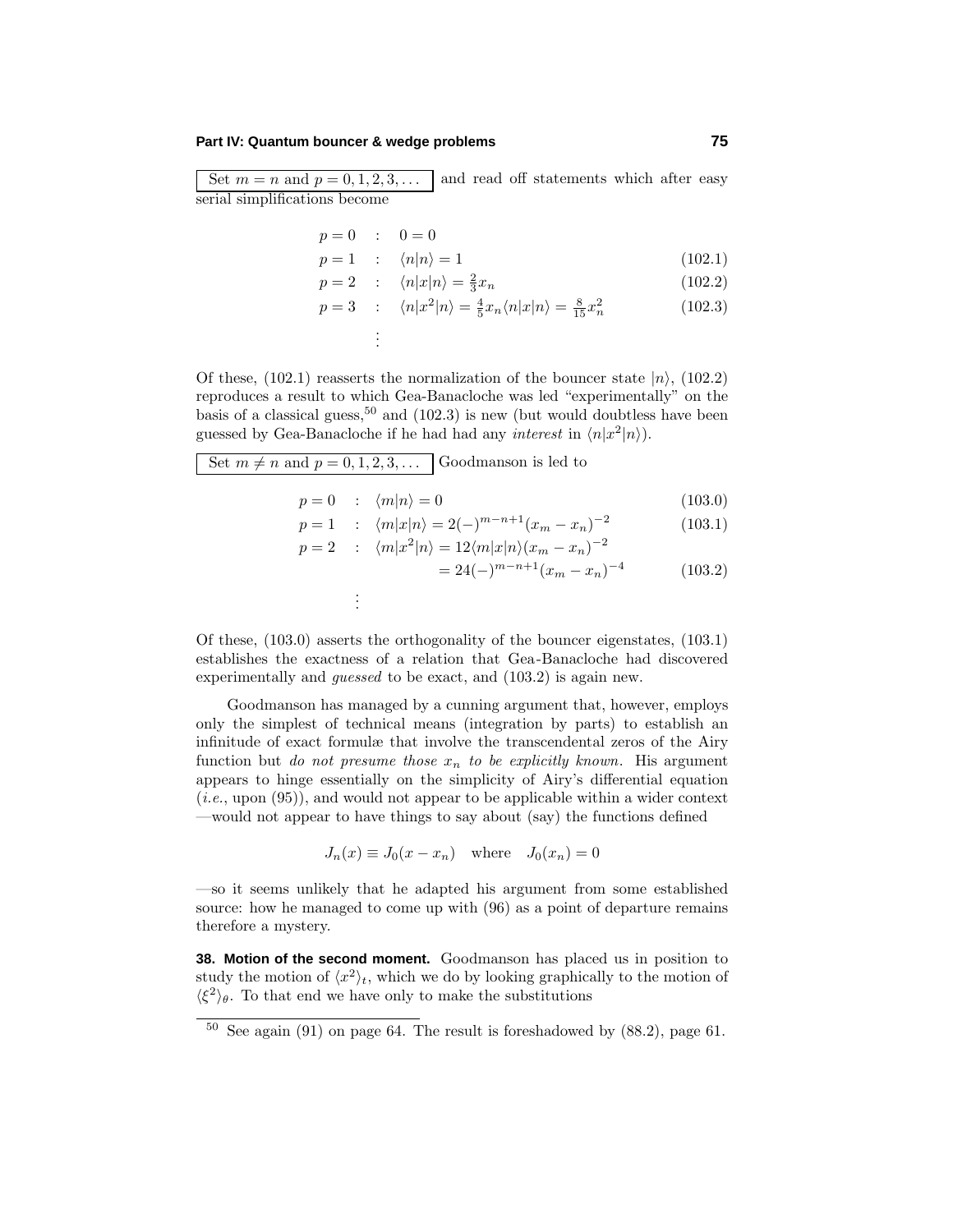$$
2(-)^{n-p}(\xi_n - \xi_p)^{-2} \longrightarrow \frac{\frac{8}{15}\xi_n^2}{24(-)^{n-p}(\xi_n - \xi_p)^{-4}}
$$

in (94). That procedure gives

$$
\langle \xi^2 \rangle_{\theta} = \frac{8}{15} \sum_{4}^{22} c_n c_n \xi_n^2 - 48 c_4 \sum_{5}^{22} (-)^{n-4} c_n \frac{\cos[(\xi_n - \xi_4)\theta]}{(\xi_n - \xi_4)^4}
$$
(104)  
- 48c<sub>5</sub>  $\sum_{6}^{22} (-)^{n-5} c_n \frac{\cos[(\xi_n - \xi_5)\theta]}{(\xi_n - \xi_5)^4} - \dots + 48c_{21} c_{22} \frac{\cos[(\xi_{22} - \xi_{21})\theta]}{(\xi_{22} - \xi_{21})^4}$ 

But before we look to the graphical implications of (104) we pause to acquire some benchmarks:

From the bouncer-adapted Gaussian

$$
\psi(\xi, 0; a, \sigma) = \frac{1}{\sqrt{\sigma \sqrt{2\pi}}} e^{-\frac{1}{4} \left[ \frac{(\xi - a)}{\sigma} \right]^2} \quad : \quad a \gg \sigma > 0
$$

we have

$$
\langle \xi^0 \rangle = 1
$$
  

$$
\langle \xi^1 \rangle = a
$$
  

$$
\langle \xi^2 \rangle = a^2 + \sigma^2
$$
  

$$
(\Delta \xi)^2 \equiv \langle (\xi - \langle \xi \rangle)^2 \rangle = \langle \xi^2 \rangle - \langle \xi \rangle^2 = \sigma^2
$$

which in the case of immediate interest—the case  $\psi(\xi, 0; 15, 1.75)$ —should mark the initial values

$$
\langle \xi^1 \rangle_0 = 15
$$
  

$$
\langle \xi^2 \rangle_0 = 228.063
$$
  

$$
(\Delta \xi)_0^2 = (1.75)^2 = 3.06250
$$
 (105.1)

of such curves as we will be examining—as, indeed,  $\langle \xi^1 \rangle_0 = 15$  does already mark the initial values of the curves shown in Figures 27, 28, 29, 31  $\&$  32. Now let the classical bouncer distribution (40) be written

$$
Q(\xi) = \frac{1}{2\sqrt{a(a-\xi)}}
$$

and look to the associated *classical* moments  $\langle \xi^p \rangle$ classical  $\equiv \int_0^a \xi^p Q(\xi) d\xi$ . By computation we find

$$
\langle \xi^0 \rangle_{\text{classical}} = 1
$$
  

$$
\langle \xi^1 \rangle_{\text{classical}} = \frac{2}{3}a \qquad : \qquad \text{compare (104.2)!}
$$
  

$$
\langle \xi^2 \rangle_{\text{classical}} = \frac{8}{15}a^2 \qquad : \qquad \text{compare (104.3)!}
$$
  

$$
(\Delta \xi)^2_{\text{classical}} = \frac{4}{45}a^2
$$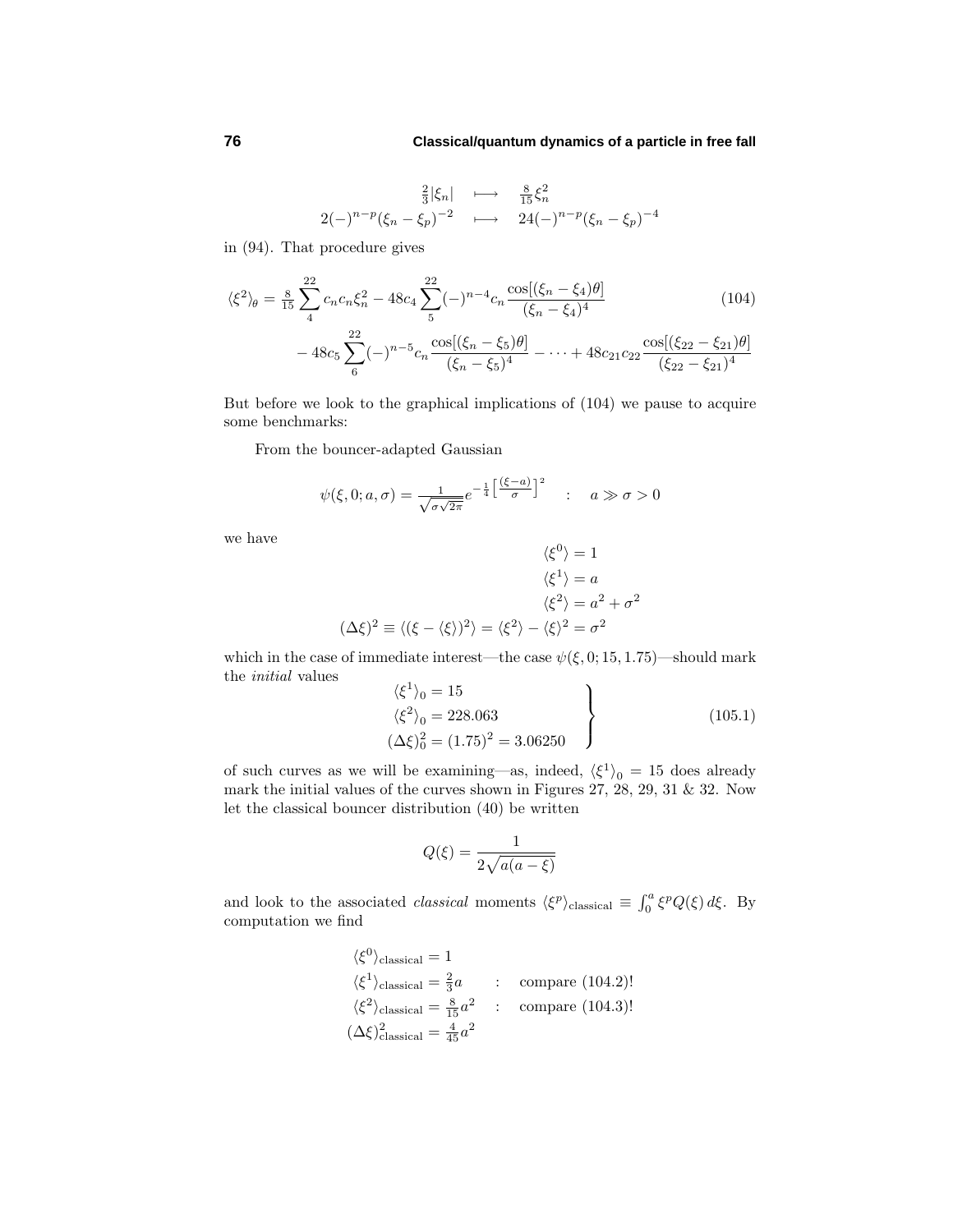## **Part IV: Quantum bouncer & wedge problems 77**

which at  $a = 15$  become

$$
\langle \xi^1 \rangle_{\infty} = 10
$$
  

$$
\langle \xi^2 \rangle_{\infty} = 120
$$
  

$$
(\Delta \xi)^2_{\infty} = 20
$$
 (105.2)

We have learned to anticipate that these are the numbers about which our quantum curves will asymptotically dither (whence the subscript  $_{\infty}$ ) ... and indeed: the curves in Figures 27–32 are in fact seen to dither about  $\langle \xi^1 \rangle_{\infty} = 10$ .

I present now a portfolio of figures—based upon (104)—which illustrate aspects of the time-dependence of the second moment  $\langle \xi^2 \rangle_{\theta}$ , followed by a second portfolio—based jointly upon (104) and (94)—showing the motion of the "squared uncertainty"  $(\Delta \xi)_\theta^2$ .



FIGURE 35: Early motion of  $\langle \xi^2 \rangle$ . From the fact that the initial value is in agreement with (105*.*1) we conclude that the truncations built into (104) do not introduce significant inaccuracies. Here and in subsequent figures, the red curve is an amplified trace of the classical motion  $\xi_{\text{classical}}(\theta)$ , and is intended to serve only as a clock.



FIGURE 36: Motion of  $\langle \xi^2 \rangle$  over the longer term. See Figure 28.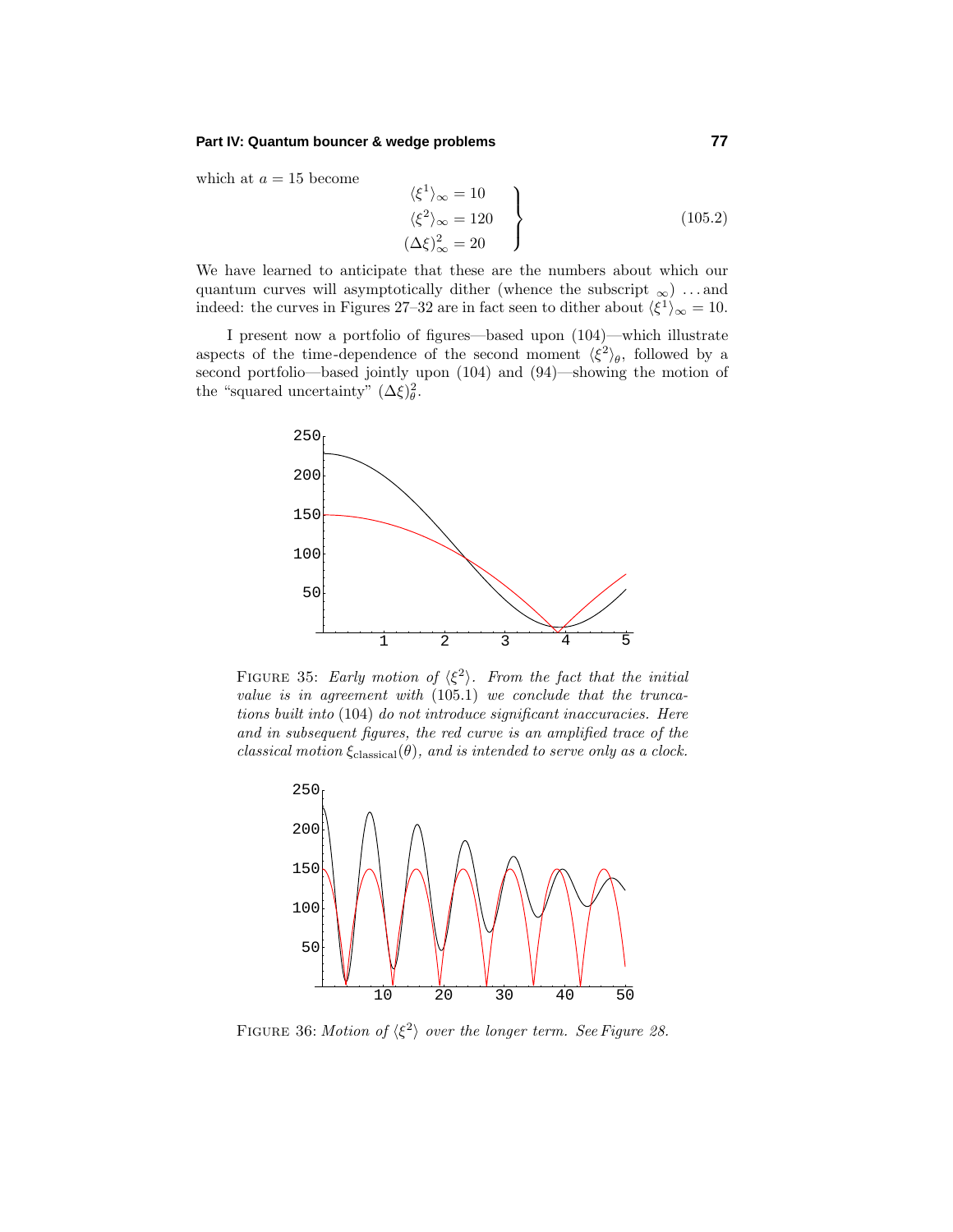

FIGURE 37: The motion of  $\langle \xi^2 \rangle$  "collapses" to the value anticipated at (105*.*2).



Figure 38: Collapse is followed by a "revival" even more distinct than that exhibited by the first moment (Figure 31).



FIGURE 39: The phase shift and frequency doubling encountered already in Figure 30 show up also in the motion of  $\langle \xi^2 \rangle$ .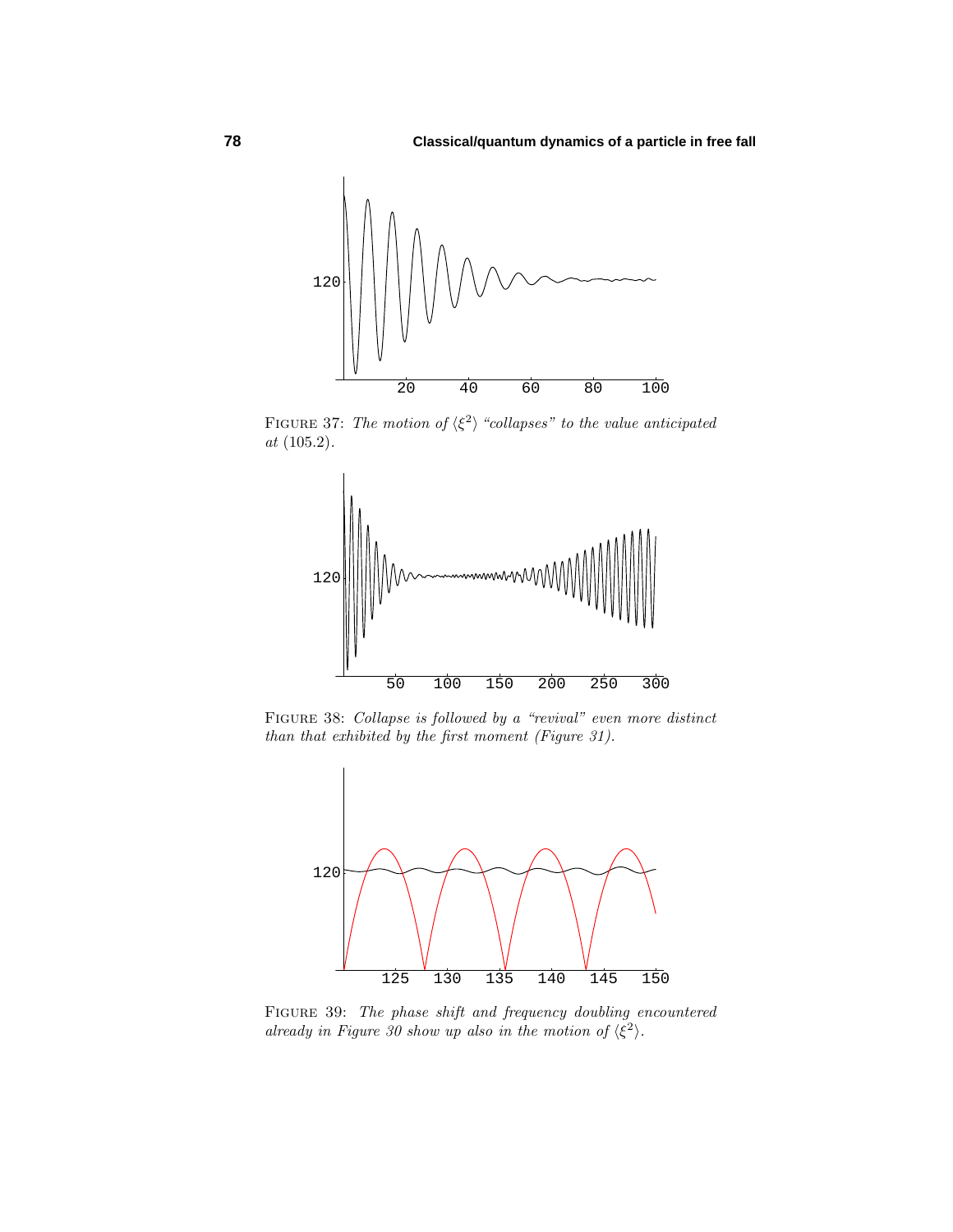

FIGURE 40: Semi-chaotic motion of  $\langle \xi^2 \rangle$  in the long term. This ends the set of figures relating to the motion of  $\langle \xi^2 \rangle$ : we turn now to the motion of  $(\Delta \xi)^2$ .



FIGURE 41: *Initial motion of*  $(\Delta \xi)^2$ . The *initial value conforms to* (105*.*1), and during the first part of the first bounce the growth of  $(\Delta \xi)^2$  is plausibly hyperbolic, as for a particle in free fall.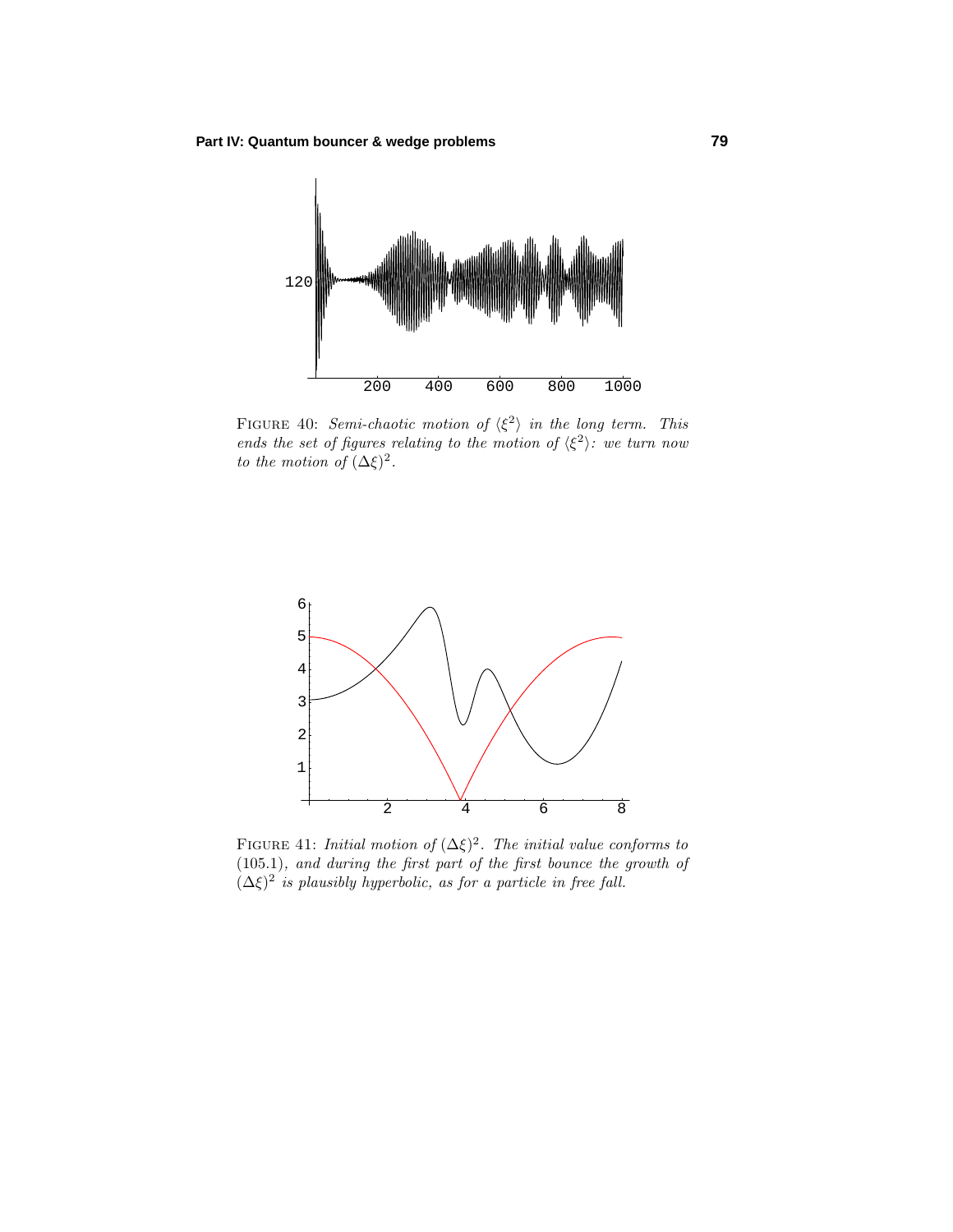

FIGURE 42: Motion of  $(\Delta \xi)^2$  in the longer term. Note the details coincident with the classical bounce points, other details that slightly anticipate the top of the classical flight.



FIGURE 43: The motion of  $(\Delta \xi)^2$  in the still longer term does not display a conspicuous collapse, but does asymptotically dither about the classical value given in (105*.*2).